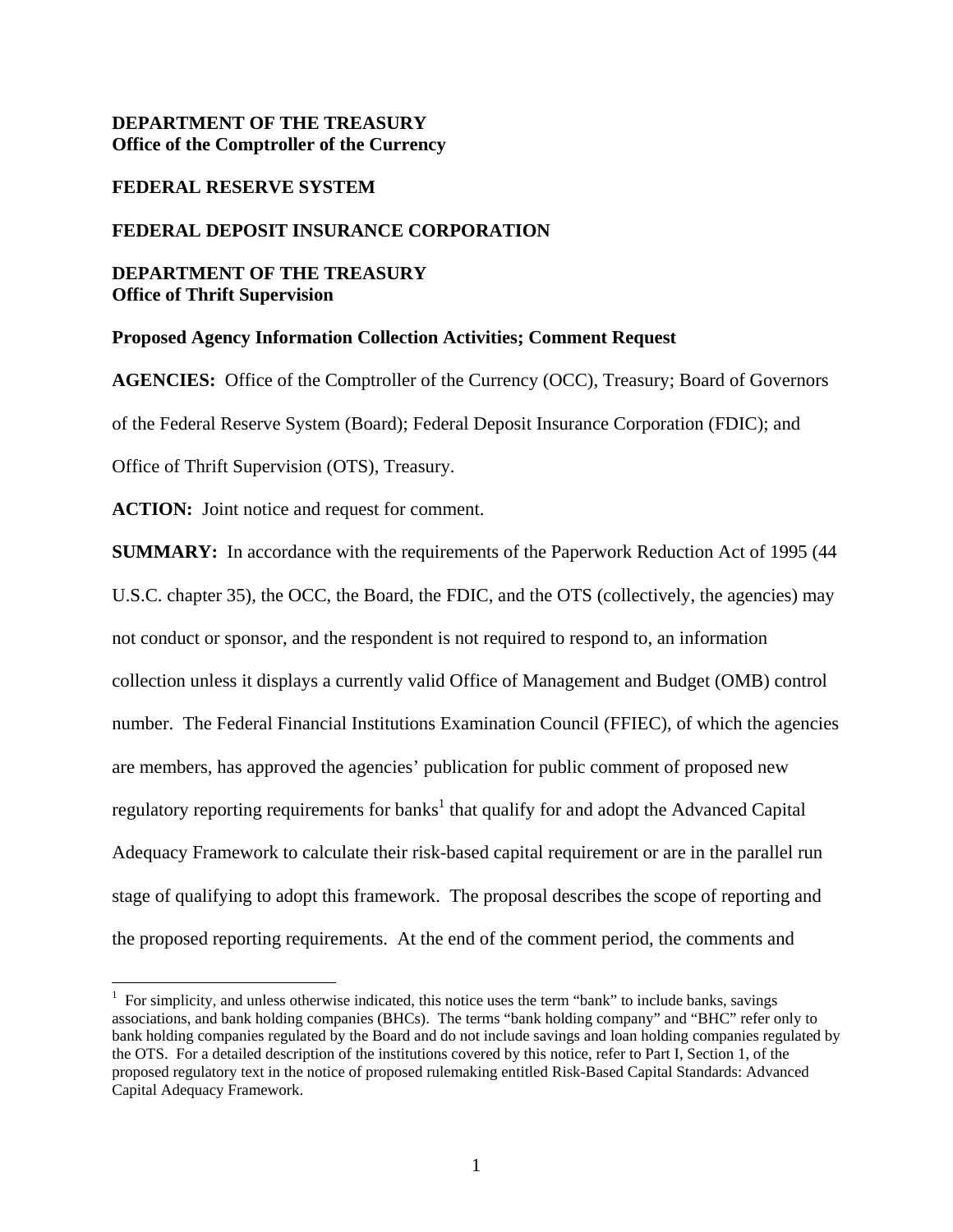recommendations received will be analyzed to determine the extent to which the FFIEC should modify the proposed reporting requirements prior to giving its final approval. The agencies will then submit the proposed reporting requirements to OMB for review and approval and, upon approval, OMB will assign control numbers.

**DATES:** Comments must be received on or before [INSERT DATE 120 DAYS FROM DATE OF PUBLICATION IN THE FEDERAL REGISTER].

**ADDRESSES**: Interested parties are invited to submit written comments to any or all of the agencies. All comments will be shared among the agencies.

 OCC: You may submit comments, identified by "OMB Control No. 1557-NEW," by any of the following methods:

- E-mail: regs.comments@occ.treas.gov. Include "OMB Control No. 1557-NEW" in the subject line of the message.
- Fax: (202) 874-4448.
- Mail: Public Information Room, Office of the Comptroller of the Currency, 250 E Street, SW., Mailstop 1-5, Washington, DC 20219; Attention: OMB Control No. 1557-NEW. Public Inspection: You may inspect and photocopy comments at the Public Information Room. You can make an appointment to inspect the comments by calling (202) 874-5043.

Board: You may submit comments, which should refer to "Advanced Capital Adequacy Framework Regulatory Reporting Requirements," by any of the following methods:

- Agency Web Site: http://www.federalreserve.gov. Follow the instructions for submitting comments on the http://www.federalreserve.gov/generalinfo/foia/ProposedRegs.cfm.
- Federal eRulemaking Portal: http://www.regulations.gov. Follow the instructions for submitting comments.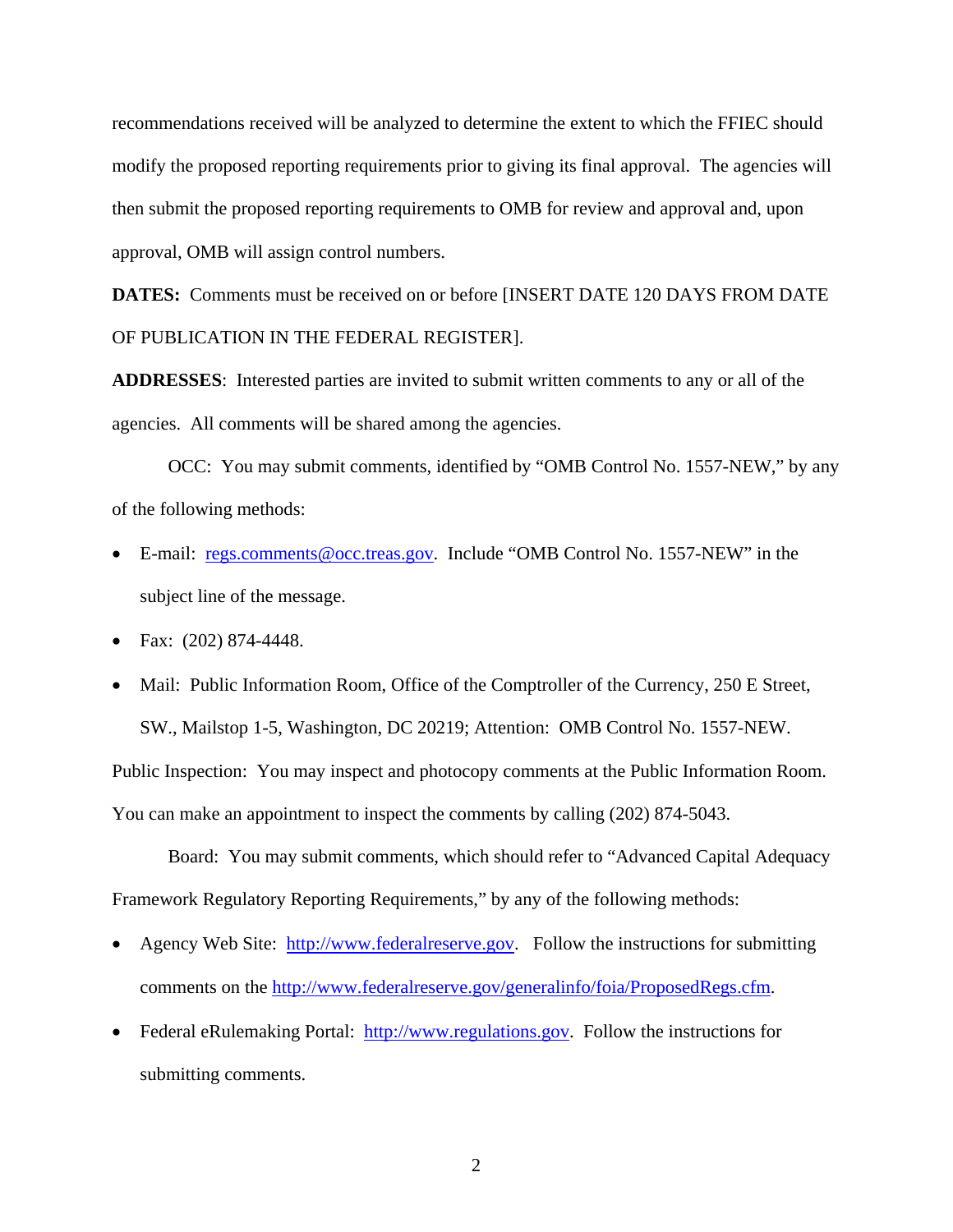- E-mail: regs.comments@federalreserve.gov. Include "Advanced Capital Adequacy Framework Regulatory Reporting Requirements" in the subject line of the message.
- FAX: 202-452-3819 or 202-452-3102.
- Mail: Jennifer J. Johnson, Secretary, Board of Governors of the Federal Reserve System, 20th Street and Constitution Avenue, NW., Washington, DC 20551.

All public comments are available from the Board's web site at

www.federalreserve.gov/generalinfo/foia/ProposedRegs.cfm as submitted, unless modified for technical reasons. Accordingly, your comments will not be edited to remove any identifying or contact information. Public comments may also be viewed electronically or in paper in Room MP-500 of the Board's Martin Building (20th and C Streets, NW.) between 9:00 a.m. and 5:00 p.m. on weekdays.

 FDIC: You may submit comments, which should refer to "Advanced Capital Adequacy Framework Regulatory Reporting Requirements," by any of the following methods:

- http://www.FDIC.gov/regulations/laws/federal/notices.html.
- E-mail: comments@FDIC.gov. Include "Advanced Capital Adequacy Framework Regulatory Reporting Requirements" in the subject line of the message.
- Mail: Steven F. Hanft, Clearance Officer (202-898-3907), Legal Division, Federal Deposit Insurance Corporation, 550 17th Street, NW., Washington, DC 20429.
- Hand Delivery: Comments may be hand delivered to the guard station at the rear of the 550 17th Street Building (located on F Street) on business days between 7 a.m. and 5 p.m.

Public Inspection: All comments received will be posted without change to

http://www.fdic.gov/regulations/laws/federal/propose.html including any personal information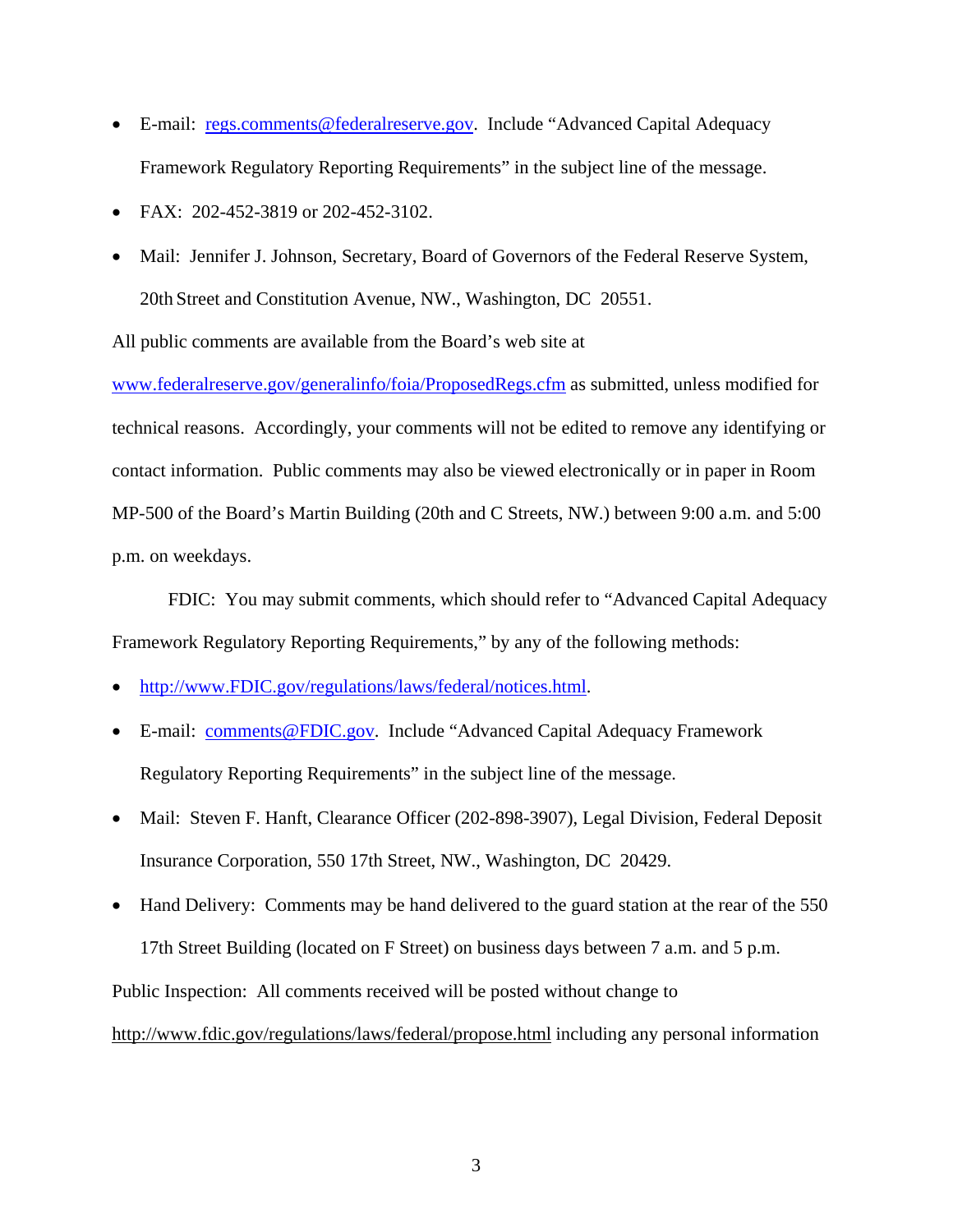provided. Comments may be inspected at the FDIC Public Information Center, Room E-1002, 3502 North Fairfax Drive, Arlington, VA 22226, between 9 a.m. and 5 p.m. on business days.

OTS: You may submit comments, identified by "Advanced Capital Adequacy Framework Regulatory Reporting Requirements (1550-NEW)," by any of the following methods:

• Federal eRulemaking Portal: http://www.regulations.gov. Follow the instructions for submitting comments.

• E-mail address: infocollection.comments@ots.treas.gov. Please include "Advanced Capital Adequacy Framework Regulatory Reporting Requirements (1550-NEW)" in the subject line of the message and include your name and telephone number in the message.

• Fax: (202) 906-6518.

• Mail: Information Collection Comments, Chief Counsel's Office, Office of Thrift Supervision, 1700 G Street, NW., Washington, DC 20552, Attention: "Advanced Capital Adequacy Framework Regulatory Reporting Requirements (1550-NEW)."

• Hand Delivery/Courier: Guard's Desk, East Lobby Entrance, 1700 G Street, NW., from 9:00 a.m. to 4:00 p.m. on business days, Attention: Information Collection Comments, Chief Counsel's Office, Attention: "Advanced Capital Adequacy Framework Regulatory Reporting Requirements (1550-NEW)."

Instructions: All submissions received must include the agency name and "Advanced Capital Adequacy Framework Regulatory Reporting Requirements (1550-NEW)." All comments received will be posted without change to the OTS Internet Site at http://www.ots.treas.gov/pagehtml.cfm?catNumber=67&an=1, including any personal information provided.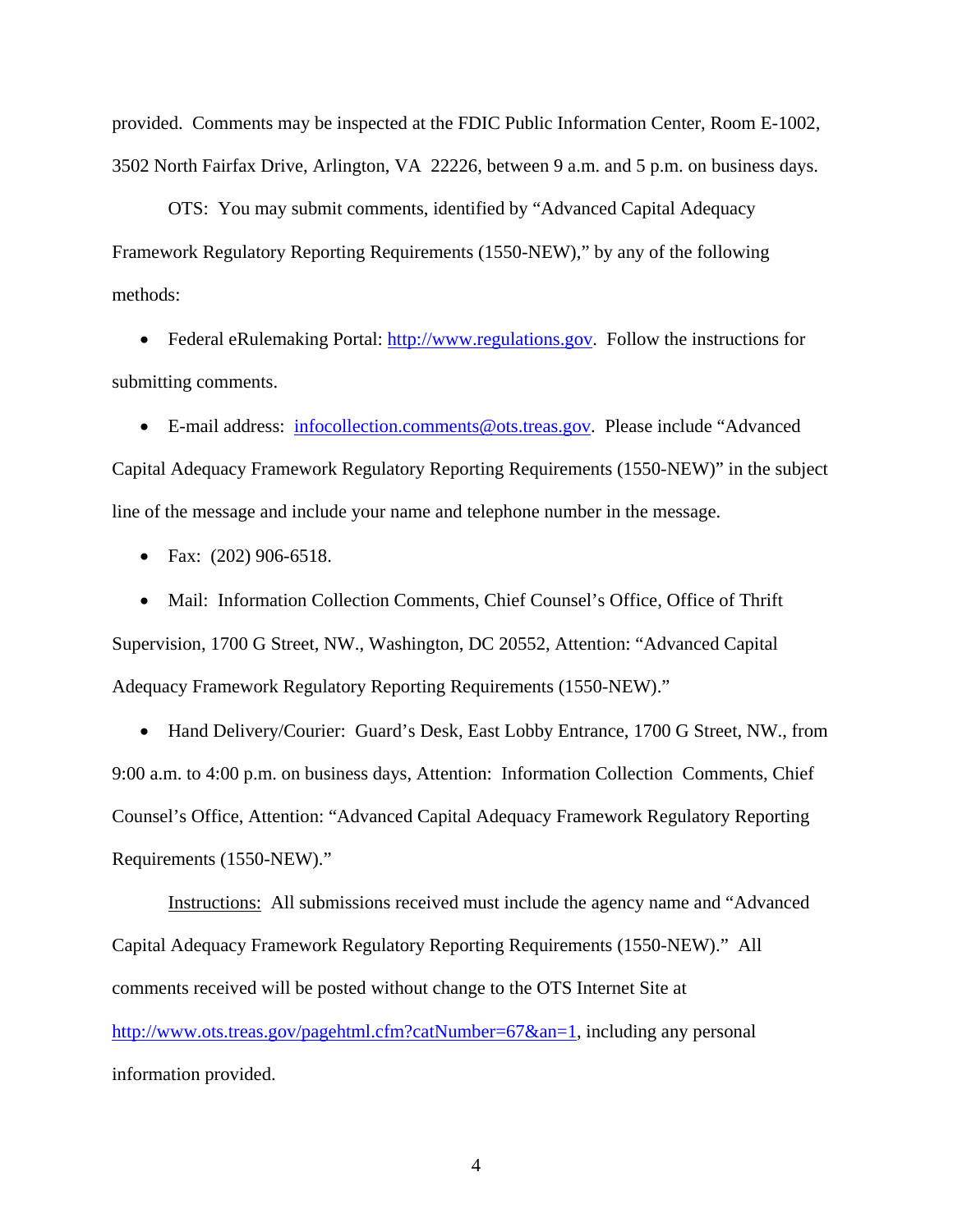Docket: For access to the docket to read background documents or comments received, go to http://www.ots.treas.gov/pagehtml.cfm?catNumber=67&an=1.

In addition, you may inspect comments at the Public Reading Room, 1700 G Street, NW., by appointment. To make an appointment for access, call (202) 906-5922, send an e-mail to public.info@ots.treas.gov, or send a facsimile transmission to (202) 906-7755. (Prior notice identifying the materials you will be requesting will assist us in serving you.) We schedule appointments on business days between 10:00 a.m. and 4:00 p.m. In most cases, appointments will be available the next business day following the date we receive a request.

A copy of the comments may also be submitted to the OMB desk officer for the agencies by mail to the Office of Information and Regulatory Affairs, U.S. Office of Management and Budget, New Executive Office Building, Room 10235, 725 17th Street, NW., Washington, DC 20503, or by fax to (202) 395-6974.

### **FOR FURTHER INFORMATION CONTACT:**

 $\overline{a}$ 

For further information about the proposed regulatory reporting requirements discussed in this notice, please contact any of the agency clearance officers whose names appear below. In addition, copies of reporting schedules and instructions can be obtained at each agency's web site as well as the FFIEC's web site.<sup>2</sup>

**OCC:** Please direct substantive questions to Lorey Hoffman, Large Bank Director, Large Bank Supervision, (202) 874-4595, and requests for copies of the collection to Mary Gottlieb, OCC Clearance Officer, or Camille Dickerson, (202-874-5090), Legislative and

<sup>&</sup>lt;sup>2</sup> For the OCC: http://www.occ.treas.gov; for the FDIC: http://www.fdic.gov; for the OTS: http://www.ots.treas.gov; for the Board: http://www.federalreserve.gov/boarddocs/reportforms/review.cfm; and for the FFIEC: http://www.ffiec.gov/ffiec\_report\_forms.htm.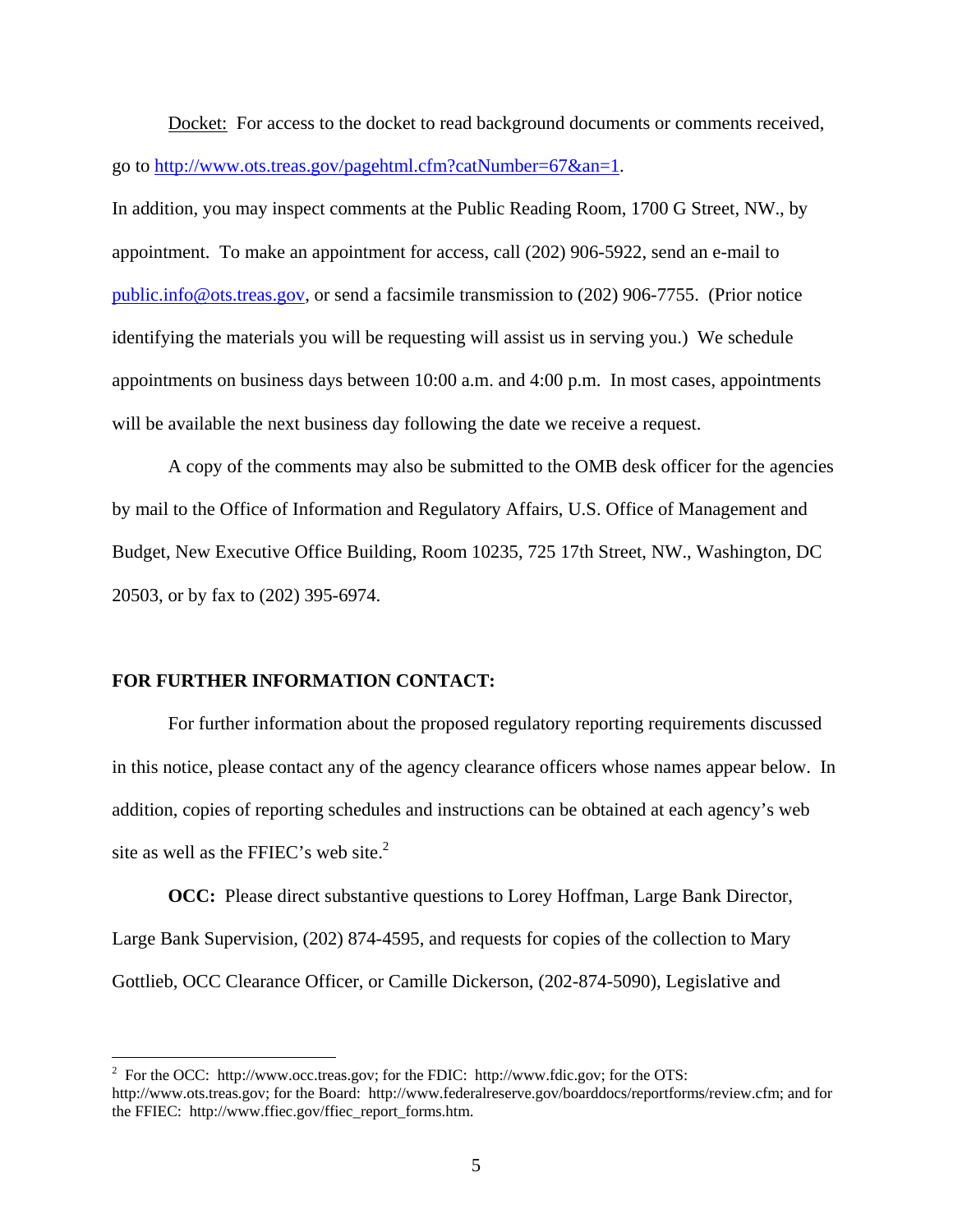Regulatory Activities Division, Office of the Comptroller of the Currency, 250 E Street, SW., Washington, DC 20219.

**Board:** Michelle Long, Federal Reserve Board Clearance Officer, Division of Research and Statistics, Board of Governors of the Federal Reserve System, Washington, DC 20551 (202- 452-3829).

**FDIC:** Steven F. Hanft, Clearance Officer, at **shanft@fdic.gov**, (202-898-3907), Legal Division, Federal Deposit Insurance Corporation, 550 17th Street, NW., Washington, DC 20429.

**OTS:** Marilyn K. Burton, OTS Clearance Officer, at marilyn.burton@ots.treas.gov, (202) 906-6467, or facsimile number (202) 906-6518, Litigation Division, Chief Counsel's Office, Office of Thrift Supervision, 1700 G Street, NW., Washington, DC 20552.

**SUPPLEMENTARY INFORMATION**: The agencies are proposing to implement the following new information collections.

*Report Title:* Advanced Capital Adequacy Framework Regulatory Reporting

Requirements.

*Form Numbers:* FFIEC 101.

*Frequency of Response:* Quarterly.

*Affected Public:* Business or other for-profit.

# **OCC:**

*OMB Number:* 1557-NEW.

*Estimated Number of Respondents:* 52 national banks.

*Estimated Time per Response:* 280 hours.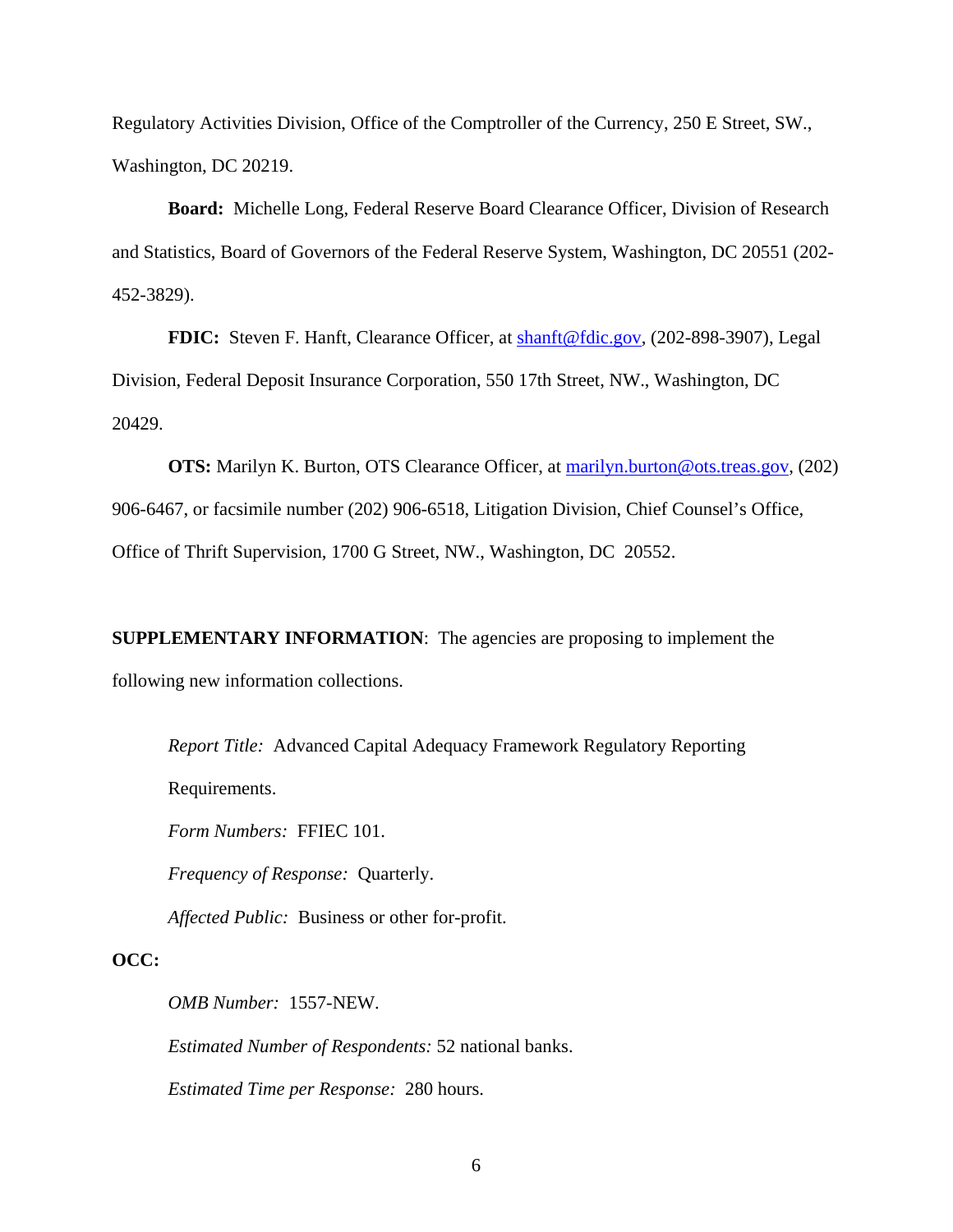*Estimated Total Annual Burden:* 58,240 hours.

### **Board:**

*OMB Number:* 7100-NEW.

*Estimated Number of Respondents:* 6 state member banks.

*Estimated Time per Response:* 280 hours.

*Estimated Total Annual Burden:* 6,720 hours.

 *OMB Number:* 7100-NEW.

*Estimated Number of Respondents:* 15 BHCs.

*Estimated Time per Response:* 280 hours.

*Estimated Total Annual Burden:* 16,800 hours.

### **FDIC:**

*OMB Number:* 3064-NEW.

*Estimated Number of Respondents:* 19 state nonmember banks.

*Estimated Time per Response:* 280 hours.

*Estimated Total Annual Burden:* 21,280 hours.

### **OTS:**

 *OMB Number:* 1550-NEW.

*Estimated Number of Respondents:* 5 savings associations.

*Estimated Time per Response:* 280 hours.

*Estimated Total Annual Burden:* 5,600 hours.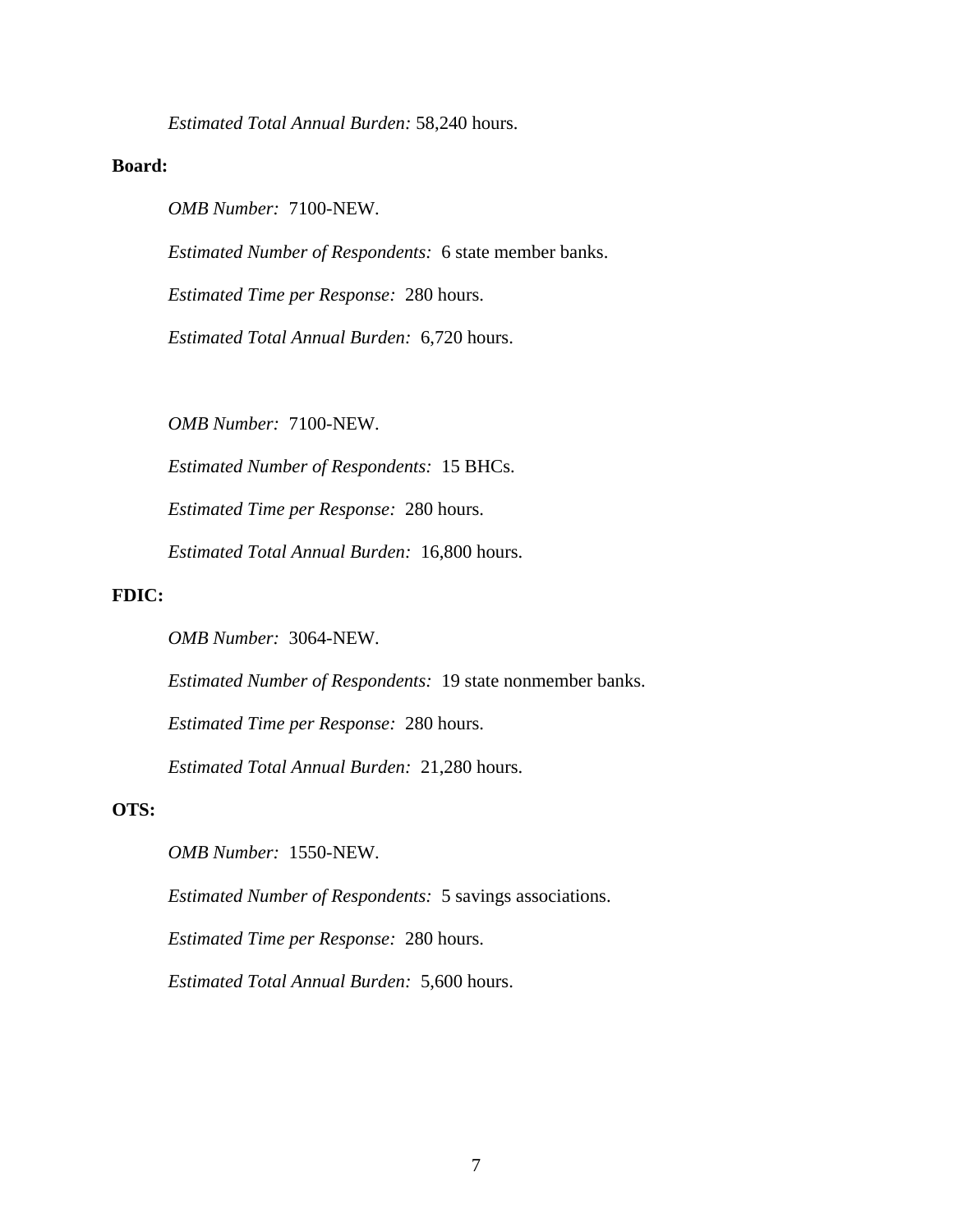### **General Description of Reports**

 These information collections would be mandatory for banks using the Advanced Capital Adequacy Framework: 12 U.S.C. 161 (for national banks), 12 U.S.C. 324 and 12 U.S.C. 1844(c) (for state member banks and BHCs, respectively), 12 U.S.C. 1817 (for insured state nonmember commercial and savings banks), and 12 U.S.C. 1464 (for savings associations). These information collections would be given confidential treatment  $(5 \text{ U.S.C. } 552(b)(4))$  except for selected data items to be released for data collected from a reporting entity during periods subsequent to its parallel run period (Schedules A and B, and data items 1-7 of Schedule V).

### **Abstract**

 Each bank that qualifies for and applies the advanced internal ratings-based approach for credit risk and the advanced measurement approach for operational risk would file quarterly regulatory data for the agencies' use in assessing and monitoring the levels and components of each reporting entity's risk-based capital requirements and the adequacy of the entity's capital under the Advanced Capital Adequacy Framework. These data also would support the agencies' efforts to evaluate the quantitative impact and competitive implications of the advanced capital adequacy framework on individual reporting entities and on an industry-wide basis. The reporting schedules would also assist banks in understanding expectations surrounding the system development necessary for implementation and validation of the Advanced Capital Adequacy Framework. The submitted data that is released publicly would also provide other interested parties with information about banks' risk-based capital. In addition, the submitted data would supplement on-site examination processes.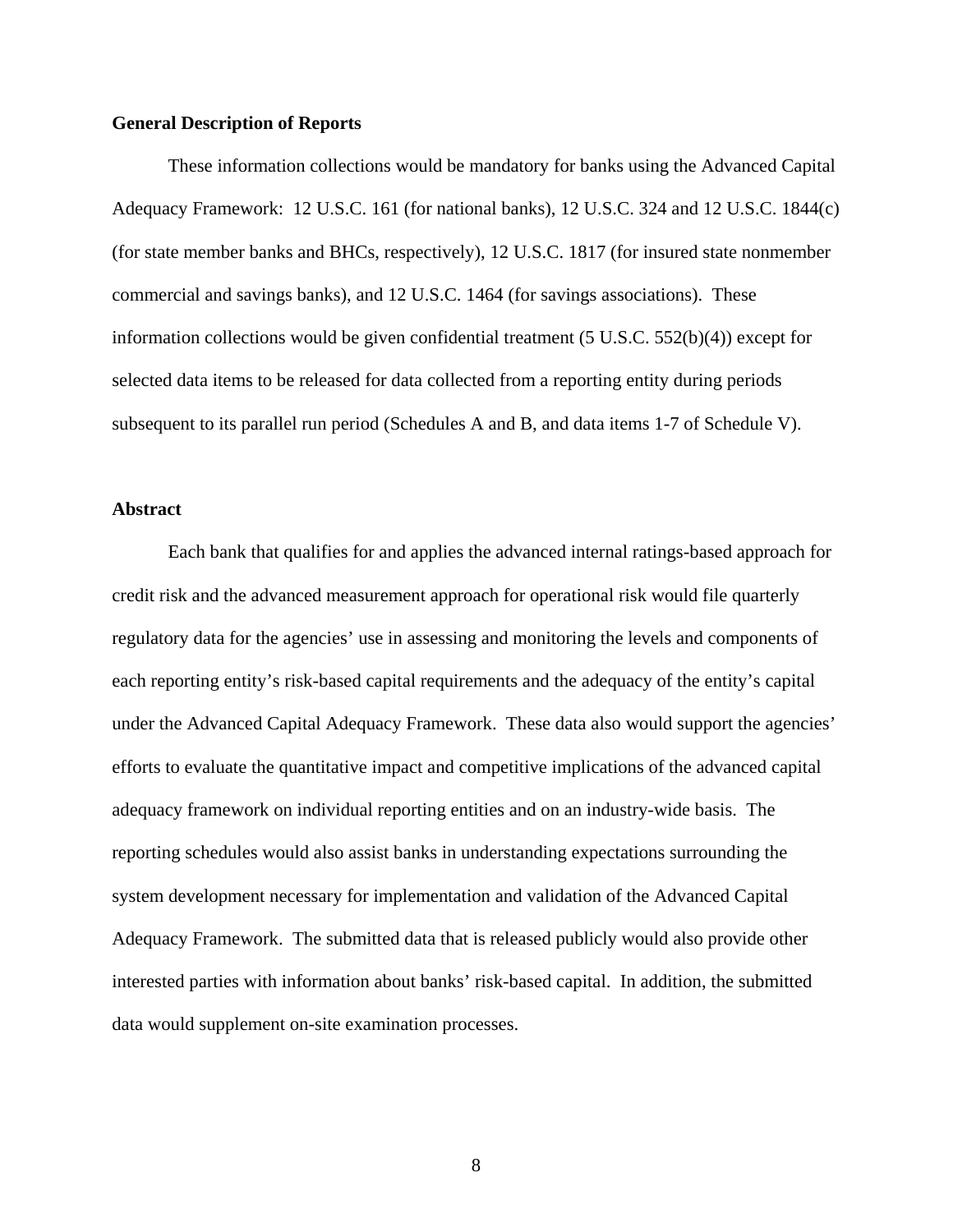### **Current Actions**

# **Risk-Based Capital Standards: Advanced Capital Adequacy Framework: Regulatory Reporting Requirements**

### **I. Background**

The agencies have today published a joint notice of proposed rulemaking entitled Risk-Based Capital Standards: Advanced Capital Adequacy Framework (the NPR).<sup>3</sup> The NPR describes a new regulatory capital framework for U.S. banks that qualify for and adopt the advanced internal ratings-based (AIRB) approach for credit risk and the advanced measurement approach (AMA) for operational risk (together, the advanced approaches). Included within the NPR are requirements for public disclosure of certain information at the consolidated banking organization level as well as a reference to certain additional regulatory reporting requirements for depository institutions (DIs) and BHCs. The additional regulatory reporting requirements referenced within the NPR, and described more fully herein, comprise the agencies' proposed regulatory reporting requirements.

 The agencies, all of which would have access to both the public and confidential data submitted in these schedules by each bank, would use the data collected through this proposal to:

- Assess the components of each bank's risk-based capital requirements;
- Assess each bank's capital relative to inherent risks and the agencies' minimum capital requirements;
- Monitor the levels and components of the risk-based capital requirements for banks through peer, outlier, and risk trend analyses;

<sup>&</sup>lt;sup>3</sup> Terms used in this text and in the proposed regulatory reporting schedules and instructions are used as defined in the NPR.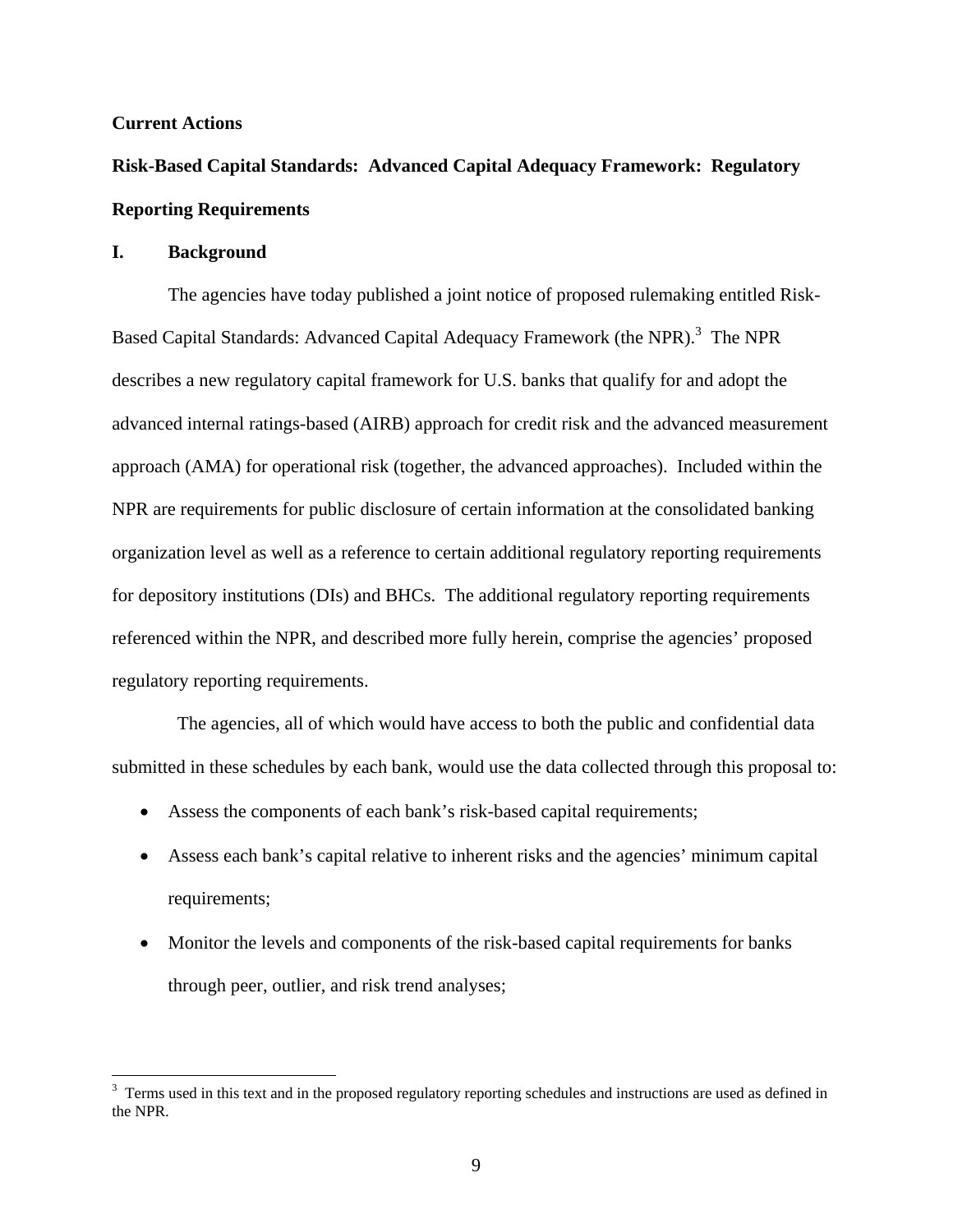- Evaluate the quantitative impact and competitive implications of the implementation of the Advanced Capital Adequacy Framework on risk-based capital levels within reporting banks and on an overall industry basis;
- Provide market participants, depositors, the public, supervisors, and other interested parties with information about banks' risk-based capital; and
- Supplement on-site examination processes and decisions pertaining to the allocation of supervisory resources.

 In addition, this proposal would assist supervised institutions in understanding expectations surrounding the system development necessary for implementation and validation of the Advanced Capital Adequacy Framework.

 The agencies require the ability to monitor and assess individual banks' conformance with capital adequacy standards and understand the capital resulting from the implementation of the Advanced Capital Adequacy Framework. The current regulatory capital data submitted by banks would not provide relevant information regarding risk-based capital under the Advanced Capital Adequacy Framework. As a result, the agencies outline in this notice their proposed changes in regulatory capital reporting for banks using the Advanced Capital Adequacy Framework within the United States. Because the NPR includes transitional arrangements that involve capital floors linked to the general risk-based capital rules (as defined in the NPR), the agencies believe it is necessary to require data submissions under both the general risk-based capital rules and advanced risk-based capital frameworks for as long as a bank is subject to riskbased capital floors.

 As noted in the NPR, the agencies intend to conduct analyses to gauge the impact of the Advanced Capital Adequacy Framework, and the preparedness of banks to compute risk-based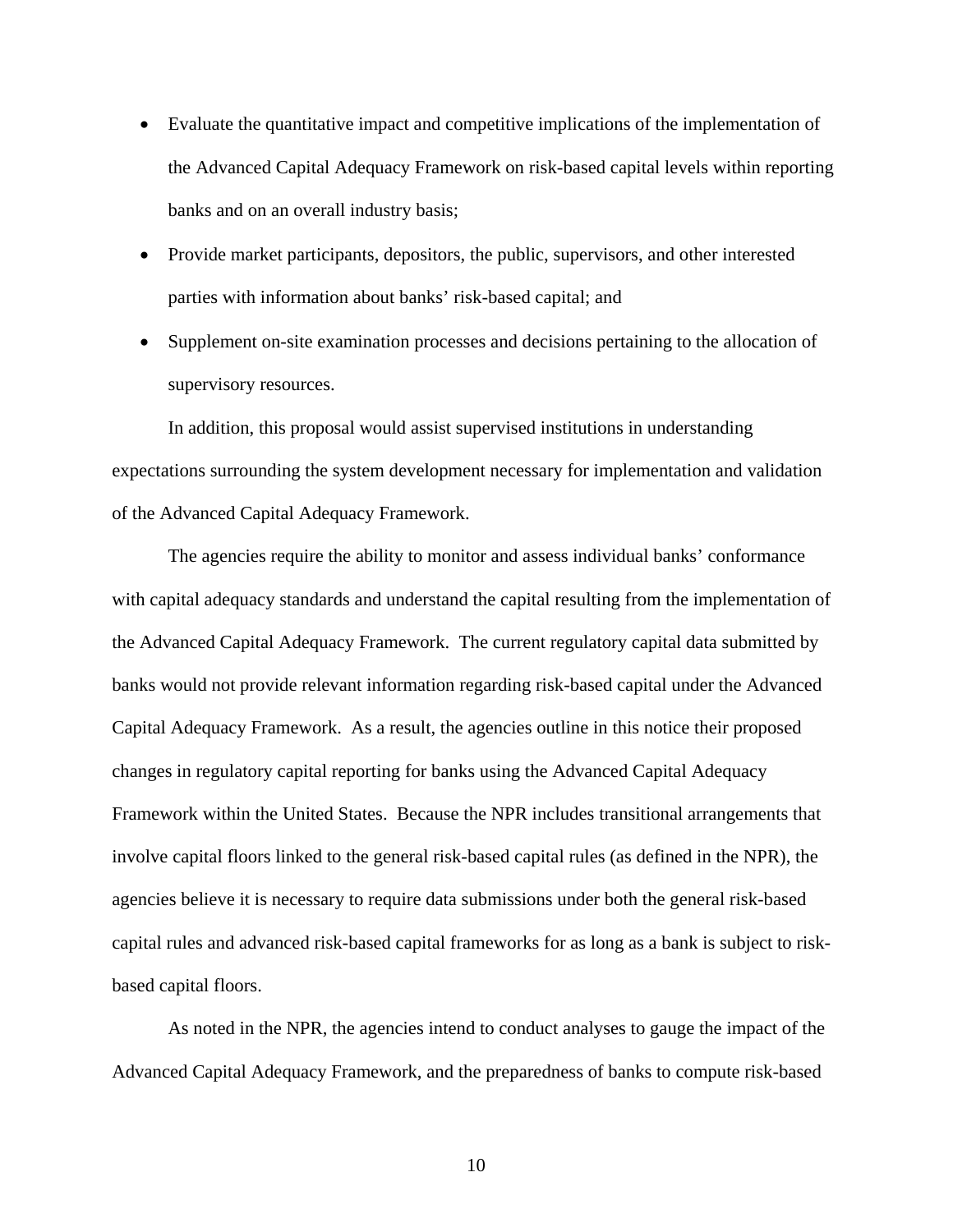capital consistent with those requirements, during the parallel run and transitional floor periods. Data submitted through this proposal, combined with dual reporting requirements for the general risk-based capital data,<sup>4</sup> would provide quantitative support for these impact analyses. Such analyses would also help the agencies evaluate the competitive and cyclical implications of the Advanced Capital Adequacy Framework relative to capital requirements for banks subject to the general risk-based capital rules and the adequacy of capital generated under the Advanced Capital Adequacy Framework.

 A bank that applies the proposed advanced approaches would generally use its internal risk measurement systems to estimate risk parameters for credit risk exposures and to estimate operational risk exposure. The bank would use specific risk-based capital formulas to transform the risk parameters into risk-weighted asset amounts for each wholesale credit exposure and segment of retail credit exposures. For each wholesale credit exposure and segment of retail credit exposures, a bank would assign three quantitative risk parameter estimates: probability of default (PD), which measures the likelihood that an obligor will default over a one-year horizon; loss given default (LGD), which is an estimate of the economic loss if a default occurs during downturn economic conditions; and exposure at default (EAD), which is measured in dollars and is an estimate of the amount that would be owed to the bank at the time of default. For each wholesale credit exposure, the bank would also determine effective maturity (M), which is measured in years and reflects the effective remaining maturity of the exposure. These risk parameters are the drivers of the bank's regulatory capital requirement for wholesale and retail credit exposures and the focus of much of the proposed regulatory reporting.

 $\overline{a}$ 

<sup>&</sup>lt;sup>4</sup> General risk-based capital data under the existing risk-based capital standards are currently captured in the Consolidated Reports of Condition and Income (Call Report) for banks (Form FFIEC 031 or FFIEC 041; OMB No. 1557-0081 for the OCC, 7100-0036 for the Board, and 3064-0052 for the FDIC), the Thrift Financial Report (TFR) for savings associations (OTS Form 1313; OMB No. 1550-0023), and the Consolidated Financial Statements for Bank Holding Companies (Board Form FR Y-9C; OMB No. 7100-0128).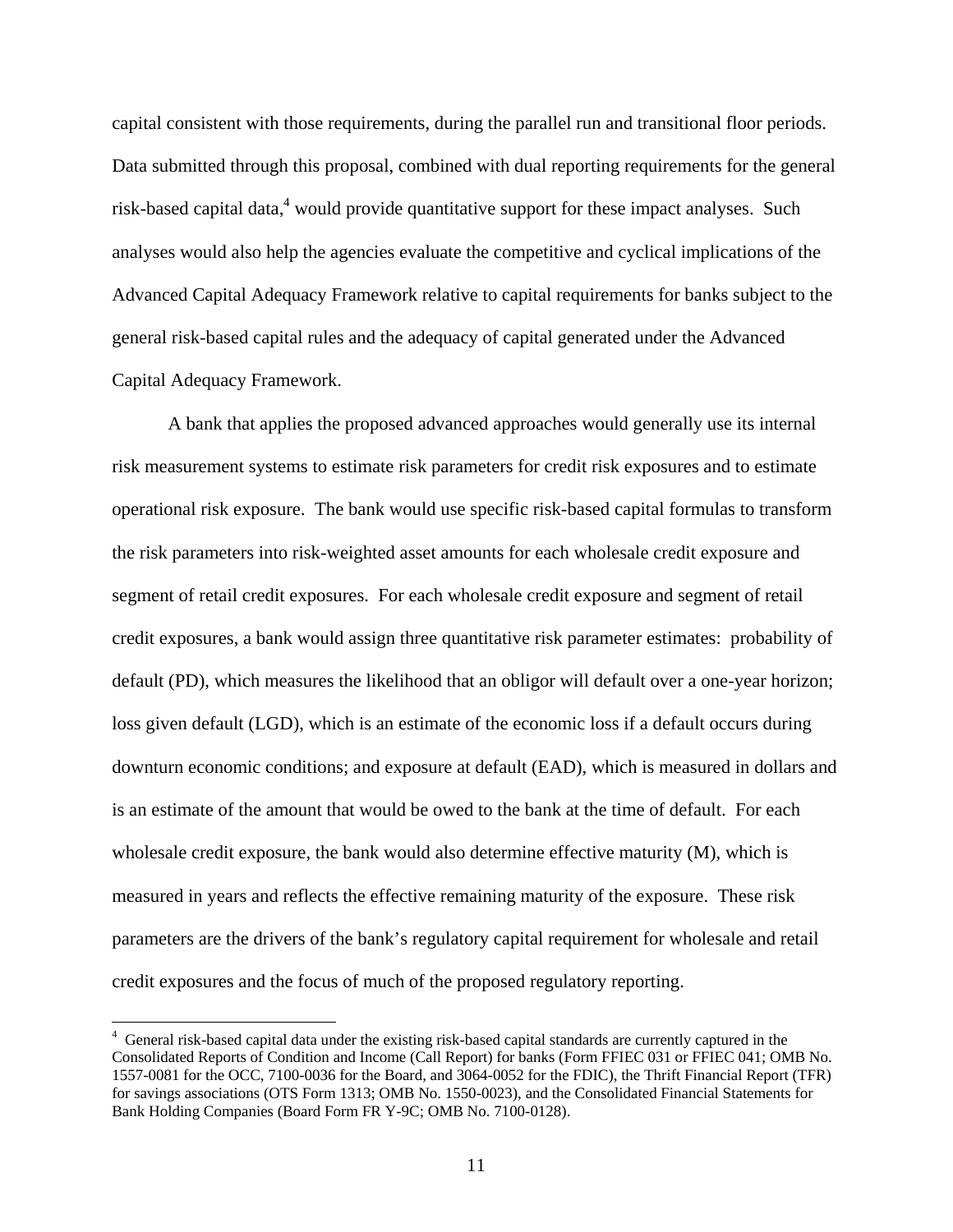Under the advanced approaches, a bank would employ simple risk weights to determine regulatory capital requirements for certain equity and securitization exposures, and may use internal models to determine regulatory capital requirements for other equity and securitization exposures, as well as for operational risk. The associated proposed regulatory reporting schedules primarily relate to data on inputs to and outputs from these internal models and riskweight functions.

 Under the advanced approaches, a bank would use its internal systems and processes to assess its exposure to operational risk. The proposed operational risk reporting schedule would capture some of the critical inputs used by the bank to estimate its operational risk exposure.

 The agencies believe it is necessary to develop surveillance tools to assist in monitoring banks' risk-based capital measures. Such surveillance tools include the ability to perform bankto-bank comparisons of the risk-based capital drivers underlying banks' capital measures, the ability to identify potential outliers through bank-to-peer comparisons, and the ability to monitor banks' capital measures over time relative to trends in other risk indicators.

 The agencies believe that certain information about banks' risk-based capital calculations that would be submitted under this proposal should be publicly available to market participants and that such disclosures at the bank level are consistent with the agencies' objectives of promoting market discipline as described in part VII of the preamble of the NPR. The agencies intend that the public data items contained within this proposal would provide market participants with basic, summary-level standardized information about the main components of banks' risk-based capital requirements. The standardized regulatory reporting information that would be available to the public should augment the disclosures required for other public financial reporting purposes.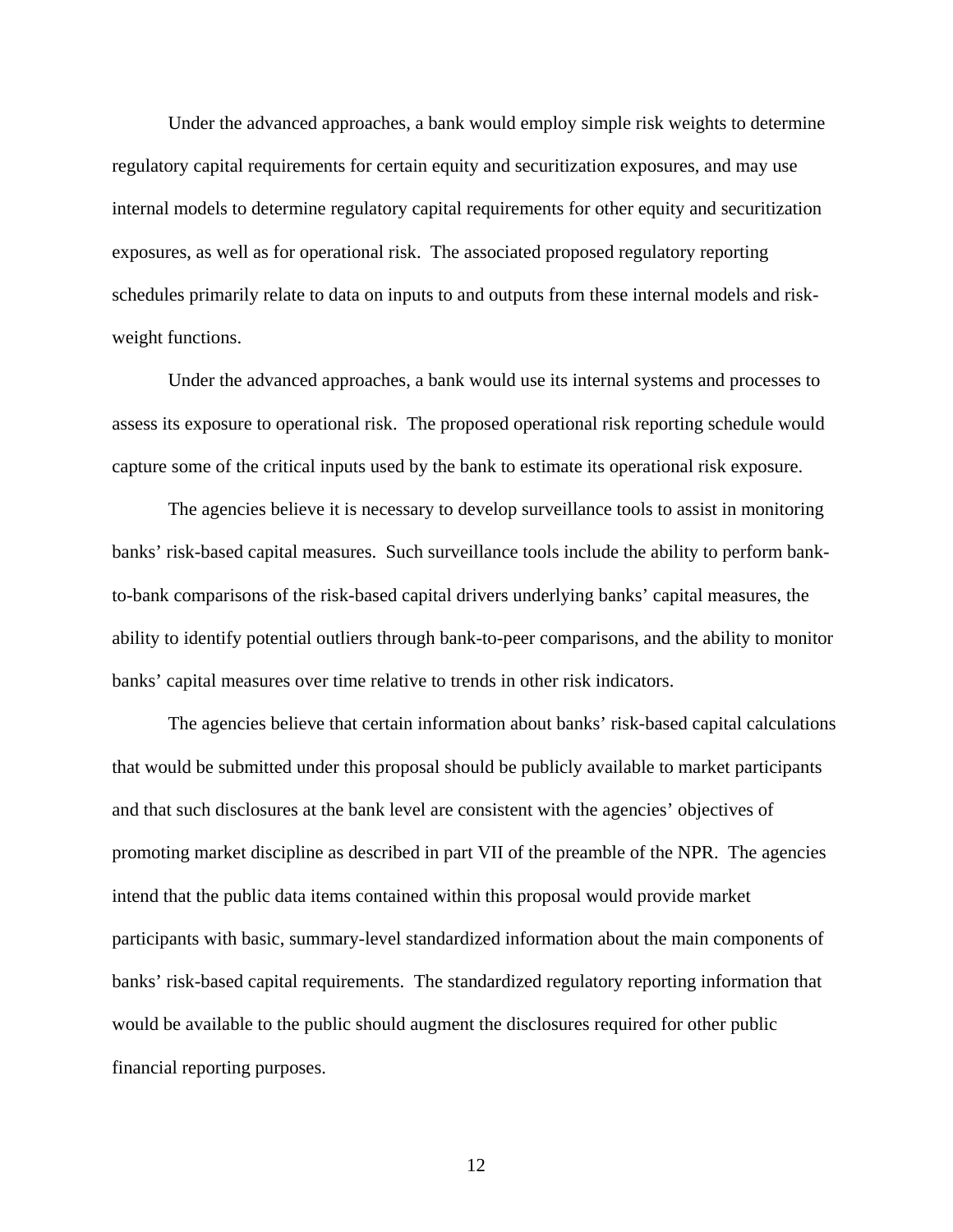As is true for any off-site surveillance system, the collection of advanced risk-based capital data is unlikely to capture the full range and complexity of bank activities. As a result, the agencies recognize that it will often not be possible to draw definitive conclusions from an analysis of data submissions without further follow-up through on-site supervisory activities. Nevertheless, the agencies believe that off-site analyses of the data described in this proposal would be helpful in focusing the activities of on-site examiners and deploying supervisory resources most effectively.

In developing this proposal, the agencies weighed several considerations. The factors the agencies considered included several trade-offs between reporting burden and the information needs of bank supervisors and market participants (for example, the level of reporting granularity necessary to produce meaningful comparisons of portfolio-level risks while minimizing reporting compliance costs and the potential for collected information to promote more informed decisions by market participants against the sensitive and confidential nature of risk estimates embedded within the advanced approaches). The agencies have also tried to anticipate and include data that meet their long-term data needs because comprehensive requests for data at the inception of a new reporting regime typically would be less costly to reporting institutions than the addition of items at a later date. The agencies believe this proposal appropriately balances these, and other, competing considerations.

The agencies are publishing the NPR and the regulatory reporting proposal described herein at the same time as their notice of proposed rulemaking for the Market Risk Framework and its associated regulatory reporting proposal so that the industry, and other interested parties, may assess the full impact of the proposed rules. Part of this assessment includes an understanding of the requirements of compliant data systems, including the ability to produce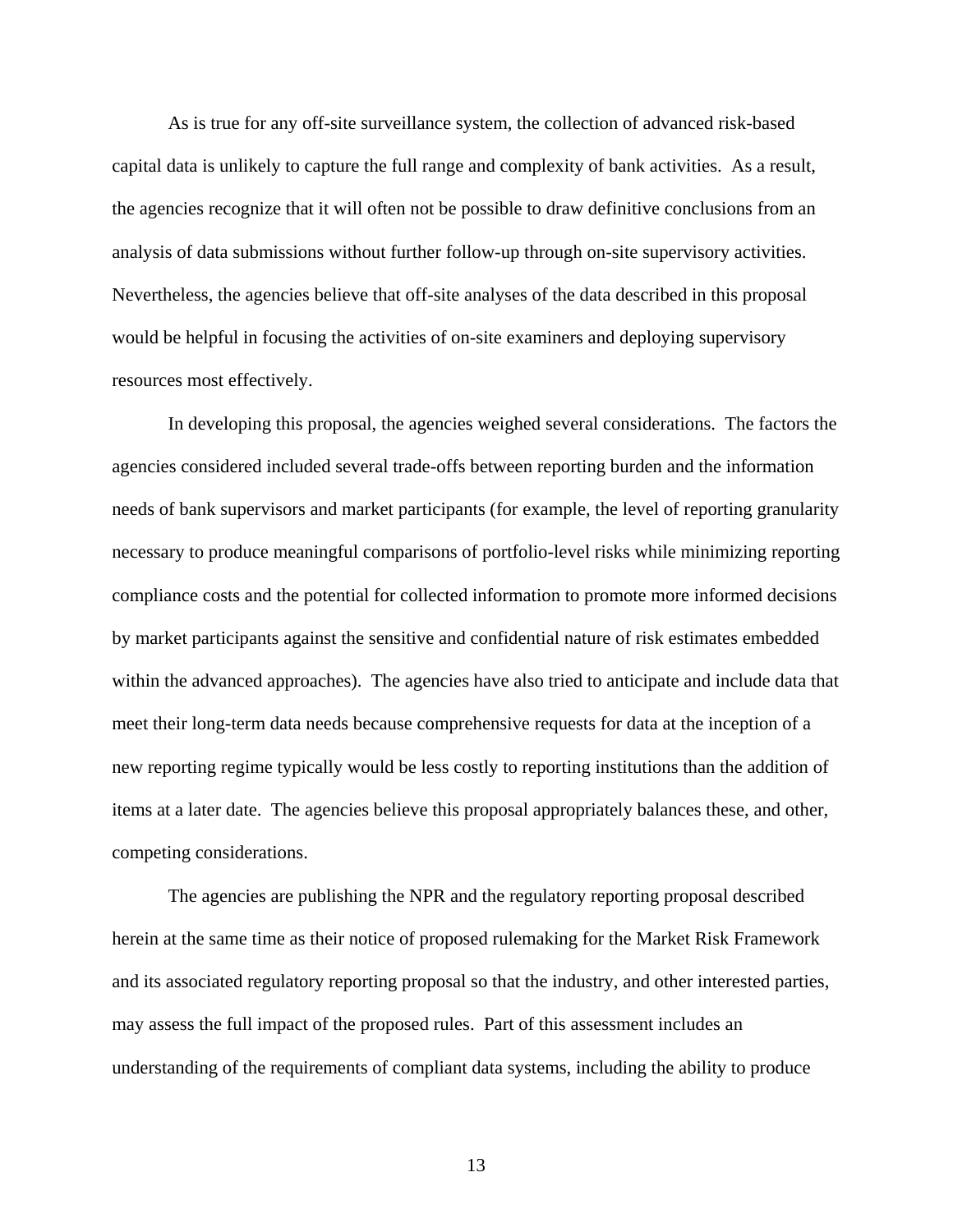certain high-level capital information for the public and more detailed, but still aggregated, summary information about each bank's capital risk estimates to augment supervisory processes.

### **II. Scope and Frequency of Reporting**

 The proposed regulatory reporting requirements associated with the NPR described herein would apply, on a consolidated basis, to each BHC and each DI that qualifies for and applies the advanced approaches (see Part I, Section 1, of the proposed regulatory text in the NPR for a detailed description of the institutions covered by this notice) as well as to those banks in the parallel run stage of qualifying to use the advanced approaches (see Part III, Section 21(c) of the proposed regulatory text in the NPR). Reporting BHCs and DIs would submit data quarterly because efforts to monitor banks' progress toward, and actions under, the Advanced Capital Adequacy Framework require regular and consistent reports from all of the institutions adopting this framework.

 The agencies expect that the report due dates for the proposal described herein would be the same as the report due dates currently required of banks, savings associations, and BHCs when filing their respective Call Report, TFR, or BHC FR Y-9C report. In addition, the agencies expect all banks to meet the existing reporting standards for accuracy and other requirements as currently mandated by their primary Federal supervisor.

 The first reporting period for Schedules A through V for each reporting entity seeking to qualify for the advanced approaches would correspond to the first quarter of its parallel run period. All data collected from each reporting entity on Schedules A through V, including those data items identified as public data items below, would remain confidential during the entity's parallel run period. The data items identified below as public data elements would be available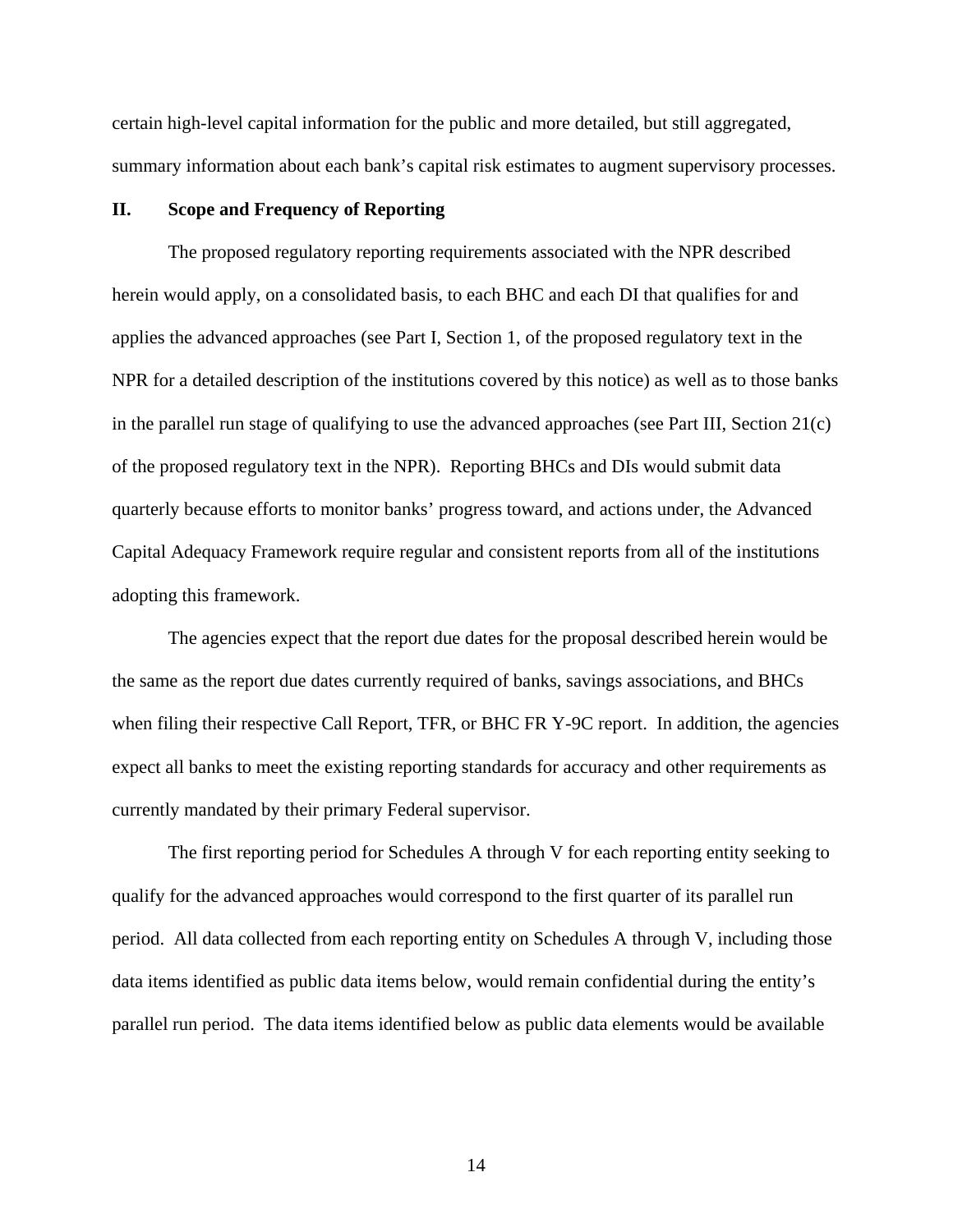to the public for each reporting entity for data collected during reporting periods subsequent to the entity's parallel run period.

 Reporting banks would be required to submit capital information under both this reporting proposal and under the existing risk-based capital reporting requirements during both the relevant parallel run period and subsequent transitional floor periods.<sup>5</sup> The purpose of this dual reporting requirement is threefold: (1) it would facilitate dialogue between supervisors and banks as banks bring their systems and data into compliance with supervisory expectations; (2) it would allow the agencies to monitor and ensure compliance with existing risk-based capital rules during the parallel run period and with those rules that would be in effect during subsequent transitional floor periods; and (3) it would aid in supervisors' development of comparisons of risk-based capital results between the Advanced Capital Adequacy Framework and the existing risk-based capital frameworks for individual institutions and for the banking industry in the aggregate.

### **III. Overview of the Data Collection Proposal**

 The agencies believe that banks would produce the data necessary to support supervisory analyses as part of their calculation of regulatory capital requirements. Accordingly, the regulatory reporting proposal requires certain data that would be publicly available and other data that would not be publicly available. Although this reporting proposal has not been designed to satisfy the NPR's Pillar 3 public disclosure requirements, banks may be able to use certain data items submitted through this proposal to help satisfy certain public disclosure requirements established in the Advanced Capital Adequacy Framework.

 $\frac{1}{5}$  See footnote 4.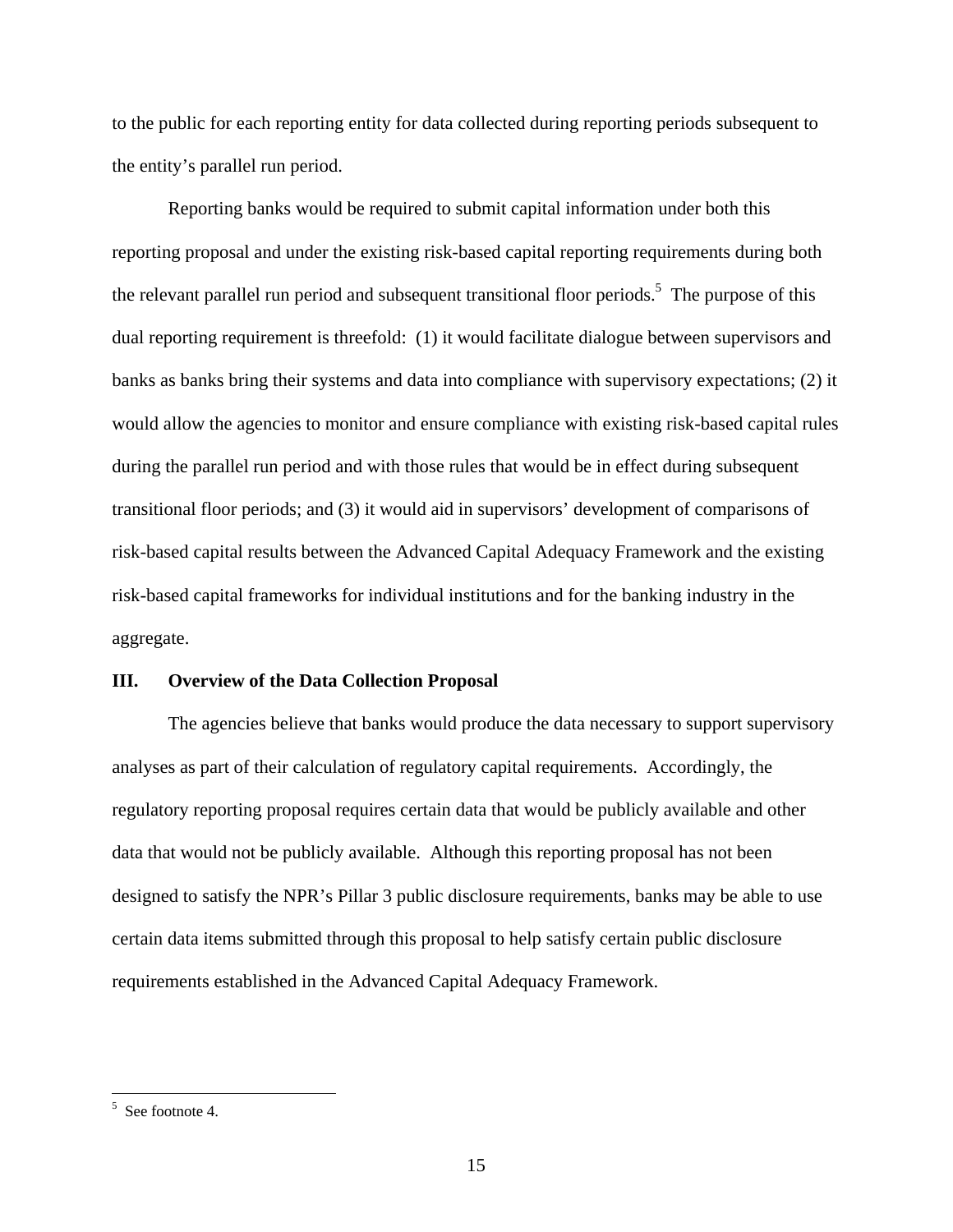### **A. Publicly Available Risk-Based Capital Data for the Advanced Approaches**

 Regulatory reporting disclosures that would be publicly available for data collected from a reporting bank during periods subsequent to its parallel run period comprise various aggregated portfolio drivers of reporting banks' risk-based capital levels. The intent of these disclosures is to provide market participants, depositors, supervisors, the public, and other interested parties with a sufficient level of detail (comparable, in principle, to risk-based capital information collected currently) about banks' major capital and risk-weighted asset components as well as summary information about the composition of regulatory capital and the risk parameters that underlie risk-weighted asset calculations.

 Proposed Schedules A and B (and data items 1-7 of proposed Schedule V, Operational Risk) show the data items that would be publicly available for each reporting entity for reporting periods subsequent to its parallel run period. Schedule A contains information about the components of Tier 1 capital, Tier 2 capital, and adjustments to regulatory capital as defined within the NPR.<sup>6</sup> Schedule B contains summary information about risk-weighted assets by risk type, and, in the case of credit risk exposures, outstanding balances and aggregated information about the drivers and estimates that underlie the calculation of risk-weighted assets. The general exposure breakdowns in Schedule B are as follows: Wholesale Exposures (including separate reporting for the following types of exposures: Corporate; Bank; Sovereign; Construction Income Producing Real Estate; High Volatility Commercial Real Estate; Income Producing Real

 $\overline{a}$ 

<sup>&</sup>lt;sup>6</sup> One version of Schedule A would apply to banks and BHCs and another version of Schedule A would apply to savings associations. The version for banks and BHCs is modeled after the portion of the Call Report and BHC FR Y-9C report used to capture information on the components of and adjustments to Tier 1 and Tier 2 capital under the existing risk-based capital standards. Similarly, the version of Schedule A for savings associations is modeled after the portion of the TFR used to capture such information under the existing standards. In addition, to the extent the information collected in the Call Report, BHC FR Y-9C report, and TFR on the components of and adjustments to Tier 1 and Tier 2 capital under the existing standards is revised, e.g., for changes in the fair value of liabilities to which a fair value option is applied that are attributable to changes in a reporting entity's own creditworthiness, corresponding revisions would be made to Schedule A.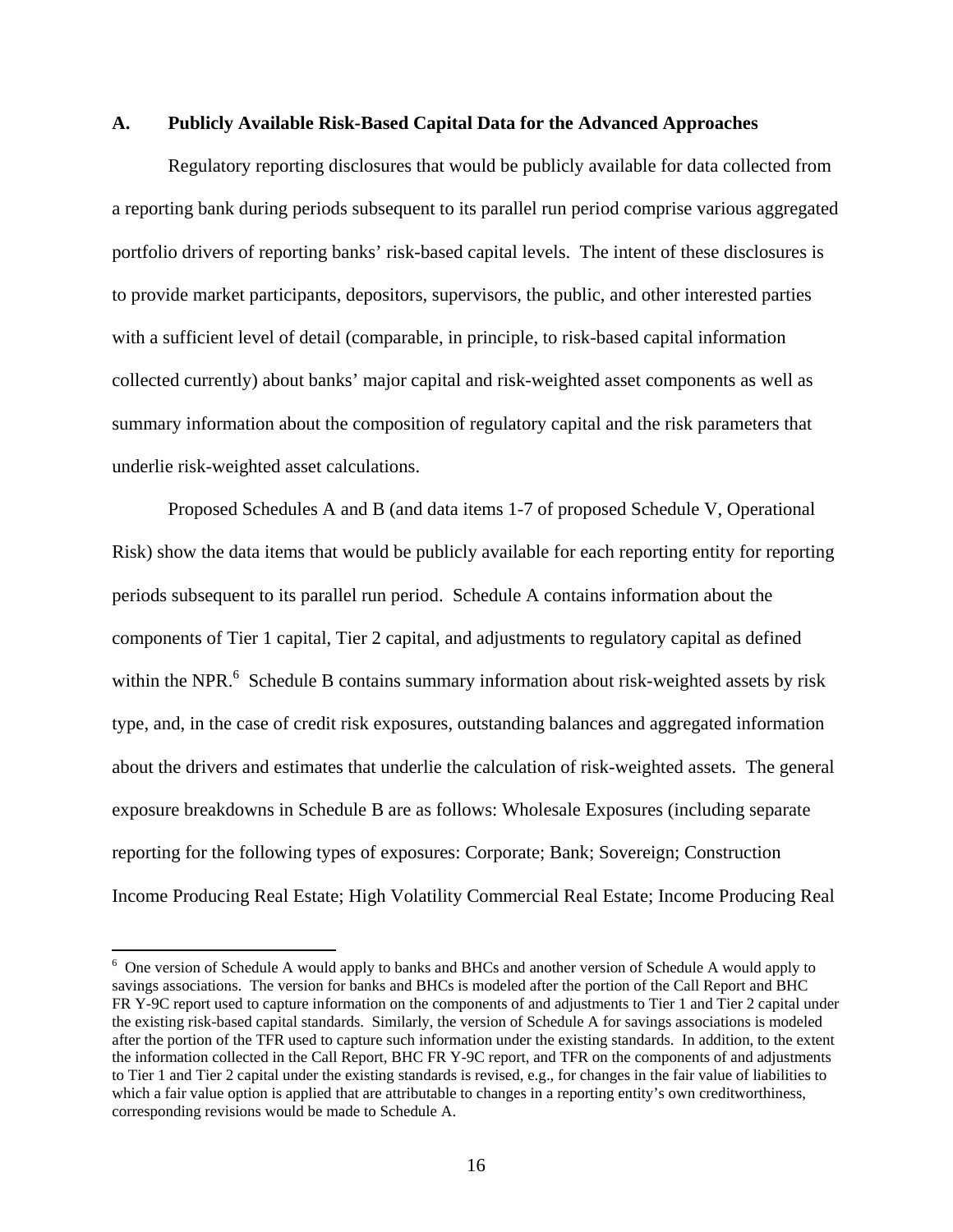Estate; Eligible Margin Loans, Repo-Style Transactions, and OTC Derivatives with Cross Product Netting; Eligible Margin Loans, Repo-Style Transactions, and OTC Derivatives without Cross Product Netting); Retail Exposures (including separate reporting for the following types of exposures: Residential Mortgage Closed-end First Liens, Residential Mortgage Closed-end Junior Liens, Residential Mortgage Revolving Exposures, Qualifying Revolving Exposures Credit Cards, Qualifying Revolving Exposures All Other, Other Retail Small Business, and Other Retail All Other); Securitization Exposures; Equity Exposures; and Operational Risk. The aggregate data items submitted in Schedule B are derived from information contained in the more detailed confidential supporting schedules described below. The exposures and risk parameters used to calculate these aggregations would apply the definitions contained in the NPR. The data contained in Schedule B describe the main summary-level components of banks' risk-weighted assets, but would not allow users to exactly replicate banks' risk-weighted asset calculations since the data are averaged, weighted, and rounded.

### **B. Non-publicly Available Risk-Based Capital Data for the Advanced Approaches**

 The confidential data submitted in these schedules by each bank would be shared among the four agencies but would not be released to the public. Data items that would not be publicly available comprise additional, but still aggregated, detail about the main data items and drivers of reporting banks' risk-based capital levels. With respect to credit portfolios, the focus of these more detailed reports is to collect information at the level of supervisory PD bands that broadly reflect risk segments within each portfolio. The proposed reports would enable supervisors to conduct off-site assessments of banks' regulatory capital calculations, perform trend analyses of capital changes, conduct peer analyses of capital and risk parameters, and focus on-site examination efforts.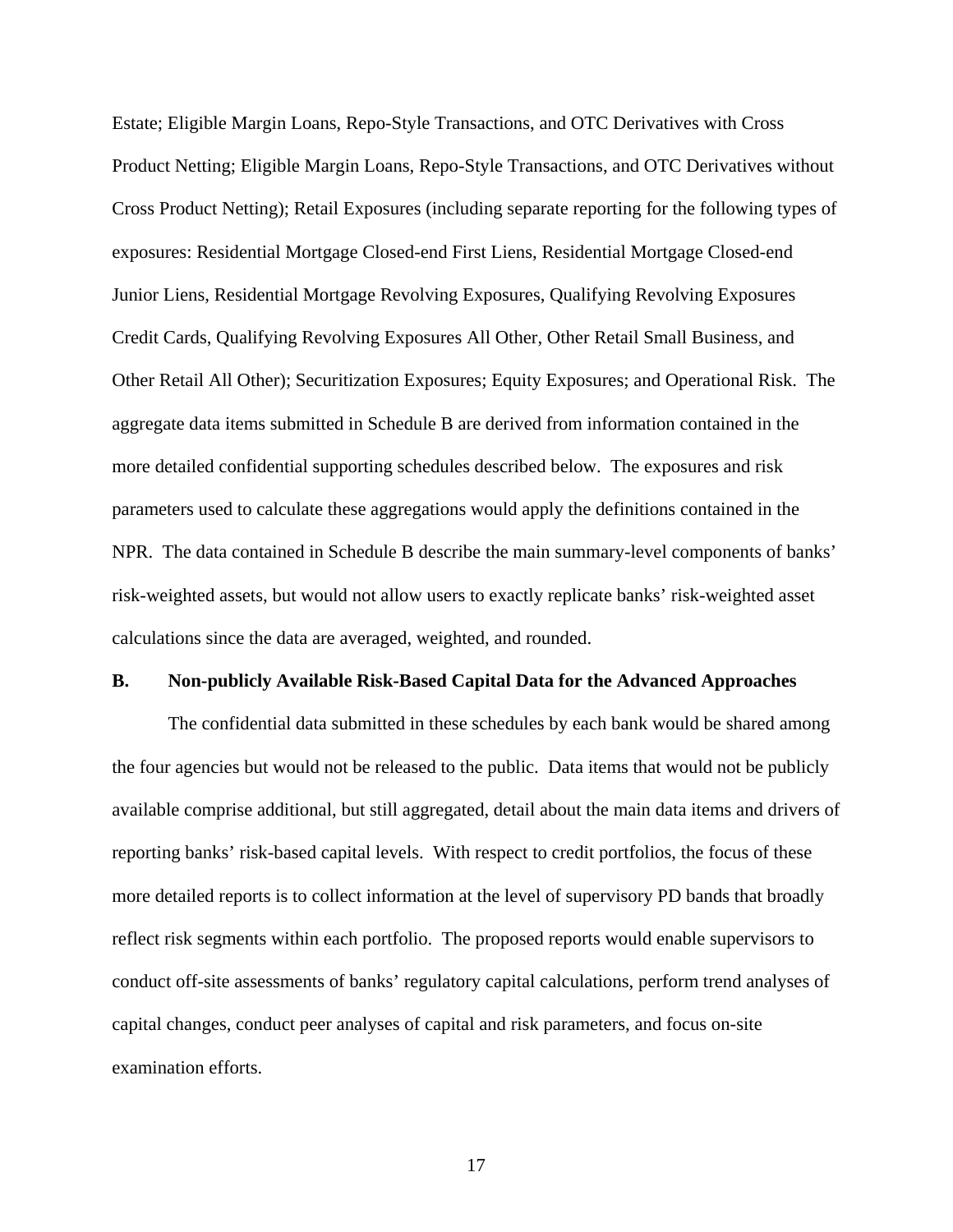The data items contained in Schedules C through V describe the main components of banks' risk-weighted assets and are essentially expanded detail of the more summary information contained in the public data items shown in Schedule B. The data submitted in these schedules would not be made available to the public (except for data items 1-7 of Schedule V, Operational Risk, which are proposed to become public information for each reporting entity for data collected during periods subsequent to its parallel run reporting period). Supervisors are requesting these data to support comparisons of certain critical capital drivers across banks and across time. For the reasons cited previously, however, the information contained in the columns of the tables would not allow users to exactly replicate banks' risk-weighted asset calculations.

 A brief description of the content of Schedules C through V follows. As with the publicly available information described above, the exposures and risk parameters used to calculate these aggregations would apply the definitions contained in the NPR.

### Wholesale Exposures

Schedules C through K show data items within the wholesale exposure category that would be submitted under this proposal. Each schedule represents a sub-portfolio of the wholesale exposure category as listed on the public Schedule B. For each reported sub-portfolio, the schedule groups exposures into sub-portfolio segments using supervisor-defined PD ranges. The reported cells within these schedules then describe the main risk parameters and characteristics of each sub-portfolio segment.

### Retail Exposures

Schedules L through R show data items within the retail exposure category that would be submitted under this proposal. Again, each schedule represents a sub-portfolio of the retail exposure category as listed on the public Schedule B. PD ranges are used to sub-divide each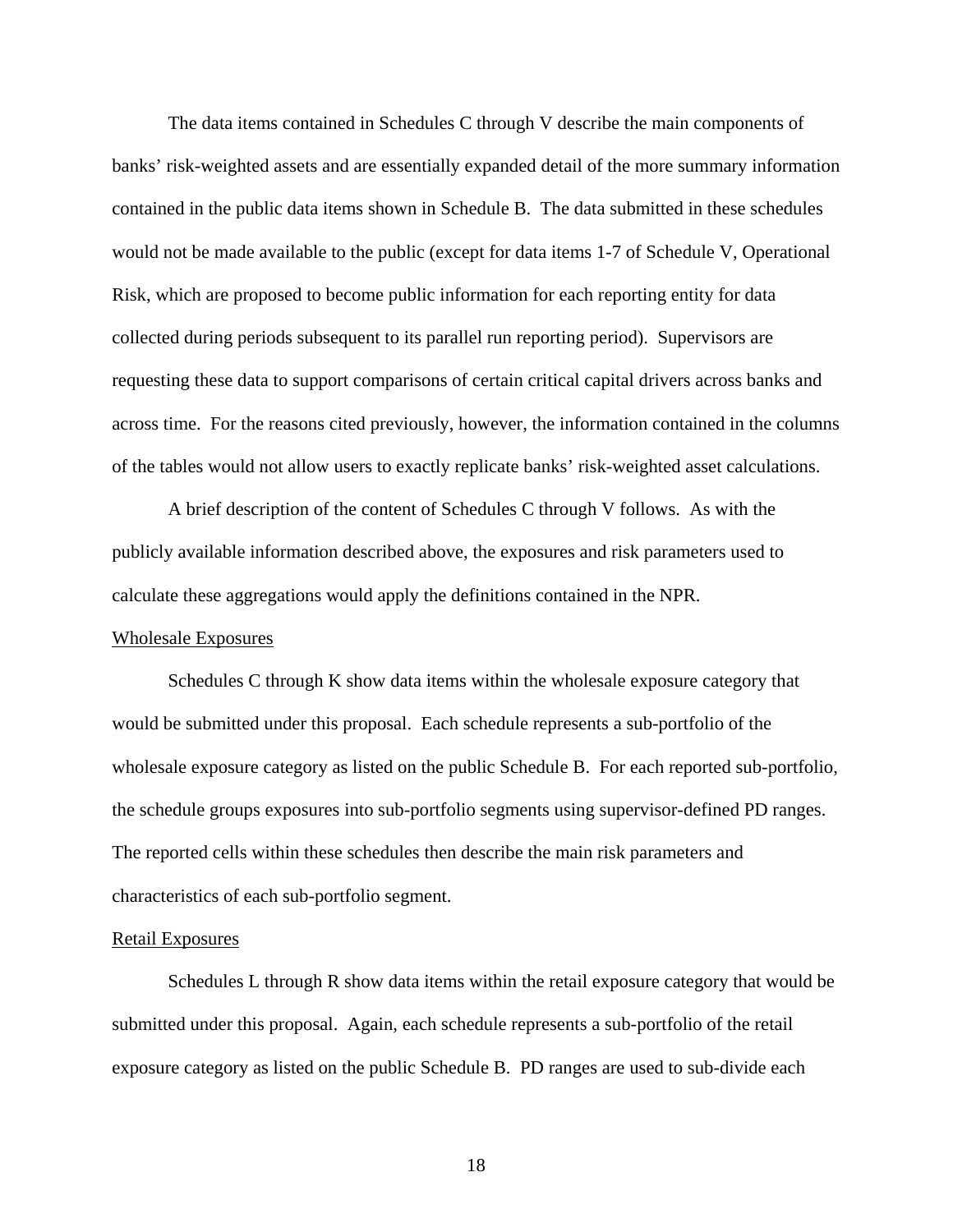sub-portfolio into segments.<sup>7</sup> The reported cells within these schedules then describe the main risk parameters and characteristics of each sub-portfolio segment. The retail schedules also incorporate risk characteristics that are believed to be commonly used drivers within banks' risk management and measurement processes, including the distribution of each sub-portfolio segment by loan-to-value ranges (applies only to real estate exposures), weighted average credit bureau score, and weighted average account age.<sup>8</sup>

#### Securitization Exposures

Schedules S and T show data items within the securitization exposure class that would be submitted under this proposal. Schedule S provides information by rating categories about exposures subject to either the Ratings-Based Approach (RBA) or the Internal Assessment Approach (IAA). Schedule T provides certain memoranda information about unrated securitization exposures, exposures treated under the Supervisory Formula Approach, synthetic securitizations, and risk-weighted assets relating to early amortization features of securitizations as prescribed in the NPR.<sup>9</sup>

### **Equities**

1

Schedule U provides information about a bank's equity exposures by type of exposure and by approach to measuring required capital. Schedule U also provides information on equity exposures subject to specific risk weights and equity exposures to investment funds. A bank would also complete the appropriate section of the schedule based on whether it uses a simple risk-weight approach, a full internal models approach, or a partially modeled approach to measuring required capital for equity exposures.

 $<sup>7</sup>$  Unlike the wholesale credit exposure reporting schedules, the PD ranges for retail exposures differ from sub-</sup> portfolio to sub-portfolio.<br><sup>8</sup> For qualifying and other

For qualifying and other non-mortgage retail exposures, the EAD of accounts under two years old is reported instead of weighted average age for each sub-portfolio exposure segment.

<sup>&</sup>lt;sup>9</sup> Amounts are further broken down by retail and non-retail.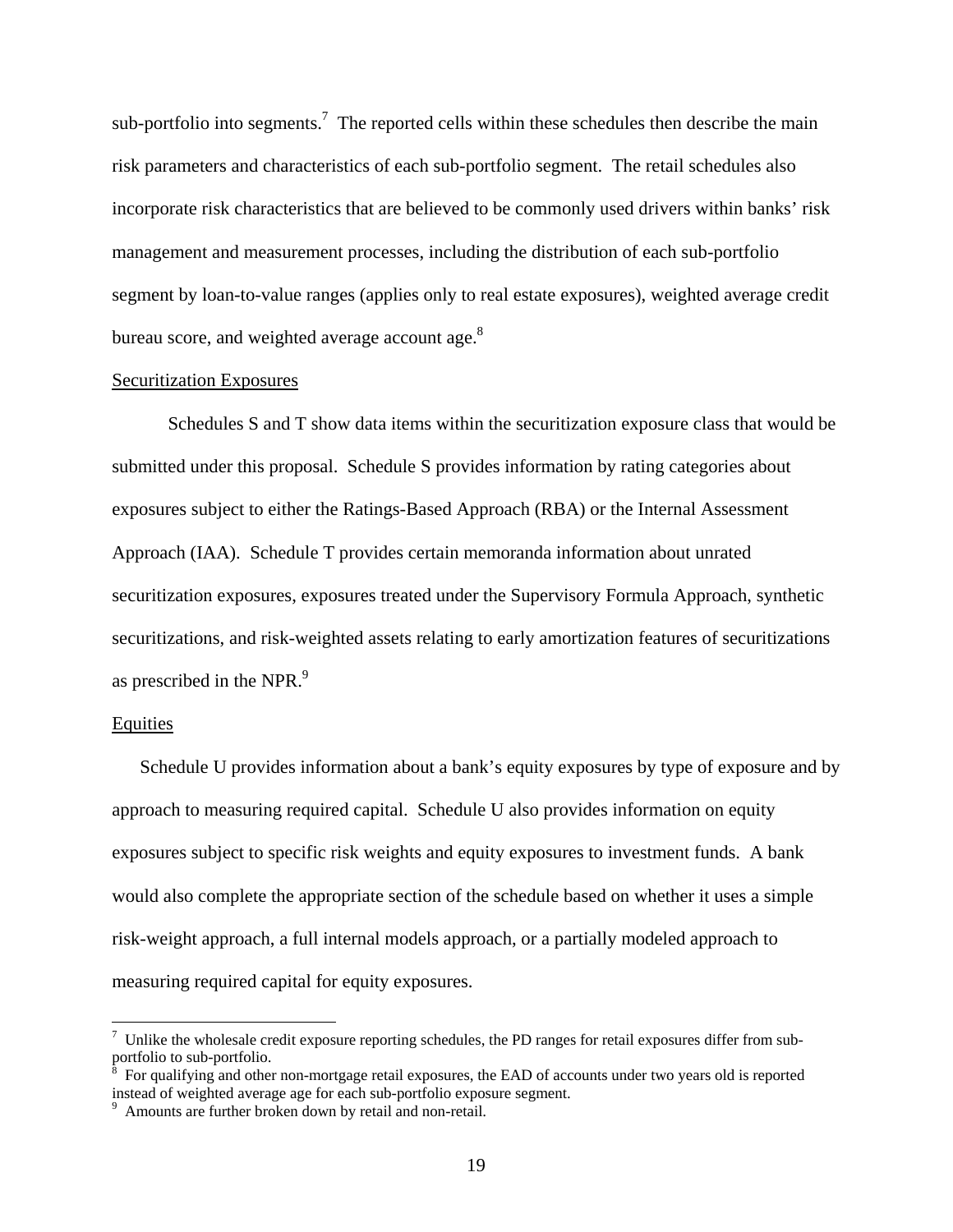#### Operational Risk

Schedule V shows the data items within the operational risk exposure class that banks would submit under this proposal. Data items submitted in this schedule include various details about historical operational losses, on a stand-alone and group-wide basis, for the current reporting period and those historical operational losses used to model operational risk capital. The schedule also contains data items related to scenarios, distribution assumptions, and loss caps used to model operational risk capital.

### **IV. Request for Comment**

Public comment is requested on all aspects of this joint notice. The agencies wish to encourage banks and other interested parties to comment on such matters as data availability, data alternatives, and reporting thresholds for each proposal for new data. The agencies are particularly interested in responses to the questions that follow relating to certain key aspects of the proposal and potential data collection alternatives.

 (1) The agencies seek comment from the industry concerning the feasibility of collecting certain additional information beyond that described in this proposal. The purpose of this additional information is to help identify the causes of changes in credit risk regulatory capital requirements (for example, due to changes in exposure mix or changes in the bank's assessment of risk).

 To facilitate such analyses, reporting banks would be required to submit additional data items that summarize current and previous risk parameters for exposures that were in wholesale and retail credit portfolios as of the previous reporting period (for example, prior quarter, prior year) -- the "lookback" portfolio. The intent of this lookback-portfolio approach would be to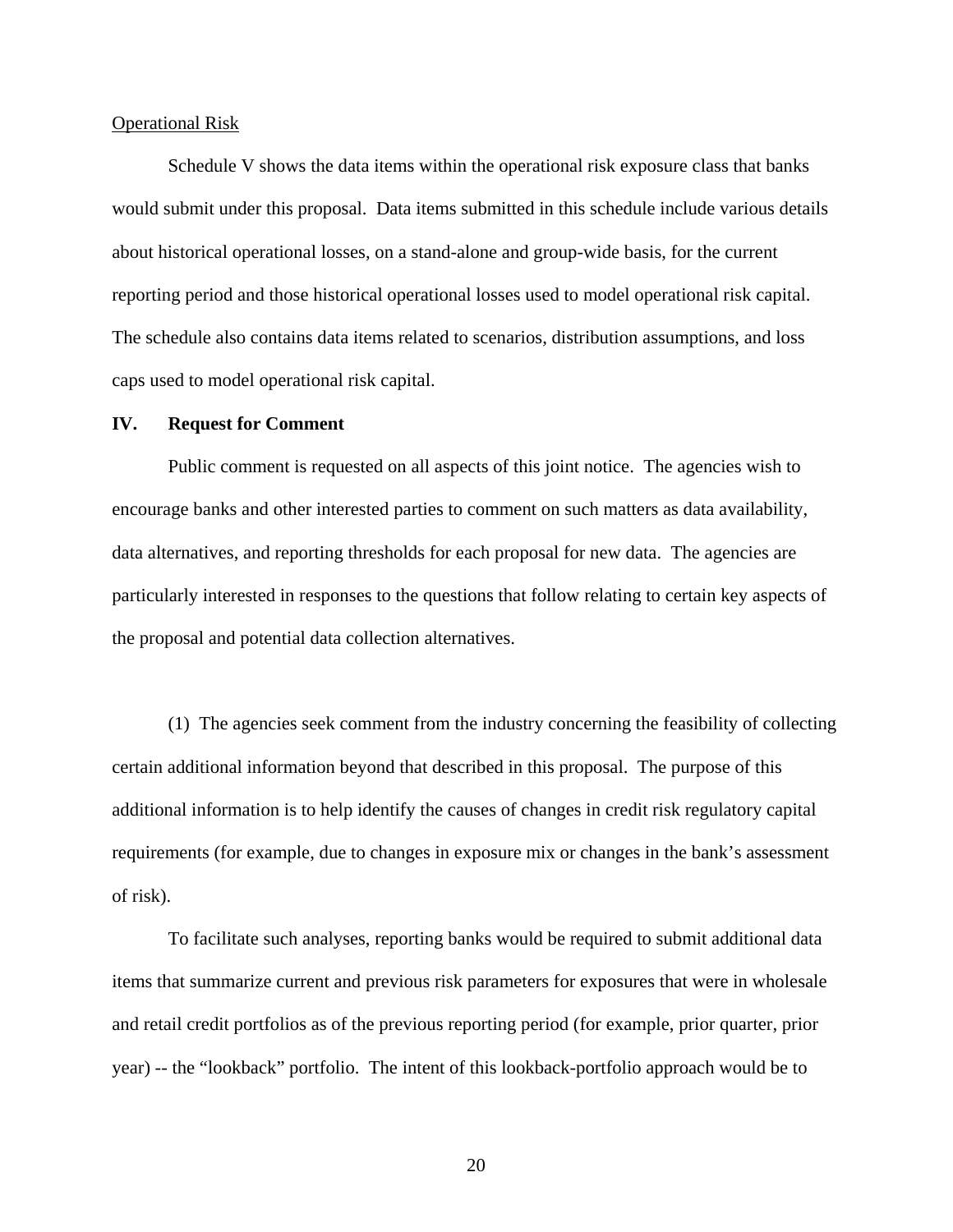allow the agencies to better identify reasons for observed changes in regulatory credit risk capital requirements and allow for peer comparisons of changes from period to period.

 A lookback-portfolio approach would require additional data collection and processing. For example, banks would need to retain data on the internal risk rating category to which each exposure was previously assigned, and the previous EAD of each exposure. The agencies believe that this data maintenance requirement is consistent with supervisory expectations described in the NPR and proposed AIRB guidance in that banks subject to the Advanced Capital Adequacy Framework are expected to be able to evaluate and explain changes in risk parameters in order to assess their risk parameter estimation procedures.

The agencies specifically seek industry comment on the following questions:

- What aggregate summary information might banks submit that best describes or characterizes period-to-period migration across internal rating grades or retail segments?
- If such information were required, are there particular formats or other considerations that would reduce the reporting burden for banks?

 (2) The agencies are considering another alternative reporting treatment with respect to the wholesale and retail portions of the above proposal (Schedules C-R). This alternative treatment would complement the lookback-portfolio approach just described but could be implemented whether or not the lookback-portfolio approach was implemented. Under this approach, banks would submit data according to each of their internal obligor rating grades or segments, rather than in the fixed bands defined in the current regulatory reporting proposal. In this case, each reporting bank could submit a different number of rows corresponding to the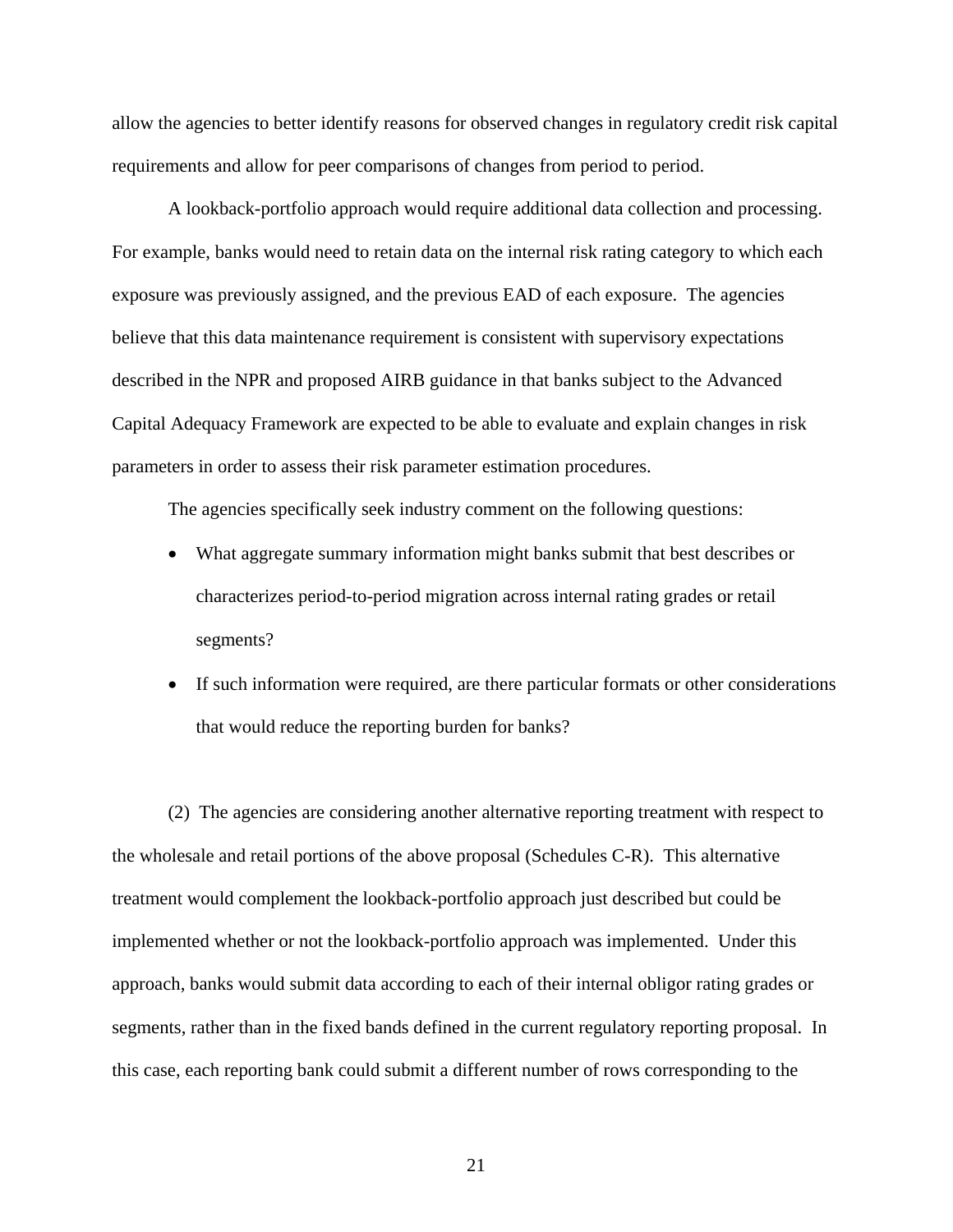number of internal risk rating/segmentation categories employed by that bank for the given portfolio.

The agencies specifically seek industry comment on the following question:

• Would reporting burden be lessened if banks submitted data using internally-defined obligor grades or segments, rather than aggregating the grades or segments in supervisory reporting bands?

 (3) The agencies request comment on the appropriateness of making the data items on Schedules A and B and data items 1 through 7 of the operational risk reporting schedule (Schedule V) available to the public for each reporting entity for data collected during periods subsequent to its parallel run reporting periods as currently proposed. Comments are requested on the extent to which banks are already providing these data to the public or are planning to make such data public as well as the timing of these disclosures. In addition, comments are requested on the perceived risks associated with public reporting of these data items.

 (4) What changes in the proposed regulatory reporting requirements for the Advanced Capital Adequacy Framework, including additional data or definitions, would better assist the agencies in reaching their stated goals? In this regard, the agencies also seek input on possible alternative ways to capture the requested information and the appropriateness of the requested data given the stated purposes of the information collections and the associated reporting burden.

### Paperwork Reduction Act

The agencies seek comment on: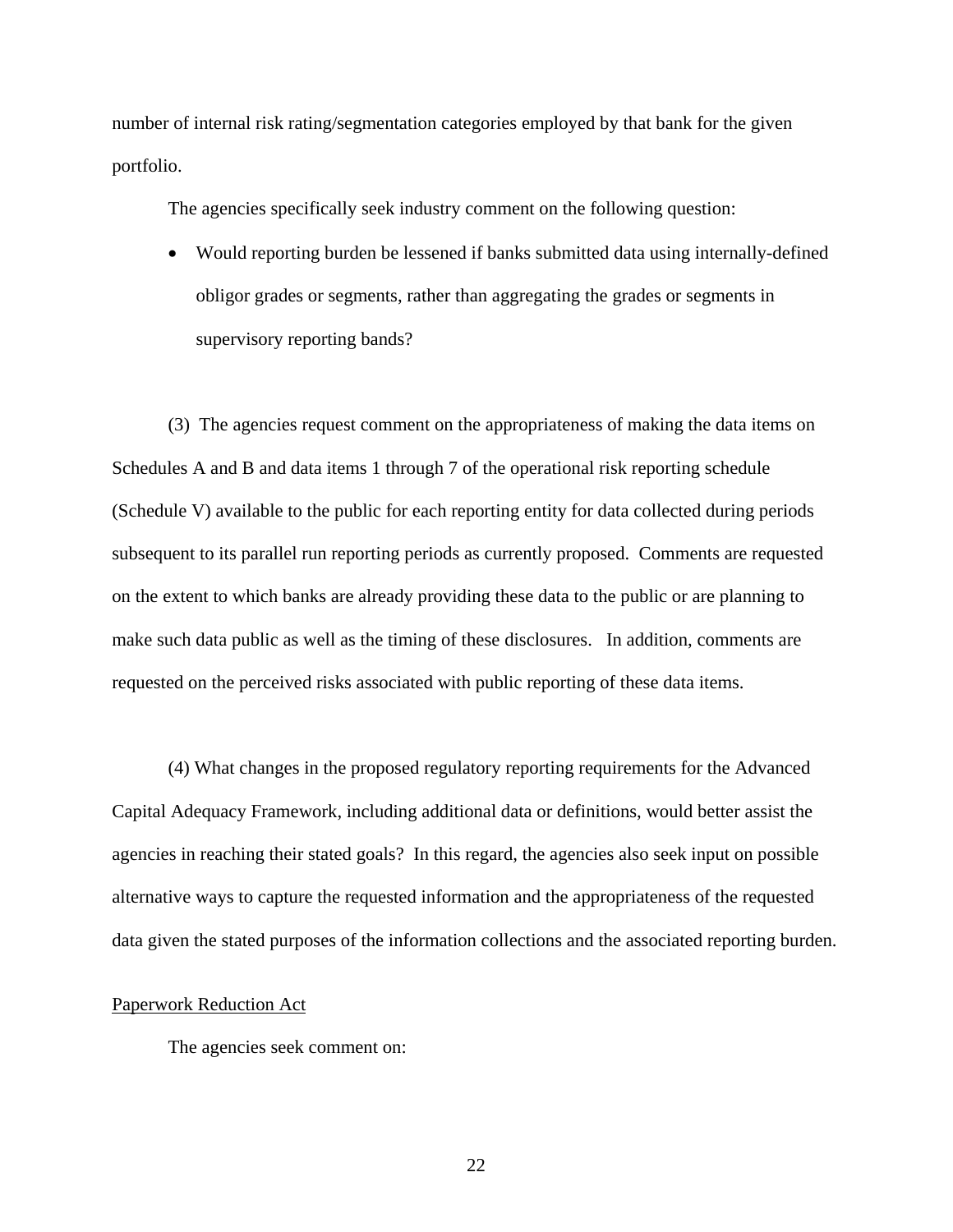- (a) Whether the proposed collections of information are necessary for the proper performance of the agencies' functions, including whether the information has practical utility;
- (b) The accuracy of the agencies' estimates of the burden of the proposed information collections, including the validity of the methodology and assumptions used;
- (c) Ways to enhance the quality, utility, and clarity of the information to be collected;
- (d) Ways to minimize the burden of the information collections on respondents, including through the use of automated collection techniques or other forms of information technology; and
- (e) Estimates of capital or start up costs and costs of operation, maintenance, and purchase of services to provide information.

Comments submitted in response to this joint notice will be shared among the agencies and will be summarized or included in the agencies' requests for OMB approval. All comments will become a matter of public record.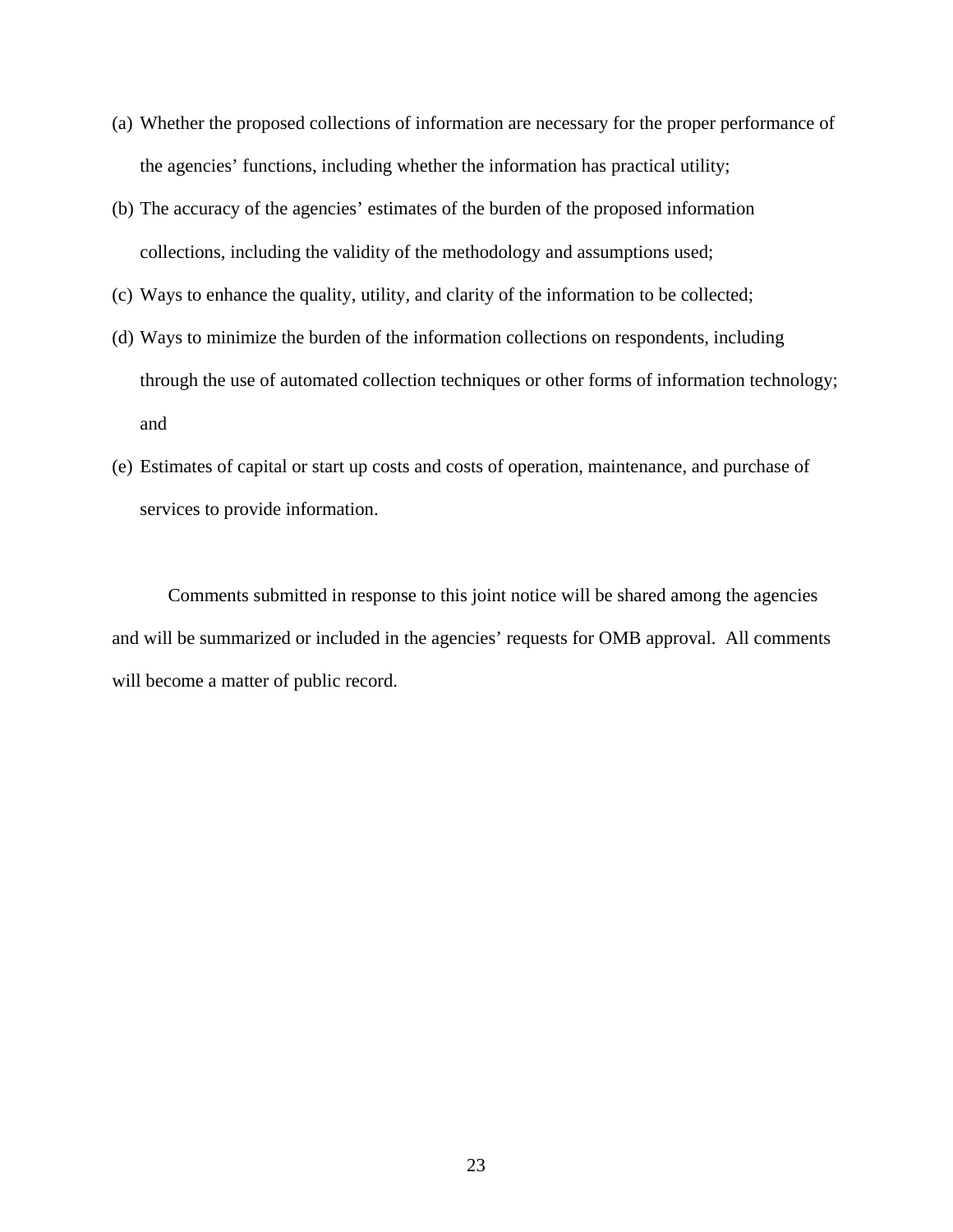Dated:

# **Stuart E. Feldstein,**

*Assistant Director, Legislative and Regulatory Activities Division, Office of the Comptroller of the Currency.*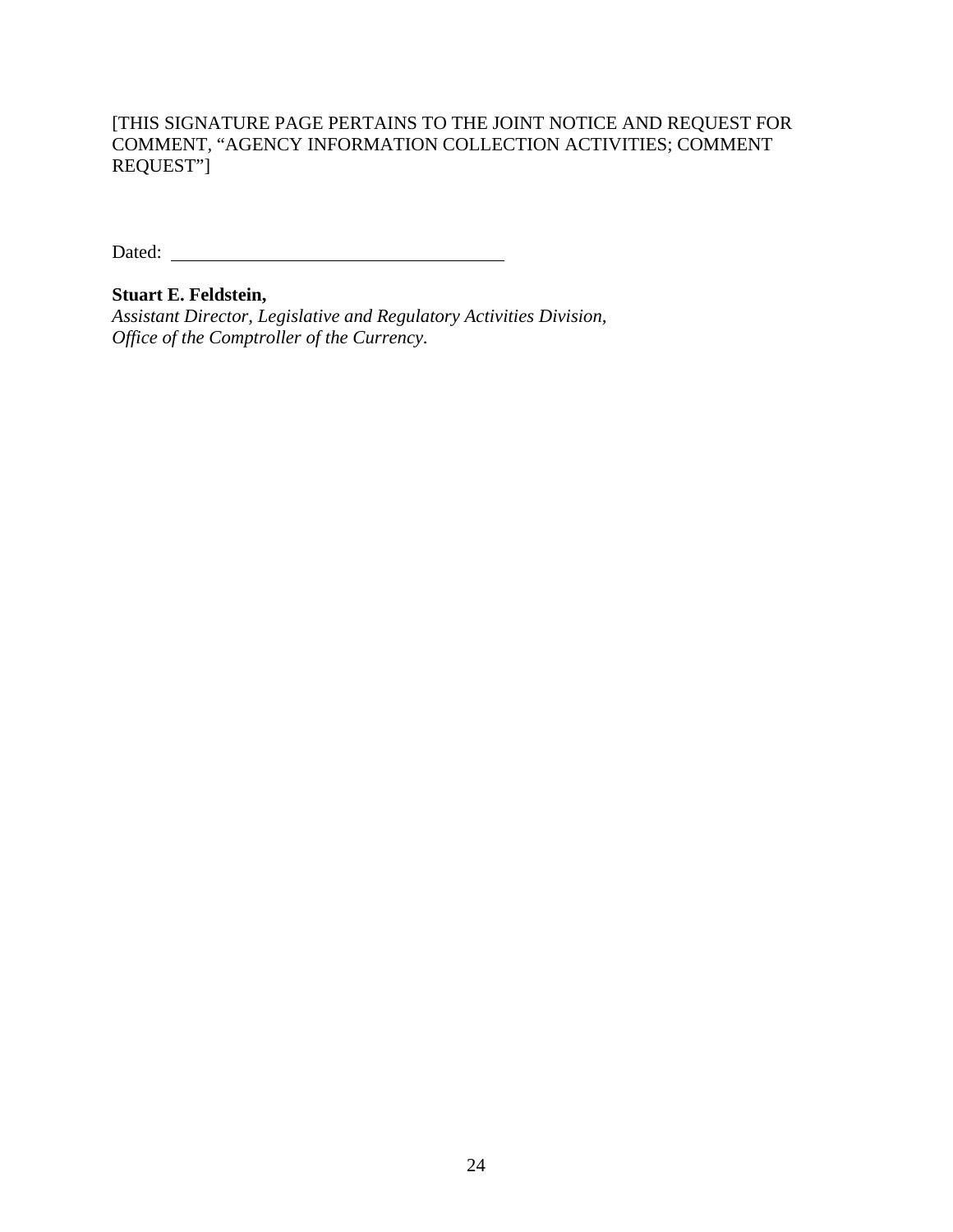Board of Governors of the Federal Reserve System, 1986.

Jennifer J. Johnson Secretary of the Board.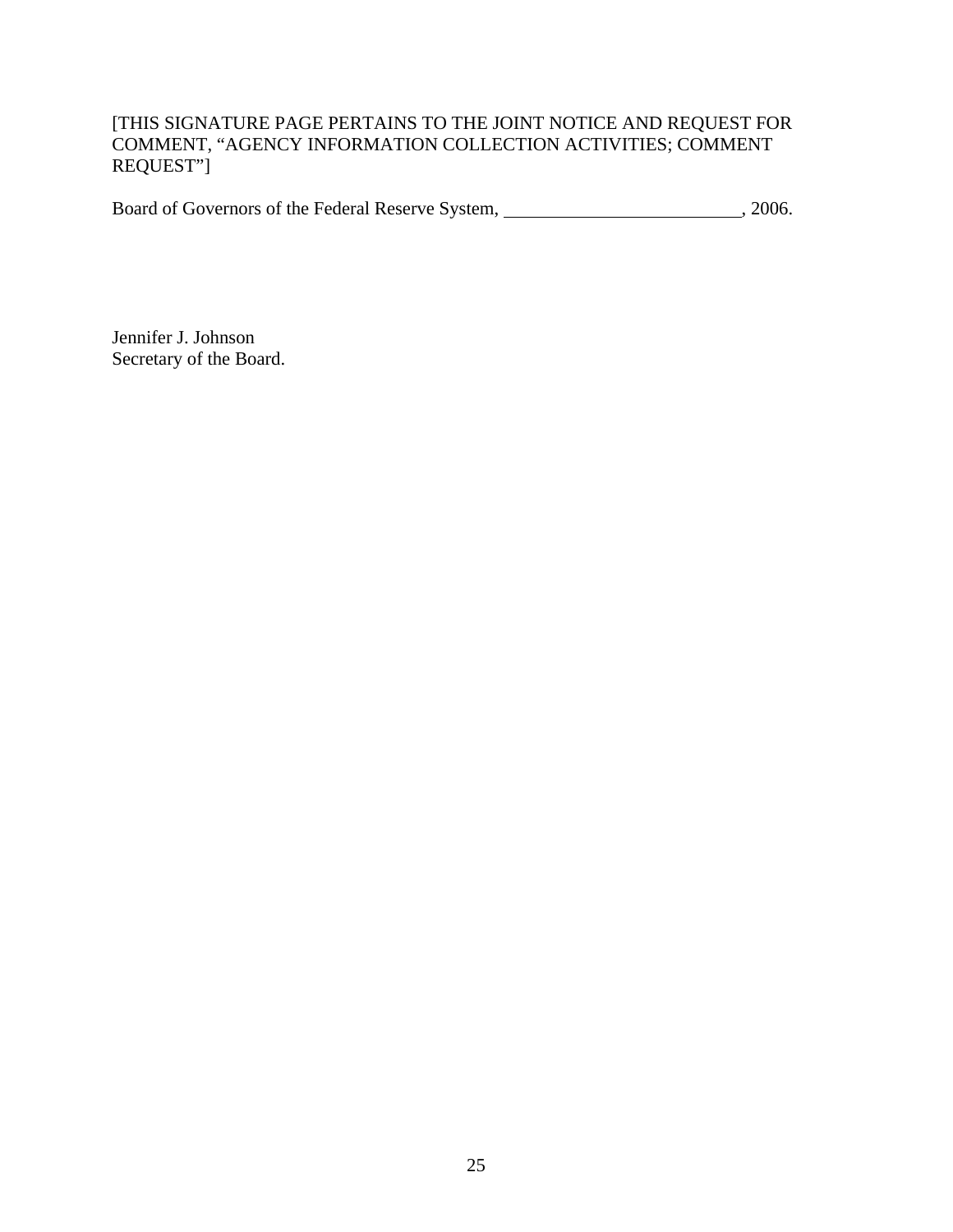Dated at Washington, D.C., this \_\_\_\_\_\_\_ day of \_\_\_\_\_\_\_\_\_\_\_\_\_\_\_\_\_\_\_\_, 2006.

FEDERAL DEPOSIT INSURANCE CORPORATION

Robert E. Feldman Executive Secretary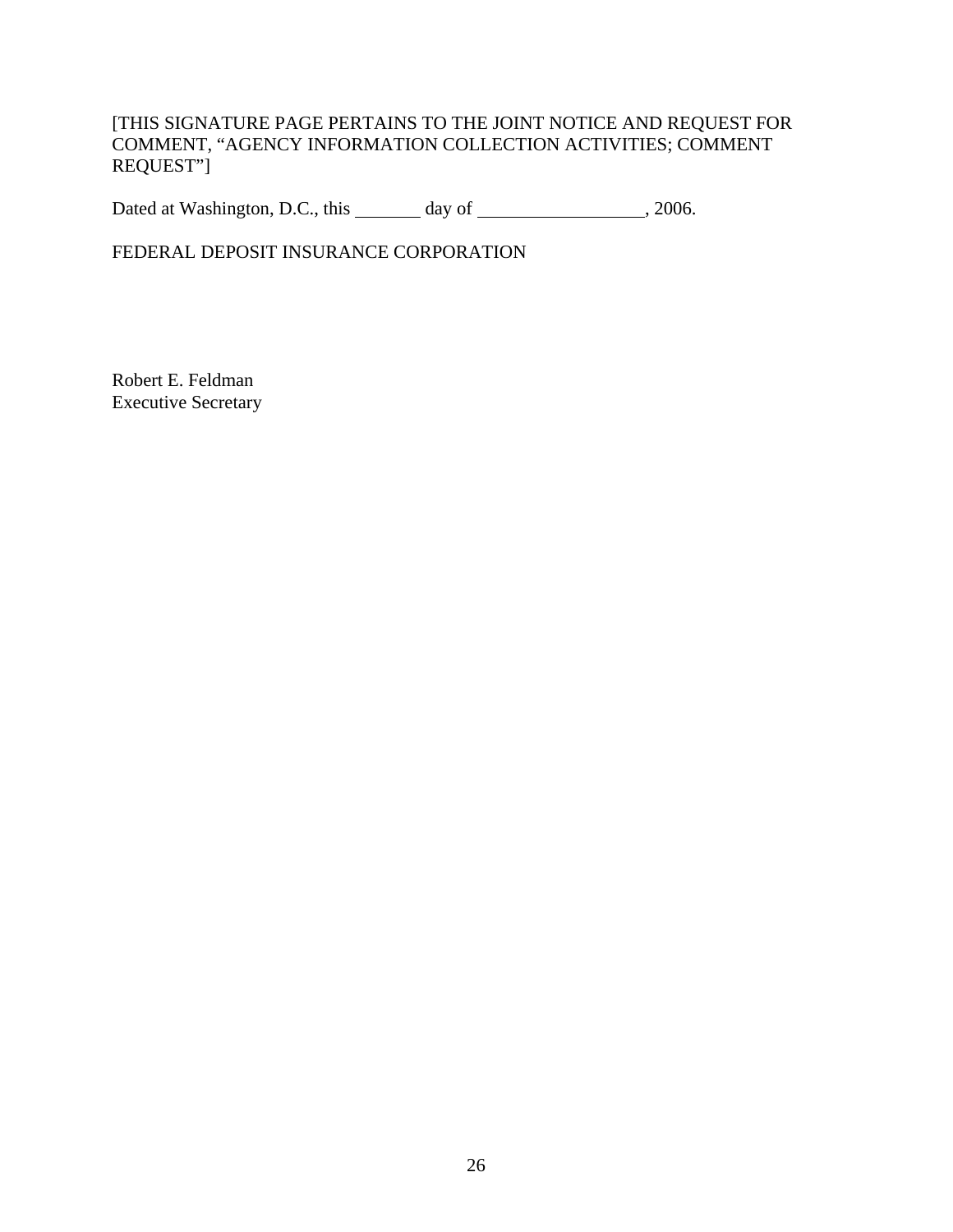Dated:

\_\_\_\_\_\_\_\_\_\_\_\_\_\_\_\_\_\_\_\_\_\_\_\_\_\_\_\_\_\_\_\_\_ **Deborah Dakin,** *Senior Deputy Chief Counsel, Regulations and Legislation Division, Office of Thrift Supervision.*

# **Billing Codes**

| OCC: $4810-33-P$ 1/4   |  |
|------------------------|--|
| Board: $6210-01-P$ 1/4 |  |
| FDIC: $6714-01-P$ 1/4  |  |
| OTS: $6720-01-P$ 1/4   |  |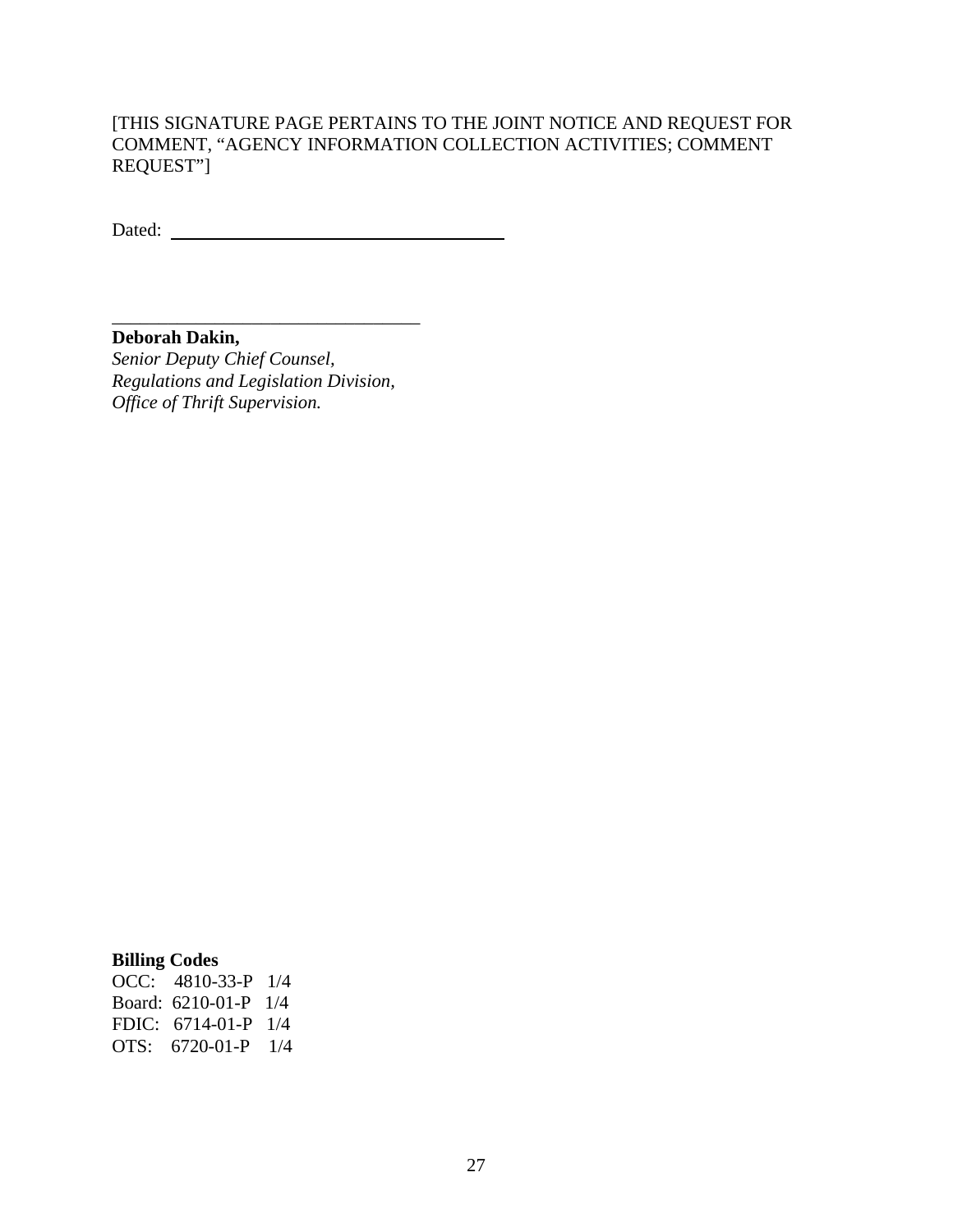# **Reporting Under the Advanced Internal Ratings-Based and Advanced Measurement Approaches**

**Schedules A through V**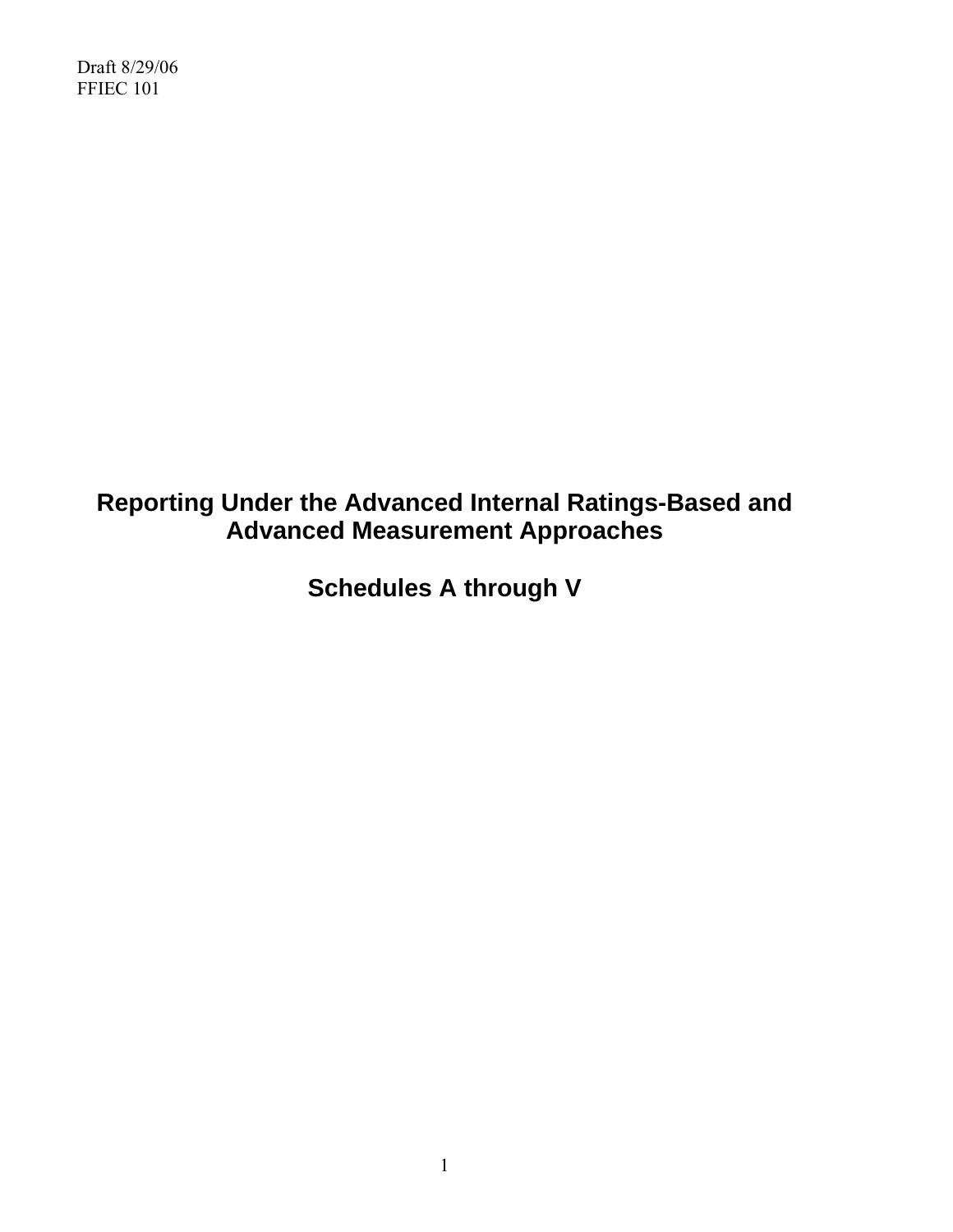# Schedule A - ADVANCED RISK-BASED CAPITAL (Calculation of Numerator and Ratios for banks and bank holding companies) **Tier 1 capital**

| <b>TIGI I Capital</b>                                                                                        |
|--------------------------------------------------------------------------------------------------------------|
| 2. LESS: Net unrealized gains (losses) on available-for-sale securities <sup>1</sup> (if a gain, report as a |
|                                                                                                              |
| 3. LESS: Net unrealized loss on available-for-sale EQUITY securities <sup>1</sup> (report loss as a positive |
|                                                                                                              |
|                                                                                                              |
| 4. LESS: Accumulated net gains (losses) on cash flow hedges <sup>1</sup> (if a gain, report as a positive    |
|                                                                                                              |
|                                                                                                              |
|                                                                                                              |
|                                                                                                              |
|                                                                                                              |
| a. LESS: Disallowed servicing assets and purchased credit card relationships<br>9.                           |
|                                                                                                              |
| c. LESS: Shortfall of eligible credit reserves below total expected credit losses (50% of shortfall          |
|                                                                                                              |
|                                                                                                              |
| e. LESS: Certain failed capital markets transactions (50% of deductions plus tier 2 carryover)*              |
| f. LESS: Other securitization deductions (50% of deductions plus tier 2 carryover)*                          |
|                                                                                                              |
|                                                                                                              |
|                                                                                                              |
|                                                                                                              |
| <b>Tier 2 capital</b>                                                                                        |
|                                                                                                              |
|                                                                                                              |
| 14. Excess of eligible credit reserves over total expected credit losses (up to .60% of credit risk-weighted |
|                                                                                                              |
| 15. Unrealized gains on available-for-sale equity securities includible in Tier 2 capital                    |
|                                                                                                              |
| 17. Adjustments to Tier 2 capital                                                                            |
| a. LESS: Shortfall of eligible credit reserves below total expected credit losses (up to lower of            |
|                                                                                                              |
| b. LESS: Certain failed capital markets transactions (up to the lower of 50% of shortfall or amount          |
|                                                                                                              |
|                                                                                                              |
| c. LESS: Other securitization deductions (up to lower of 50% of shortfall or amount of tier 2                |
|                                                                                                              |
| 18. Tier 2 capital (sum of items 12 through 16, less item 17.a through 17.c)                                 |
|                                                                                                              |
|                                                                                                              |
|                                                                                                              |
|                                                                                                              |
| Total assets for leverage ratio                                                                              |
|                                                                                                              |
|                                                                                                              |
| 24. LESS: Disallowed goodwill and other disallowed intangible assets (from item 7 above)                     |
| 25. LESS: Disallowed servicing assets and purchased credit card relationships (from item 9.a above)          |
|                                                                                                              |
|                                                                                                              |
| 28. Average total assets for leverage capital purposes (item 23 less items 24 through 27)                    |
| Adjustments for financial subsidiaries                                                                       |
| 29.                                                                                                          |
|                                                                                                              |





| I |
|---|
| I |
| I |
|   |
|   |

b. Adjustment to total risk-based capital reported in item 22....................................................

30. Adjustment to risk-weighted assets ................................................................................................. 31. Adjustment to average total assets reported in item 28 ....................................................................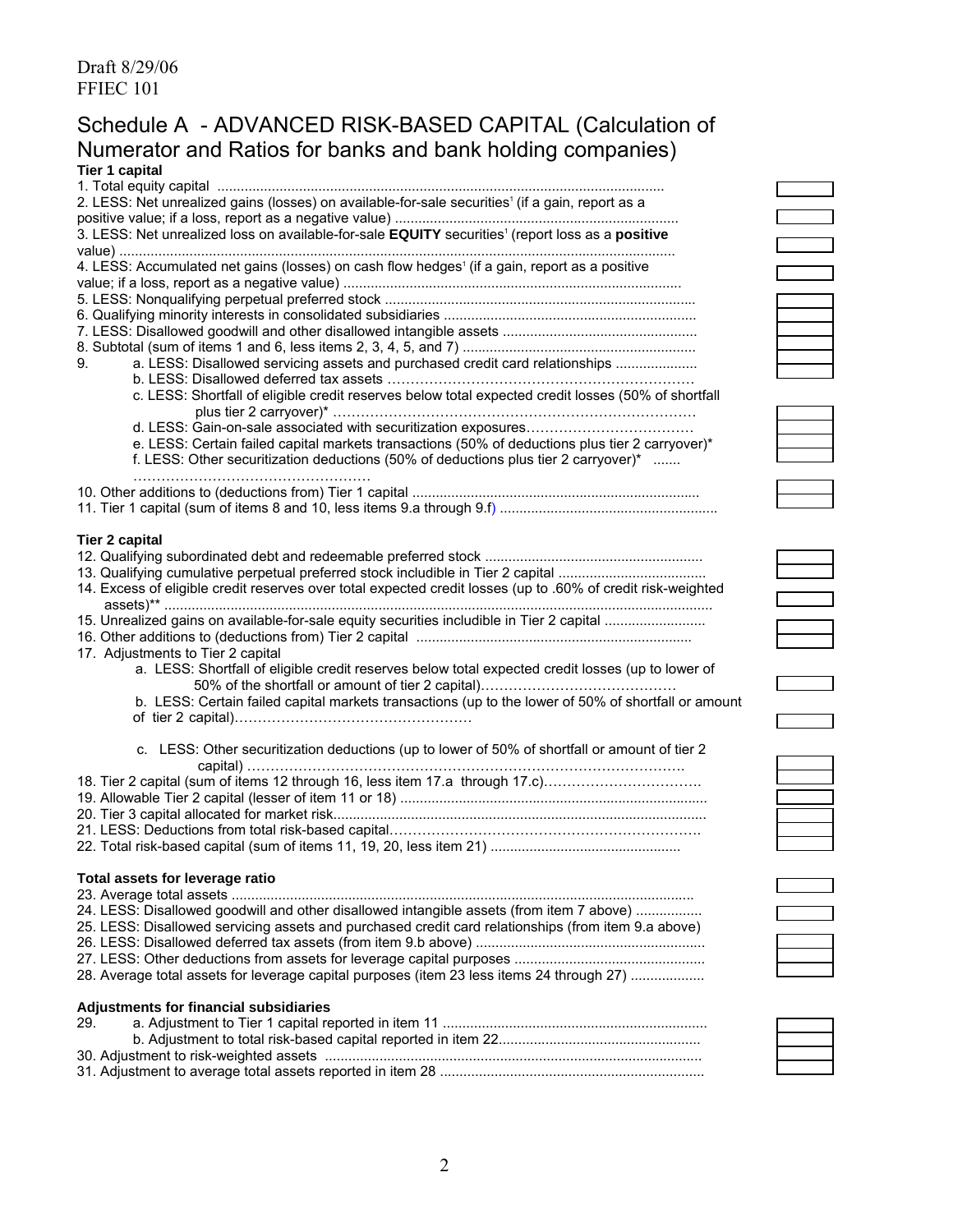#### **Capital ratios**

(Column B is to be completed by all banks. Column A is to be completed by banks with financial subsidiaries.)

| (Column A) | (Column B) |
|------------|------------|
| Percentage | Percentage |
|            |            |
|            |            |
|            |            |

\*Tier 2 carryover is the amount by which 50% of the deductions (i) for the shortfall of eligible credit reserves below total expected credit losses or (ii) certain failed capital markets transactions, or (iii) other securitization deductions exceed actual tier 2 capital.

\*\* The term credit risk weighted assets for purposes of computing the amount of excess eligible credit reserves includable in tier 2 capital refers to the sum of: (i) total wholesale and retail risk-weighted assets; (ii) risk-weighted assets for securitization exposures; and (iii) risk-weighted assets for equity exposures.

1 Report amount included in Schedule RC of the Call Report, item 26.b, "Accumulated other comprehensive income." 2 The ratio for column B is item 11 divided by item 28. The ratio for column A is item 11 minus item 29.a divided by (item 28 minus item 31).

3 The ratio for column B is item 11 divided by total risk-weighted assets (Schedule B, item 31). The ratio for column A is item 11 minus item 29.a divided by (Schedule B, item 31, minus item 30).

4 The ratio for column B is item 22 divided by total risk-weighted assets (Schedule B, item 31). The ratio for column A is item 22 minus item 29.b divided by (Schedule B, item 31, minus item 30).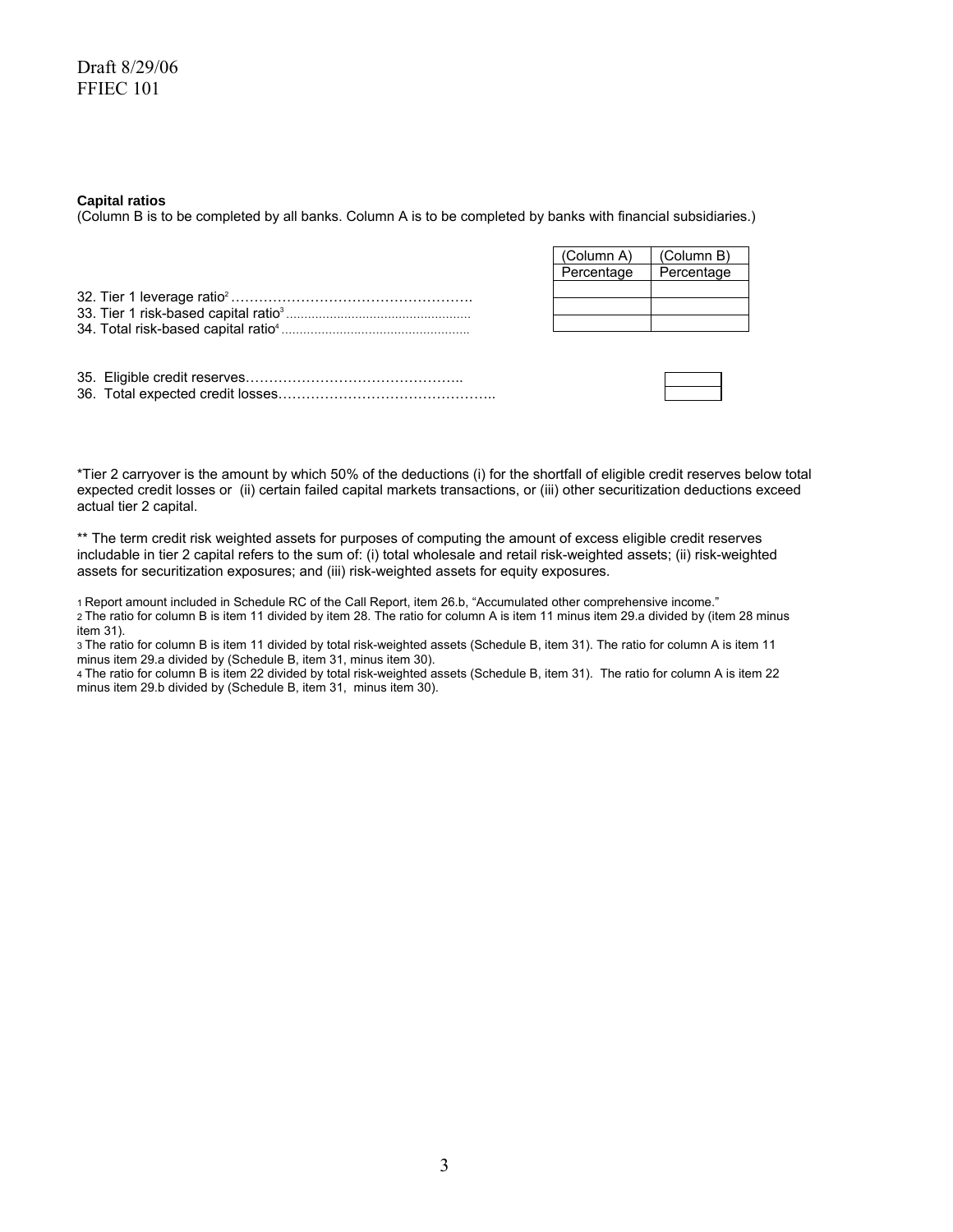#### **Schedule B**

#### **Summary Risk-weighted Asset Information for Banks Approved to Use Advanced Internal Ratings-Based and Advanced Measurement Approaches for Regulatory Capital Purposes**

|                 |                                                                                                                 | <b>Non-Defaulted and Defaulted Exposures</b>                                |                                                             |                                                                  |                                |                                                         |                                                                                                  |                                                      |                                                       |
|-----------------|-----------------------------------------------------------------------------------------------------------------|-----------------------------------------------------------------------------|-------------------------------------------------------------|------------------------------------------------------------------|--------------------------------|---------------------------------------------------------|--------------------------------------------------------------------------------------------------|------------------------------------------------------|-------------------------------------------------------|
|                 | <b>Exposure Category</b>                                                                                        | $\mathbf{A}$<br>Weighted<br>Average<br>Probability<br>of Default*<br>$(\%)$ | B<br><b>Balance</b><br><b>Sheet</b><br>Amount **<br>$($ \$) | $\overline{c}$<br>Total Undrawn Exposure at<br>Amount<br>$($ \$) | D<br><b>Default</b><br>$($ \$) | E.<br>Weighted<br>Average<br><b>Maturity</b><br>(Years) | Wtd Avg LDG after<br>consideration of<br>eligible guarantees<br>and credit<br>derivatives<br>(%) | G<br><b>Risk</b><br>Weighted<br>Assets***<br>$($ \$) | н<br><b>Expected</b><br><b>Credit Loss</b><br>$($ \$) |
|                 | Wholesale Exposures                                                                                             |                                                                             |                                                             |                                                                  |                                |                                                         |                                                                                                  |                                                      |                                                       |
|                 | Corporate                                                                                                       |                                                                             |                                                             |                                                                  |                                |                                                         |                                                                                                  |                                                      |                                                       |
|                 | Bank                                                                                                            |                                                                             |                                                             |                                                                  |                                |                                                         |                                                                                                  |                                                      |                                                       |
|                 | Sovereign                                                                                                       |                                                                             |                                                             |                                                                  |                                |                                                         |                                                                                                  |                                                      |                                                       |
|                 | <b>Construction IPRE</b>                                                                                        |                                                                             |                                                             |                                                                  |                                |                                                         |                                                                                                  |                                                      |                                                       |
|                 | <b>HVCRE</b>                                                                                                    |                                                                             |                                                             |                                                                  |                                |                                                         |                                                                                                  |                                                      |                                                       |
|                 | <b>IPRE</b>                                                                                                     |                                                                             |                                                             |                                                                  |                                |                                                         |                                                                                                  |                                                      |                                                       |
|                 | Eligible margin loans, repo-style transactions and OTC Derivatives with                                         |                                                                             |                                                             |                                                                  |                                |                                                         |                                                                                                  |                                                      |                                                       |
|                 | Cross Product Netting - EAD Adjusted                                                                            |                                                                             |                                                             |                                                                  |                                |                                                         |                                                                                                  |                                                      |                                                       |
| 8               | Eligible margin loans, repo-style transactions and OTC Derivatives with<br>Cross Product Netting - LGD Adjusted |                                                                             |                                                             |                                                                  |                                |                                                         |                                                                                                  |                                                      |                                                       |
| 9               | Eligible margin loans, repo-style transactions - No Cross Product Netting<br><b>EAD Adjusted</b>                |                                                                             |                                                             |                                                                  |                                |                                                         |                                                                                                  |                                                      |                                                       |
| 10 <sup>1</sup> | Eligible margin loans, repo-style transactions - No Cross Product Netting<br><b>LGD Adjusted</b>                |                                                                             |                                                             |                                                                  |                                |                                                         |                                                                                                  |                                                      |                                                       |
| 11              | OTC Derivatives - No Cross Product Netting - EAD Adjusted                                                       |                                                                             |                                                             |                                                                  |                                |                                                         |                                                                                                  |                                                      |                                                       |
|                 |                                                                                                                 |                                                                             |                                                             |                                                                  |                                |                                                         |                                                                                                  |                                                      |                                                       |
| 12              | OTC Derivatives - No Cross Product Netting - LGD Adjusted                                                       |                                                                             |                                                             |                                                                  |                                |                                                         |                                                                                                  |                                                      |                                                       |
|                 | <b>Retail Exposures</b>                                                                                         |                                                                             |                                                             |                                                                  |                                |                                                         |                                                                                                  |                                                      |                                                       |
|                 | <b>Residential Mortgage Exposures</b>                                                                           |                                                                             |                                                             |                                                                  |                                |                                                         |                                                                                                  |                                                      |                                                       |
| 13              | Closed-end First Lien Exposures<br>Closed-end Junior Lien Exposures                                             |                                                                             |                                                             |                                                                  |                                |                                                         |                                                                                                  |                                                      |                                                       |
| 14<br>15        | <b>Revolving Exposures</b>                                                                                      |                                                                             |                                                             |                                                                  |                                |                                                         |                                                                                                  |                                                      |                                                       |
|                 | <b>Qualifying Revolving Exposures</b>                                                                           |                                                                             |                                                             |                                                                  |                                |                                                         |                                                                                                  |                                                      |                                                       |
| 16              | <b>Credit Cards</b>                                                                                             |                                                                             |                                                             |                                                                  |                                |                                                         |                                                                                                  |                                                      |                                                       |
| 17              | All Other                                                                                                       |                                                                             |                                                             |                                                                  |                                |                                                         |                                                                                                  |                                                      |                                                       |
|                 | <b>Other Retail Exposures</b>                                                                                   |                                                                             |                                                             |                                                                  |                                |                                                         |                                                                                                  |                                                      |                                                       |
| 18              | <b>Small Business</b>                                                                                           |                                                                             |                                                             |                                                                  |                                |                                                         |                                                                                                  |                                                      |                                                       |
| 19              | All Other                                                                                                       |                                                                             |                                                             |                                                                  |                                |                                                         |                                                                                                  |                                                      |                                                       |
|                 | <b>Securitization Exposures</b>                                                                                 |                                                                             |                                                             |                                                                  |                                |                                                         |                                                                                                  |                                                      |                                                       |
| 20              | Subject to Ratings-based Approach                                                                               |                                                                             |                                                             |                                                                  |                                |                                                         |                                                                                                  |                                                      |                                                       |
| 21              | Subject to Internal Assessment Approach                                                                         |                                                                             |                                                             |                                                                  |                                |                                                         |                                                                                                  |                                                      |                                                       |
| 22              | Subject to the Supervisory Formula                                                                              |                                                                             |                                                             |                                                                  |                                |                                                         |                                                                                                  |                                                      |                                                       |
| 23              | Investors' Interest Subject to Early Amortization Charge                                                        |                                                                             |                                                             |                                                                  |                                |                                                         |                                                                                                  |                                                      |                                                       |
|                 | <b>Equity Exposures</b>                                                                                         |                                                                             |                                                             |                                                                  |                                |                                                         |                                                                                                  |                                                      |                                                       |
| 24              | Excluded from Simple Risk Weight Method or Internal Models Approach                                             |                                                                             |                                                             |                                                                  |                                |                                                         |                                                                                                  |                                                      |                                                       |
| 25              | Simple Risk Weight Method                                                                                       |                                                                             |                                                             |                                                                  |                                |                                                         |                                                                                                  |                                                      |                                                       |
| 26              | Internal Models Approach                                                                                        |                                                                             |                                                             |                                                                  |                                |                                                         |                                                                                                  |                                                      |                                                       |
| 27              | <b>Market Risk Equivalent Assets</b>                                                                            |                                                                             |                                                             |                                                                  |                                |                                                         |                                                                                                  |                                                      |                                                       |
|                 | <b>28 Operational Risk</b>                                                                                      |                                                                             |                                                             |                                                                  |                                |                                                         |                                                                                                  |                                                      |                                                       |
|                 | <b>Other Assets</b>                                                                                             |                                                                             |                                                             |                                                                  |                                |                                                         |                                                                                                  |                                                      |                                                       |
|                 | 29 Assets Not Subject to the Internal Ratings-Based Approach                                                    |                                                                             |                                                             |                                                                  |                                |                                                         |                                                                                                  |                                                      |                                                       |
|                 | 30 Immaterial Exposures                                                                                         |                                                                             |                                                             |                                                                  |                                |                                                         |                                                                                                  |                                                      |                                                       |
|                 | 31 TOTAL                                                                                                        |                                                                             |                                                             |                                                                  |                                |                                                         |                                                                                                  |                                                      |                                                       |

**\* In estimating weighted average PD for wholesale exposures, do not include effects of credit risk mitigation (guarantees, credit derivatives and collateral).**

**\*\* For securitization exposures, report the total dollar amount of exposures outstanding. \*\*\* Reported Risk Weighted Assets cannot be calculated for some exposure types from the data provided.**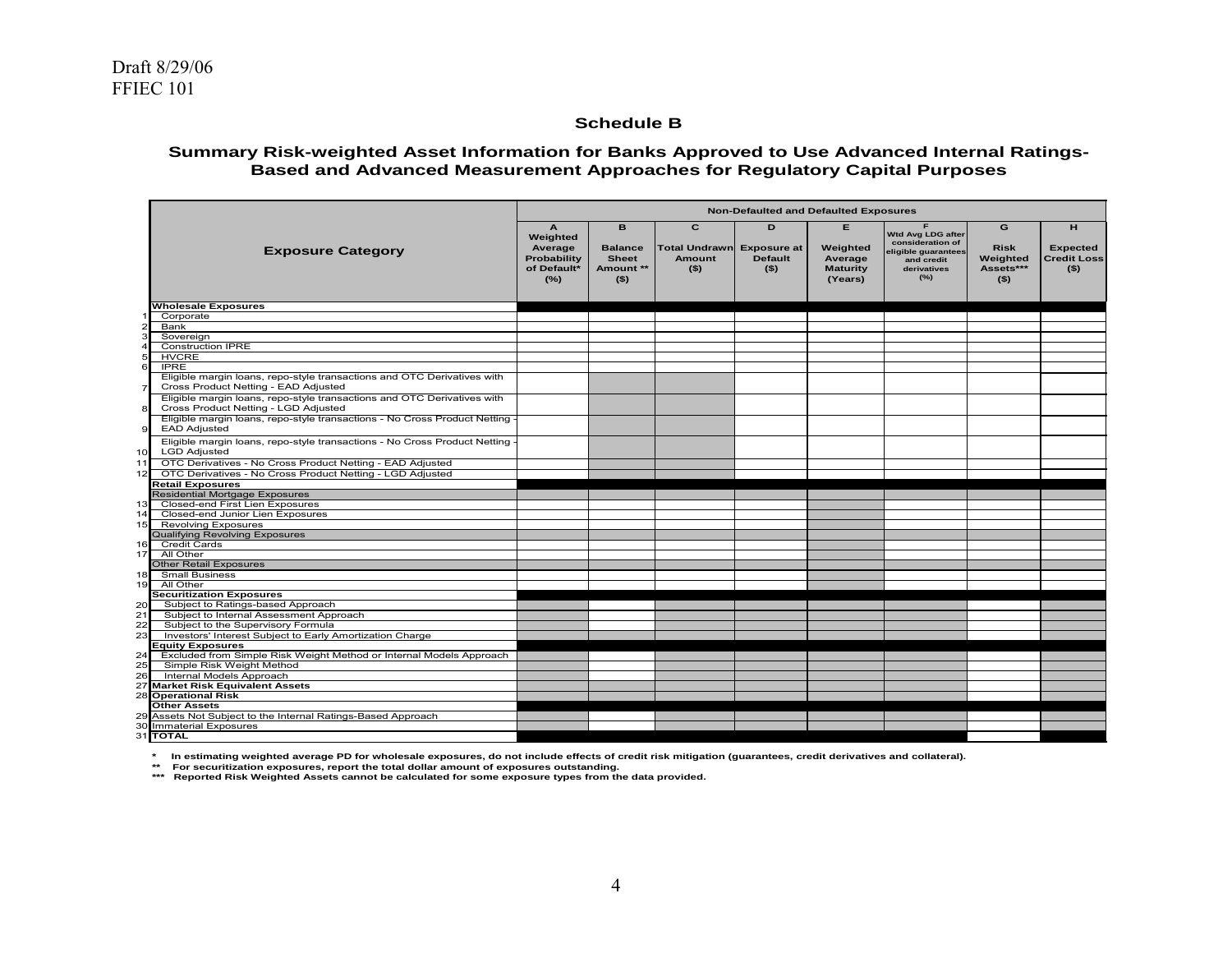|   |                                             | $\overline{A}$                               | B        | $\mathsf{C}$                                           | D                | Е              | П                                          | G <sub>1</sub>                                                                                                                 | G <sub>2</sub>                                                                            | H <sub>1</sub>                                                                               | H <sub>2</sub>                                                      |                                                      |                                          |
|---|---------------------------------------------|----------------------------------------------|----------|--------------------------------------------------------|------------------|----------------|--------------------------------------------|--------------------------------------------------------------------------------------------------------------------------------|-------------------------------------------------------------------------------------------|----------------------------------------------------------------------------------------------|---------------------------------------------------------------------|------------------------------------------------------|------------------------------------------|
|   | PD Range<br>(%)                             | Weighted<br>Average<br>Obligor PD*<br>$(\%)$ | Obligors | Number of Balance Sheet Total Undrawn<br>Amount<br>(3) | Amount<br>$(\$)$ | EAD<br>$($ \$) | Weighted<br>Average<br>Maturity<br>(Years) | Weighted Average Weighted Average<br>LGD before<br>consideration of<br>eligible<br>quarantees and<br>credit derivatives<br>(%) | LGD after<br>consideration of<br>eligible<br>guarantees and<br>credit derivatives<br>(% ) | Effect of PD<br>substitution and<br>LGD adjustment<br>approaches on<br><b>RWA</b><br>$($ \$) | <b>Effect of</b><br>Double Default<br>Treatment on<br>$RWA$ $($ \$) | <b>Risk Weighted</b><br>Assets<br>Post-CRM***<br>(3) | Expected<br><b>Credit Loss</b><br>$($ \$ |
| 1 | < 0.15                                      |                                              |          |                                                        |                  |                |                                            |                                                                                                                                |                                                                                           |                                                                                              |                                                                     |                                                      |                                          |
|   | 2 $0.15$ to < 0.25                          |                                              |          |                                                        |                  |                |                                            |                                                                                                                                |                                                                                           |                                                                                              |                                                                     |                                                      |                                          |
|   | $3 \mid 0.25 \text{ to } 0.35$              |                                              |          |                                                        |                  |                |                                            |                                                                                                                                |                                                                                           |                                                                                              |                                                                     |                                                      |                                          |
|   | 4 $\vert 0.35 \, \text{to} \, \leq 0.50 \,$ |                                              |          |                                                        |                  |                |                                            |                                                                                                                                |                                                                                           |                                                                                              |                                                                     |                                                      |                                          |
|   | $5$ 0.50 to < 0.75                          |                                              |          |                                                        |                  |                |                                            |                                                                                                                                |                                                                                           |                                                                                              |                                                                     |                                                      |                                          |
|   | 6 $\big  0.75 \text{ to } < 1.35 \big $     |                                              |          |                                                        |                  |                |                                            |                                                                                                                                |                                                                                           |                                                                                              |                                                                     |                                                      |                                          |
|   | 7 $1.35$ to < 2.5                           |                                              |          |                                                        |                  |                |                                            |                                                                                                                                |                                                                                           |                                                                                              |                                                                     |                                                      |                                          |
|   | 8 2.5 to $< 5.5$                            |                                              |          |                                                        |                  |                |                                            |                                                                                                                                |                                                                                           |                                                                                              |                                                                     |                                                      |                                          |
|   | 9 $5.5$ to < 10                             |                                              |          |                                                        |                  |                |                                            |                                                                                                                                |                                                                                           |                                                                                              |                                                                     |                                                      |                                          |
|   | 10 $10$ to < 20                             |                                              |          |                                                        |                  |                |                                            |                                                                                                                                |                                                                                           |                                                                                              |                                                                     |                                                      |                                          |
|   | 11 20 to $< 100$                            |                                              |          |                                                        |                  |                |                                            |                                                                                                                                |                                                                                           |                                                                                              |                                                                     |                                                      |                                          |
|   | 12 100 (default)                            | 100                                          |          |                                                        |                  |                |                                            |                                                                                                                                |                                                                                           |                                                                                              |                                                                     |                                                      |                                          |
|   | 13   TOTAL **                               | wtd avg                                      | sum      | sum                                                    | sum              | sum            | wtd avg                                    | wtd avg                                                                                                                        | wtd avg                                                                                   | sum                                                                                          | sum                                                                 | sum                                                  | sum                                      |

# **Wholesale Exposure - Schedule C - Corporate**

Risk Weighted Assets associated with immaterial

14 exposures not included above

15 Subcategory weighted average Expected LGD\*\*\*\*

\* In estimating obligor PD, do not include effects of credit risk mitigation (guarantees, credit derivatives and collateral). \*\* Cells in line 13 are calculated.

\*\*\* Not calculated from previous column entries.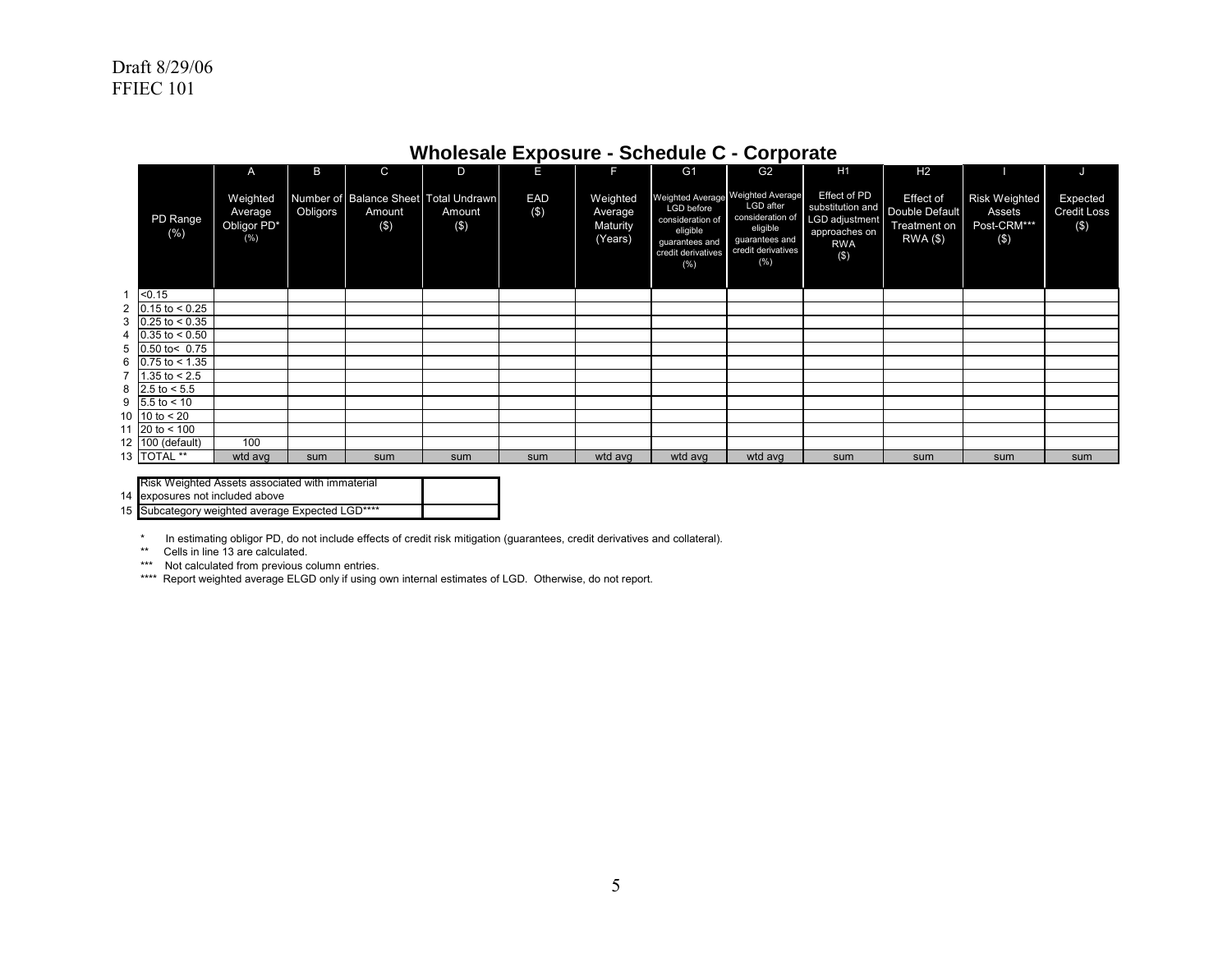|                                         | A                                         | B                     | C             | D                                              | E          | F                                          | G <sub>1</sub>                                                                                                    | G <sub>2</sub>                                                                                                   | Н                                                                                            |                                               | J                                     |
|-----------------------------------------|-------------------------------------------|-----------------------|---------------|------------------------------------------------|------------|--------------------------------------------|-------------------------------------------------------------------------------------------------------------------|------------------------------------------------------------------------------------------------------------------|----------------------------------------------------------------------------------------------|-----------------------------------------------|---------------------------------------|
| PD Range<br>(%)                         | Weighted<br>Average<br>Obligor PD*<br>(%) | Number of<br>Obligors | Amount<br>(3) | Balance Sheet   Total Undrawn<br>Amount<br>(S) | EAD<br>(3) | Weighted<br>Average<br>Maturity<br>(Years) | Weighted<br>Average LGD<br>before<br>consideration of<br>eligible<br>guarantees and<br>credit derivatives<br>(% ) | <b>Weighted Average</b><br>LGD after<br>consideration of<br>eligible guarantees<br>and credit<br>derivatives (%) | Effect of PD<br>substitution and<br>LGD adjustment<br>approaches on<br><b>RWA</b><br>$($ \$) | Risk Weighted<br>Assets<br>Post-CRM***<br>(3) | Expected<br><b>Credit Loss</b><br>(3) |
| < 0.15                                  |                                           |                       |               |                                                |            |                                            |                                                                                                                   |                                                                                                                  |                                                                                              |                                               |                                       |
| 2 $ 0.15 \text{ to } < 0.25$            |                                           |                       |               |                                                |            |                                            |                                                                                                                   |                                                                                                                  |                                                                                              |                                               |                                       |
| 3 $\vert 0.25 \text{ to } < 0.35 \vert$ |                                           |                       |               |                                                |            |                                            |                                                                                                                   |                                                                                                                  |                                                                                              |                                               |                                       |
| 4 $ 0.35 \text{ to } < 0.50$            |                                           |                       |               |                                                |            |                                            |                                                                                                                   |                                                                                                                  |                                                                                              |                                               |                                       |
| 5 $ 0.50 \text{ to} < 0.75$             |                                           |                       |               |                                                |            |                                            |                                                                                                                   |                                                                                                                  |                                                                                              |                                               |                                       |
| 6 $\big 0.75 \text{ to } < 1.35 \big $  |                                           |                       |               |                                                |            |                                            |                                                                                                                   |                                                                                                                  |                                                                                              |                                               |                                       |
| 7   1.35 to $< 2.5$                     |                                           |                       |               |                                                |            |                                            |                                                                                                                   |                                                                                                                  |                                                                                              |                                               |                                       |
| 8 2.5 to $< 5.5$                        |                                           |                       |               |                                                |            |                                            |                                                                                                                   |                                                                                                                  |                                                                                              |                                               |                                       |
| $9 \, 5.5 \, \text{to} \, 5.10$         |                                           |                       |               |                                                |            |                                            |                                                                                                                   |                                                                                                                  |                                                                                              |                                               |                                       |
| 10   10 to $< 20$                       |                                           |                       |               |                                                |            |                                            |                                                                                                                   |                                                                                                                  |                                                                                              |                                               |                                       |
| 11 20 to $< 100$                        |                                           |                       |               |                                                |            |                                            |                                                                                                                   |                                                                                                                  |                                                                                              |                                               |                                       |
| 12 100 (default)                        | 100                                       |                       |               |                                                |            |                                            |                                                                                                                   |                                                                                                                  |                                                                                              |                                               |                                       |
| 13   TOTAL**                            | wtd avg                                   | sum                   | sum           | sum                                            | sum        | wtd avg                                    | wtd avg                                                                                                           | wtd avg                                                                                                          | sum                                                                                          | sum                                           | sum                                   |

# **Wholesale Exposure - Schedule D - Bank**

| Risk Weighted Assets associated with immaterial exposures |  |
|-----------------------------------------------------------|--|
| not included above                                        |  |
| $1 \cdot 1 \cdot 2 \cdot 3 \cdot 4 \cdot 4 \cdot 4$       |  |

15 Subcategory weighted average Expected LGD\*\*\*\*

\* In estimating obligor PD, do not include effects of credit risk mitigation (guarantees, credit derivatives and collateral).

\*\* Cells in line 13 are calculated.

14

\*\*\* Not calculated from previous column entries.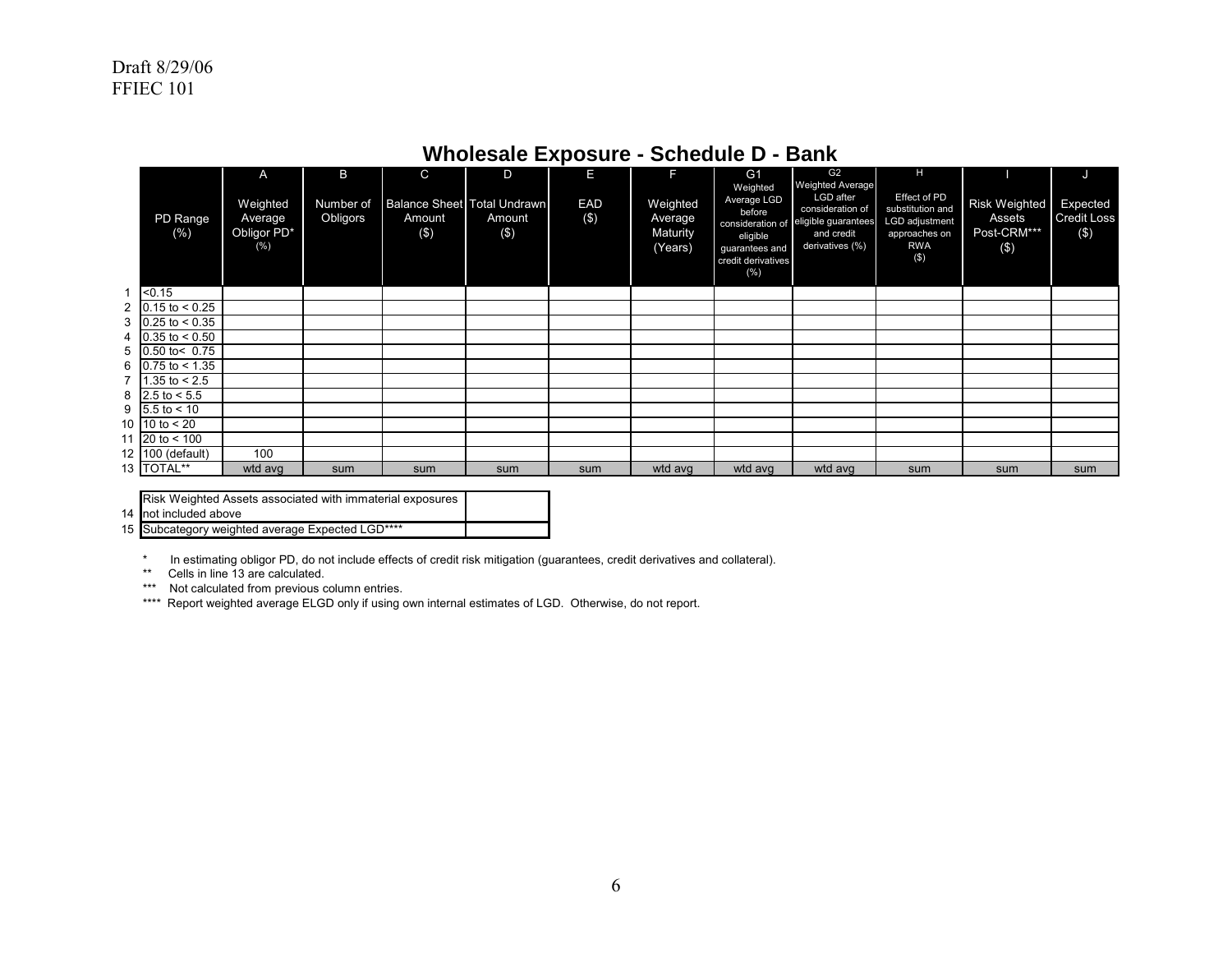|                                     | A                                          | B                     | $\mathsf{C}$                                 | D             | Е             | F                                          | G <sub>1</sub>                                                                                                   | G <sub>2</sub>                                                                                                   | H                                                                                           |                                                   | ď                                     |
|-------------------------------------|--------------------------------------------|-----------------------|----------------------------------------------|---------------|---------------|--------------------------------------------|------------------------------------------------------------------------------------------------------------------|------------------------------------------------------------------------------------------------------------------|---------------------------------------------------------------------------------------------|---------------------------------------------------|---------------------------------------|
| PD Range<br>(% )                    | Weighted<br>Average<br>Obligor PD*<br>(% ) | Number of<br>Obligors | Balance Sheet Total Undrawn<br>Amount<br>(3) | Amount<br>(3) | EAD<br>$($ \$ | Weighted<br>Average<br>Maturity<br>(Years) | Weighted<br>Average LGD<br>before<br>consideration of<br>eligible<br>guarantees and<br>credit derivatives<br>(%) | <b>Weighted Average</b><br>LGD after<br>consideration of<br>eligible guarantees<br>and credit<br>derivatives (%) | Effect of PD<br>substitution and<br>LGD adjustment<br>approaches on<br><b>RWA</b><br>$($ \$ | Risk Weighted<br>Assets<br>Post-CRM***<br>$($ \$) | Expected<br><b>Credit Loss</b><br>(3) |
| $1$ < 0.15                          |                                            |                       |                                              |               |               |                                            |                                                                                                                  |                                                                                                                  |                                                                                             |                                                   |                                       |
| 2 0.15 to < $0.25$                  |                                            |                       |                                              |               |               |                                            |                                                                                                                  |                                                                                                                  |                                                                                             |                                                   |                                       |
| $3 \mid 0.25 \text{ to } 0.35$      |                                            |                       |                                              |               |               |                                            |                                                                                                                  |                                                                                                                  |                                                                                             |                                                   |                                       |
| 4 $0.35 \text{ to } 0.50$           |                                            |                       |                                              |               |               |                                            |                                                                                                                  |                                                                                                                  |                                                                                             |                                                   |                                       |
| $5 \mid 0.50 \text{ to} < 0.75$     |                                            |                       |                                              |               |               |                                            |                                                                                                                  |                                                                                                                  |                                                                                             |                                                   |                                       |
| 6 0.75 to $< 1.35$                  |                                            |                       |                                              |               |               |                                            |                                                                                                                  |                                                                                                                  |                                                                                             |                                                   |                                       |
| $7 \vert 1.35 \vert 1.35 \vert 2.5$ |                                            |                       |                                              |               |               |                                            |                                                                                                                  |                                                                                                                  |                                                                                             |                                                   |                                       |
| 8 2.5 to $< 5.5$                    |                                            |                       |                                              |               |               |                                            |                                                                                                                  |                                                                                                                  |                                                                                             |                                                   |                                       |
| $9 5.5 $ to < 10                    |                                            |                       |                                              |               |               |                                            |                                                                                                                  |                                                                                                                  |                                                                                             |                                                   |                                       |
| 10 10 to $< 20$                     |                                            |                       |                                              |               |               |                                            |                                                                                                                  |                                                                                                                  |                                                                                             |                                                   |                                       |
| 11 20 to $<$ 100                    |                                            |                       |                                              |               |               |                                            |                                                                                                                  |                                                                                                                  |                                                                                             |                                                   |                                       |
| 12 100 (default)                    | 100                                        |                       |                                              |               |               |                                            |                                                                                                                  |                                                                                                                  |                                                                                             |                                                   |                                       |
| 13 TOTAL**                          | wtd avg                                    | sum                   | sum                                          | sum           | sum           | wtd avg                                    | wtd avg                                                                                                          | wtd avg                                                                                                          | sum                                                                                         | sum                                               | sum                                   |

# **Wholesale Exposure - Schedule E - Sovereign**

| Risk Weighted Assets associated with immaterial exposures |  |
|-----------------------------------------------------------|--|
| not included above                                        |  |

14 15 Subcategory weighted average Expected LGD\*\*\*\*

\* In estimating obligor PD, do not include effects of credit risk mitigation (guarantees, credit derivatives and collateral).

\*\* Cells in line 13 are calculated.

\*\*\* Not calculated from previous column entries.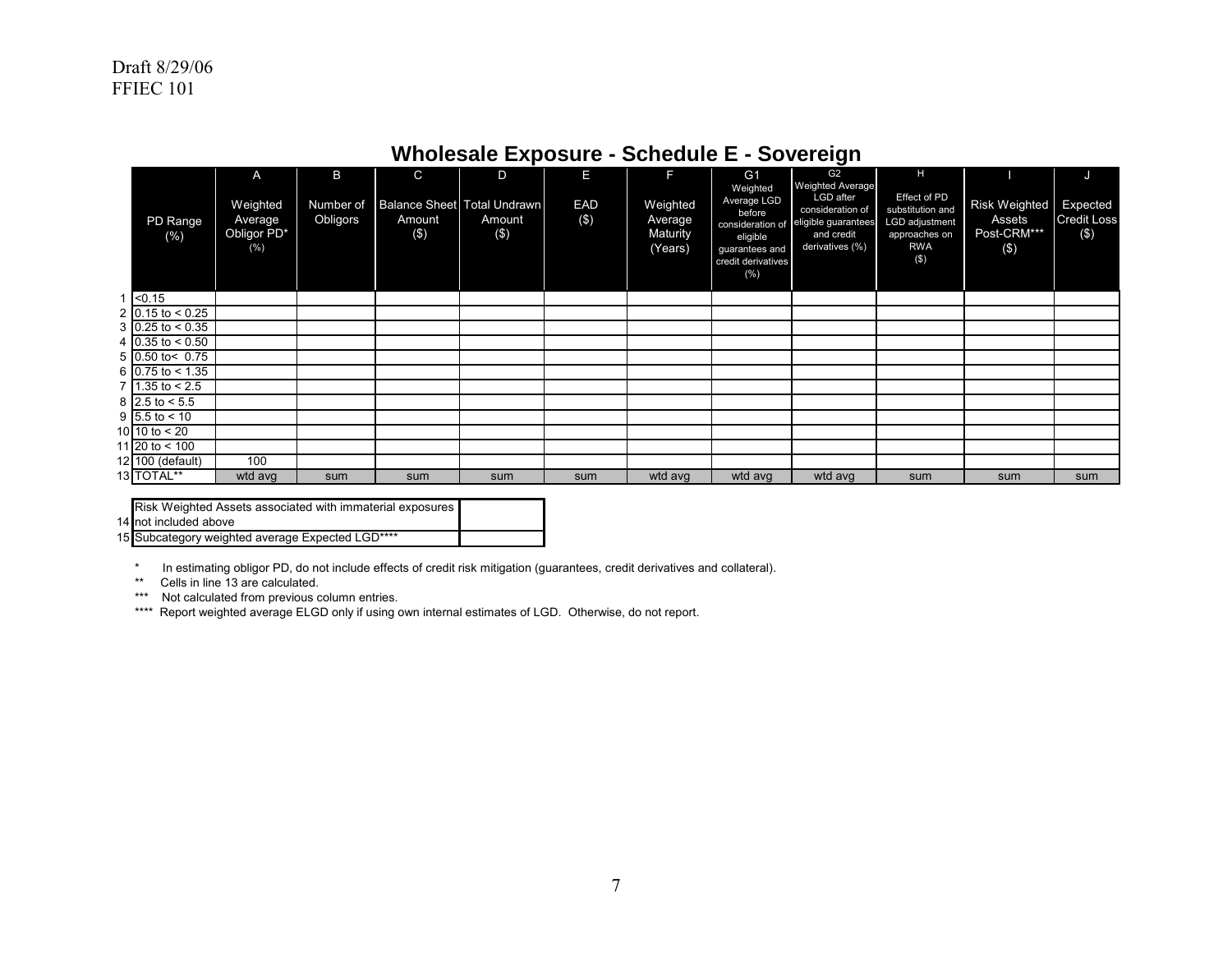|                     | A                                             | B                     | C                                               | D                | Е             | F                                          | G <sub>1</sub>                                                                                      | G <sub>2</sub>                                                                                                                   | H1                                                                                           | H <sub>2</sub>                                                              |                                                         | J                                     |
|---------------------|-----------------------------------------------|-----------------------|-------------------------------------------------|------------------|---------------|--------------------------------------------|-----------------------------------------------------------------------------------------------------|----------------------------------------------------------------------------------------------------------------------------------|----------------------------------------------------------------------------------------------|-----------------------------------------------------------------------------|---------------------------------------------------------|---------------------------------------|
| PD Range<br>$(\% )$ | Weighted<br>Average<br>Obligor PD*<br>$(\% )$ | Number of<br>Obligors | Balance Sheet Total Undrawn<br>Amount<br>$($ \$ | Amount<br>$(\$)$ | EAD<br>$($ \$ | Weighted<br>Average<br>Maturity<br>(Years) | <b>LGD</b> before<br>consideration of<br>eligible<br>guarantees and<br>credit derivatives<br>$(\%)$ | Weighted Average Weighted Average<br>LGD after<br>consideration of<br>eligible<br>guarantees and<br>credit derivatives<br>$(\%)$ | Effect of PD<br>substitution and<br>LGD adjustment<br>approaches on<br><b>RWA</b><br>$($ \$) | <b>Effect of</b><br><b>Double Default</b><br><b>Treatment on</b><br>RWA(\$) | <b>Risk Weighted</b><br>Assets<br>Post-CRM***<br>$($ \$ | Expected<br><b>Credit Loss</b><br>(3) |
| $1 \le 0.15$        |                                               |                       |                                                 |                  |               |                                            |                                                                                                     |                                                                                                                                  |                                                                                              |                                                                             |                                                         |                                       |
| 2 0.15 to < 0.25    |                                               |                       |                                                 |                  |               |                                            |                                                                                                     |                                                                                                                                  |                                                                                              |                                                                             |                                                         |                                       |
| 3 0.25 to < $0.35$  |                                               |                       |                                                 |                  |               |                                            |                                                                                                     |                                                                                                                                  |                                                                                              |                                                                             |                                                         |                                       |
| 4 0.35 to < $0.50$  |                                               |                       |                                                 |                  |               |                                            |                                                                                                     |                                                                                                                                  |                                                                                              |                                                                             |                                                         |                                       |
| 5 0.50 to< 0.75     |                                               |                       |                                                 |                  |               |                                            |                                                                                                     |                                                                                                                                  |                                                                                              |                                                                             |                                                         |                                       |
| 6 0.75 to < 1.35    |                                               |                       |                                                 |                  |               |                                            |                                                                                                     |                                                                                                                                  |                                                                                              |                                                                             |                                                         |                                       |
| 7 1.35 to $< 2.5$   |                                               |                       |                                                 |                  |               |                                            |                                                                                                     |                                                                                                                                  |                                                                                              |                                                                             |                                                         |                                       |
| 8 2.5 to $< 5.5$    |                                               |                       |                                                 |                  |               |                                            |                                                                                                     |                                                                                                                                  |                                                                                              |                                                                             |                                                         |                                       |
| 9 $5.5$ to < 10     |                                               |                       |                                                 |                  |               |                                            |                                                                                                     |                                                                                                                                  |                                                                                              |                                                                             |                                                         |                                       |
| 10 10 to $< 20$     |                                               |                       |                                                 |                  |               |                                            |                                                                                                     |                                                                                                                                  |                                                                                              |                                                                             |                                                         |                                       |
| 11 20 to $< 100$    |                                               |                       |                                                 |                  |               |                                            |                                                                                                     |                                                                                                                                  |                                                                                              |                                                                             |                                                         |                                       |
| 12 100 (default)    | 100                                           |                       |                                                 |                  |               |                                            |                                                                                                     |                                                                                                                                  |                                                                                              |                                                                             |                                                         |                                       |
| 13 TOTAL**          | wtd avg                                       | sum                   | sum                                             | sum              | sum           | wtd avg                                    | wtd avg                                                                                             | wtd avg                                                                                                                          | sum                                                                                          | sum                                                                         | sum                                                     | sum                                   |

# **Wholesale Exposure - Schedule F - Construction IPRE**

| Risk Weighted Assets associated with immaterial exposures |  |
|-----------------------------------------------------------|--|
|                                                           |  |
| 14 not included above                                     |  |

15 Subcategory weighted average Expected LGD\*\*\*\*

\* In estimating obligor PD, do not include effects of credit risk mitigation (guarantees, credit derivatives and collateral).

\*\* Cells in line 13 are calculated.

\*\*\* Not calculated from previous column entries.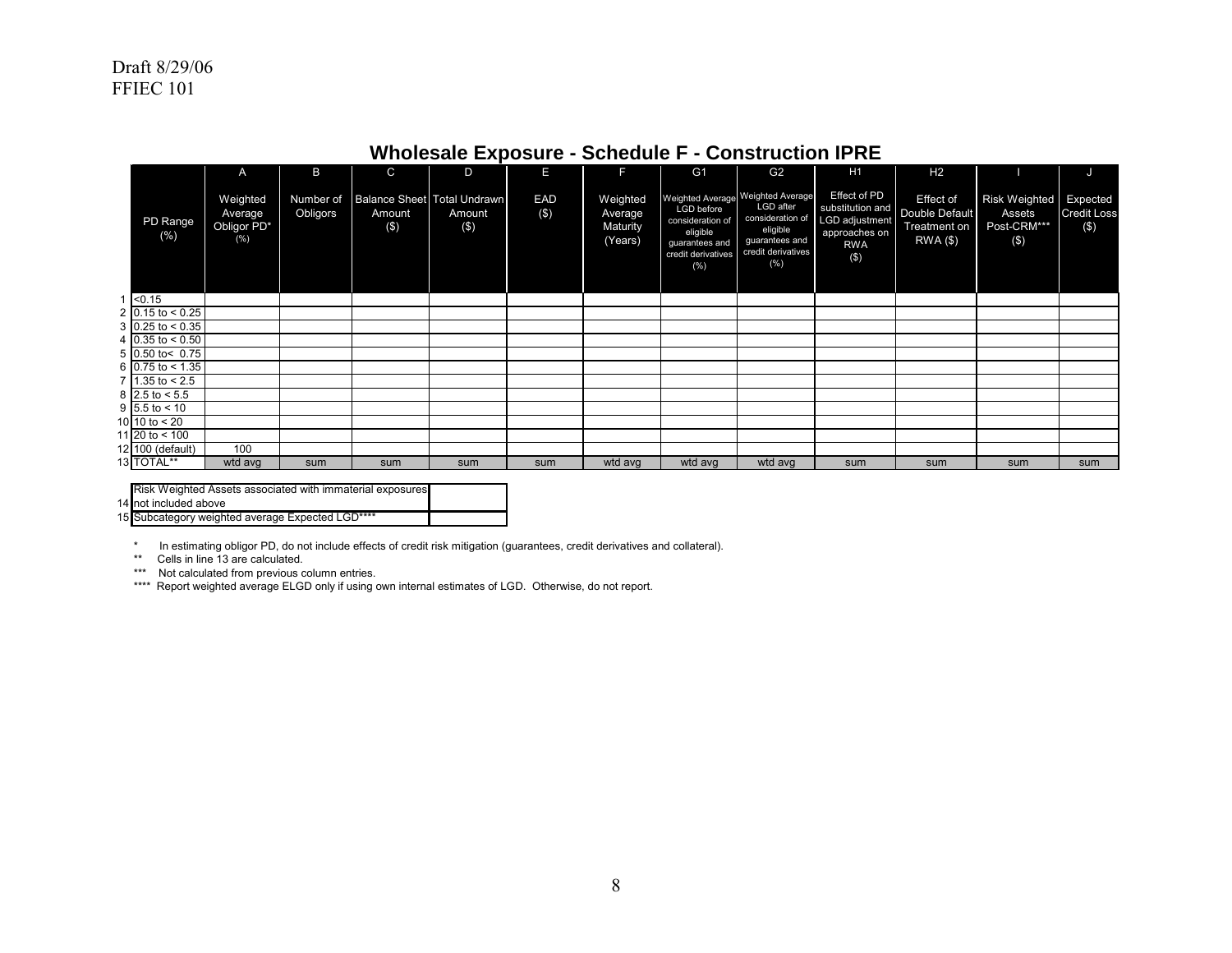|                                |                                              |          |                                                              |               | - г           |                                            |                                                                                                                  |                                                                                                           |                                                                                              |                                                              |                                                             |                                      |
|--------------------------------|----------------------------------------------|----------|--------------------------------------------------------------|---------------|---------------|--------------------------------------------|------------------------------------------------------------------------------------------------------------------|-----------------------------------------------------------------------------------------------------------|----------------------------------------------------------------------------------------------|--------------------------------------------------------------|-------------------------------------------------------------|--------------------------------------|
|                                | A                                            | B        | C                                                            | D             | Е             | F                                          | G <sub>1</sub>                                                                                                   | G <sub>2</sub>                                                                                            | H1                                                                                           | H <sub>2</sub>                                               |                                                             | J                                    |
| PD Range<br>(% )               | Weighted<br>Average<br>Obligor PD*<br>$(\%)$ | Obligors | Number of Balance Sheet   Total Undrawn<br>Amount<br>$($ \$) | Amount<br>(3) | EAD<br>$($ \$ | Weighted<br>Average<br>Maturity<br>(Years) | Weighted<br>Average LGD<br>before<br>consideration of<br>eligible<br>guarantees and<br>credit derivatives<br>(%) | Weighted Average<br>LGD after<br>consideration of<br>eligible guarantees<br>and credit<br>derivatives (%) | Effect of PD<br>substitution and<br>LGD adjustment<br>approaches on<br><b>RWA</b><br>$($ \$) | Effect of<br>Double<br>Default<br>Treatment<br>on RWA<br>(3) | <b>Risk</b><br>Weighted<br>Assets<br>Post-<br>CRM***<br>(3) | Expected<br>Credit<br>Loss<br>$($ \$ |
| $1 \le 0.15$                   |                                              |          |                                                              |               |               |                                            |                                                                                                                  |                                                                                                           |                                                                                              |                                                              |                                                             |                                      |
| 2 0.15 to $< 0.25$             |                                              |          |                                                              |               |               |                                            |                                                                                                                  |                                                                                                           |                                                                                              |                                                              |                                                             |                                      |
| $3 \mid 0.25 \text{ to } 0.35$ |                                              |          |                                                              |               |               |                                            |                                                                                                                  |                                                                                                           |                                                                                              |                                                              |                                                             |                                      |
| 4 $0.35$ to < 0.50             |                                              |          |                                                              |               |               |                                            |                                                                                                                  |                                                                                                           |                                                                                              |                                                              |                                                             |                                      |
| $5$ 0.50 to < 0.75             |                                              |          |                                                              |               |               |                                            |                                                                                                                  |                                                                                                           |                                                                                              |                                                              |                                                             |                                      |
| 6 $0.75$ to < 1.35             |                                              |          |                                                              |               |               |                                            |                                                                                                                  |                                                                                                           |                                                                                              |                                                              |                                                             |                                      |
| 7   1.35 to $< 2.5$            |                                              |          |                                                              |               |               |                                            |                                                                                                                  |                                                                                                           |                                                                                              |                                                              |                                                             |                                      |
| 8 $2.5$ to < 5.5               |                                              |          |                                                              |               |               |                                            |                                                                                                                  |                                                                                                           |                                                                                              |                                                              |                                                             |                                      |
| $9   5.5 \text{ to } < 10$     |                                              |          |                                                              |               |               |                                            |                                                                                                                  |                                                                                                           |                                                                                              |                                                              |                                                             |                                      |
| 10 10 to $< 20$                |                                              |          |                                                              |               |               |                                            |                                                                                                                  |                                                                                                           |                                                                                              |                                                              |                                                             |                                      |
| 11 20 to $<$ 100               |                                              |          |                                                              |               |               |                                            |                                                                                                                  |                                                                                                           |                                                                                              |                                                              |                                                             |                                      |
| 12 100 (default)               | 100                                          |          |                                                              |               |               |                                            |                                                                                                                  |                                                                                                           |                                                                                              |                                                              |                                                             |                                      |
| 13 TOTAL**                     | wtd avg                                      | sum      | sum                                                          | sum           | sum           | wtd avg                                    | wtd avg                                                                                                          | wtd avg                                                                                                   | sum                                                                                          | sum                                                          | sum                                                         | sum                                  |

# **Wholesale Exposure - Schedule G - HVCRE**

| Risk Weighted Assets associated with immaterial exposures |  |
|-----------------------------------------------------------|--|
| 14 not included above                                     |  |
| 15 Subcategory weighted average Expected LGD****          |  |

\* In estimating obligor PD, do not include effects of credit risk mitigation (guarantees, credit derivatives and collateral). \*\* Cells in line 13 are calculated.

\*\*\* Not calculated from previous column entries.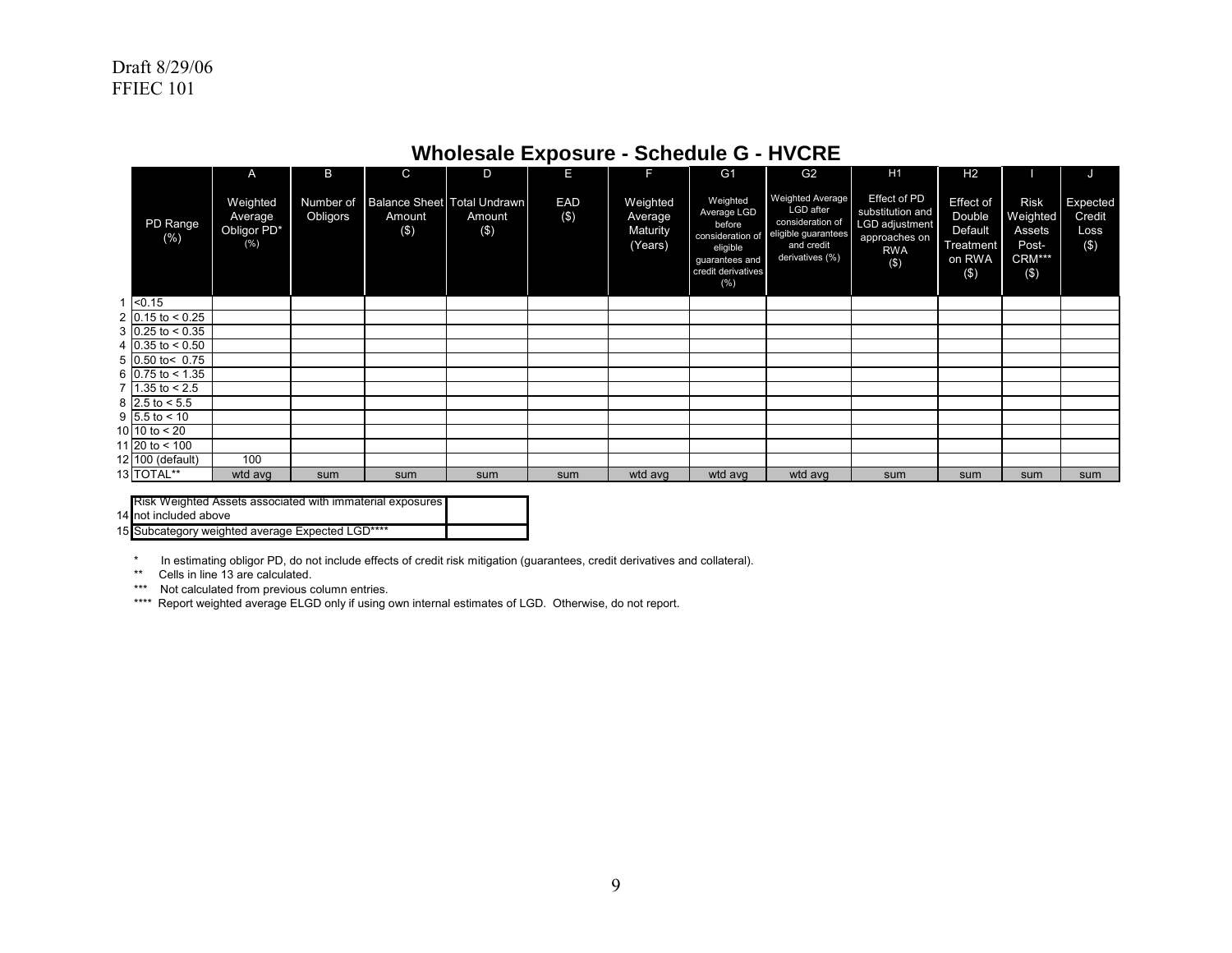|                                     | A                                         | B                     | $\mathsf{C}$                                    | D                 | E             | F                                          | G <sub>1</sub>                                                                                                   | G <sub>2</sub>                                                                                                   | H1                                                                                       | H <sub>2</sub>                                               |                                                                | J                                     |
|-------------------------------------|-------------------------------------------|-----------------------|-------------------------------------------------|-------------------|---------------|--------------------------------------------|------------------------------------------------------------------------------------------------------------------|------------------------------------------------------------------------------------------------------------------|------------------------------------------------------------------------------------------|--------------------------------------------------------------|----------------------------------------------------------------|---------------------------------------|
| PD Range<br>(% )                    | Weighted<br>Average<br>Obligor PD*<br>(%) | Number of<br>Obligors | Balance Sheet Total Undrawn<br>Amount<br>$($ \$ | Amount<br>$($ \$) | EAD<br>$($ \$ | Weighted<br>Average<br>Maturity<br>(Years) | Weighted<br>Average LGD<br>before<br>consideration of<br>eligible<br>guarantees and<br>credit derivatives<br>(%) | <b>Weighted Average</b><br>LGD after<br>consideration of<br>eligible guarantees<br>and credit<br>derivatives (%) | Effect of PD<br>substitution and<br>LGD adjustment<br>approaches on<br><b>RWA</b><br>(3) | Effect of<br>Double<br>Default<br>Treatment<br>on RWA<br>(3) | <b>Risk</b><br>Weighted<br>Assets<br>Post-<br>CRM***<br>$(\$)$ | Expected<br>Credit<br>Loss<br>$($ \$) |
| $1 \le 0.15$                        |                                           |                       |                                                 |                   |               |                                            |                                                                                                                  |                                                                                                                  |                                                                                          |                                                              |                                                                |                                       |
| 2 0.15 to < 0.25                    |                                           |                       |                                                 |                   |               |                                            |                                                                                                                  |                                                                                                                  |                                                                                          |                                                              |                                                                |                                       |
| 3 $ 0.25 \text{ to } < 0.35 $       |                                           |                       |                                                 |                   |               |                                            |                                                                                                                  |                                                                                                                  |                                                                                          |                                                              |                                                                |                                       |
| 4 $0.35$ to < 0.50                  |                                           |                       |                                                 |                   |               |                                            |                                                                                                                  |                                                                                                                  |                                                                                          |                                                              |                                                                |                                       |
| $5$ 0.50 to < 0.75                  |                                           |                       |                                                 |                   |               |                                            |                                                                                                                  |                                                                                                                  |                                                                                          |                                                              |                                                                |                                       |
| 6 0.75 to < 1.35                    |                                           |                       |                                                 |                   |               |                                            |                                                                                                                  |                                                                                                                  |                                                                                          |                                                              |                                                                |                                       |
| $7 \vert 1.35 \vert 1.35 \vert 2.5$ |                                           |                       |                                                 |                   |               |                                            |                                                                                                                  |                                                                                                                  |                                                                                          |                                                              |                                                                |                                       |
| 8 2.5 to $< 5.5$                    |                                           |                       |                                                 |                   |               |                                            |                                                                                                                  |                                                                                                                  |                                                                                          |                                                              |                                                                |                                       |
| $9 5.5 $ to < 10                    |                                           |                       |                                                 |                   |               |                                            |                                                                                                                  |                                                                                                                  |                                                                                          |                                                              |                                                                |                                       |
| 10 10 to $< 20$                     |                                           |                       |                                                 |                   |               |                                            |                                                                                                                  |                                                                                                                  |                                                                                          |                                                              |                                                                |                                       |
| 11 20 to < 100                      |                                           |                       |                                                 |                   |               |                                            |                                                                                                                  |                                                                                                                  |                                                                                          |                                                              |                                                                |                                       |
| 12 100 (default)                    | 100                                       |                       |                                                 |                   |               |                                            |                                                                                                                  |                                                                                                                  |                                                                                          |                                                              |                                                                |                                       |
| 13 TOTAL**                          | wtd avg                                   | sum                   | sum                                             | sum               | sum           | wtd avg                                    | wtd avg                                                                                                          | wtd avg                                                                                                          | sum                                                                                      | sum                                                          | sum                                                            | sum                                   |

## **Wholesale Exposure - Schedule H - IPRE**

| Risk Weighted Assets associated with immaterial exposures |  |
|-----------------------------------------------------------|--|
| 14 not included above                                     |  |
|                                                           |  |

 15 Subcategory weighted average Expected LGD\*\*\*\*

\* In estimating obligor PD, do not include effects of credit risk mitigation (guarantees, credit derivatives and collateral).

\*\* Cells in line 13 are calculated.

\*\*\* Not calculated from previous column entries.

\*\*\*\* Report weighted average ELGD only if using own internal estimates of LGD. Otherwise, do not report.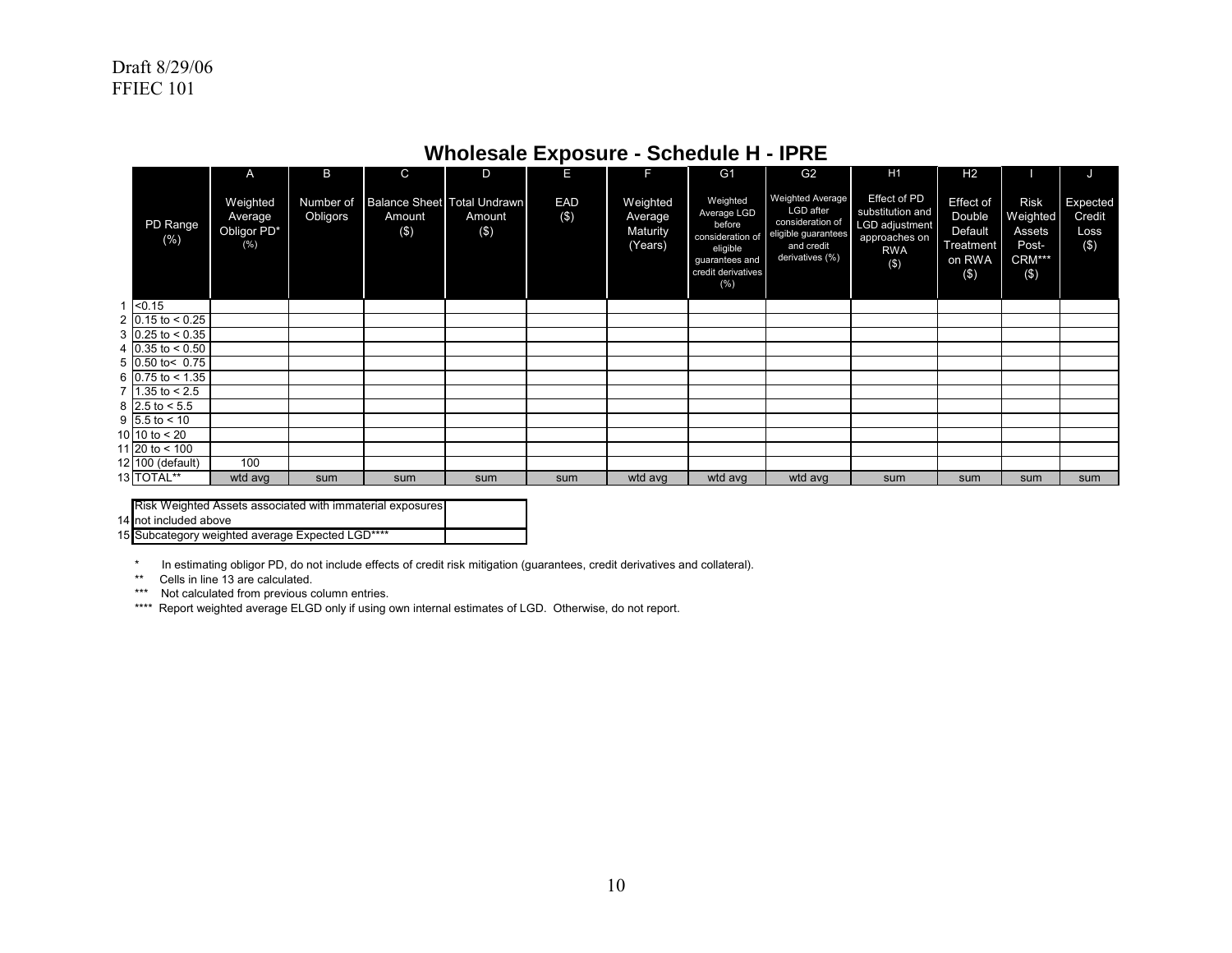|                                |              |                |          | Exposures with EAD Adjustment |             |                      |                            |            |                |          | Exposures with LGD Adjustment |      |                          |                      |
|--------------------------------|--------------|----------------|----------|-------------------------------|-------------|----------------------|----------------------------|------------|----------------|----------|-------------------------------|------|--------------------------|----------------------|
|                                | $\mathsf{A}$ | B              | C        | D                             | Е           |                      | G                          | н          |                | J        | ĸ                             |      | M                        | N                    |
|                                |              |                |          |                               |             |                      |                            |            |                |          |                               |      |                          |                      |
|                                | Weighted     | Number of      | Weighted | EAD                           | Weighted    | <b>Risk Weighted</b> | Expected                   | Weighted   | Number of      | Weighted | EAD                           |      | Weighted Risk Weighted   | Expected             |
| PD Range                       | Average PD   | Counterparties | Average  | $($ \$                        | Average LGD |                      | Assets Post- Credit Losses | Average PD | Counterparties | Average  | (S)                           |      | Average LGD Assets Post- | <b>Credit Losses</b> |
| (% )                           | $(\% )$      |                | Maturity |                               | (% )        | CRM*                 | (S)                        | $(\%)$     |                | Maturity |                               | (% ) | CRM*                     | (S)                  |
|                                |              |                | (Years)  |                               |             | $($ \$)              |                            |            |                | (Years)  |                               |      | $($ \$                   |                      |
|                                |              |                |          |                               |             |                      |                            |            |                |          |                               |      |                          |                      |
|                                |              |                |          |                               |             |                      |                            |            |                |          |                               |      |                          |                      |
|                                |              |                |          |                               |             |                      |                            |            |                |          |                               |      |                          |                      |
| $0.00$ to < 0.03               |              |                |          |                               |             |                      |                            |            |                |          |                               |      |                          |                      |
| 2 $0.03$ to < 0.05             |              |                |          |                               |             |                      |                            |            |                |          |                               |      |                          |                      |
| $3 \cdot 0.05$ to < 0.10       |              |                |          |                               |             |                      |                            |            |                |          |                               |      |                          |                      |
| 4 $0.10 \text{ to } 0.25$      |              |                |          |                               |             |                      |                            |            |                |          |                               |      |                          |                      |
| $5 \mid 0.25 \text{ to } 0.50$ |              |                |          |                               |             |                      |                            |            |                |          |                               |      |                          |                      |
| 6 $0.50$ to < .75              |              |                |          |                               |             |                      |                            |            |                |          |                               |      |                          |                      |
| 7 $0.75$ to < 1.35             |              |                |          |                               |             |                      |                            |            |                |          |                               |      |                          |                      |
| 8 $1.35$ to < 2.50             |              |                |          |                               |             |                      |                            |            |                |          |                               |      |                          |                      |
| 9 2.50 to $< 5.50$             |              |                |          |                               |             |                      |                            |            |                |          |                               |      |                          |                      |
| 10 5.50 to < 10.00             |              |                |          |                               |             |                      |                            |            |                |          |                               |      |                          |                      |
| 11 10.00 to < 100.00           |              |                |          |                               |             |                      |                            |            |                |          |                               |      |                          |                      |
| 12 100 (default)               | 100          |                |          |                               |             |                      |                            |            |                |          |                               |      |                          |                      |
| 13 TOTAL                       | wtd ave      |                | wtd ave  |                               |             | sum                  | sum                        | wtd ave    | sum            | wtd ave  | sum                           | sum  |                          |                      |
|                                |              | sum            |          | sum                           | sum         |                      |                            |            |                |          |                               |      | sum                      | sum                  |

#### **Wholesale Exposure Schedule I - Eligible Margin Loans, Repo-Style Transactions and OTC Derivatives** *WITH CROSS-PRODUCT NETTING*

Report all Eligible Margin Loans and OTC derivatives wherever booked provided that a cross product netting agreement is in place. Do not include credit default swaps or total rate of return swaps used to hedge assets. \* Not calculated from previous column entries.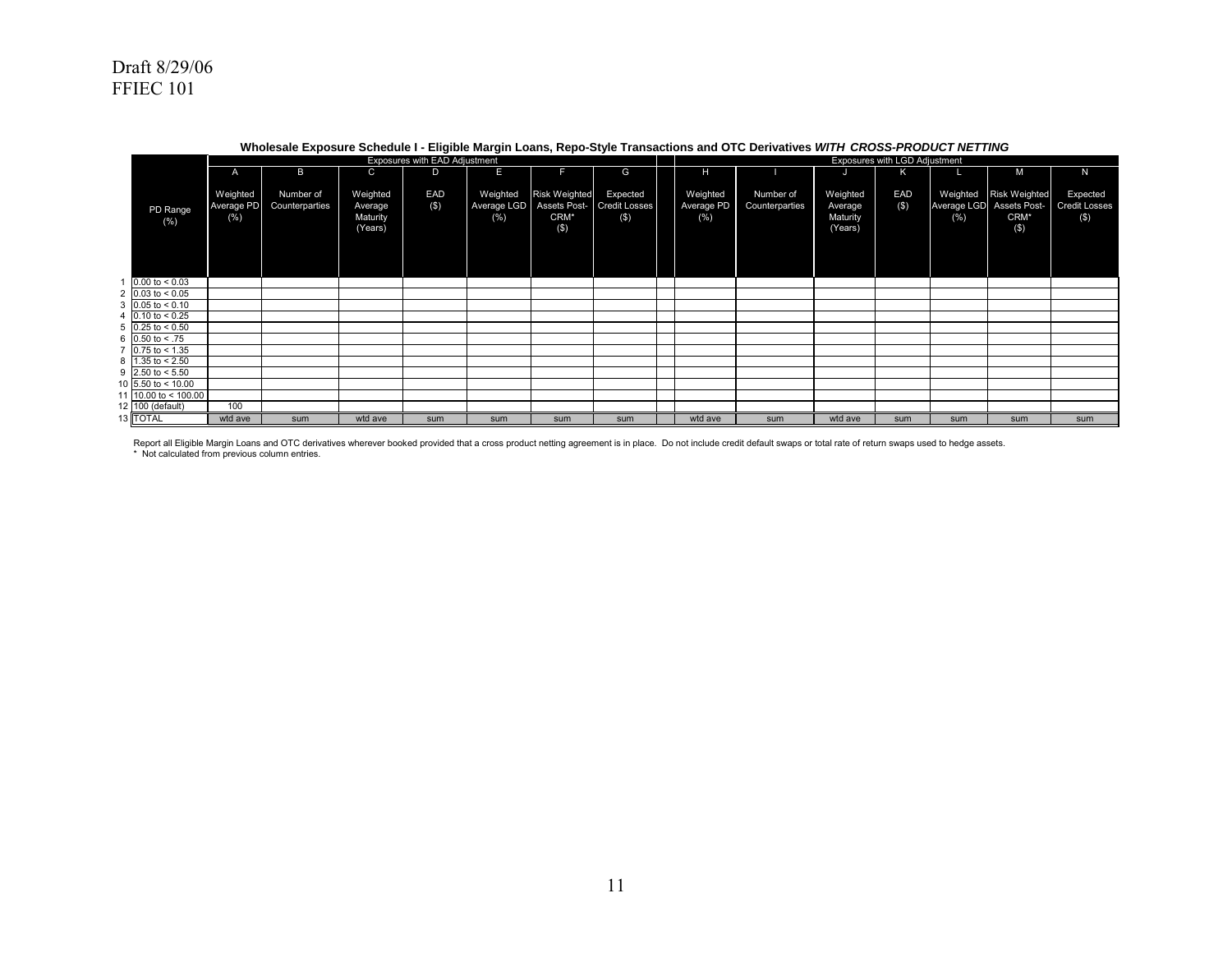|                                |                               |                             |                                            | Exposures with EAD Adjustment |                                 |                                        |                                                  |                                   |                             |                                            | <b>Exposures with LGD Adjustment</b> |      |                                                                      |                                         |
|--------------------------------|-------------------------------|-----------------------------|--------------------------------------------|-------------------------------|---------------------------------|----------------------------------------|--------------------------------------------------|-----------------------------------|-----------------------------|--------------------------------------------|--------------------------------------|------|----------------------------------------------------------------------|-----------------------------------------|
|                                | $\mathsf{A}$                  | B                           | C                                          | D                             | E                               |                                        | G                                                | н                                 |                             | ل.                                         | ĸ                                    |      | M                                                                    | N                                       |
| PD Range<br>$(\% )$            | Weighted<br>Average PD<br>(%) | Number of<br>Counterparties | Weighted<br>Average<br>Maturity<br>(Years) | EAD<br>$($ \$                 | Weighted<br>Average LGD<br>(% ) | <b>Risk Weighted</b><br>CRM*<br>$($ \$ | Expected<br>Assets Post- Credit Losses<br>$($ \$ | Weighted<br>Average PD<br>$(\% )$ | Number of<br>Counterparties | Weighted<br>Average<br>Maturity<br>(Years) | EAD<br>$($ \$                        | (% ) | Weighted Risk Weighted<br>Average LGD Assets Post-<br>CRM*<br>$($ \$ | Expected<br><b>Credit Losses</b><br>(S) |
| $0.00$ to $< 0.03$             |                               |                             |                                            |                               |                                 |                                        |                                                  |                                   |                             |                                            |                                      |      |                                                                      |                                         |
| 2 $0.03$ to < 0.05             |                               |                             |                                            |                               |                                 |                                        |                                                  |                                   |                             |                                            |                                      |      |                                                                      |                                         |
| $3\,0.05$ to < 0.10            |                               |                             |                                            |                               |                                 |                                        |                                                  |                                   |                             |                                            |                                      |      |                                                                      |                                         |
| 4 $0.10$ to < 0.25             |                               |                             |                                            |                               |                                 |                                        |                                                  |                                   |                             |                                            |                                      |      |                                                                      |                                         |
| $5\,$ 0.25 to < 0.50           |                               |                             |                                            |                               |                                 |                                        |                                                  |                                   |                             |                                            |                                      |      |                                                                      |                                         |
| 6 $0.50$ to < .75              |                               |                             |                                            |                               |                                 |                                        |                                                  |                                   |                             |                                            |                                      |      |                                                                      |                                         |
| $7 \overline{)0.75}$ to < 1.35 |                               |                             |                                            |                               |                                 |                                        |                                                  |                                   |                             |                                            |                                      |      |                                                                      |                                         |
| $8 \overline{)1.35}$ to < 2.50 |                               |                             |                                            |                               |                                 |                                        |                                                  |                                   |                             |                                            |                                      |      |                                                                      |                                         |
| 9 2.50 to $< 5.50$             |                               |                             |                                            |                               |                                 |                                        |                                                  |                                   |                             |                                            |                                      |      |                                                                      |                                         |
| 10 $5.50$ to < 10.00           |                               |                             |                                            |                               |                                 |                                        |                                                  |                                   |                             |                                            |                                      |      |                                                                      |                                         |
| 11 10.00 to < 100.00           |                               |                             |                                            |                               |                                 |                                        |                                                  |                                   |                             |                                            |                                      |      |                                                                      |                                         |
| 12 100 (default)               | 100                           |                             |                                            |                               |                                 |                                        |                                                  |                                   |                             |                                            |                                      |      |                                                                      |                                         |
| 13 TOTAL                       | wtd ave                       | sum                         | wtd ave                                    | sum                           | sum                             | sum                                    | sum                                              | wtd ave                           | sum                         | wtd ave                                    | sum                                  | sum  | sum                                                                  | sum                                     |

#### **Wholesale Exposure Schedule J - Eligible Margin Loans and Repo-Style Transactions**

|    | Adjustment Method (%): | EAD | M <sub>1</sub><br>Collateral<br><b>Haircut</b> | M <sub>2</sub><br>Simple VaR | M <sub>3</sub><br>Internal<br>Models |
|----|------------------------|-----|------------------------------------------------|------------------------------|--------------------------------------|
| 14 |                        |     |                                                |                              |                                      |

Report all Eligible Margin Loan transactions wherever booked. \* Not calculated from previous column entries.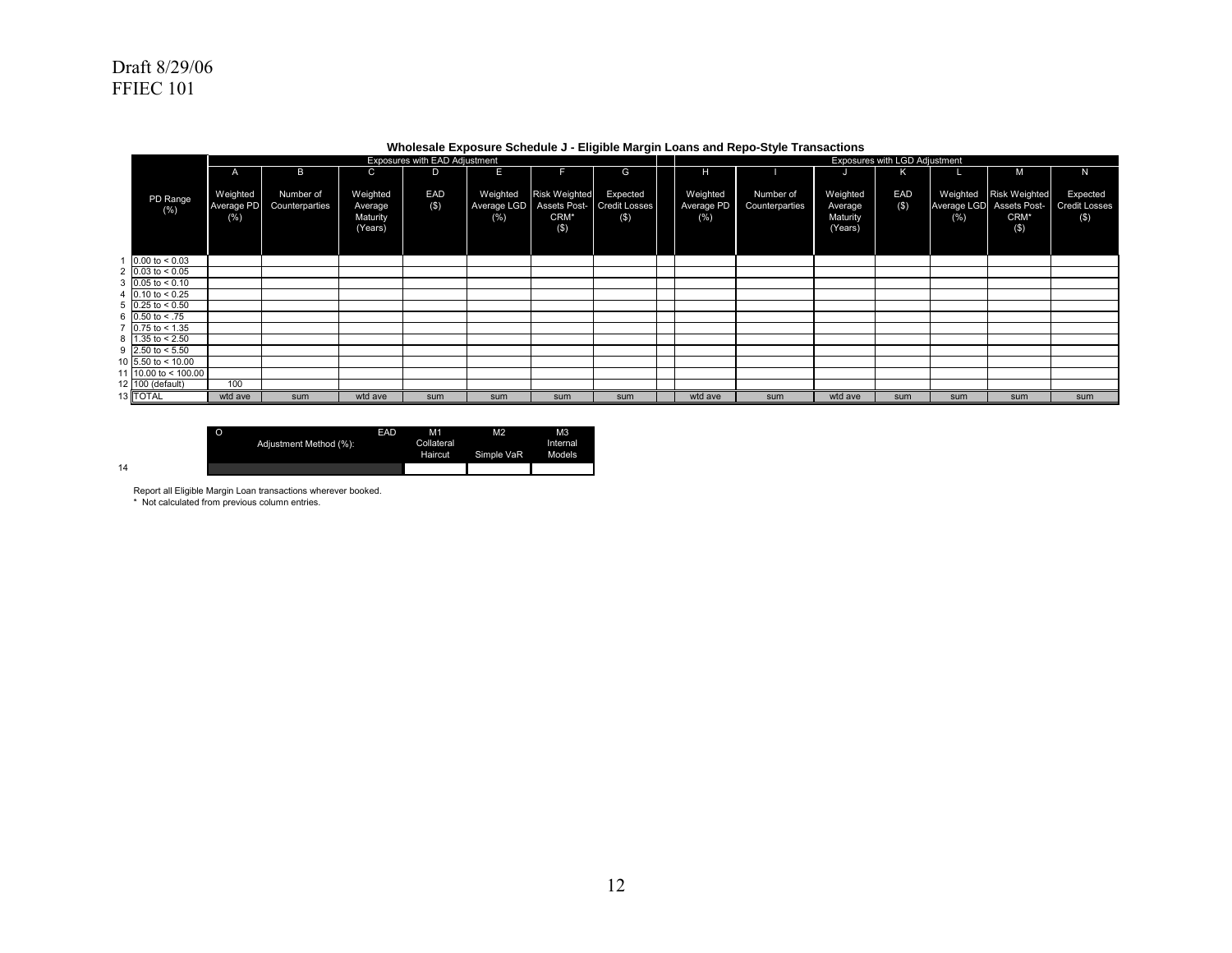|                                |                                | Exposures with EAD Adjustment<br>Exposures with LGD Adjustment |                                            |                |                                 |                                     |                                                  |  |                                   |                             |                                            |               |     |                                                                   |                                            |
|--------------------------------|--------------------------------|----------------------------------------------------------------|--------------------------------------------|----------------|---------------------------------|-------------------------------------|--------------------------------------------------|--|-----------------------------------|-----------------------------|--------------------------------------------|---------------|-----|-------------------------------------------------------------------|--------------------------------------------|
|                                | $\mathsf{A}$                   | B                                                              | C                                          | D              | Е                               |                                     | G                                                |  | н.                                |                             |                                            | к             |     | M                                                                 | N                                          |
| PD Range<br>$(\% )$            | Weighted<br>Average PD<br>(% ) | Number of<br>Counterparties                                    | Weighted<br>Average<br>Maturity<br>(Years) | EAD<br>$($ \$) | Weighted<br>Average LGD<br>(% ) | <b>Risk Weighted</b><br>CRM*<br>(3) | Expected<br>Assets Post- Credit Losses<br>$($ \$ |  | Weighted<br>Average PD<br>$(\% )$ | Number of<br>Counterparties | Weighted<br>Average<br>Maturity<br>(Years) | EAD<br>$($ \$ | (%) | Weighted Risk Weighted<br>Average LGD Assets Post-<br>CRM*<br>(S) | Expected<br><b>Credit Losses</b><br>$($ \$ |
| 0.00 to < 0.03                 |                                |                                                                |                                            |                |                                 |                                     |                                                  |  |                                   |                             |                                            |               |     |                                                                   |                                            |
| 2 0.03 to $< 0.05$             |                                |                                                                |                                            |                |                                 |                                     |                                                  |  |                                   |                             |                                            |               |     |                                                                   |                                            |
| $3 \cdot 0.05$ to < 0.10       |                                |                                                                |                                            |                |                                 |                                     |                                                  |  |                                   |                             |                                            |               |     |                                                                   |                                            |
| 4 $0.10 \text{ to } 0.25$      |                                |                                                                |                                            |                |                                 |                                     |                                                  |  |                                   |                             |                                            |               |     |                                                                   |                                            |
| $5$ 0.25 to < 0.50             |                                |                                                                |                                            |                |                                 |                                     |                                                  |  |                                   |                             |                                            |               |     |                                                                   |                                            |
| 6 $0.50$ to < .75              |                                |                                                                |                                            |                |                                 |                                     |                                                  |  |                                   |                             |                                            |               |     |                                                                   |                                            |
| $7 \overline{)0.75}$ to < 1.35 |                                |                                                                |                                            |                |                                 |                                     |                                                  |  |                                   |                             |                                            |               |     |                                                                   |                                            |
| $8 \overline{)1.35}$ to < 2.50 |                                |                                                                |                                            |                |                                 |                                     |                                                  |  |                                   |                             |                                            |               |     |                                                                   |                                            |
| 9 2.50 to $< 5.50$             |                                |                                                                |                                            |                |                                 |                                     |                                                  |  |                                   |                             |                                            |               |     |                                                                   |                                            |
| 10 $5.50$ to < 10.00           |                                |                                                                |                                            |                |                                 |                                     |                                                  |  |                                   |                             |                                            |               |     |                                                                   |                                            |
| 11 $10.00$ to < 100.00         |                                |                                                                |                                            |                |                                 |                                     |                                                  |  |                                   |                             |                                            |               |     |                                                                   |                                            |
| 12 100 (default)               | 100                            |                                                                |                                            |                |                                 |                                     |                                                  |  |                                   |                             |                                            |               |     |                                                                   |                                            |
| 13 TOTAL                       | wtd ave                        | sum                                                            | wtd ave                                    | sum            | sum                             | sum                                 | sum                                              |  | wtd ave                           | sum                         | wtd ave                                    | sum           | sum | sum                                                               | sum                                        |

#### **Wholesale Exposure Schedule K - OTC Derivatives**

M1 M2<br>Collateral Interr<br>Haircut Mode Internal Models O EAD Adjustment Method (%):

Report all OTC derivatives wherever booked. Do not include credit default swaps or total rate of return swaps used to hedge assets. \* Not calculated from previous column entries.

14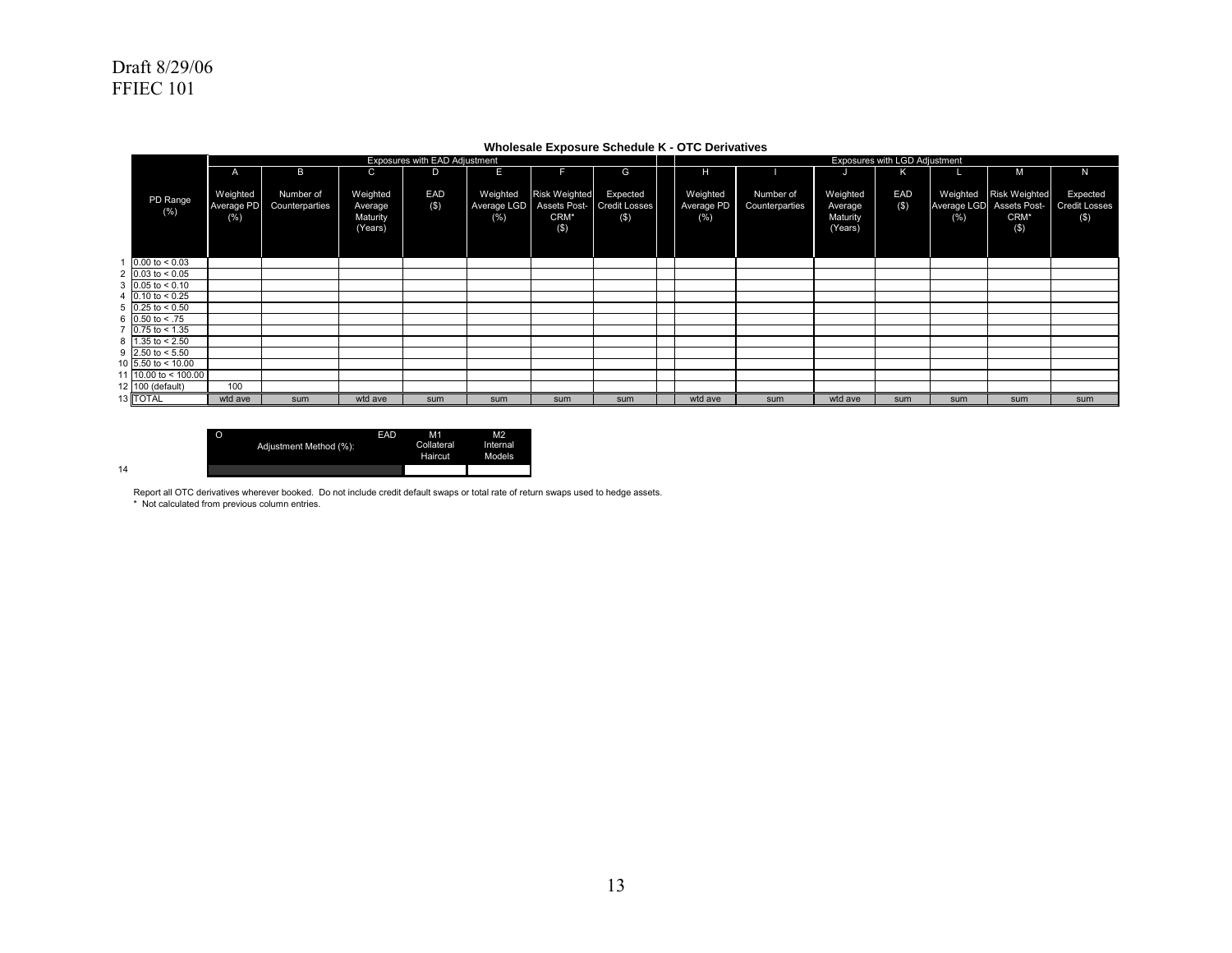|                           | A                                 | B                     | $\mathbf C$                                           | D                                     | Е              |                                        | G <sub>1</sub>                                                                                                      | G <sub>2</sub>                                                                                            | н                                  |                                         | IJ                         | Κ                                               |                                                   | M                                                      | N                | $\Omega$                                      | P                                                |
|---------------------------|-----------------------------------|-----------------------|-------------------------------------------------------|---------------------------------------|----------------|----------------------------------------|---------------------------------------------------------------------------------------------------------------------|-----------------------------------------------------------------------------------------------------------|------------------------------------|-----------------------------------------|----------------------------|-------------------------------------------------|---------------------------------------------------|--------------------------------------------------------|------------------|-----------------------------------------------|--------------------------------------------------|
| PD Range<br>(% )          | Weighted<br>Average<br>PD<br>(% ) | Number of<br>Accounts | Total<br><b>Balance</b><br>Sheet<br>Amount<br>$($ \$) | Total<br>Undrawn<br>Amount<br>$($ \$) | EAD<br>$($ \$) | Weighted<br>Average<br>Age<br>(Months) | Weighted<br>Average LGD<br>before<br>consideration of<br>eligible<br>quarantees and<br>credit derivatives<br>$(\%)$ | Weighted Average<br>LGD after<br>consideration of<br>eligible guarantees<br>and credit<br>derivatives (%) | <b>Risk</b><br>Assets***<br>$($ \$ | Expected<br>Weighted Credit Loss<br>(3) | Less<br>Than<br>70%<br>(3) | At Least<br>70% but<br>less than<br>80%<br>(\$) | At Least<br>80% but<br>less than<br>90%<br>$($ \$ | At Least<br>90% but not<br>more than<br>100%<br>$($ \$ | 100%+<br>$($ \$) | Weighted<br>Average<br><b>Bureau</b><br>Score | EAD of<br>Accounts<br>with<br>Updated<br>LTV**** |
| $1 0.00$ to < 0.05        |                                   |                       |                                                       |                                       |                |                                        |                                                                                                                     |                                                                                                           |                                    |                                         |                            |                                                 |                                                   |                                                        |                  |                                               |                                                  |
| $2 0.05$ to < 0.10        |                                   |                       |                                                       |                                       |                |                                        |                                                                                                                     |                                                                                                           |                                    |                                         |                            |                                                 |                                                   |                                                        |                  |                                               |                                                  |
| $3 0.10 \text{ to } 5.15$ |                                   |                       |                                                       |                                       |                |                                        |                                                                                                                     |                                                                                                           |                                    |                                         |                            |                                                 |                                                   |                                                        |                  |                                               |                                                  |
| 4 0.15 to < $0.20$        |                                   |                       |                                                       |                                       |                |                                        |                                                                                                                     |                                                                                                           |                                    |                                         |                            |                                                 |                                                   |                                                        |                  |                                               |                                                  |
| $5 0.20$ to < 0.25        |                                   |                       |                                                       |                                       |                |                                        |                                                                                                                     |                                                                                                           |                                    |                                         |                            |                                                 |                                                   |                                                        |                  |                                               |                                                  |
| $6$ 0.25 to < 0.35        |                                   |                       |                                                       |                                       |                |                                        |                                                                                                                     |                                                                                                           |                                    |                                         |                            |                                                 |                                                   |                                                        |                  |                                               |                                                  |
| $7$ 0.35 to < 0.50        |                                   |                       |                                                       |                                       |                |                                        |                                                                                                                     |                                                                                                           |                                    |                                         |                            |                                                 |                                                   |                                                        |                  |                                               |                                                  |
| $8 0.50$ to < 0.75        |                                   |                       |                                                       |                                       |                |                                        |                                                                                                                     |                                                                                                           |                                    |                                         |                            |                                                 |                                                   |                                                        |                  |                                               |                                                  |
| $9$ 0.75 to < 1.35        |                                   |                       |                                                       |                                       |                |                                        |                                                                                                                     |                                                                                                           |                                    |                                         |                            |                                                 |                                                   |                                                        |                  |                                               |                                                  |
| 10 1.35 to < 2.50         |                                   |                       |                                                       |                                       |                |                                        |                                                                                                                     |                                                                                                           |                                    |                                         |                            |                                                 |                                                   |                                                        |                  |                                               |                                                  |
| 11 2.50 to $< 5.50$       |                                   |                       |                                                       |                                       |                |                                        |                                                                                                                     |                                                                                                           |                                    |                                         |                            |                                                 |                                                   |                                                        |                  |                                               |                                                  |
| 12 5.50 to < 10.00        |                                   |                       |                                                       |                                       |                |                                        |                                                                                                                     |                                                                                                           |                                    |                                         |                            |                                                 |                                                   |                                                        |                  |                                               |                                                  |
| 13 10.00 to < 20.00       |                                   |                       |                                                       |                                       |                |                                        |                                                                                                                     |                                                                                                           |                                    |                                         |                            |                                                 |                                                   |                                                        |                  |                                               |                                                  |
| 14 20.00 to < 100         |                                   |                       |                                                       |                                       |                |                                        |                                                                                                                     |                                                                                                           |                                    |                                         |                            |                                                 |                                                   |                                                        |                  |                                               |                                                  |
| 15 100 Default            | 100                               |                       |                                                       |                                       |                |                                        |                                                                                                                     |                                                                                                           |                                    |                                         |                            |                                                 |                                                   |                                                        |                  |                                               |                                                  |
| 16 TOTAL <sup>**</sup>    | wtd avg                           | sum                   | sum                                                   | sum                                   | sum            | wtd avg                                | wtd avg                                                                                                             | wtd avg                                                                                                   | sum                                | sum                                     | sum                        | sum                                             | sum                                               | sum                                                    | sum              | wtd avg                                       | sum                                              |

#### **Retail Exposure - Schedule L - Residential Mortgage - Closed-end First Lien Exposures** LTV\*

| <sup>1</sup> 7 Risk<br>Weighted Assets associated with immaterial<br>I exposures not included above |  |
|-----------------------------------------------------------------------------------------------------|--|
| 18 Subcategory<br>weighted average Expected LGD*****                                                |  |
| 19 Credit scores shown in Column O<br>C are from which credit scoring,<br>system(s)                 |  |

\* LTV cell values are cumulative EAD totals. LTV values are calculated by combining any junior lien amounts with the exposure amounts applicable to this report.

\*\* Cells in line 16 are calculated.

\*\*\* Not calculated from previous column entries.

\*\*\*\* Report the EAD of accounts that are included in the segments reported in this row where the LTV has been updated since the last report date for portfolio management purposes, that is, the updated LTV is based upon a refreshed assessment of the collateral value. If LTVs were not updated for any accounts in the segments reported in the row since the last report date, report 0.

\*\*\*\*\* Report weighted average ELGD only if using own internal estimates of LGD. Otherwise, do not report.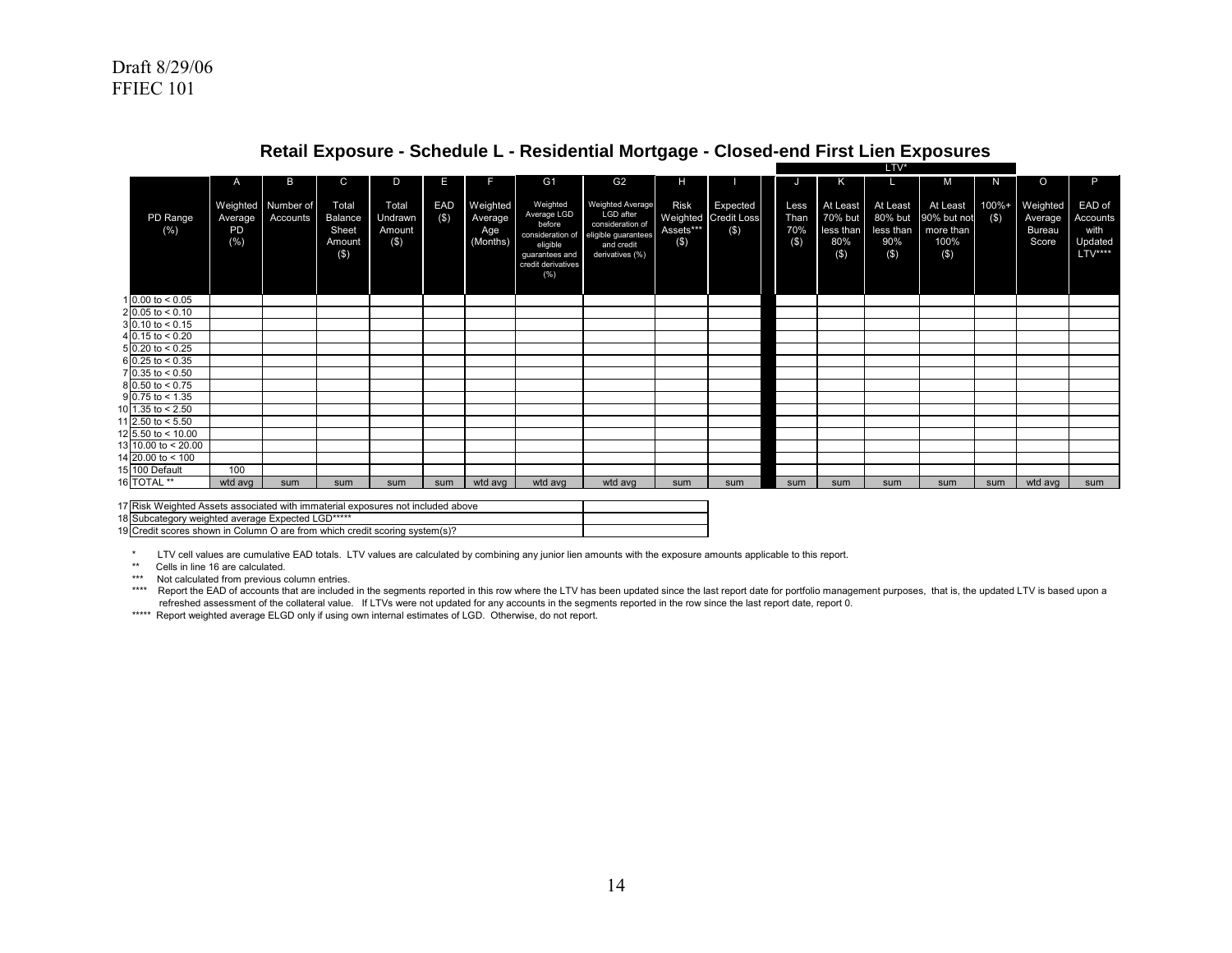|                         | $\mathsf{A}$         | B                              | С                                                     | D                                        | Е              |                                        | G1                                                                                                                | G2                                                                                                               | н                                              |                                      |                            | ĸ                                                  |                                                    | м                                                       | N                | $\circ$                                | P.                                                |
|-------------------------|----------------------|--------------------------------|-------------------------------------------------------|------------------------------------------|----------------|----------------------------------------|-------------------------------------------------------------------------------------------------------------------|------------------------------------------------------------------------------------------------------------------|------------------------------------------------|--------------------------------------|----------------------------|----------------------------------------------------|----------------------------------------------------|---------------------------------------------------------|------------------|----------------------------------------|---------------------------------------------------|
| PD Range<br>(% )        | Average<br>PD<br>(%) | Weighted Number of<br>Accounts | Total<br><b>Balance</b><br>Sheet<br>Amount<br>$($ \$) | Total<br><b>Undrawn</b><br>Amount<br>(3) | EAD<br>$($ \$) | Weighted<br>Average<br>Age<br>(Months) | Weighted<br>Average LGD<br>before<br>consideration of<br>eligible<br>quarantees and<br>credit derivatives<br>(% ) | <b>Weighted Average</b><br>LGD after<br>consideration of<br>eligible guarantees<br>and credit<br>derivatives (%) | <b>Risk</b><br>Weighted<br>Assets***<br>$($ \$ | Expected<br>Credit<br>Loss<br>$($ \$ | Less<br>Than<br>70%<br>(3) | At Least<br>70% but<br>less than<br>80%<br>$($ \$) | At Least<br>80% but<br>less than<br>90%<br>$($ \$) | At Least<br>90% but not<br>more than<br>100%<br>$($ \$) | 100%+<br>$($ \$) | Weighted<br>Average<br>Bureau<br>Score | EAD of<br>Accounts<br>with<br>Updated<br>$LTV***$ |
| 1 0.00 to $< 0.05$      |                      |                                |                                                       |                                          |                |                                        |                                                                                                                   |                                                                                                                  |                                                |                                      |                            |                                                    |                                                    |                                                         |                  |                                        |                                                   |
| $2 0.05 $ to < 0.10     |                      |                                |                                                       |                                          |                |                                        |                                                                                                                   |                                                                                                                  |                                                |                                      |                            |                                                    |                                                    |                                                         |                  |                                        |                                                   |
| $3 \mid 0.10$ to < 0.15 |                      |                                |                                                       |                                          |                |                                        |                                                                                                                   |                                                                                                                  |                                                |                                      |                            |                                                    |                                                    |                                                         |                  |                                        |                                                   |
| 4 0.15 to $< 0.20$      |                      |                                |                                                       |                                          |                |                                        |                                                                                                                   |                                                                                                                  |                                                |                                      |                            |                                                    |                                                    |                                                         |                  |                                        |                                                   |
| $50.20$ to < 0.25       |                      |                                |                                                       |                                          |                |                                        |                                                                                                                   |                                                                                                                  |                                                |                                      |                            |                                                    |                                                    |                                                         |                  |                                        |                                                   |
| $6$ 0.25 to < 0.35      |                      |                                |                                                       |                                          |                |                                        |                                                                                                                   |                                                                                                                  |                                                |                                      |                            |                                                    |                                                    |                                                         |                  |                                        |                                                   |
| 7 0.35 to < 0.50        |                      |                                |                                                       |                                          |                |                                        |                                                                                                                   |                                                                                                                  |                                                |                                      |                            |                                                    |                                                    |                                                         |                  |                                        |                                                   |
| $8 0.50$ to < 0.75      |                      |                                |                                                       |                                          |                |                                        |                                                                                                                   |                                                                                                                  |                                                |                                      |                            |                                                    |                                                    |                                                         |                  |                                        |                                                   |
| $9$ 0.75 to < 1.35      |                      |                                |                                                       |                                          |                |                                        |                                                                                                                   |                                                                                                                  |                                                |                                      |                            |                                                    |                                                    |                                                         |                  |                                        |                                                   |
| 10 1.35 to $< 2.50$     |                      |                                |                                                       |                                          |                |                                        |                                                                                                                   |                                                                                                                  |                                                |                                      |                            |                                                    |                                                    |                                                         |                  |                                        |                                                   |
| 11 2.50 to $< 5.50$     |                      |                                |                                                       |                                          |                |                                        |                                                                                                                   |                                                                                                                  |                                                |                                      |                            |                                                    |                                                    |                                                         |                  |                                        |                                                   |
| 12 5.50 to < 10.00      |                      |                                |                                                       |                                          |                |                                        |                                                                                                                   |                                                                                                                  |                                                |                                      |                            |                                                    |                                                    |                                                         |                  |                                        |                                                   |
| 13 10.00 to < 20.00     |                      |                                |                                                       |                                          |                |                                        |                                                                                                                   |                                                                                                                  |                                                |                                      |                            |                                                    |                                                    |                                                         |                  |                                        |                                                   |
| 14 20.00 to < 100       |                      |                                |                                                       |                                          |                |                                        |                                                                                                                   |                                                                                                                  |                                                |                                      |                            |                                                    |                                                    |                                                         |                  |                                        |                                                   |
| 15 100 Default          | 100                  |                                |                                                       |                                          |                |                                        |                                                                                                                   |                                                                                                                  |                                                |                                      |                            |                                                    |                                                    |                                                         |                  |                                        |                                                   |
| 16 TOTAL **             | wtd avg              | sum                            | sum                                                   | sum                                      | sum            | wtd avg                                | wtd avg                                                                                                           | wtd avg                                                                                                          | sum                                            | sum                                  | sum                        | sum                                                | sum                                                | sum                                                     | sum              | wtd avg                                | sum                                               |

## **Retail Exposure - Schedule M - Residential Mortgage - Closed-end Junior Lien Exposures**

LTV\*

| 17 Risk Weighted Assets associated with immaterial exposures not included above |  |
|---------------------------------------------------------------------------------|--|
| 18 Subcategory weighted average Expected LGD*****                               |  |
| 19 Credit scores shown in Column O are from which credit scoring system(s)?     |  |

\* LTV cell values are cumulative EAD totals. LTV values are calculated by combining any junior lien amounts with the exposure amounts applicable to this report.

\*\* Cells in line 16 are calculated.

\*\*\* Not calculated from previous column entries.

\*\*\*\* Report the EAD of accounts that are included in the segments reported in this row where the LTV has been updated since the last report date for portfolio management purposes, that is, the updated LTV is based upon a refreshed assessment of the collateral value. If LTVs were not updated for any accounts in the segments reported in the row since the last report date, report 0.

\*\*\*\*\* Report weighted average ELGD only if using own internal estimates of LGD. Otherwise, do not report.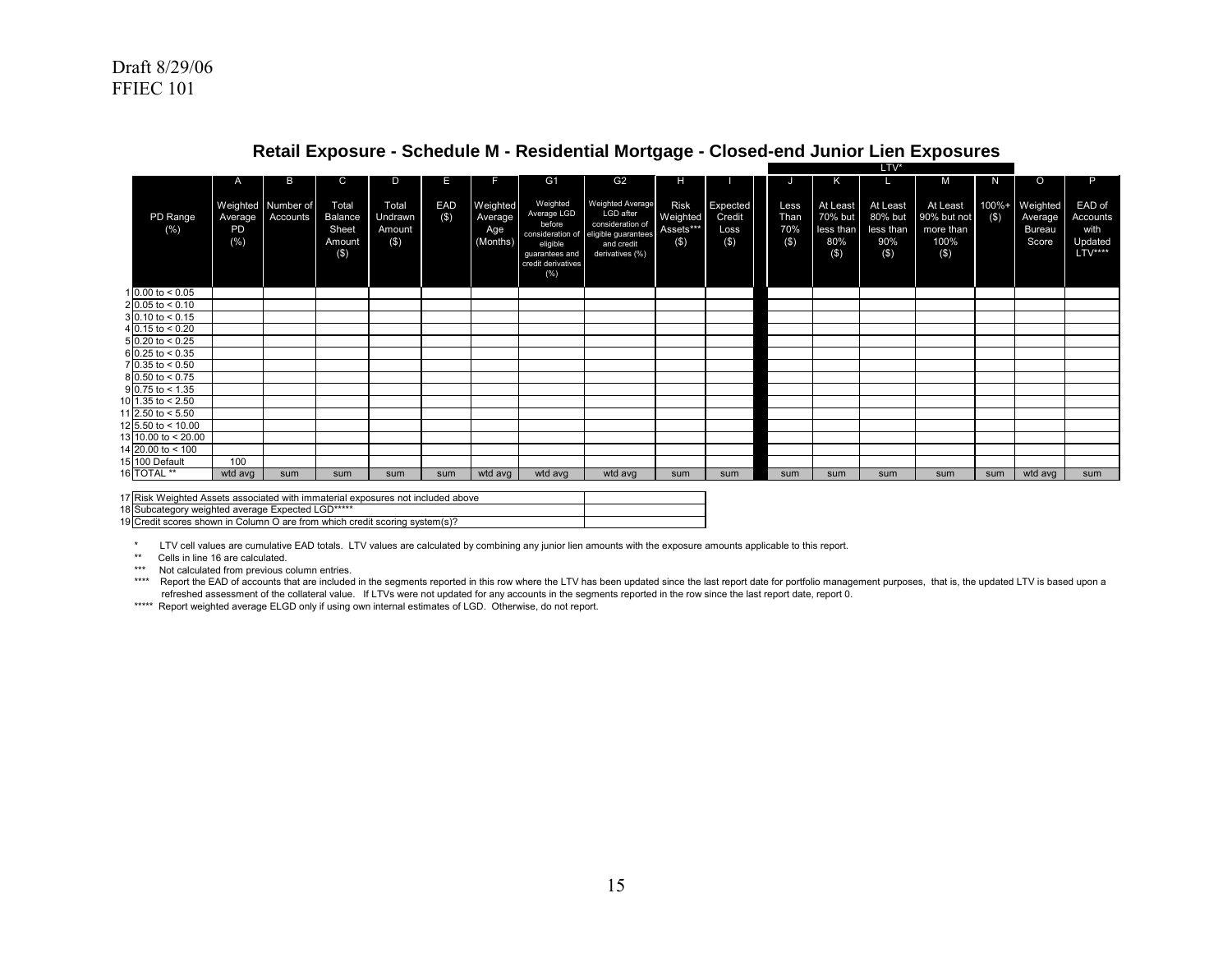|                               | A                                | B                     | C                                                     | D                                     | Е             | F                                      | G <sub>1</sub>                                                                                                    | G <sub>2</sub>                                                                                            | н                                              |                                       |                                | Κ                                   |                | м                                                                                           | N                   | $\circ$                                       | P                                                |
|-------------------------------|----------------------------------|-----------------------|-------------------------------------------------------|---------------------------------------|---------------|----------------------------------------|-------------------------------------------------------------------------------------------------------------------|-----------------------------------------------------------------------------------------------------------|------------------------------------------------|---------------------------------------|--------------------------------|-------------------------------------|----------------|---------------------------------------------------------------------------------------------|---------------------|-----------------------------------------------|--------------------------------------------------|
| PD Range<br>(% )              | Weighted<br>Average<br>PD<br>(%) | Number of<br>Accounts | Total<br><b>Balance</b><br>Sheet<br>Amount<br>$($ \$) | Total<br>Undrawn<br>Amount<br>$($ \$) | EAD<br>$($ \$ | Weighted<br>Average<br>Age<br>(Months) | Weighted<br>Average LGD<br>before<br>consideration of<br>eligible<br>quarantees and<br>credit derivatives<br>(% ) | Weighted Average<br>LGD after<br>consideration of<br>eligible guarantees<br>and credit<br>derivatives (%) | <b>Risk</b><br>Weighted<br>Assets***<br>$($ \$ | Expected<br>Credit<br>Loss<br>$($ \$) | Less<br>Than<br>70%<br>$($ \$) | At Least At Least<br>80%<br>$($ \$) | 90%<br>$($ \$) | At Least<br>70% but 80% but 90% but not<br>less than less than more than<br>100%<br>$($ \$) | $100% +$<br>$($ \$) | Weighted<br>Average<br><b>Bureau</b><br>Score | EAD of<br>Accounts<br>with<br>Updated<br>LTV**** |
| 1 0.00 to $< 0.05$            |                                  |                       |                                                       |                                       |               |                                        |                                                                                                                   |                                                                                                           |                                                |                                       |                                |                                     |                |                                                                                             |                     |                                               |                                                  |
| $2[0.05 \text{ to } 5.10]$    |                                  |                       |                                                       |                                       |               |                                        |                                                                                                                   |                                                                                                           |                                                |                                       |                                |                                     |                |                                                                                             |                     |                                               |                                                  |
| $3 0.10 \text{ to } 5.15$     |                                  |                       |                                                       |                                       |               |                                        |                                                                                                                   |                                                                                                           |                                                |                                       |                                |                                     |                |                                                                                             |                     |                                               |                                                  |
| $4\overline{)0.15}$ to < 0.20 |                                  |                       |                                                       |                                       |               |                                        |                                                                                                                   |                                                                                                           |                                                |                                       |                                |                                     |                |                                                                                             |                     |                                               |                                                  |
| $50.20$ to < 0.25             |                                  |                       |                                                       |                                       |               |                                        |                                                                                                                   |                                                                                                           |                                                |                                       |                                |                                     |                |                                                                                             |                     |                                               |                                                  |
| $6$ 0.25 to < 0.35            |                                  |                       |                                                       |                                       |               |                                        |                                                                                                                   |                                                                                                           |                                                |                                       |                                |                                     |                |                                                                                             |                     |                                               |                                                  |
| $7 0.35 $ to < 0.50           |                                  |                       |                                                       |                                       |               |                                        |                                                                                                                   |                                                                                                           |                                                |                                       |                                |                                     |                |                                                                                             |                     |                                               |                                                  |
| $8 0.50 $ to < 0.75           |                                  |                       |                                                       |                                       |               |                                        |                                                                                                                   |                                                                                                           |                                                |                                       |                                |                                     |                |                                                                                             |                     |                                               |                                                  |
| $9 \times 75$ to < 1.35       |                                  |                       |                                                       |                                       |               |                                        |                                                                                                                   |                                                                                                           |                                                |                                       |                                |                                     |                |                                                                                             |                     |                                               |                                                  |
| 10 1.35 to $< 2.50$           |                                  |                       |                                                       |                                       |               |                                        |                                                                                                                   |                                                                                                           |                                                |                                       |                                |                                     |                |                                                                                             |                     |                                               |                                                  |
| 11 2.50 to $< 5.50$           |                                  |                       |                                                       |                                       |               |                                        |                                                                                                                   |                                                                                                           |                                                |                                       |                                |                                     |                |                                                                                             |                     |                                               |                                                  |
| 12 5.50 to < 10.00            |                                  |                       |                                                       |                                       |               |                                        |                                                                                                                   |                                                                                                           |                                                |                                       |                                |                                     |                |                                                                                             |                     |                                               |                                                  |
| 13 10.00 to < 20.00           |                                  |                       |                                                       |                                       |               |                                        |                                                                                                                   |                                                                                                           |                                                |                                       |                                |                                     |                |                                                                                             |                     |                                               |                                                  |
| 14 20.00 to < 100             |                                  |                       |                                                       |                                       |               |                                        |                                                                                                                   |                                                                                                           |                                                |                                       |                                |                                     |                |                                                                                             |                     |                                               |                                                  |
| 15 100 Default                | 100                              |                       |                                                       |                                       |               |                                        |                                                                                                                   |                                                                                                           |                                                |                                       |                                |                                     |                |                                                                                             |                     |                                               |                                                  |
| 16 TOTAL <sup>**</sup>        | wtd avg                          | sum                   | sum                                                   | sum                                   | sum           | wtd avg                                | wtd avg                                                                                                           | wtd avg                                                                                                   | sum                                            | sum                                   | sum                            | sum                                 | sum            | sum                                                                                         | sum                 | wtd avg                                       | sum                                              |

## **Retail Exposure - Schedule N - Residential Mortgage - Revolving Exposures**

LTV\*

| 17 Risk Weighted Assets associated with immaterial exposures not included above |  |
|---------------------------------------------------------------------------------|--|
| 18 Subcategory weighted average Expected LGD*****                               |  |
| 19 Credit scores shown in Column O are from which credit scoring system(s)?     |  |

\* LTV cell values are cumulative EAD totals. LTV values are calculated by combining any junior lien amounts with the exposure amounts applicable to this report.

\*\* Cells in line 16 are calculated.

\*\*\* Not calculated from previous column entries.

\*\*\*\* Report the EAD of accounts that are included in the segments reported in this row where the LTV has been updated since the last report date for portfolio management purposes, that is, the updated LTV is based upon a refreshed assessment of the collateral value. If LTVs were not updated for any accounts in the segments reported in the row since the last report date, report 0.

\*\*\*\*\* Report weighted average ELGD only if using own internal estimates of LGD. Otherwise, do not report.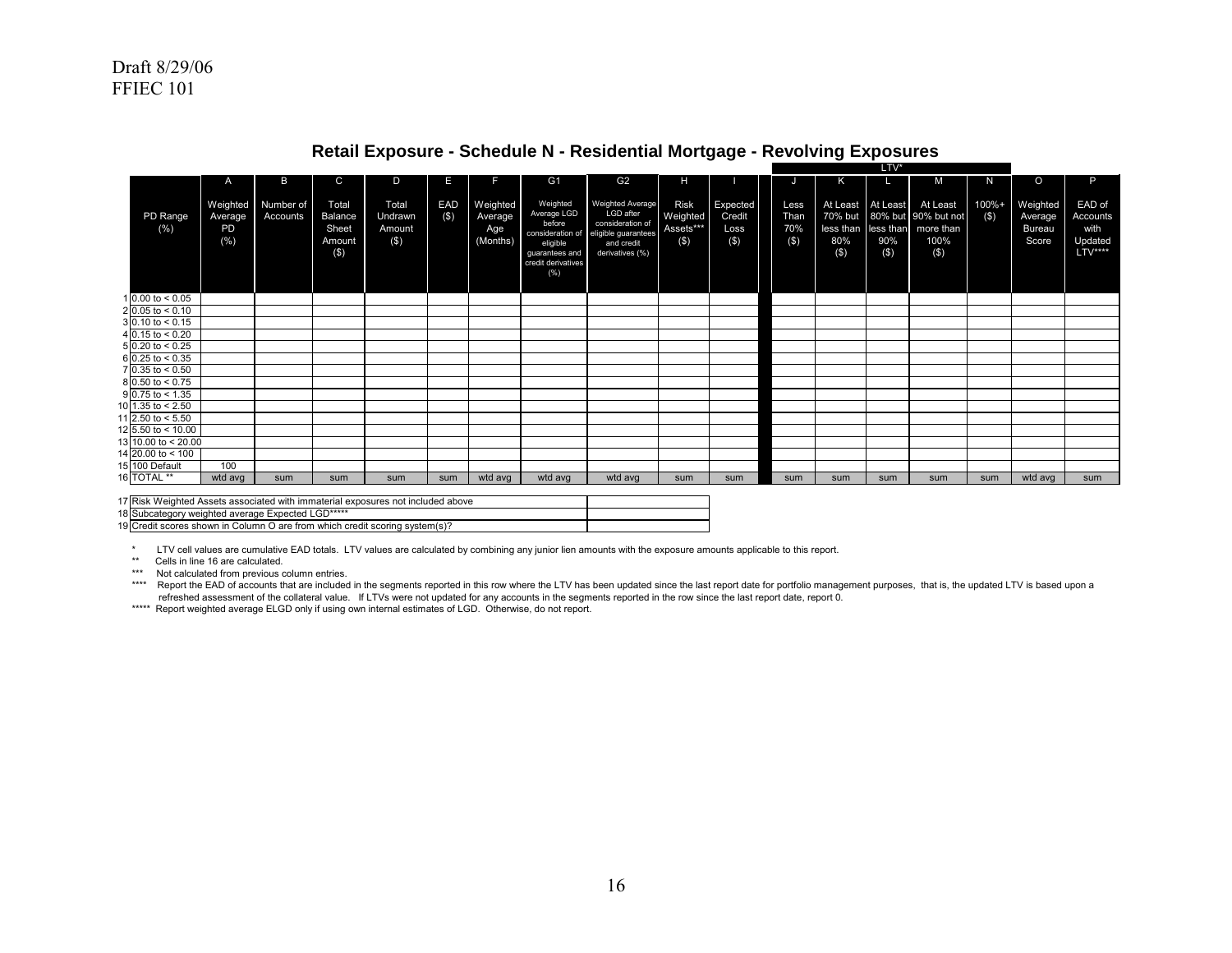|                           | A                                 | B                     | C.                                             | D                                 | E.                | F                                                          | G1                                                                                           | G2                                                                                                                         | н                                              |                                          | J                                             |  |
|---------------------------|-----------------------------------|-----------------------|------------------------------------------------|-----------------------------------|-------------------|------------------------------------------------------------|----------------------------------------------------------------------------------------------|----------------------------------------------------------------------------------------------------------------------------|------------------------------------------------|------------------------------------------|-----------------------------------------------|--|
| PD Range<br>(% )          | Weighted<br>Average PD<br>$(\% )$ | Number of<br>Accounts | <b>Total Balance</b><br>Sheet<br>Amount<br>(3) | Total<br>Undrawn<br>Amount<br>(3) | <b>EAD</b><br>(3) | EAD of<br>Accounts <<br><b>Two Years</b><br>Old<br>$($ \$) | Weighted<br>Average LGD<br>before<br>eligible<br>guarantees and<br>credit derivatives<br>(%) | Weighted<br>Average LGD after<br>consideration of<br>consideration of eligible guarantees<br>and credit<br>derivatives (%) | <b>Risk</b><br>Weighted<br>Assets**<br>$($ \$) | Expected<br><b>Credit Loss</b><br>$(\$)$ | Weighted<br>Average<br><b>Bureau</b><br>Score |  |
| 1 0.00 to $< 0.50$        |                                   |                       |                                                |                                   |                   |                                                            |                                                                                              |                                                                                                                            |                                                |                                          |                                               |  |
| $210.50$ to < 1.00        |                                   |                       |                                                |                                   |                   |                                                            |                                                                                              |                                                                                                                            |                                                |                                          |                                               |  |
| $31.00$ to < 1.50         |                                   |                       |                                                |                                   |                   |                                                            |                                                                                              |                                                                                                                            |                                                |                                          |                                               |  |
| 4 1.50 to $< 2.00$        |                                   |                       |                                                |                                   |                   |                                                            |                                                                                              |                                                                                                                            |                                                |                                          |                                               |  |
| $5$ 2.00 to < 2.50        |                                   |                       |                                                |                                   |                   |                                                            |                                                                                              |                                                                                                                            |                                                |                                          |                                               |  |
| $6$ 2.50 to < 3.00        |                                   |                       |                                                |                                   |                   |                                                            |                                                                                              |                                                                                                                            |                                                |                                          |                                               |  |
| $7\,3.00$ to $< 3.50$     |                                   |                       |                                                |                                   |                   |                                                            |                                                                                              |                                                                                                                            |                                                |                                          |                                               |  |
| $813.50 \text{ to } 4.00$ |                                   |                       |                                                |                                   |                   |                                                            |                                                                                              |                                                                                                                            |                                                |                                          |                                               |  |
| $9 4.00 $ to $< 5.00$     |                                   |                       |                                                |                                   |                   |                                                            |                                                                                              |                                                                                                                            |                                                |                                          |                                               |  |
| 10 5.00 to $< 6.00$       |                                   |                       |                                                |                                   |                   |                                                            |                                                                                              |                                                                                                                            |                                                |                                          |                                               |  |
| 11 6.00 to $< 7.00$       |                                   |                       |                                                |                                   |                   |                                                            |                                                                                              |                                                                                                                            |                                                |                                          |                                               |  |
| 12 7.00 to $< 8.00$       |                                   |                       |                                                |                                   |                   |                                                            |                                                                                              |                                                                                                                            |                                                |                                          |                                               |  |
| $13 8.00$ to < 10.00      |                                   |                       |                                                |                                   |                   |                                                            |                                                                                              |                                                                                                                            |                                                |                                          |                                               |  |
| 14 10.00 to $<$ 100       |                                   |                       |                                                |                                   |                   |                                                            |                                                                                              |                                                                                                                            |                                                |                                          |                                               |  |
| 15 100 Default            | 100                               |                       |                                                |                                   |                   |                                                            |                                                                                              |                                                                                                                            |                                                |                                          |                                               |  |
| 16 TOTAL *                | wtd avg                           | sum                   | sum                                            | sum                               | sum               | sum                                                        | wtd avg                                                                                      | wtd avg                                                                                                                    | sum                                            | sum                                      | wtd avg                                       |  |

# **Retail Exposure - Schedule O - Qualifying Revolving Exposures - Credit Cards**

17 Risk Weighted Assets associated with immaterial exposures not included above 18 Subcategory weighted average Expected LGD\*\*\*

19 Credit scores shown in Column J are from which credit scoring system(s)?

\* Cells in line 16 are calculated.

\*\* Not calculated from previous column entries.<br>\*\*\* Report weighted average ELGD only if using

Report weighted average ELGD only if using own internal estimates of LGD. Otherwise, do not report.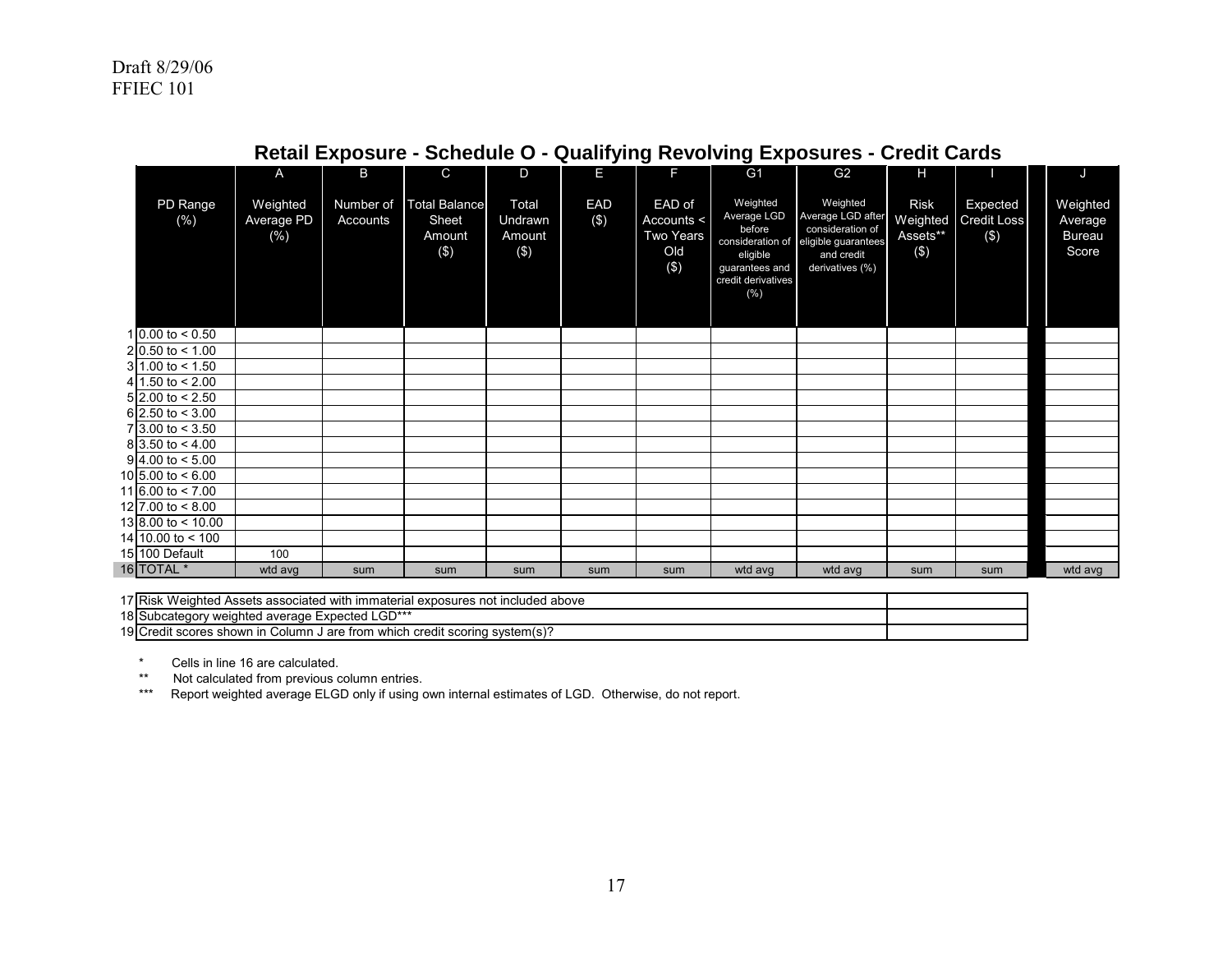×

|                                      | A                              | B                     | C                                              | D                                    | E                 | F.                                              | G <sub>1</sub>                                                                                                    | G <sub>2</sub>                                                                                                   | $\mathbf{H}$                                   |                                           | J                                             |
|--------------------------------------|--------------------------------|-----------------------|------------------------------------------------|--------------------------------------|-------------------|-------------------------------------------------|-------------------------------------------------------------------------------------------------------------------|------------------------------------------------------------------------------------------------------------------|------------------------------------------------|-------------------------------------------|-----------------------------------------------|
| PD Range<br>(%)                      | Weighted<br>Average PD<br>(% ) | Number of<br>Accounts | <b>Total Balance</b><br>Sheet<br>Amount<br>(3) | Total<br>Undrawn<br>Amount<br>$(\$)$ | <b>EAD</b><br>(3) | EAD of<br>Accounts <<br>Two Years<br>Old<br>(3) | Weighted<br>Average LGD<br>before<br>consideration of<br>eligible<br>guarantees and<br>credit derivatives<br>(% ) | <b>Weighted Average</b><br>LGD after<br>consideration of<br>eligible guarantees<br>and credit<br>derivatives (%) | <b>Risk</b><br>Weighted<br>Assets**<br>$($ \$) | Expected<br><b>Credit Loss</b><br>$($ \$) | Weighted<br>Average<br><b>Bureau</b><br>Score |
| 1 0.00 to $< 0.50$                   |                                |                       |                                                |                                      |                   |                                                 |                                                                                                                   |                                                                                                                  |                                                |                                           |                                               |
| 2 0.50 to $< 1.00$                   |                                |                       |                                                |                                      |                   |                                                 |                                                                                                                   |                                                                                                                  |                                                |                                           |                                               |
| $31.00$ to < 1.50                    |                                |                       |                                                |                                      |                   |                                                 |                                                                                                                   |                                                                                                                  |                                                |                                           |                                               |
| 4 1.50 to $< 2.00$                   |                                |                       |                                                |                                      |                   |                                                 |                                                                                                                   |                                                                                                                  |                                                |                                           |                                               |
| $5$ 2.00 to < 2.50                   |                                |                       |                                                |                                      |                   |                                                 |                                                                                                                   |                                                                                                                  |                                                |                                           |                                               |
| 6 2.50 to $<$ 3.00                   |                                |                       |                                                |                                      |                   |                                                 |                                                                                                                   |                                                                                                                  |                                                |                                           |                                               |
| $7\overline{)3.00 \text{ to } 5.50}$ |                                |                       |                                                |                                      |                   |                                                 |                                                                                                                   |                                                                                                                  |                                                |                                           |                                               |
| $8\,3.50$ to $< 4.00$                |                                |                       |                                                |                                      |                   |                                                 |                                                                                                                   |                                                                                                                  |                                                |                                           |                                               |
| $9 4.00 $ to $< 5.00$                |                                |                       |                                                |                                      |                   |                                                 |                                                                                                                   |                                                                                                                  |                                                |                                           |                                               |
| 10 5.00 to $< 6.00$                  |                                |                       |                                                |                                      |                   |                                                 |                                                                                                                   |                                                                                                                  |                                                |                                           |                                               |
| 11 6.00 to $< 7.00$                  |                                |                       |                                                |                                      |                   |                                                 |                                                                                                                   |                                                                                                                  |                                                |                                           |                                               |
| 12 7.00 to $< 8.00$                  |                                |                       |                                                |                                      |                   |                                                 |                                                                                                                   |                                                                                                                  |                                                |                                           |                                               |
| $13 8.00 \text{ to} < 10.00$         |                                |                       |                                                |                                      |                   |                                                 |                                                                                                                   |                                                                                                                  |                                                |                                           |                                               |
| 14 10.00 to < 100                    |                                |                       |                                                |                                      |                   |                                                 |                                                                                                                   |                                                                                                                  |                                                |                                           |                                               |
| 15 100 Default                       | 100                            |                       |                                                |                                      |                   |                                                 |                                                                                                                   |                                                                                                                  |                                                |                                           |                                               |
| 16 TOTAL <sup>*</sup>                | wtd avg                        | sum                   | sum                                            | sum                                  | sum               | sum                                             | wtd avg                                                                                                           | wtd avg                                                                                                          | sum                                            | sum                                       | wtd avg                                       |

# **Retail Exposure - Schedule P - Qualifying Revolving Exposures - All Other**

17 Risk Weighted Assets associated with immaterial exposures not included above 18 Subcategory weighted average Expected LGD\*\*\* 19 Credit scores shown in Column J are from which credit scoring system(s)?

\* Cells in line 16 are calculated.

\*\* Not calculated from previous column entries.<br>\*\*\* Report weighted average ELGD only if using o

\*\* Report weighted average ELGD only if using own internal estimates of LGD. Otherwise, do not report.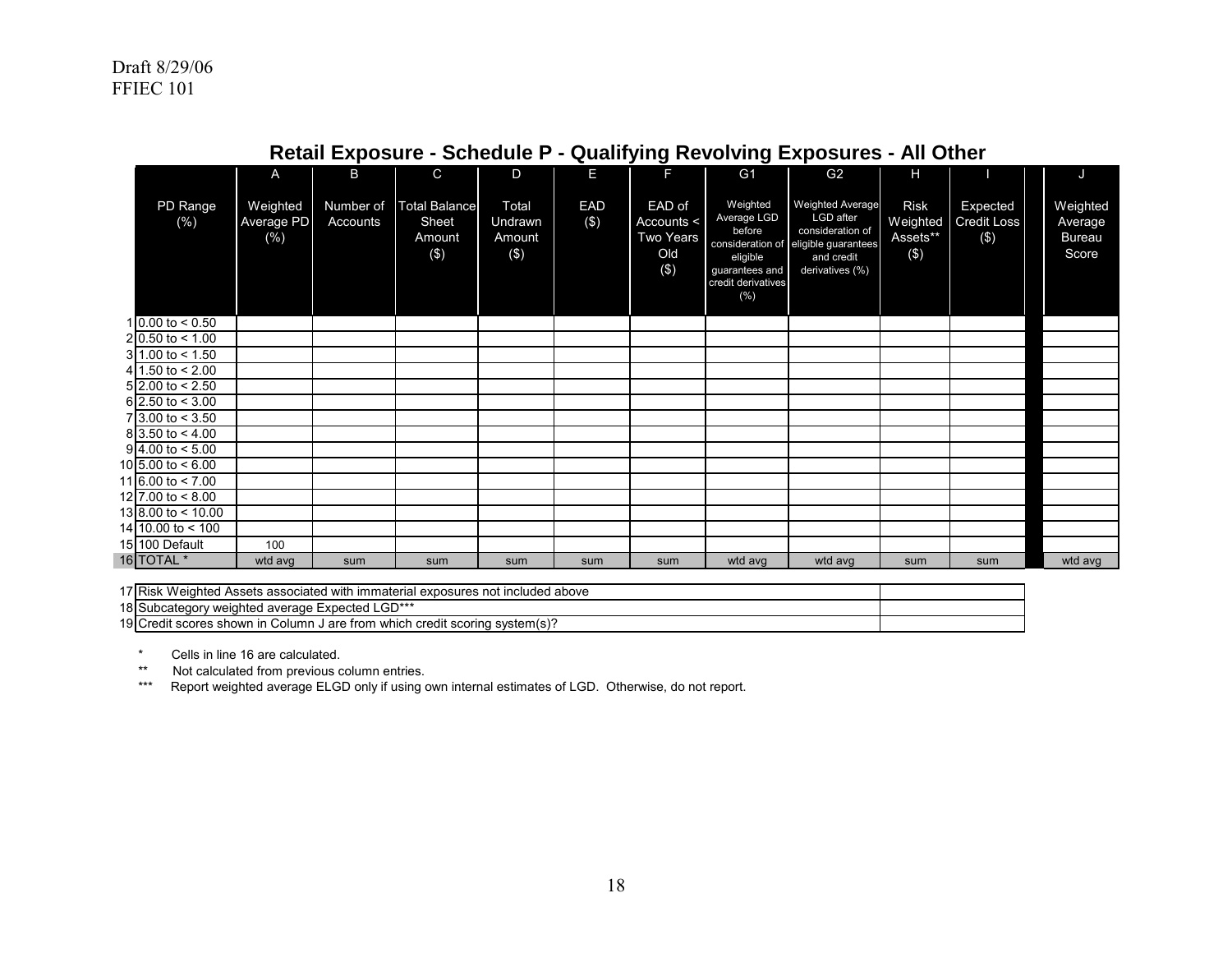|                                | A                             | B                     | $\mathsf{C}$                                   | D                                 | E             | E                                                         | G <sub>1</sub>                                                                                                       | G <sub>2</sub>                                                                                            | Н                                             |                                       | J                                             |
|--------------------------------|-------------------------------|-----------------------|------------------------------------------------|-----------------------------------|---------------|-----------------------------------------------------------|----------------------------------------------------------------------------------------------------------------------|-----------------------------------------------------------------------------------------------------------|-----------------------------------------------|---------------------------------------|-----------------------------------------------|
| PD Range<br>(% )               | Weighted<br>Average PD<br>(%) | Number of<br>Accounts | <b>Total Balance</b><br>Sheet<br>Amount<br>(3) | Total<br>Undrawn<br>Amount<br>(3) | EAD<br>$(\$)$ | EAD of<br>Accounts <<br><b>Two Years</b><br>Old<br>$(\$)$ | Weighted<br>Average LGD<br>before<br>consideration of<br>eligible<br>guarantees and<br>credit derivatives<br>$(\% )$ | Weighted<br>Average LGD after<br>consideration of<br>eligible guarantees<br>and credit<br>derivatives (%) | <b>Risk</b><br>Weighted<br>Assets**<br>$(\$)$ | Expected<br><b>Credit Loss</b><br>(3) | Weighted<br>Average<br><b>Bureau</b><br>Score |
| 1 0.00 to $< 0.50$             |                               |                       |                                                |                                   |               |                                                           |                                                                                                                      |                                                                                                           |                                               |                                       |                                               |
| $2 0.50$ to < 1.00             |                               |                       |                                                |                                   |               |                                                           |                                                                                                                      |                                                                                                           |                                               |                                       |                                               |
| 31.00 to < 1.50                |                               |                       |                                                |                                   |               |                                                           |                                                                                                                      |                                                                                                           |                                               |                                       |                                               |
| $4 \overline{)1.50}$ to < 2.00 |                               |                       |                                                |                                   |               |                                                           |                                                                                                                      |                                                                                                           |                                               |                                       |                                               |
| $5$ 2.00 to < 2.50             |                               |                       |                                                |                                   |               |                                                           |                                                                                                                      |                                                                                                           |                                               |                                       |                                               |
| $6$ 2.50 to < 3.00             |                               |                       |                                                |                                   |               |                                                           |                                                                                                                      |                                                                                                           |                                               |                                       |                                               |
| $7\,3.00$ to $< 3.50$          |                               |                       |                                                |                                   |               |                                                           |                                                                                                                      |                                                                                                           |                                               |                                       |                                               |
| $8\,3.50$ to $< 4.00$          |                               |                       |                                                |                                   |               |                                                           |                                                                                                                      |                                                                                                           |                                               |                                       |                                               |
| $9\overline{4.00}$ to < 5.00   |                               |                       |                                                |                                   |               |                                                           |                                                                                                                      |                                                                                                           |                                               |                                       |                                               |
| 10 5.00 to $< 6.00$            |                               |                       |                                                |                                   |               |                                                           |                                                                                                                      |                                                                                                           |                                               |                                       |                                               |
| 11 6.00 to $<$ 7.00            |                               |                       |                                                |                                   |               |                                                           |                                                                                                                      |                                                                                                           |                                               |                                       |                                               |
| 12 7.00 to $< 8.00$            |                               |                       |                                                |                                   |               |                                                           |                                                                                                                      |                                                                                                           |                                               |                                       |                                               |
| $13 8.00$ to < 10.00           |                               |                       |                                                |                                   |               |                                                           |                                                                                                                      |                                                                                                           |                                               |                                       |                                               |
| 14 10.00 to $<$ 100            |                               |                       |                                                |                                   |               |                                                           |                                                                                                                      |                                                                                                           |                                               |                                       |                                               |
| 15 100 Default                 | 100                           |                       |                                                |                                   |               |                                                           |                                                                                                                      |                                                                                                           |                                               |                                       |                                               |
| 16 TOTAL <sup>*</sup>          | wtd avg                       | sum                   | sum                                            | sum                               | sum           | sum                                                       | wtd avg                                                                                                              | wtd avg                                                                                                   | sum                                           | sum                                   | wtd avg                                       |

# **Retail Exposure - Schedule Q - Other Retail Exposures - Small Business**

17 Risk Weighted Assets associated with immaterial exposures not included above

18 Subcategory weighted average Expected LGD\*\*\*

19 Credit scores shown in Column J are from which credit scoring system(s)?

\* Cells in line 16 are calculated.

\*\* Not calculated from previous column entries.

\*\*\* Report weighted average ELGD only if using own internal estimates of LGD. Otherwise, do not report.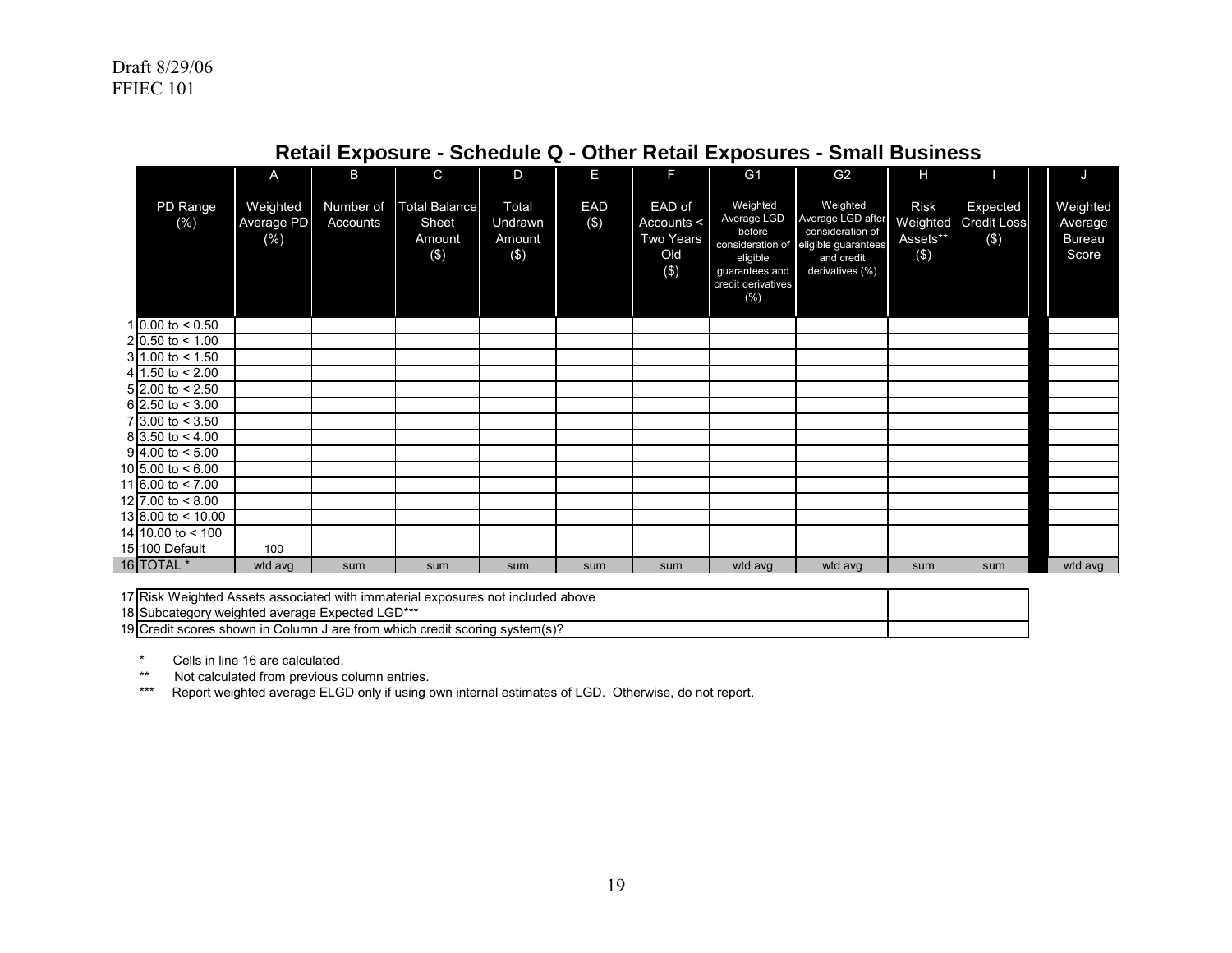|                               | A                                        | B                     | $\mathsf{C}$                                   | D                                     | E             |                                                 | G <sub>1</sub>                                                                                                    | G <sub>2</sub>                                                                                               | Н                                              |                                                  | J                                             |
|-------------------------------|------------------------------------------|-----------------------|------------------------------------------------|---------------------------------------|---------------|-------------------------------------------------|-------------------------------------------------------------------------------------------------------------------|--------------------------------------------------------------------------------------------------------------|------------------------------------------------|--------------------------------------------------|-----------------------------------------------|
| PD Range<br>(% )              | Weighted<br><b>Average PD</b><br>$(\% )$ | Number of<br>Accounts | <b>Total Balance</b><br>Sheet<br>Amount<br>(3) | Total<br>Undrawn<br>Amount<br>$($ \$) | EAD<br>$(\$)$ | EAD of<br>Accounts <<br>Two Years<br>Old<br>(3) | Weighted<br>Average LGD<br>before<br>consideration of<br>eligible<br>guarantees and<br>credit derivatives<br>(% ) | Weighted<br>Average LGD after<br>consideration of<br>eligible<br>guarantees and<br>credit derivatives<br>(%) | <b>Risk</b><br>Weighted<br>Assets**<br>$($ \$) | <b>Expected</b><br><b>Credit Loss</b><br>$($ \$) | Weighted<br>Average<br><b>Bureau</b><br>Score |
| 1 0.00 to $< 0.50$            |                                          |                       |                                                |                                       |               |                                                 |                                                                                                                   |                                                                                                              |                                                |                                                  |                                               |
| $2 0.50 \text{ to } 5.00$     |                                          |                       |                                                |                                       |               |                                                 |                                                                                                                   |                                                                                                              |                                                |                                                  |                                               |
| $31.00 \text{ to } 50$        |                                          |                       |                                                |                                       |               |                                                 |                                                                                                                   |                                                                                                              |                                                |                                                  |                                               |
| 4 1.50 to $< 2.00$            |                                          |                       |                                                |                                       |               |                                                 |                                                                                                                   |                                                                                                              |                                                |                                                  |                                               |
| $5$ 2.00 to < 2.50            |                                          |                       |                                                |                                       |               |                                                 |                                                                                                                   |                                                                                                              |                                                |                                                  |                                               |
| $6$ 2.50 to < 3.00            |                                          |                       |                                                |                                       |               |                                                 |                                                                                                                   |                                                                                                              |                                                |                                                  |                                               |
| $7 3.00 \text{ to } < 3.50$   |                                          |                       |                                                |                                       |               |                                                 |                                                                                                                   |                                                                                                              |                                                |                                                  |                                               |
| $8\overline{)3.50}$ to < 4.00 |                                          |                       |                                                |                                       |               |                                                 |                                                                                                                   |                                                                                                              |                                                |                                                  |                                               |
| $9\overline{4.00}$ to < 5.00  |                                          |                       |                                                |                                       |               |                                                 |                                                                                                                   |                                                                                                              |                                                |                                                  |                                               |
| 10 5.00 to $< 6.00$           |                                          |                       |                                                |                                       |               |                                                 |                                                                                                                   |                                                                                                              |                                                |                                                  |                                               |
| 11 6.00 to $< 7.00$           |                                          |                       |                                                |                                       |               |                                                 |                                                                                                                   |                                                                                                              |                                                |                                                  |                                               |
| 12 7.00 to $< 8.00$           |                                          |                       |                                                |                                       |               |                                                 |                                                                                                                   |                                                                                                              |                                                |                                                  |                                               |
| $13 8.00 \text{ to} < 10.00$  |                                          |                       |                                                |                                       |               |                                                 |                                                                                                                   |                                                                                                              |                                                |                                                  |                                               |
| 14 10.00 to $<$ 100           |                                          |                       |                                                |                                       |               |                                                 |                                                                                                                   |                                                                                                              |                                                |                                                  |                                               |
| 15 100 Default                | 100                                      |                       |                                                |                                       |               |                                                 |                                                                                                                   |                                                                                                              |                                                |                                                  |                                               |
| 16 TOTAL <sup>*</sup>         | wtd avg                                  | sum                   | sum                                            | sum                                   | sum           | sum                                             | wtd avg                                                                                                           | wtd avg                                                                                                      | sum                                            | sum                                              | wtd avg                                       |

# **Retail Exposure - Schedule R - Other Retail Exposures - All Other**

17 Risk Weighted Assets associated with immaterial exposures not included above

18 Subcategory weighted average Expected LGD\*\*\*

19 Credit scores shown in Column J are from which credit scoring system(s)?

\* Cells in line 16 are calculated.

\*\* Not calculated from previous column entries.<br>\*\*\* Report weighted average ELGD only if using

Report weighted average ELGD only if using own internal estimates of LGD. Otherwise, do not report.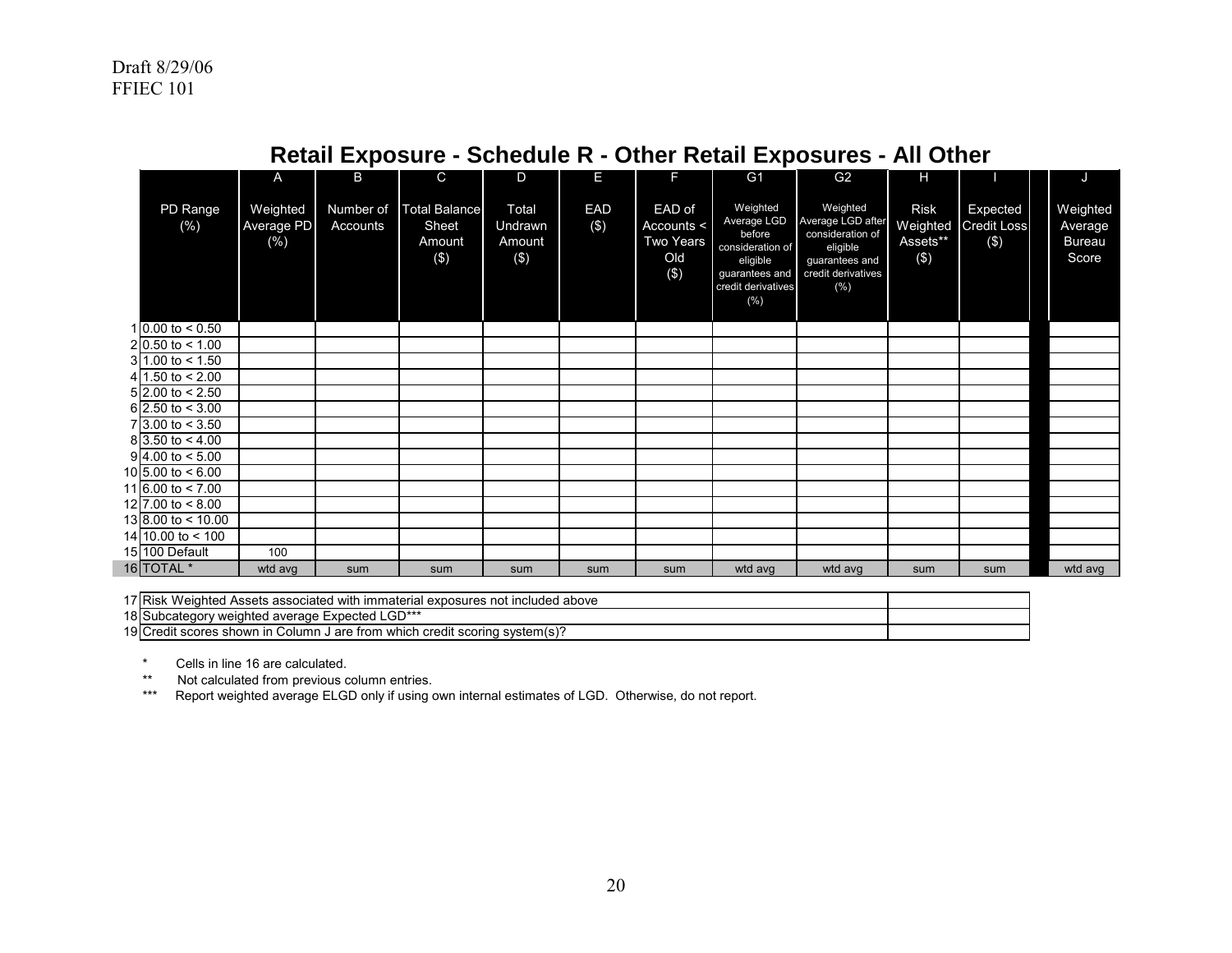# **Securitization - Schedule S - Exposures Subject to the Ratings-Based or Internal Assessment Approaches**

|                                                                                                          |                                        | в                                                                         |            |
|----------------------------------------------------------------------------------------------------------|----------------------------------------|---------------------------------------------------------------------------|------------|
| <b>Rating Category</b>                                                                                   | <b>Exposures Subject to</b><br>the RBA | <b>Exposures Subject to the</b><br><b>Internal Assessment</b><br>Approach | <b>RWA</b> |
| Exposures with Highest or Second-Highest Investment Grade Long-Term Credit Rating or Highest Investment  |                                        |                                                                           |            |
| 1 Grade Short-Term Credit Rating                                                                         |                                        |                                                                           |            |
| Exposures with Third-Highest Investment Grade Long Term Credit Rating or Second-Highest Investment Grade |                                        |                                                                           |            |
| 2 Short-Term Credit Rating                                                                               |                                        |                                                                           |            |
| Exposures with Lowest Investment Grade Long-Term Credit Rating or Third-Highest Investment Grade Short-  |                                        |                                                                           |            |
| 3 Term Credit Rating                                                                                     |                                        |                                                                           |            |
| 4 Exposures with Long-Term Credit Rating One Category Below Investment Grade                             |                                        |                                                                           |            |
| 5 Total RBA and IAA Securitization Exposures and RWA                                                     |                                        |                                                                           |            |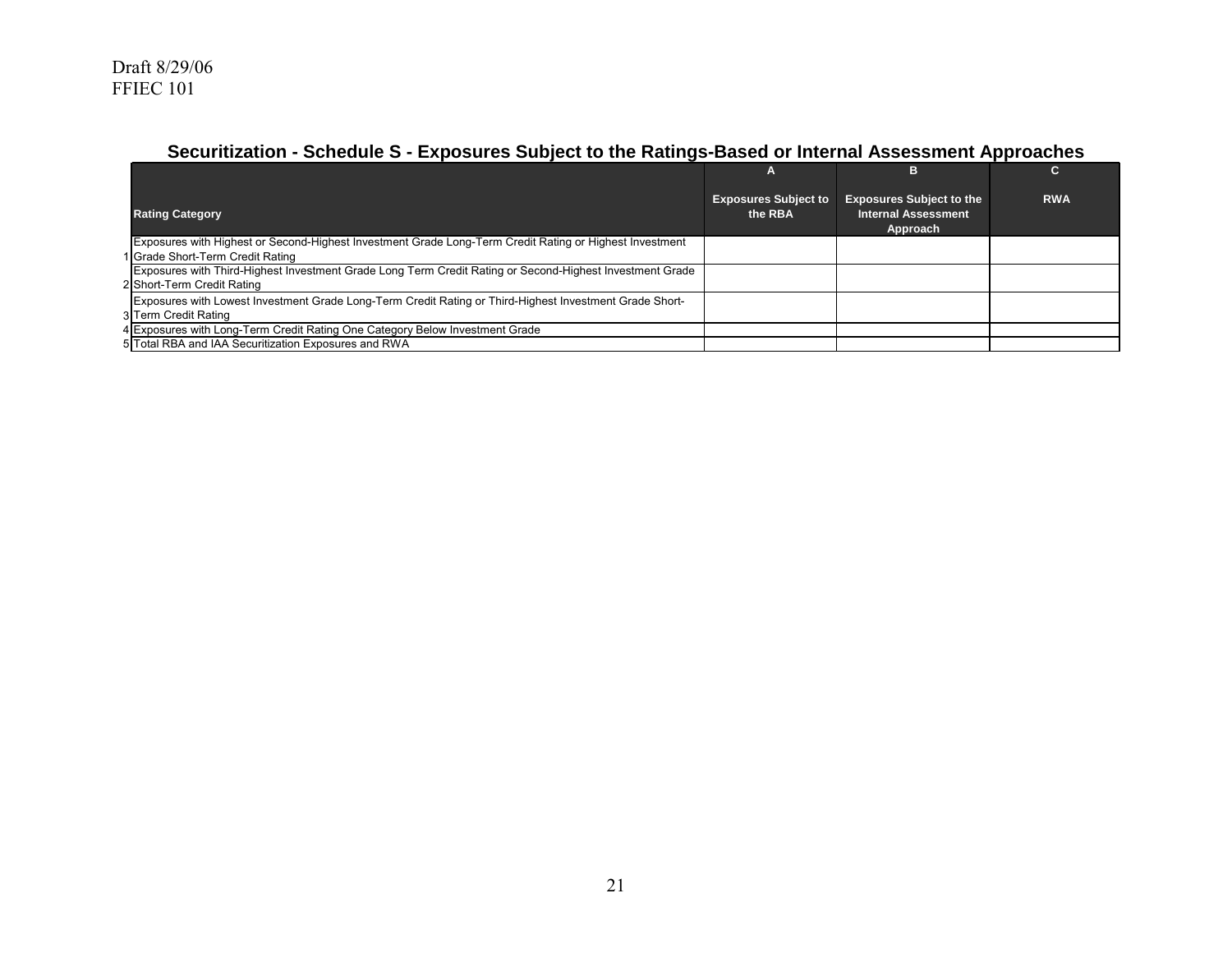# **Securitization - Schedule T - Detail Schedule**

| <b>Memorandum Items</b>                                                             | A                      | в          | C                |
|-------------------------------------------------------------------------------------|------------------------|------------|------------------|
|                                                                                     | <b>Exposure Amount</b> | <b>RWA</b> | <b>Deduction</b> |
| 1 Unrated exposures requiring deduction because no IRB treatment for the underlying |                        |            |                  |
| exposures                                                                           |                        |            |                  |
| 2 Exposures requiring deduction under the SFA                                       |                        |            |                  |
| 3 Exposures not requiring deduction under the SFA                                   |                        |            |                  |
| 4 Total exposures to synthetic securitizations                                      |                        |            |                  |
| 5 eligible credit derivatives from eligible securitization guarantors               |                        |            |                  |
| 6 Total RWA for securitization exposures if not capped under section 42(d) of NPR   |                        |            |                  |
| 7 RWA for Early Amortization Provisions, Retail Credit Lines                        |                        |            |                  |
| 8 RWA for Early Amortization Provisions, Non-Retail Credit Lines                    |                        |            |                  |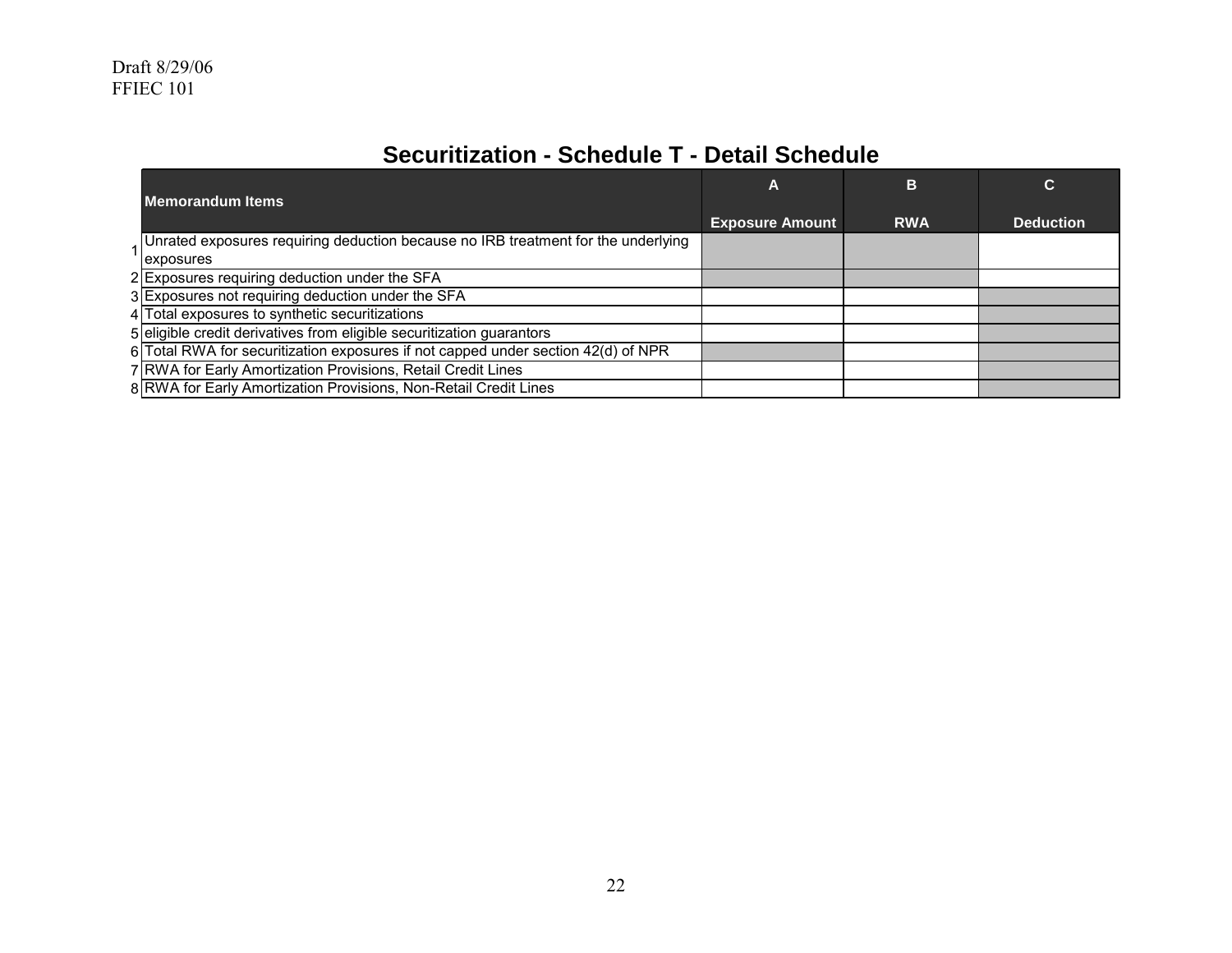# **Equity Exposures - Schedule U**

|   |                                                                                                                                                                                                                                                                                                                                                                    | A                           |                              | B               |
|---|--------------------------------------------------------------------------------------------------------------------------------------------------------------------------------------------------------------------------------------------------------------------------------------------------------------------------------------------------------------------|-----------------------------|------------------------------|-----------------|
|   |                                                                                                                                                                                                                                                                                                                                                                    | Exposure (\$) or Multiplier | <b>Risk Weight</b>           | <b>RWA (\$)</b> |
| 1 | <b>Total Equity Exposures</b><br><b>Excluded Exposures:</b><br>20% Risk Weight Equity Exposures<br>3 FHLB/Farmer Mac Exposures - 20%<br>4 FHLB/Farmer Mac Exposures - 100%<br>5 Community Development Equity Exposures                                                                                                                                             |                             | $0\%$<br>20%<br>100%<br>100% |                 |
|   | 6 Equity Exposures to Investment Funds<br>6a Full look-through approach<br>6b Simple modified look-through approach<br>6c Alternative modified look-through approach                                                                                                                                                                                               |                             |                              |                 |
|   | Simple Risk Weight Approach (SRWA)<br>7 Excluded Equity Exposures to Investment Funds<br>8 Aggregate equity exposures in hedge pairs with smaller<br>adjusted carrying value<br>9 Effective Portion of Hedge Pairs<br>10 Non-significant equity exposures<br>11 Publicly traded equity exposures<br>12 Non-publicly traded equity exposures<br>13 Total RWA - SWRA |                             | 100%<br>100%<br>300%<br>400% |                 |
|   | Full Internal Models Approach (Full IMA)<br>14 Estimate of Potential Losses on Equity Exposures                                                                                                                                                                                                                                                                    |                             | 12.5                         |                 |
|   | Floors (Full IMA):<br>15 Publicly Traded<br>16 Non-Publicly Traded<br>17 RWA - Floors                                                                                                                                                                                                                                                                              |                             | 200%<br>300%                 |                 |
|   | 18 Total RWA - Full IMA                                                                                                                                                                                                                                                                                                                                            |                             |                              |                 |
|   | Publicly-Traded Internal Models Approach (Partial IMA)<br>19 Estimate of Potential Losses on Publicly-Traded Equity<br>Exposures                                                                                                                                                                                                                                   |                             | 12.5                         |                 |
|   | Floors (Partial IMA):<br>20 Publicly Traded<br>21 Non-Publicly Traded Equity Exposures<br>22 Total RWA -- Partial IMA                                                                                                                                                                                                                                              |                             | 200%<br>400%                 |                 |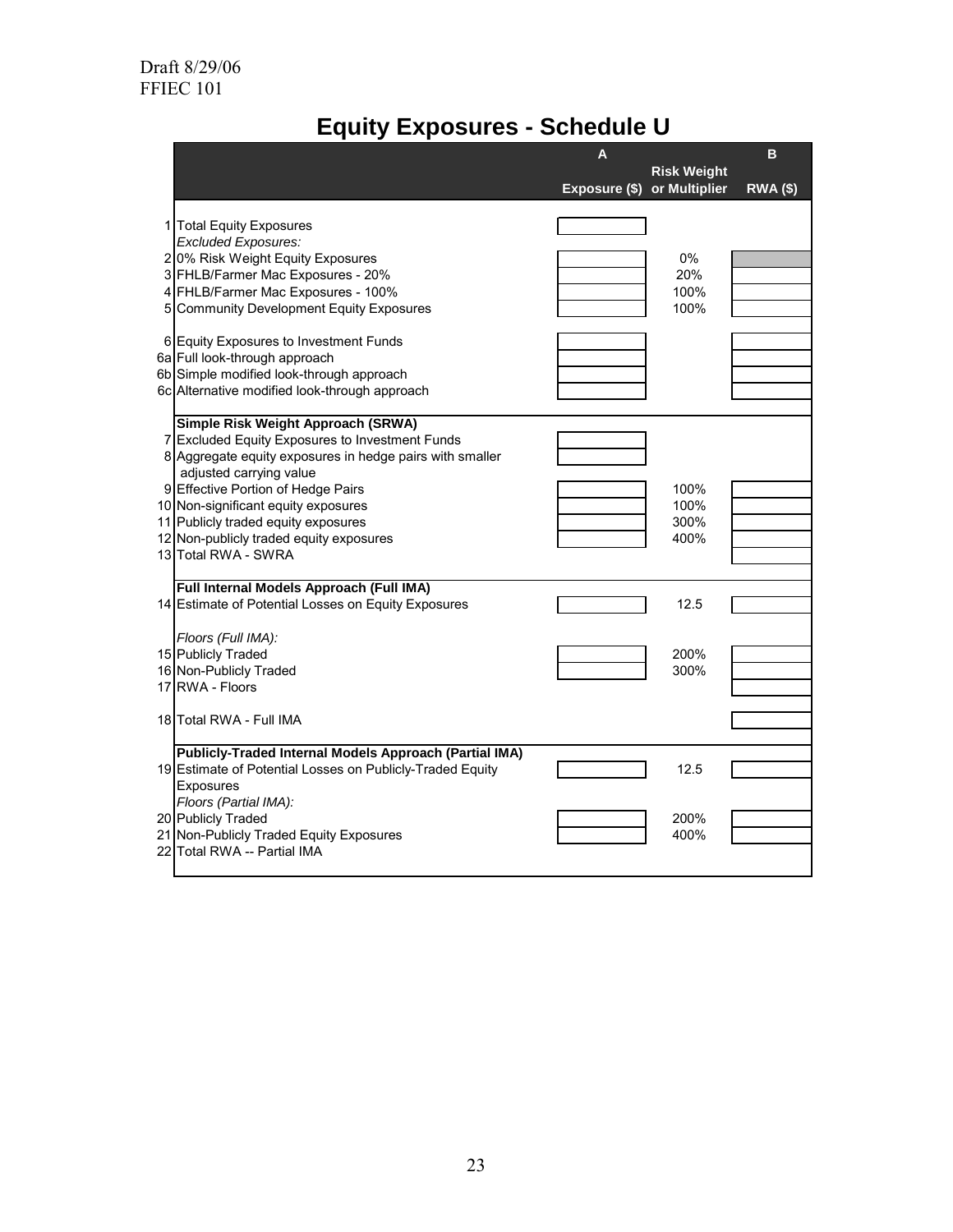## **Operational Risk - Schedule V**

|                                    |                                                                                                                                                                                    | A                             |                                    | Format                   |
|------------------------------------|------------------------------------------------------------------------------------------------------------------------------------------------------------------------------------|-------------------------------|------------------------------------|--------------------------|
|                                    | <b>PUBLIC</b>                                                                                                                                                                      |                               |                                    |                          |
| 1<br>$\overline{\mathbf{c}}$       | <b>Operational Risk Capital</b><br>Risk-based Capital Requirement for Operational Risk<br>Is item 1 generated from an "alternative operational risk quantification system?"<br>y/n |                               |                                    | Num<br>Text              |
| 3                                  | Expected Operational Loss (EOL) and Eligible Operational Risk Offsets<br>Expected Operational Loss (EOL)                                                                           |                               |                                    | Num                      |
| 4<br>4a                            | <b>Total Eligible Operational Risk Offsets</b><br>Eligible GAAP reserves                                                                                                           |                               |                                    | <b>Num</b>               |
| 4b                                 | Other eligible offsets<br>Total Risk-based Capital Requirement for Operational Risk without:                                                                                       |                               |                                    | Num                      |
| 5<br>6<br>7                        | Dependence assumptions<br>Adjustments reflecting business environment and internal control factors<br>Risk mitigants (e.g., insurance)                                             |                               |                                    | Num<br>Num<br><b>Num</b> |
|                                    | <u>CONFIDENTIAL</u>                                                                                                                                                                |                               |                                    |                          |
| 8                                  | Internal Operational Loss Data Characteristics<br>Reporting dates                                                                                                                  |                               |                                    |                          |
| 8a                                 | Starting date                                                                                                                                                                      |                               |                                    | Num                      |
| 8b<br>9                            | Ending date<br>Highest dollar threshold on loss data                                                                                                                               |                               |                                    | Num<br><b>Num</b>        |
| 10                                 | Does the dollar threshold change across units of measure?<br>y/n                                                                                                                   |                               |                                    | Text                     |
|                                    |                                                                                                                                                                                    | A                             | в                                  |                          |
|                                    |                                                                                                                                                                                    | Used in<br><b>Modeling Op</b> | <b>Total for</b><br><b>Current</b> | Format                   |
|                                    |                                                                                                                                                                                    | <b>Risk Capital</b>           | Reporting<br>Period                |                          |
| 11                                 | Total number of losses                                                                                                                                                             |                               |                                    | Num                      |
| 12                                 | Total dollar amount of losses                                                                                                                                                      |                               |                                    | Num                      |
| 13<br>14                           | Dollar amount of largest loss<br>Number of losses in the following ranges (e.g., $\geq$ \$10,000 and < \$100,000):                                                                 |                               |                                    | Num                      |
| 14a                                | \$10,000 - \$100,000                                                                                                                                                               |                               |                                    | <b>Num</b>               |
| 14 <sub>b</sub>                    | \$100,000 - \$1 Million<br>\$1 Million - \$10 Million                                                                                                                              |                               |                                    | Num                      |
| 14 <sub>c</sub><br>14d             | \$10 Million - \$100 Million                                                                                                                                                       |                               |                                    | Num<br>Num               |
| 14e                                | \$100 Million - \$1 Billion                                                                                                                                                        |                               |                                    | <b>Num</b>               |
| 14f<br>15                          | \$1 Billion+<br>Total dollar amount of losses in the following ranges (e.g., $\geq$ \$10,000 and < \$100,000):                                                                     |                               |                                    | Num                      |
| 15a                                | \$10,000 - \$100,000                                                                                                                                                               |                               |                                    | Num                      |
| 15 <sub>b</sub>                    | \$100,000 - \$1 Million                                                                                                                                                            |                               |                                    | Num                      |
| 15 <sub>c</sub><br>15d             | \$1 Million - \$10 Million<br>\$10 Million - \$100 Million                                                                                                                         |                               |                                    | Num<br>Num               |
| 15e                                | \$100 Million - \$1 Billion                                                                                                                                                        |                               |                                    | Num                      |
| 15f                                | \$1 Billion+                                                                                                                                                                       |                               |                                    | Num                      |
| 16                                 | <b>Scenario Analysis</b><br>How many individual scenarios were used in calculating the risk-based capital requirement                                                              |                               |                                    | Num                      |
| 17                                 | for operational risk?<br>What is the dollar value of the largest individual scenario?                                                                                              |                               |                                    | Num                      |
| 18<br>18a                          | Number of scenarios in the following ranges (e.g., $\geq$ \$1 Million and < \$10 Million):<br>\$1 Million - \$10 Million                                                           |                               |                                    | Num                      |
| 18 <sub>b</sub><br>18 <sub>c</sub> | \$10 Million - \$100 Million<br>\$100 Million - \$500 Million                                                                                                                      |                               |                                    | Num<br><b>Num</b>        |
| 18d                                | \$500 Million - \$1 Billion                                                                                                                                                        |                               |                                    | Num                      |
| 18e                                | \$1 Billion+                                                                                                                                                                       |                               |                                    | Num                      |
|                                    | <b>Distributional Assumptions</b>                                                                                                                                                  |                               |                                    |                          |
| 19                                 | How many units of measure were used in calculating the risk-based capital requirement for<br>operational risk?                                                                     |                               |                                    | Num                      |
| 20                                 | Frequency Distribution: Across how many individual units of measure did the choice of<br>frequency distribution change since the last reporting period?                            |                               |                                    | Num                      |
| 21                                 | Severity Distribution: Across how many individual units of measure did the choice of<br>severity distribution change since the last reporting period?                              |                               |                                    | Num                      |
| 22                                 | <b>Loss Caps</b>                                                                                                                                                                   |                               |                                    |                          |
|                                    | How many loss caps are used in calculating the risk-based capital requirement for<br>operational risk?                                                                             |                               |                                    | <b>Num</b>               |
| 23<br>24                           | What is the dollar amount of the smallest cap used?<br>What is the dollar amount of the largest cap used?                                                                          |                               |                                    | Num<br>Num               |
|                                    |                                                                                                                                                                                    |                               |                                    |                          |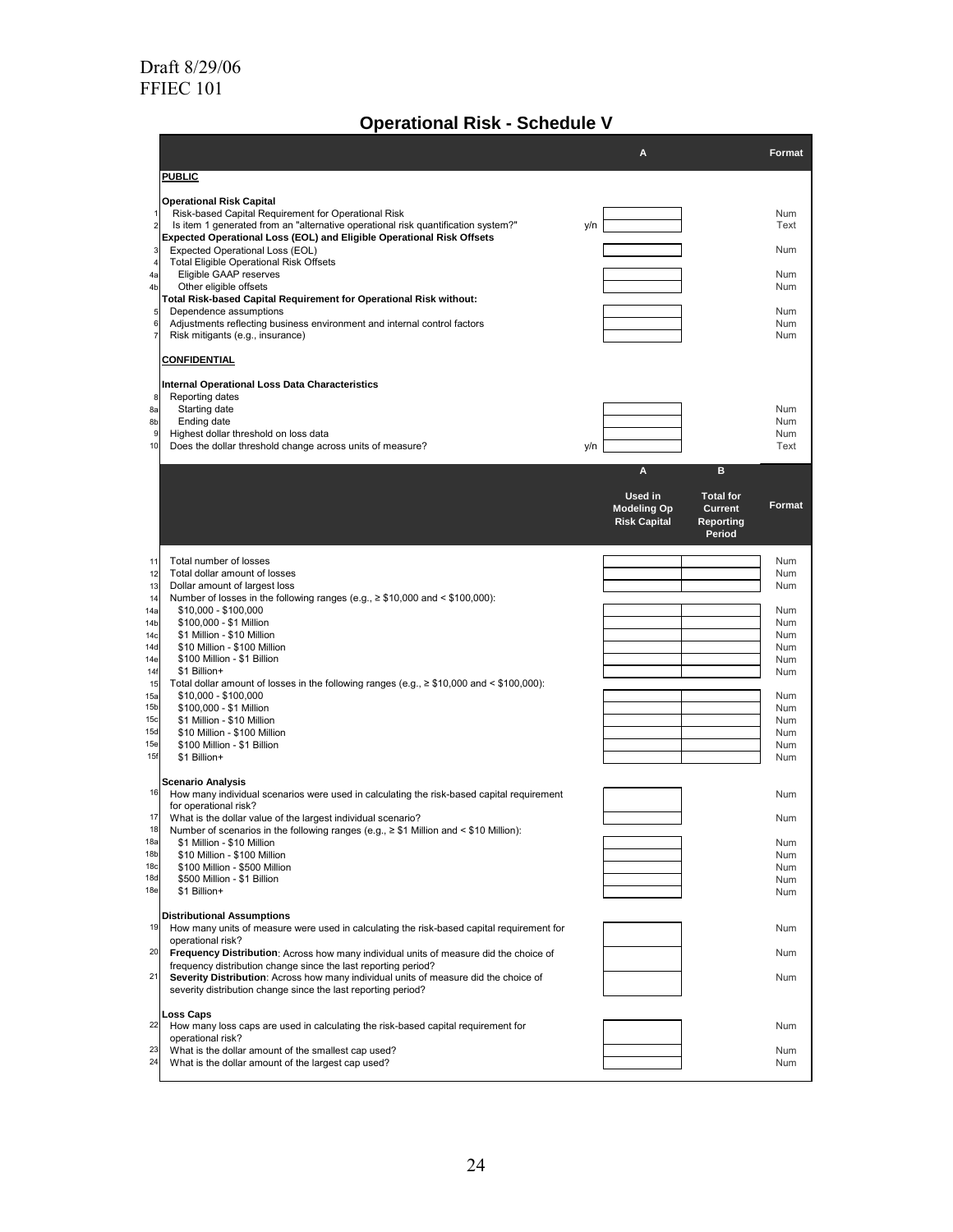**Reporting Instructions for Schedules A through V**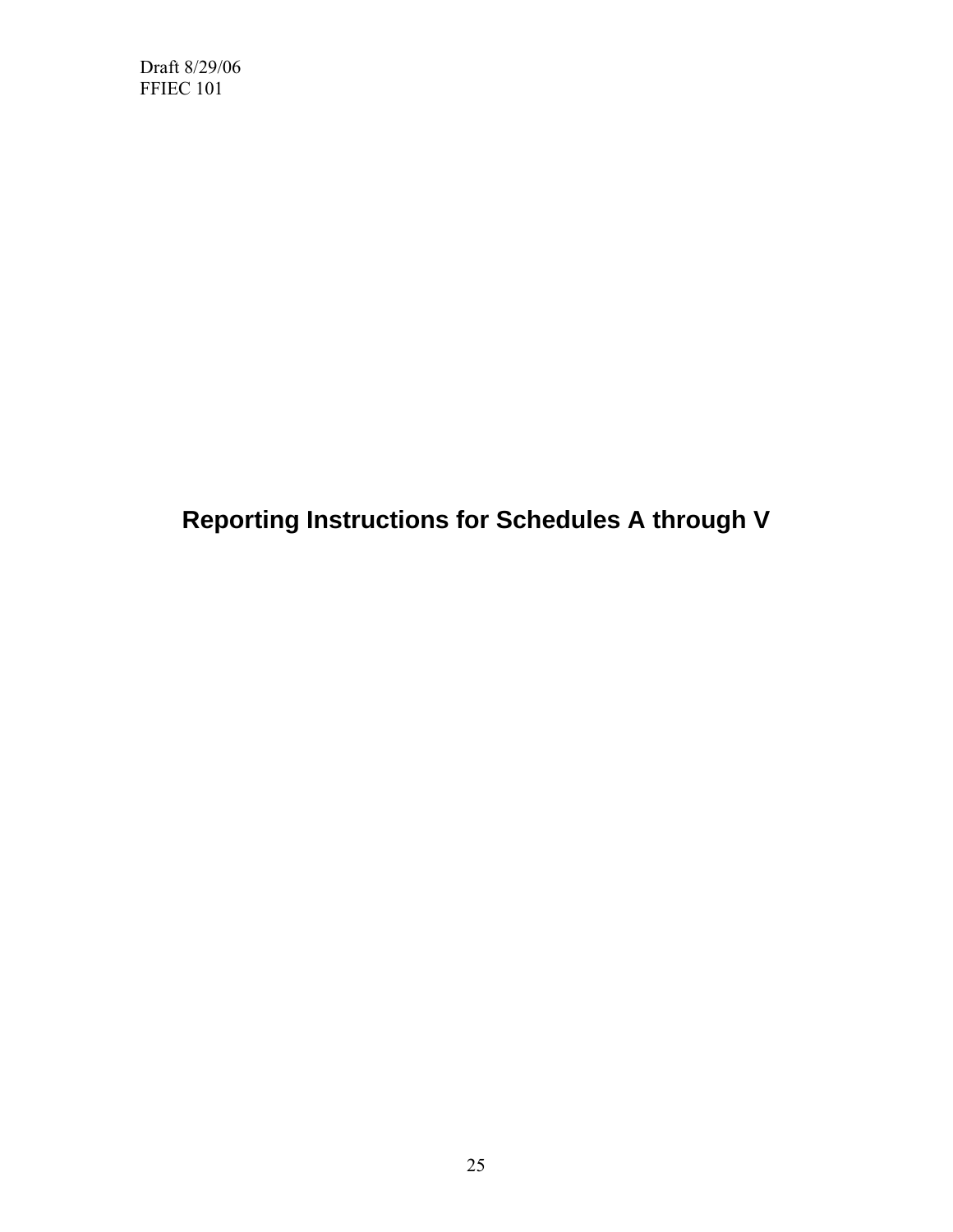## **Schedule A - ADVANCED RISK-BASED CAPITAL (Calculation of Numerator and Ratios for banks and bank holding companies)**

**Item Instructions Item No. Caption and Instructions** 

#### **Tier 1 Capital**

**1. Total equity capital.** Report the amount of the bank's total equity capital as reported in Schedule RC, item 28, of the Call Report.

**2. LESS: Net unrealized gains (losses) on available-for-sale securities.** Report the amount of net unrealized holding gains (losses) on available-for-sale securities that is included in Schedule RC of the Call Report, item 26.b, "Accumulated other comprehensive income." If the amount is a net unrealized holding gain, report it as a positive value in this item. If the amount is a net unrealized holding loss, report it as a negative value in this item.

**3. LESS: Net unrealized loss on available-for-sale equity securities.** Report as a positive value the amount of any net unrealized holding loss on available-for-sale equity securities that is included in Schedule RC of the Call Report, item 26.b, "Accumulated other comprehensive income."

**4. LESS: Accumulated net gains (losses) on cash flow hedges.** Report the amount of accumulated net gains (losses) on cash flow hedges that is included in Schedule RC of the Call Report, item 26.b, "Accumulated other comprehensive income." If the amount is an accumulated net gain, report it as a positive value in this item. If the amount is an accumulated net loss, report it as a negative value in this item.

**5. LESS: Nonqualifying perpetual preferred stock.** Report the portion of perpetual preferred stock (and any related surplus) included in the Call Report, item 23, that **does not** qualify for inclusion in Tier 1 capital based on the capital guidelines of the bank's primary Federal supervisor. Generally, banks should include in this item the book value of all perpetual preferred stock except for noncumulative perpetual preferred stock. However, noncumulative perpetual preferred stock in which the dividend rate is periodically reset based on the bank's credit standing or financial condition e.g., Dutch auction, money market, and remarketable preferred stock, is not eligible for Tier 1 capital and should be included in this item. Although the amount reported in this item is not eligible for Tier 1 capital, it may be eligible for inclusion in Tier 2 capital in item 13.

**6. Qualifying minority interests in consolidated subsidiaries.** Report the portion of minority interests in consolidated subsidiaries included in Schedule RC of the Call Report, item 22, that is eligible for inclusion in Tier 1 capital based on the capital guidelines of the bank's primary Federal supervisor. Generally, banks may include minority interests in equity capital accounts (both common and noncumulative perpetual preferred stocks) of consolidated subsidiaries unless such accounts would not otherwise qualify for inclusion in Tier 1 capital. For example, a bank may not include minority interests representing cumulative preferred stock in consolidated subsidiaries since such preferred stock if issued directly by the bank would not be eligible for inclusion in Tier 1 capital.

[Note: Placeholder for BHC instructions: Qualifying trust preferred securities.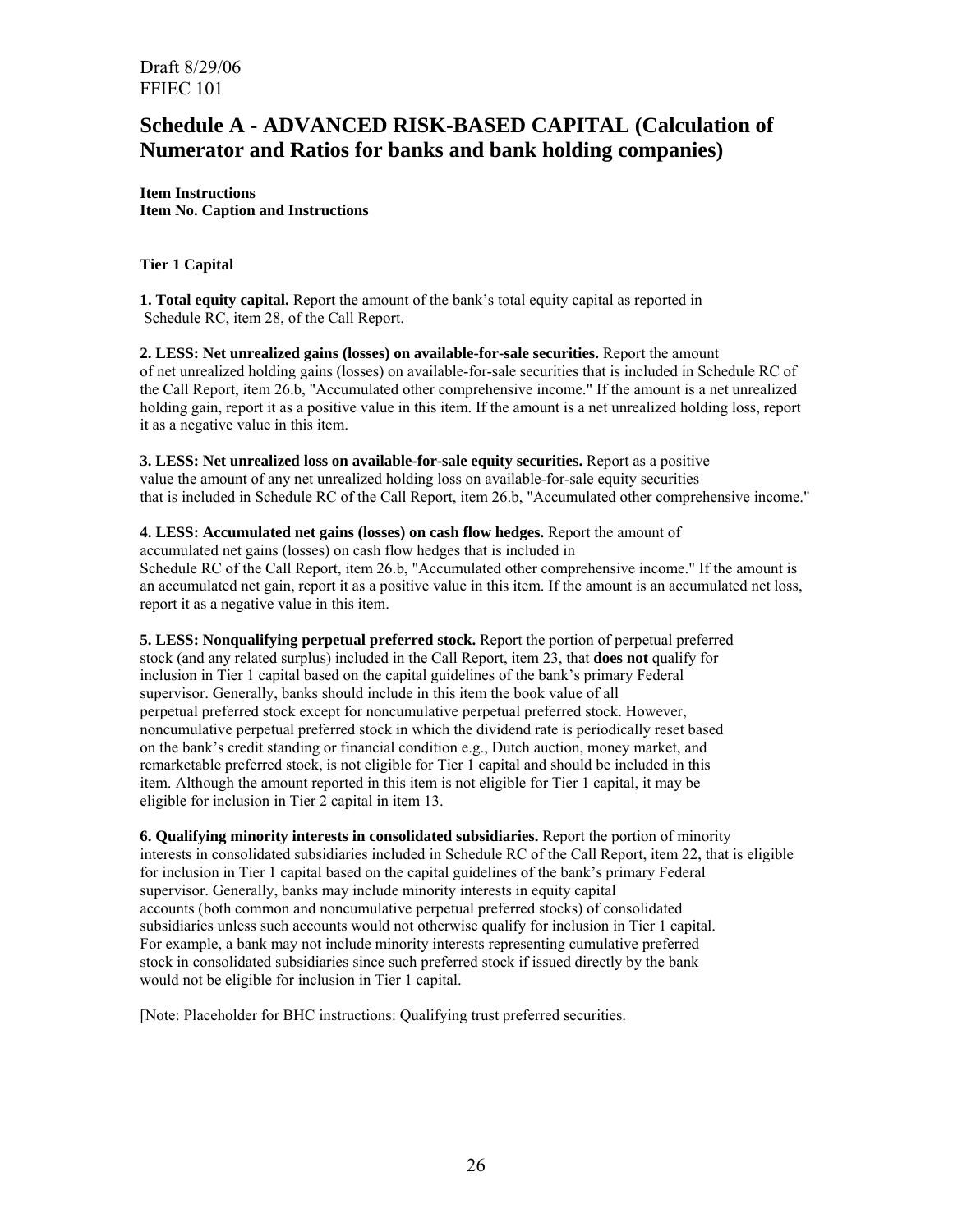**7. LESS: Disallowed goodwill and other disallowed intangible assets.** Report the portion of goodwill included in Schedule RC of the Call Report, item 10.a, and the portion of other identifiable intangible assets included in Schedule RC-M of the Call Report, item 2.c, that does not qualify for inclusion in Tier 1 capital based on the capital guidelines of the bank's primary Federal supervisor. Generally, all goodwill reported in item 10.a, and all other identifiable intangible assets reported in Schedule RC-M of the Call Report, item 2.c, do not qualify for Tier 1 capital and should be included in this item.

However, if the bank has a deferred tax liability that is specifically related to an intangible asset (other than servicing assets and purchased credit card relationships) acquired in a nontaxable purchase business combination that it chooses to net against the intangible asset for regulatory capital purposes, the amount of disallowed intangibles to be reported in this item should be reduced by the amount of this deferred tax liability. However, a deferred tax liability that the bank chooses to net against the related intangible asset for purposes of this item may not also be netted against deferred tax assets when the bank determines the amount of deferred tax assets that are dependent upon future taxable income and calculates the maximum allowable amount of such deferred tax assets for regulatory capital purposes.

For state member banks, if the amount reported for other identifiable intangible assets in Schedule RC-M of the Call Report, item 2.c, includes intangible assets that were recorded on the reporting bank's balance sheet on or before February 19, 1992, the remaining book value as of the report date of these intangible assets may be excluded from this item.

**8. Subtotal.** Report the sum of items 1 and 6, less items 2, 3, 4, 5, and 7. The amount reported in this item should be used to determine the limitations on servicing assets and purchased credit card relationships for item 9.a; deferred tax assets, item 9.b, below.

#### **9a. LESS: Disallowed servicing assets and purchased credit card relationships.** Report

the portion of servicing assets and purchased credit card relationships included in Schedule RC-M of the Call Report, items 2.a and 2.b, that **does not** qualify for inclusion in Tier 1 capital based on the capital guidelines of the bank's primary Federal supervisor. Generally, servicing assets and purchased credit card relationships (PCCRs) are limited to 100 percent of Tier 1 capital. In addition, nonmortgage servicing assets and PCCRs are subject to a separate sublimit of 25 percent of Tier 1 capital. Banks may use the following approach to determine the amount of disallowed servicing assets and PCCRs.

#### *Disallowed Mortgage Servicing Assets, Nonmortgage Servicing Assets, and PCCRs Calculation*

(a) Enter the amount from item 8

(b) Enter  $25\%$  of the amount in (a) above

(c) Enter the amount of nonmortgage servicing assets and PCCRs reported in Schedule RC-M of the Call Report, item 2.b

(d) Enter 90% of the fair value of the nonmortgage servicing assets and PCCRs reported in (c) above

(e) Enter the lesser of (b), (c), or (d)

(f) Minimum amount of nonmortgage servicing assets and PCCRs to be deducted from Tier 1 capital: subtract (e) from (c); enter 0 if the result is a negative amount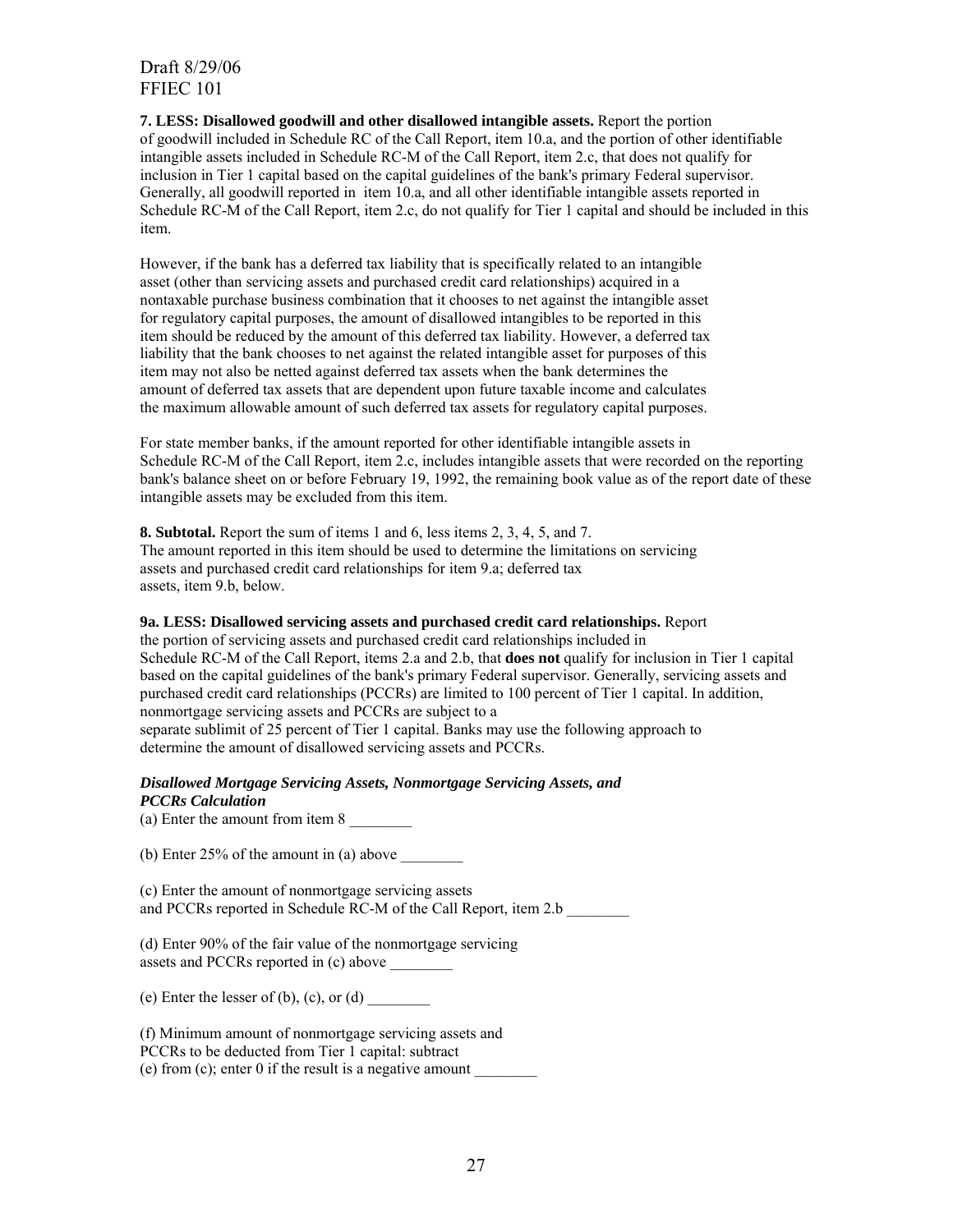(g) Enter the amount of mortgage servicing assets reported in Schedule RC-M of the Call Report, item 2.a \_\_\_\_\_\_\_\_

(h) Enter 90% of the estimated fair value of mortgage servicing assets reported in Schedule RC-M of the Call Report, item 2.a.(1)

(i) Enter the lesser of (a), (g), or (h)

(j) Minimum amount of mortgage servicing assets to be deducted from Tier 1 capital: subtract (i) from (g); enter 0 if the result is a negative amount

(k) Excess nonmortgage servicing assets, PCCRs, and mortgage servicing assets (i.e., the combined amount exceeding 100% of Tier 1 capital): sum of (e) and (i) minus (a); enter 0 if the result is a negative amount

(l) Disallowed nonmortgage servicing assets, PCCRs, and mortgage servicing assets: enter the sum of  $(f)$ ,  $(i)$ , and  $(k)$ 

**9b. LESS: Disallowed deferred tax assets.** Report the portion of net deferred tax assets included in Schedule RC-F of the Call Report, item 2, that **does not** qualify for inclusion in Tier 1 capital based on the capital guidelines of the reporting bank's primary Federal supervisor. Generally, deferred tax assets that are dependent upon future taxable income are limited to the lesser of: (i) the amount of such deferred tax assets that the bank expects to realize

within one year of the calendar quarter-end date, based on its projected future taxable income for that year or (ii) 10% of the amount of the bank's Tier 1 capital. A bank may calculate one overall limit on deferred tax assets that covers all tax jurisdictions in which the bank operates.

Deferred tax assets that are dependent upon future taxable income are (a) deferred tax assets arising from deductible temporary differences that exceed the amount of taxes previously paid that a bank could recover through loss carrybacks if the bank's temporary differences (both deductible and taxable) fully reverse at the report date and (b) deferred tax assets arising from operating loss and tax credit carryforwards. Therefore, for purposes of this item, all temporary differences should be assumed to fully reverse at the report date.

A bank may use its future taxable income projection for its current fiscal year (adjusted for any significant changes that have occurred or are expected to occur) when determining the regulatory capital limit for its deferred tax assets at an interim calendar quarter-end date rather than preparing a new projection each quarter. Projected future taxable income should not include net operating loss carryforwards expected to be used within one year of the quarter-end report date or the amount of existing temporary differences expected to reverse within that year, but should include the estimated effect of tax planning strategies that are expected to be implemented to realize carryforwards that will otherwise expire during that year.

When determining the amount to be reported in this item, each reporting bank's calculations should be made on a separate entity basis. Under the separate entity method, a bank (together with its consolidated subsidiaries) that is a subsidiary of a holding company is treated as a separate taxpayer rather than as part of the consolidated group of which it is a member.

Deferred tax assets which can be realized from taxes paid in prior carryback years and from future reversals of existing taxable temporary differences should generally not be reported in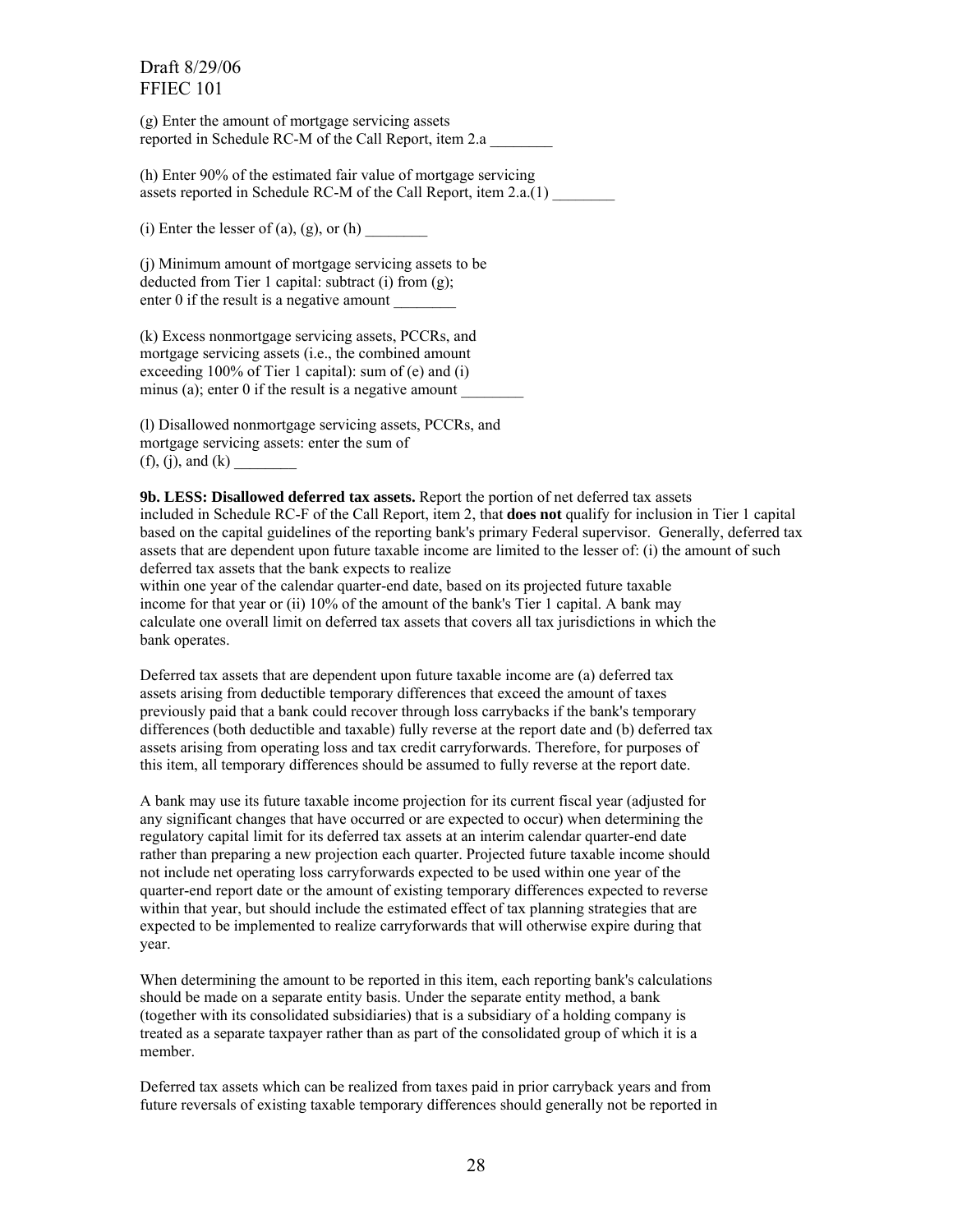this item. However, for a bank that is a subsidiary of a holding company, the parent holding company may not have the financial capability to reimburse the reporting bank for tax benefits derived from the bank's carryback of net operating losses or tax credits. In such a situation, when determining the amount of deferred tax assets that are dependent upon future taxable income, the amount of carryback potential the bank may consider as being available for the realization of its deferred tax assets shall be limited to the amount which the bank could reasonably expect to have refunded by its parent.

Treatment of deferred tax assets relating to available-for-sale securities -- In accordance with FASB Statement No. 115, *Accounting for Certain Investments in Debt and Equity Securities*, available-for-sale securities are reported in the Reports of Condition and Income at fair value, with unrealized holding gains and losses on such securities, net of tax effects, included in a separate component of equity capital. These tax effects may increase or decrease the reported amount of a bank's deferred tax assets. The federal banking agencies exclude from regulatory capital the amount of net unrealized holding gains and losses on available-for-sale securities (except net unrealized holding losses on available-for-sale equity securities with readily determinable fair values). When determining the regulatory capital limit for deferred tax assets, a bank may, but is not required to, adjust the amount of its deferred tax assets for any deferred tax assets and liabilities arising from marking-to-market available-for-sale debt securities for purposes of these reports. A bank must follow a consistent approach with respect to such adjustments.

Banks may use the following approach to determine the amount of disallowed deferred tax assets.

#### *Disallowed Deferred Tax Assets Calculation*

(a) Enter the amount from item 8

(b) Enter  $10\%$  of the amount in (a) above

(c) Enter the amount of deferred tax assets reported in Schedule RC-F of the Call Report, item 2

(d) Enter the amount of taxes previously paid that the bank could recover through loss carrybacks if the bank's temporary differences (both deductible and taxable) fully reverse at the report date

(e) Amount of deferred tax assets that is dependent upon future taxable income: subtract (d) from (c); enter 0 if the result is a negative amount

(f) Enter the portion of (e) that the bank could realize within the next 12 months based on its projected future taxable income. Future taxable income should not include net operating loss carryforwards to be used during the next 12 months or existing temporary differences that are expected to reverse over the next 12 months.

 $(g)$  Enter the lesser of (b) and (f)

(h) Disallowed net deferred tax assets - subtract (g) from (e); enter 0 if the result is a negative amount

**9.c LESS: Shortfall of eligible credit reserves below total expected credit losses** (50% of the shortfall plus tier 2 carryover)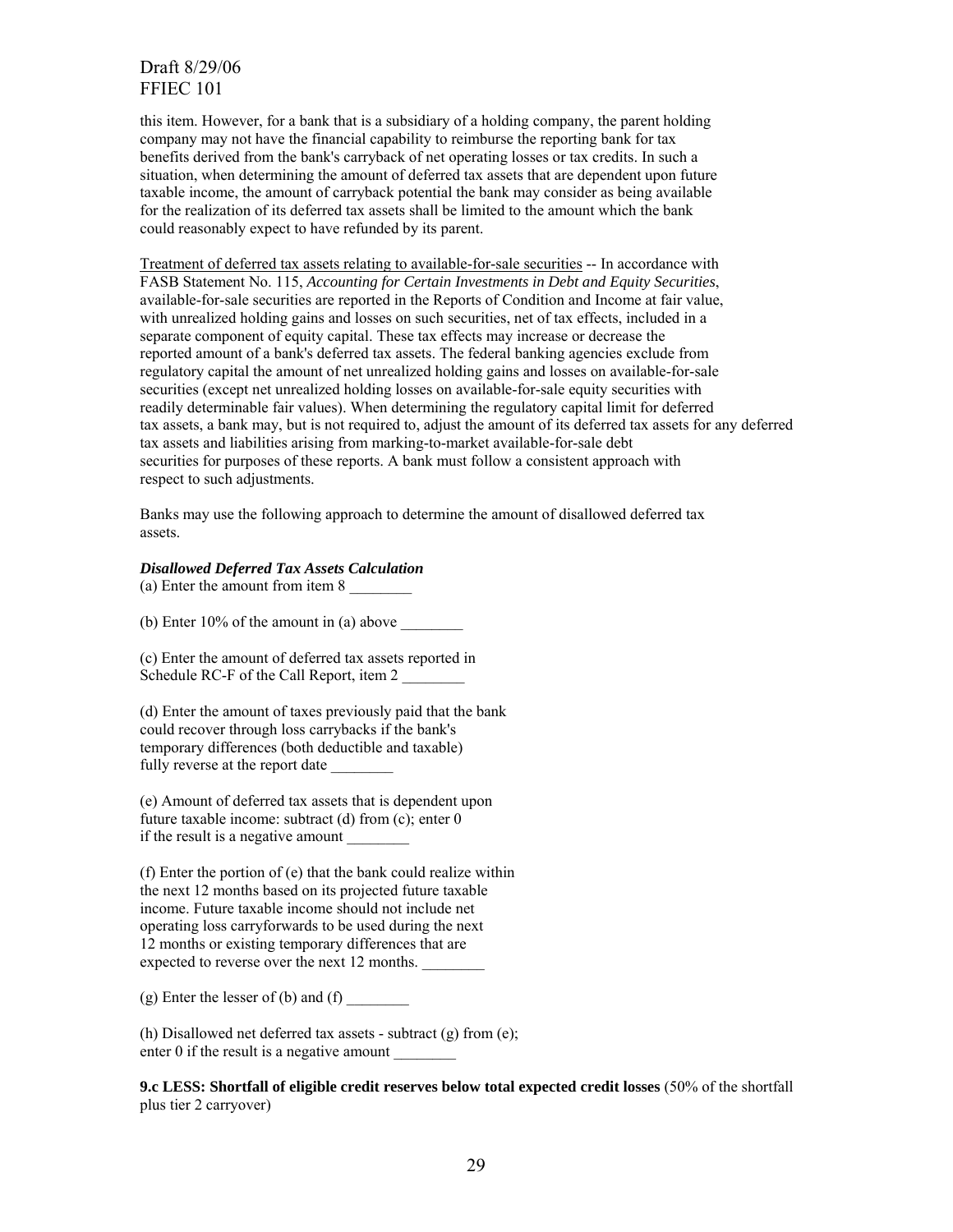Eligible credit reserves are defined as all general allowances, including the ALLL, that have been established through a charge against earnings to absorb credit losses associated with on- or off-balance sheet wholesale and retail exposures. Eligible credit reserves would not include allocated transfer risk reserves established pursuant to 12 U.S.C. 3904 and other specific reserves created against recognized losses.

A bank's total expected credit losses (ECL) is defined as the sum of the ECL for all wholesale and retail exposures other than exposures to which the bank has applied double default treatment. The bank's ECL for a wholesale exposure to a non-defaulted obligor or a non-defaulted retail segment is the product of PD, ELGD, and EAD for the exposure or segment. The bank's ECL for a wholesale exposure to a defaulted obligor or a defaulted retail segment is equal to the bank's impairment estimate for ALLL purposes for the exposure or segment.

A shortfall is created when the total dollar amount of ECL exceeds the bank's eligible credit reserves. If there is a shortfall of eligible credit reserves compared to ECL, the bank must deduct 50 percent of the shortfall from tier 1 capital and 50 percent from tier 2 capital. If the amount deductible from tier 2 capital exceeds the bank's actual tier 2 capital, the bank would deduct the excess from tier 1 capital (this is known as the "tier 2 carryover").

#### **9d. LESS: Gain-on-sale associated with securitization exposures.**

A bank must deduct from tier 1 capital any increase in the bank's equity capital at the inception of a securitization transaction (gain-on-sale), other than an increase in equity capital that results from the bank's receipt of cash in connection with the securitization. Under SFAS No. 140, an institution initially measures and records assets retained in connection with a sale or securitization, based on relative fair values. That is, the institution allocates the previous carrying amount between the sold assets and the retained interests based on their relative fair values. The reported gain is the difference between the net proceeds from the sale and the allocated carrying value of the assets sold. This methodology is often called "gain-on-sale" accounting. For example, a bank would deduct a gain attributable to a credit-enhancing interest-only strip (CEIO) that results from FAS 140 accounting treatment for the sale of underlying exposures to a securitization special purpose entity (SPE) Under the proposed rule, a bank must deduct such interests from tier 1 to the extent they represent gain-on-sale. For CEIOs, a bank must deduct CEIOs, from tier 1 capital to the extent they represent gain-on-sale, and must deduct any remaining CEIOs 50 percent from tier 1 capital and 50 percent from tier 2 capital. Any remaining Tier 1 deductions for CEIOs (that does not represent gain-on-sale) should be reported in item 9(f) below, and any remaining Tier 2 deductions should be reported in item 17(c) below.

#### **9e. LESS Certain failed capital markets transactions** (50% of deductions plus tier 2 carryover).

Deduct in this item 50% of its exposure on certain unsettled and failed transactions (50 percent from tier 1 and 50 percent from tier 2). These transactions include non-delivery-versus-payment (non-DvP) and nonpayment-versus-payment (non-PvP) transactions (with a normal settlement period) where the bank has not received the deliverables by the fifth business day after counterparty delivery was due. In these instances, the bank must deduct the current market value of the deliverables owed to the bank 50 percent from tier 1 and 50 percent from tier 2.

If the amount deductible from tier 2 capital exceeds the bank's actual tier 2 capital, the bank would deduct the excess from tier 1 capital.

#### **9f. LESS: Other securitization deductions** (50% of deductions plus tier 2 carryover)

Certain other securitization exposures also would be deducted from tier 1 and tier 2 capital. These exposures include, for example, securitization exposures that have an applicable external rating that is more than one category below investment grade (for example, below BB) and most subordinated unrated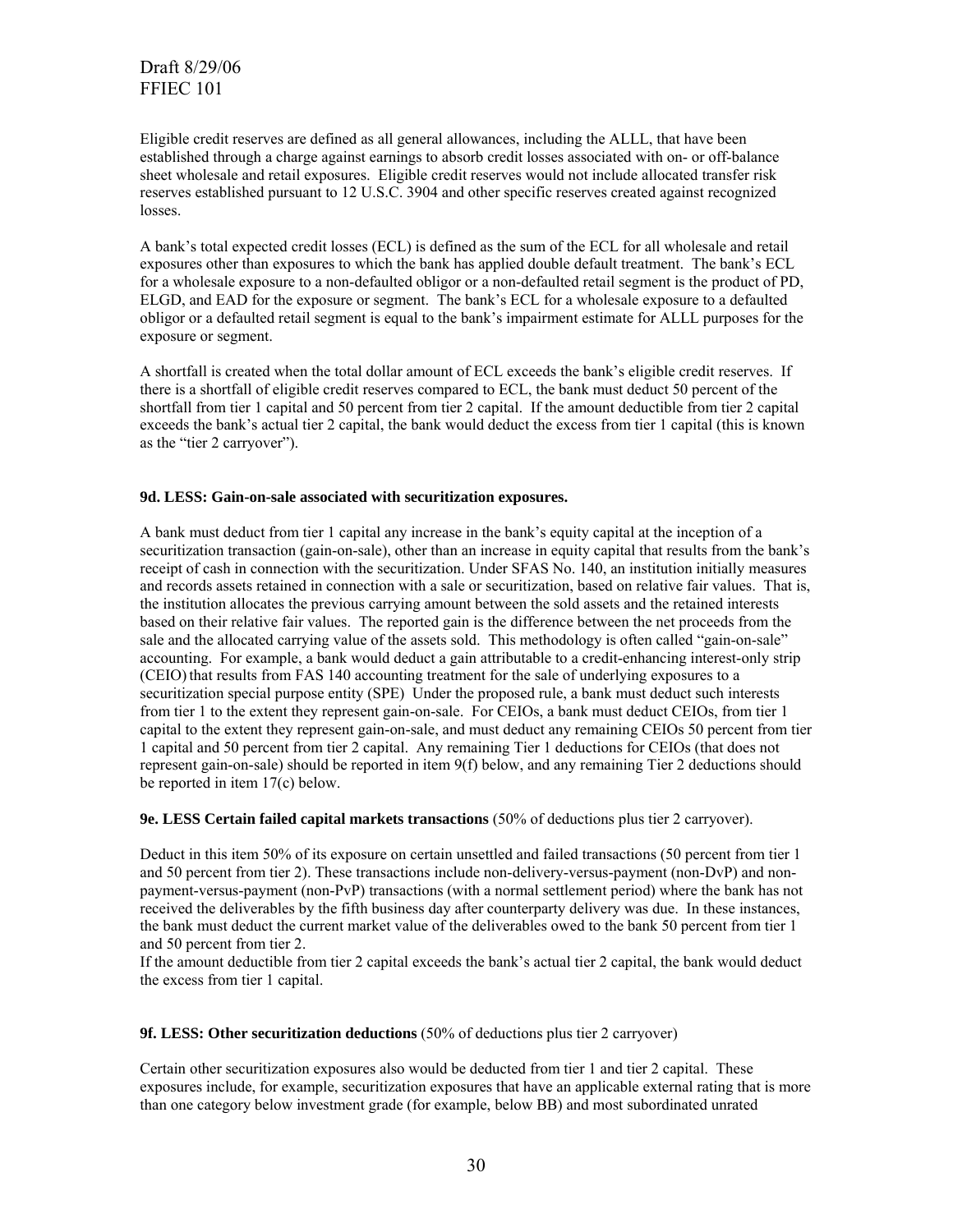securitization exposures. When a bank must deduct a securitization exposure (other than gain-on-sale) from regulatory capital, the bank must take the deduction 50 percent from tier 1 capital and 50 percent from tier 2 capital. Report in this item any remaining Tier 1 deductions for CEIOs (that do not represent gain-onsale).

If the amount deductible from tier 2 capital exceeds the bank's actual tier 2 capital, the bank would deduct the excess from tier 1 capital..

A bank may calculate any deductions from regulatory capital with respect to a securitization exposure (including after-tax gain-on-sale) net of any deferred tax liabilities associated with the exposure.

**10. Other additions to (deductions from) Tier 1 capital.** Report the amount of any additions to or deductions from Tier 1 capital based on the capital guidelines of the reporting bank's primary Federal supervisor that are not included in items 1 through 9.f, above. If the amount to be reported in this item is a net deduction, enclose the amount in parentheses.

[**NOTE: Placeholder for BHC instructions**: The BHC must deduct from tier 1 capital an amount equal to the insurance underwriting subsidiary's minimum regulatory capital requirement as determined by its functional (or equivalent) regulator. For U.S. regulated insurance subsidiaries, this amount would be 200 percent of the subsidiary's Authorized Control Level as established by the appropriate state insurance regulator.]

Banks with financial subsidiaries should exclude from this item adjustments to Tier 1 capital for the deconsolidation of such subsidiaries. Adjustments to Tier 1 capital for financial subsidiaries should be reported in item 29.a, below.

**11. Tier 1 capital.** Report the sum of items 8 and 10, less items 9.a through 9.f. If the bank has no financial subsidiaries, the amount reported in this item is the numerator of the bank's Tier 1 risk-based capital ratio and its Tier 1 leverage ratio.

#### **Tier 2 Capital**

**12. Qualifying subordinated debt and redeemable preferred stock.** Report the portion of the bank's qualifying limited-life capital instruments that is includible in Tier 2 capital based on the capital guidelines of the reporting bank's primary Federal supervisor. This amount is the sum of:

(1) the portion of qualifying subordinated debt and intermediate-term preferred stock includible in Tier 2 capital, and

(2) the portion of qualifying other limited-life capital instruments includible in Tier 2 capital.

The portion of limited-life capital instruments that is includible in Tier 2 capital is the amount that remains after discounting those instruments, if any, with five years or less until maturity and then applying any applicable percentage of Tier 1 capital limit. For limited-life capital instruments with serial maturities or with sinking fund provisions, the amount associated with each maturity date is to be treated as a separate issue and discounted on an individual basis. If the holder of the reporting bank's subordinated debt or intermediate-term or long-term preferred stock has the right to require the bank to redeem, repay, or repurchase the instrument prior to the original stated maturity, then maturity would be defined as the earliest possible date on which the holder can put the instrument back to the issuing bank. Qualifying term subordinated debt and intermediate-term preferred stock (including any related surplus) must have an original weighted average maturity of at least five years. Intermediate-term preferred stock includes those issues of preferred stock with an original maturity of less than 20 years. Mandatory convertible debt, i.e., equity contract notes, is not considered a limited-life capital instrument for risk-based capital purposes and should be excluded from this item.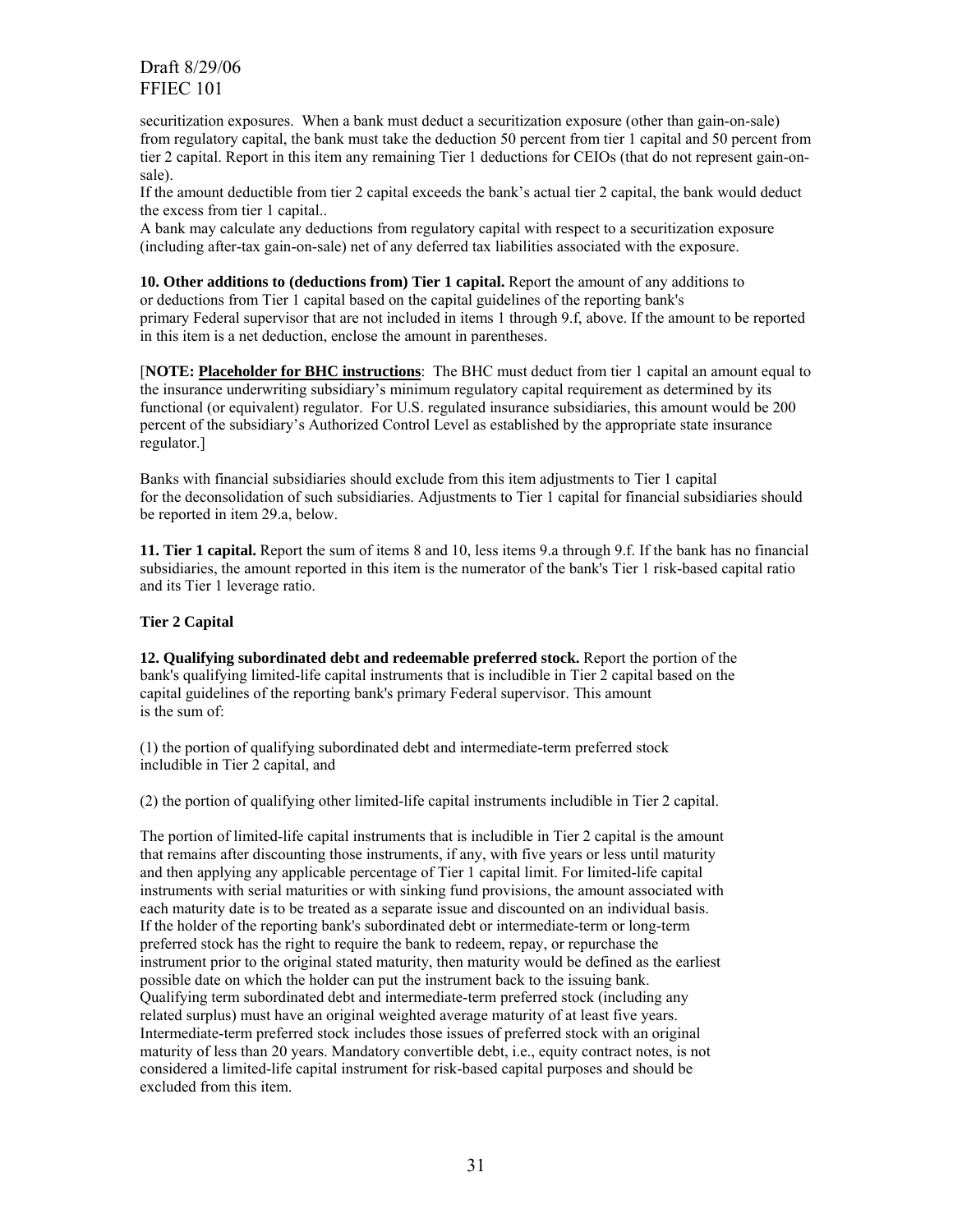The portion of qualifying term subordinated debt and intermediate-term preferred stock that remains after discounting and is includible in Tier 2 capital is limited to 50 percent of Tier 1 capital. This portion is calculated as follows:

(A1) Amount of subordinated debt and intermediate-term preferred stock with a remaining maturity of more than five years  $x 100% =$ 

(A2) Amount of subordinated debt and intermediate-term preferred stock with a remaining maturity of more than four years, but less than five years  $x 80% =$ 

(A3) Amount of subordinated debt and intermediate-term preferred stock with a remaining maturity of more than three years, but less than four years  $x 60\% =$ 

(A4) Amount of subordinated debt and intermediate-term preferred stock with a remaining maturity of more than two years, but less than three years  $x 40% =$ 

(A5) Amount of subordinated debt and intermediate-term preferred stock with a remaining maturity of more than one year, but less than two years  $x 20% =$ 

(A6) Amount of subordinated debt and intermediate-term (cont.) preferred stock with a remaining maturity of one year or less  $x 0\% =$ 

(A7) Qualifying subordinated debt and intermediate-term preferred stock (sum of discounted amounts of lines  $(A1)$  through  $(A6)$ )

(A8) Tier 1 capital (from item 11) \_\_\_\_\_\_

(A9) Multiplied by 50 percent x 50%

(A10) Limit for qualifying subordinated debt and intermediate-term preferred stock (line (A8) multiplied by 50 percent) \_\_\_\_\_\_

(A11) Portion of qualifying subordinated debt and intermediate-term preferred stock includible in Tier 2 capital (lesser of lines  $(A7)$  and  $(A10)$ )

The entire amount of qualifying other limited-life capital instruments, such as long-term preferred stock with an original maturity of 20 years or more, that remains after discounting is includible in Tier 2 capital. This portion is calculated as follows:

(B1) Amount of other limited-life capital instruments with a remaining maturity of more than five years  $x 100% =$ 

(B2) Amount of other limited-life capital instruments with a remaining maturity of more than four years, but less than five years  $x 80% =$ 

(B3) Amount of other limited-life capital instruments with a remaining maturity of more than three years, but less than four years  $\frac{x}{60\%}$  =

(B4) Amount of other limited-life capital instruments with a remaining maturity of more than two year, but less than three years  $\frac{x}{40\%} =$ 

(B5) Amount of other limited-life capital instruments with a remaining maturity of more than one year, but less than two years  $\frac{x}{20\%}$  =

(B6) Amount of other limited-life capital instruments with a remaining maturity of one year or less  $x \ 0\% =$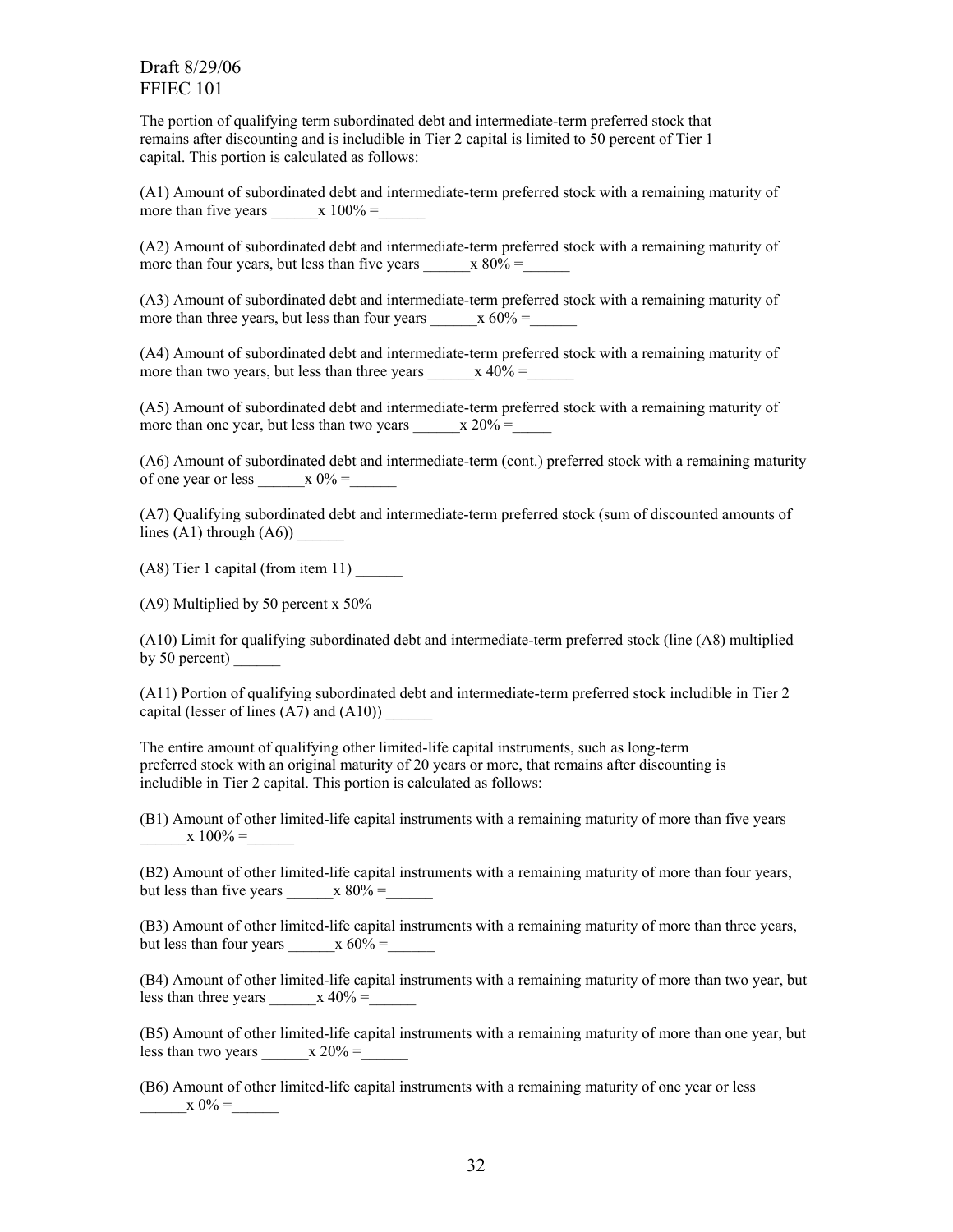(B7) Portion of qualifying other limited-life capital instruments (sum of discounted amounts of lines (B1) through  $(B6)$ )

Report the sum of the amounts from lines (A11) and (B7) above in item 12.

**13. Qualifying cumulative perpetual preferred stock includible in Tier 2 capital.** Report the amount of qualifying outstanding cumulative perpetual preferred stock, including any amounts received in excess of its par or stated value, that is included in Schedule RC of the Call Report, item 23. Also include perpetual preferred stock issues that were excluded from Tier 1 capital such as noncumulative perpetual preferred where the dividend is reset periodically based, in whole or in part, upon the bank's current credit standing (including, but not limited to, auction rate, money market, and remarketable preferred stock).

## **14. Excess of eligible credit reserves over total expected credit losses (up to .60% of credit risk-**

**weighted assets).** If eligible credit reserves exceed total ECL, the excess portion of eligible credit reserves may be included in tier 2 capital up to 0.6 percent of credit-risk-weighted assets. Credit-risk-weighted assets is defined as 1.06 multiplied by the sum of total wholesale and retail risk-weighted assets, riskweighted assets for securitization exposures, and risk-weighted assets for equity exposures.

### **15. Unrealized gains on available-for-sale equity securities includible in Tier 2 capital.**

Report the pretax net unrealized holding gain (i.e., the excess of fair value as reported in Schedule RC-B of the Call Report, item 7, column D, over historical cost as reported in Schedule RC-B of the Call Report, item 7, column C), if any, on available-for-sale equity securities that is includible in Tier 2 capital subject to the limits specified by the capital guidelines of the reporting bank's primary Federal supervisor. The amount reported in this item cannot exceed 45 percent of the bank's pretax net unrealized holding gain on available-for-sale equity securities with readily determinable fair values.

**16. Other additions to (deductions from) Tier 2 capital.** Report the amount of any items that qualify for inclusion in Tier 2 capital based on the capital guidelines of the reporting bank's primary Federal supervisor that are not included in items 12 through 15, above. Include mandatory convertible debt, i.e., equity contract notes, which is a form of subordinated debt that obligates the holder to take the common or perpetual preferred stock of the issuer in lieu of cash for repayment of principal.

The bank should also report as a deduction in this item 50% of its exposure to certain unsettled and failed transactions (50% from tier 1 and 50% from tier 2). These transactions include non-delivery-versuspayment (non-DvP) and non-payment-versus-payment (non-PvP) transactions (with a normal settlement period) where the bank has not received the deliverables by the fifth business day after counterparty delivery was due. In these instances, the bank must deduct the current market value of the deliverables owed to the bank 50 percent from tier 1 and 50 percent from tier 2.

#### **17. Adjustments to Tier 2 capital.**

#### **17a. LESS: Shortfall of eligible credit reserves below total expected credit losses (up to the lower of 50% of the shortfall or amount of tier 2 capital).**

A bank's total ECL is defined as the sum of the ECL for all wholesale and retail exposures other than exposures to which the bank has applied double default treatment. The bank's ECL for a wholesale exposure to a non-defaulted obligor or a non-defaulted retail segment is the product of PD, ELGD, and EAD for the exposure or segment. The bank's ECL for a wholesale exposure to a defaulted obligor or a defaulted retail segment is equal to the bank's impairment estimate for ALLL purposes for the exposure or segment.

A shortfall is created when the total dollar amount of ECL exceeds the bank's eligible credit reserves. If there is a shortfall of eligible credit reserves compared to ECL, the bank must deduct 50 percent of the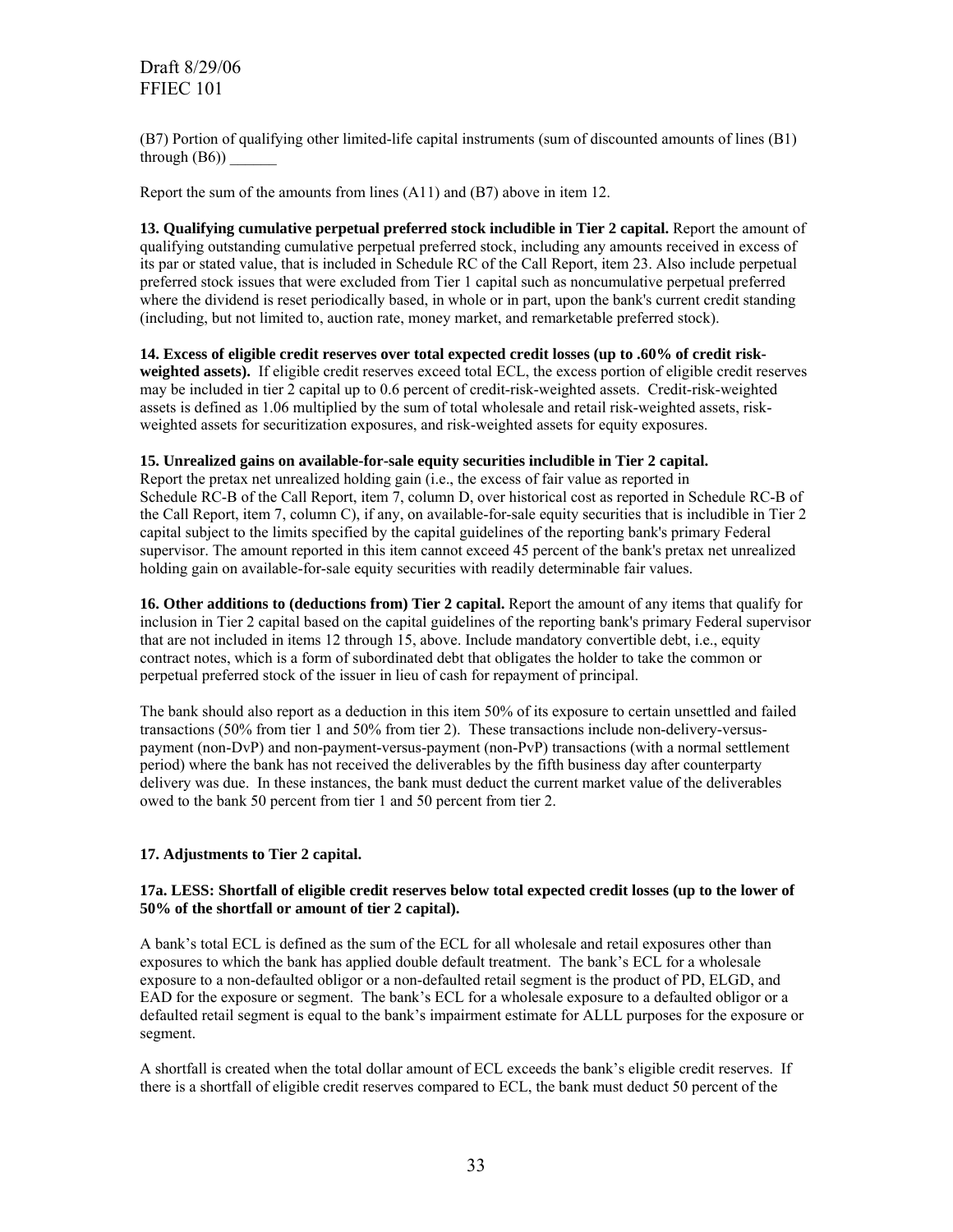shortfall from tier 1 capital and 50 percent from tier 2 capital. If the amount deductible from tier 2 capital exceeds the bank's actual tier 2 capital, the bank would deduct the excess from tier 1 capital..

**17b. LESS: Certain failed capital markets transactions** (up to the lower of 50% of the shortfall or amount of tier 2 capital).

Deduct in this item 50% of its exposure on certain unsettled and failed transactions (50 percent from tier 1 and 50 percent from tier 2). These transactions include non-delivery-versus-payment (non-DvP) and nonpayment-versus-payment (non-PvP) transactions (with a normal settlement period) where the bank has not received the deliverables by the fifth business day after counterparty delivery was due. In these instances, the bank must deduct the current market value of the deliverables owed to the bank 50 percent from tier 1 and 50 percent from tier 2.

If the amount deductible from tier 2 capital exceeds the bank's actual tier 2 capital, the bank would deduct the excess from tier 1 capital.

#### **17c. LESS: Other securitization deductions (up to the lower of 50% of shortfall or amount of tier 2 capital).**

Certain other securitization exposures also would be deducted from tier 1 and tier 2 capital. These exposures include, for example, securitization exposures that have an applicable external rating that is more than one category below investment grade (for example, below BB) and most subordinated unrated securitization exposures. When a bank must deduct a securitization exposure (other than gain-on-sale) from regulatory capital, the bank must take the deduction 50 percent from tier 1 capital and 50 percent from tier 2 capital. Report in this item any remaining Tier 2 deductions for CEIOs (that do not represent gainon-sale) If the amount deductible from tier 2 capital exceeds the bank's actual tier 2 capital, the bank would deduct the excess from tier 1 capital.

**18. Tier 2 capital.** Report the sum of items 12 through 16, less items 17.a through 17.c.

**19. Allowable Tier 2 capital.** Report the amount of the bank's allowable Tier 2 capital. The maximum amount of Tier 2 capital that is allowable in a bank's qualifying total capital is 100 percent of Tier 1 capital. The amount reported in this item must be the lesser of item 11, "Tier 1 capital," and item 18, "Tier 2 capital," if item 11 is a positive number. If item 11, is a negative number, report a zero in this item.

**20. Tier 3 capital allocated for market risk.** Report the amount of the bank's Tier 3 capital allocated for market risk. This item is only applicable to banks that are subject to the market risk capital guidelines. The amount reported in this item may only be used to satisfy the bank's market risk capital requirement and may not be used to support credit risk. The sum of the amount reported in this item and the amount reported in item 19, "Allowable Tier 2 capital," must be less than or equal to the amount reported in item 11, "Tier 1 capital." In addition, Tier 3 capital allocated for market risk plus Tier 2 capital allocated for market risk are limited to 71.4 percent of a bank's measure for market risk.

**21. LESS: Deductions for total risk-based capital.** Report the amount of the bank's investments in banking and finance subsidiaries that are not consolidated for regulatory capital purposes, intentional reciprocal cross-holdings of banking organizations' capital instruments, and any other deductions for total risk-based capital as determined by the reporting bank's primary Federal supervisor. Banks with financial subsidiaries should exclude adjustments to total risk-based capital for the deconsolidation of such subsidiaries. Adjustments to total risk-based capital for financial subsidiaries should be reported in item 29.b, below.

**22. Total risk-based capital.** Report the sum of items 11, 19, and 20, less item 21. The amount reported in this item is the numerator of the bank's total risk-based capital ratio.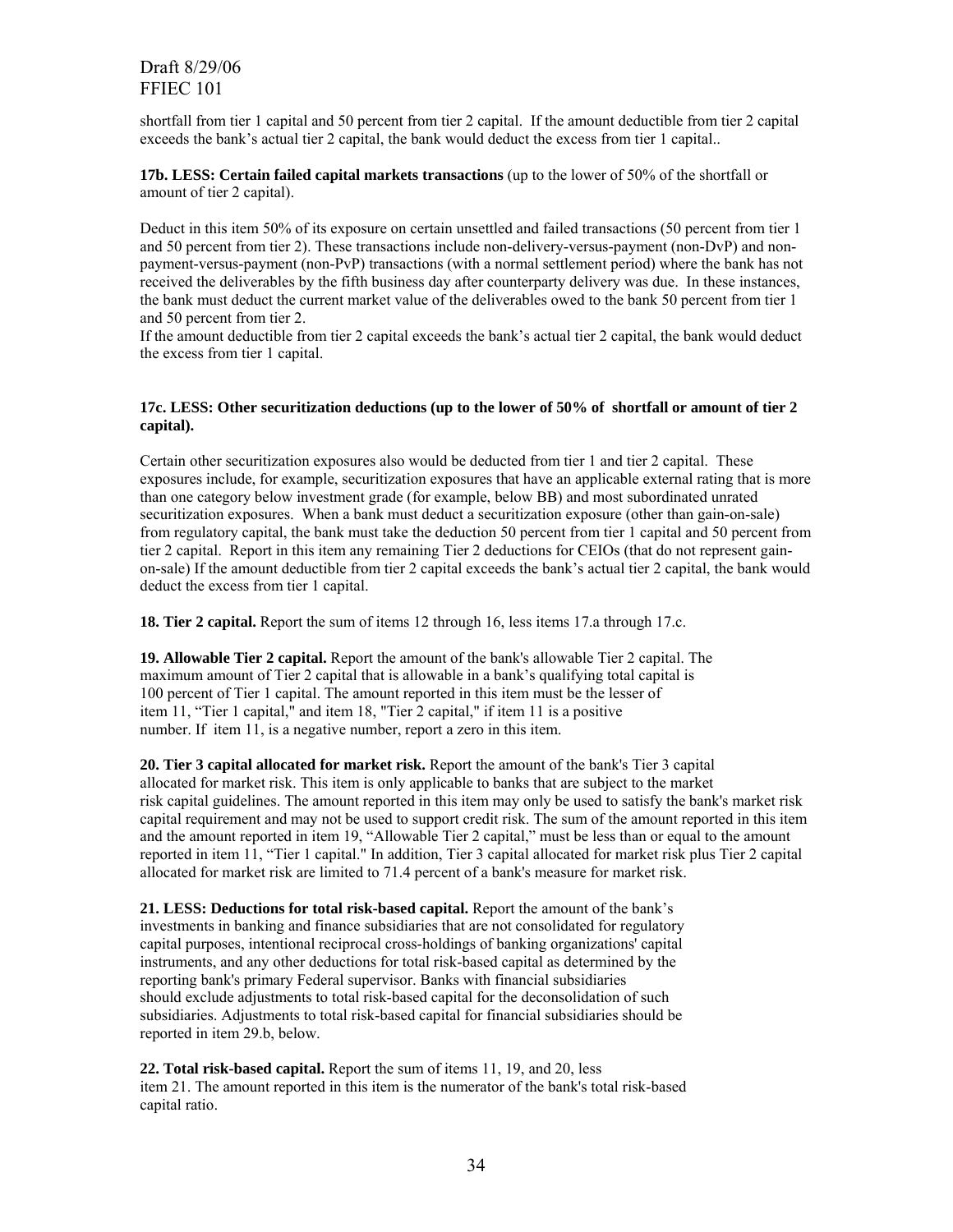#### **Total assets for leverage ratio**

**23. Average total assets.** Report the bank's average total assets as reported in Schedule RC-K of the Call Report, item 9.

**24. LESS: Disallowed goodwill and other disallowed intangible assets.** Report the amount of any disallowed goodwill and other disallowed intangible assets from item 7, above.

**25. LESS: Disallowed servicing assets and purchased credit card relationships.** Report the amount of any disallowed servicing assets and purchased credit card relationships from item 9.a, above.

**26. LESS: Disallowed deferred tax assets.** Report the amount of any disallowed deferred tax assets from item 9.b, above.

**27. LESS: Other deductions from assets for leverage capital purposes.** Report the amount of any other assets that are deducted in determining Tier 1 capital in accordance with the capital standards issued by the reporting bank's primary federal supervisory authority. Also include the adjusted carrying value of any nonfinancial equity investments for which a Tier 1 capital deduction is included on item 10, above.

Banks with financial subsidiaries should exclude from this item adjustments to average total assets for the deconsolidation of such subsidiaries. Adjustments to average total assets for financial subsidiaries should be reported in item 31, below.

**28. Average total assets for leverage capital purposes.** Report item 23, less items 24 through 27.

#### **Adjustments for financial subsidiaries**

NOTE: Items 29.a through 31, and column A of items 32 through 34 are only to be completed by banks with "financial subsidiaries" as defined by the Gramm-Leach-Bliley Act of 1999 (the Act). The Act effectively amends the federal banking agencies' capital guidelines to require all banks with financial subsidiaries to deconsolidate the assets and liabilities of all financial subsidiaries and to deduct the aggregate outstanding equity investment in the financial subsidiaries from capital and assets for purposes of calculating the bank's regulatory capital ratios.

**29a. Adjustment to Tier 1 capital reported in item 11.** Report one half of the bank's aggregate outstanding equity investment in financial subsidiaries as of the report date, which should be determined in the following manner.

If a financial subsidiary is not consolidated into the bank for purposes of these reports, one half of the bank's aggregate outstanding equity investment in the subsidiary is one half of the amount of the bank's ownership interest accounted for under the equity method of accounting. The bank's ownership interest will have been included in Schedule RC of the Call Report, item 8, "Investments in unconsolidated subsidiaries and associated companies." However, the bank's ownership interest in a financial subsidiary should exclude any loans and advances to the subsidiary and any holdings of the subsidiary's bonds, notes, and debentures, which are included in Schedule RC of the Call Report, item 8.

If one or more financial subsidiaries are consolidated into the bank for purposes of these reports, the bank may use the following approach to determine one half of the bank's aggregate outstanding equity investment in these consolidated financial subsidiaries.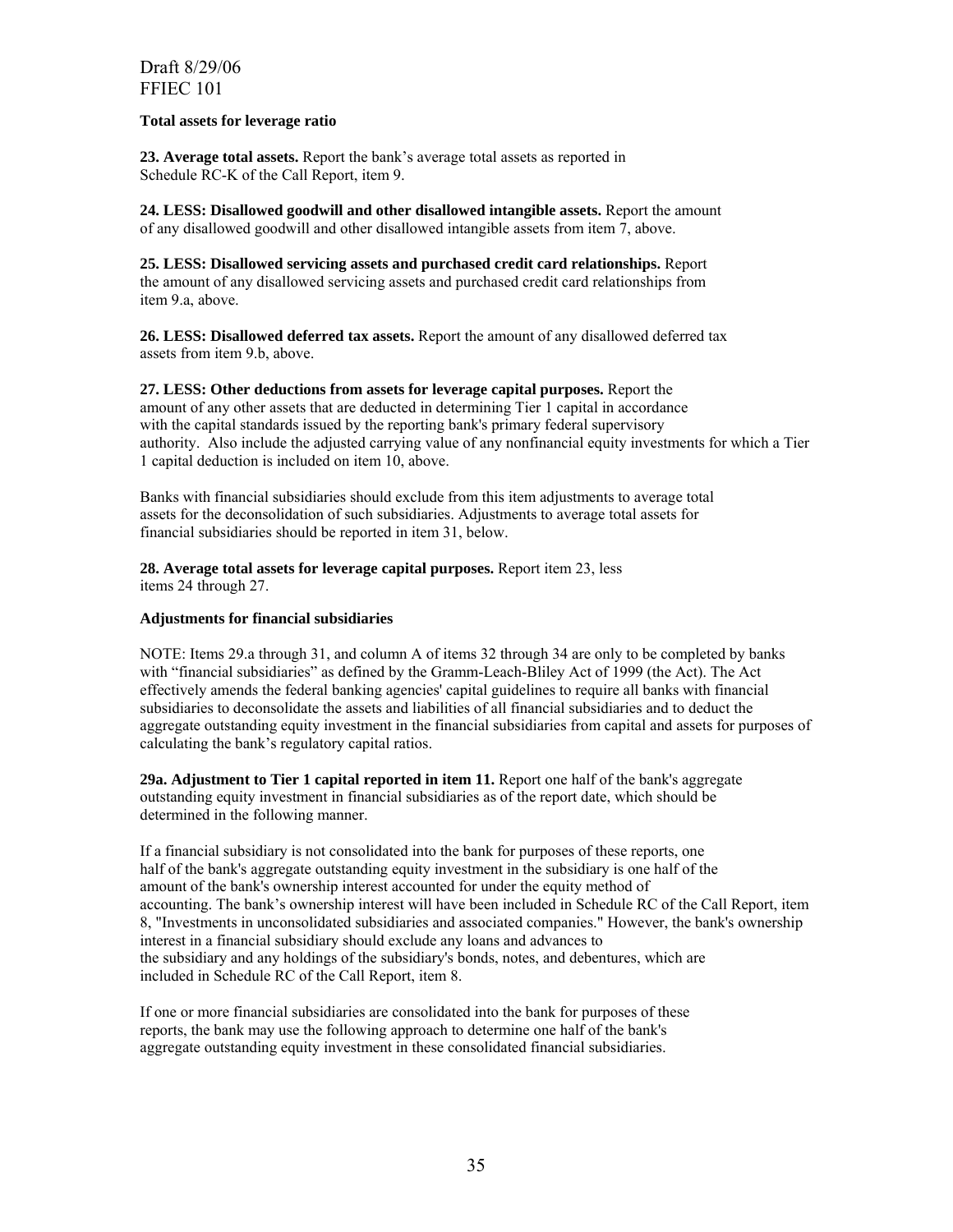$\frac{1}{2}$ 

#### *One Half of the Aggregate Outstanding Equity Investments in Consolidated Financial Subsidiaries*

(a) Enter the total assets of consolidated financial subsidiaries included in Schedule RC of the Call Report, item 12 \_\_\_\_\_\_\_\_\_\_\_\_

(b) Enter the total liabilities of consolidated financial subsidiaries included in Schedule RC of the Call Report item 21 \_\_\_\_\_\_\_\_\_\_\_\_

(c) Enter the sum of the amounts included in items 2, 3, 4, 5, 7, 9.a, and 9.b, above that are attributable to the bank's consolidated financial subsidiaries (e.g., goodwill on a financial subsidiary's balance sheet that was included in the disallowed goodwill reported on item 7 above)

(d) Enter the amount of "Other additions to (deductions from) Tier 1 capital" included in Schedule item 10 above, that is attributable to the bank's consolidated financial subsidiaries \_\_\_\_\_\_\_\_\_\_\_\_

(e) Enter the amount of any minority interests in consolidated financial subsidiaries included in Schedule RC of the Call Report, item 22

(f) Enter the sum of (a) and (d) less (b), (c), and (e); enter 0 if the amount is a negative number

(g) Adjustment to Tier 1 capital reported in item 11 above (one half of the bank's aggregate outstanding equity investment for the bank's consolidated financial subsidiaries): enter 50% of the amount in (f) above

**29b. Adjustment to total risk-based capital reported in item 22.** Report the bank's aggregate outstanding equity investment in financial subsidiaries as of the report date, which should be determined in the following manner.

If a financial subsidiary is not consolidated into the bank for purposes of these reports, the bank's aggregate outstanding equity investment in the subsidiary is the amount of the bank's ownership interest accounted for under the equity method of accounting. The bank's ownership interest will have been included in Schedule RC of the Call Report, item 8, "Investments in unconsolidated subsidiaries and associated companies." However, the bank's ownership interest in a financial subsidiary should exclude any loans and advances to the subsidiary and any holdings of the subsidiary's bonds, notes, and debentures, which are included in Schedule RC of the Call Report, item 8.

If one or more financial subsidiaries are consolidated into the bank for purposes of these reports, the bank may use the following approach to determine the aggregate outstanding equity investments in these consolidated financial subsidiaries.

#### *Aggregate Outstanding Equity Investments in Consolidated Financial Subsidiaries*

(a) Enter the amount from line (f) in the calculation of the adjustment to Tier 1 capital for consolidated financial subsidiaries in the instructions for item 28.a, above \_\_\_\_\_\_\_\_\_\_\_\_

(b) Enter the sum of the amounts included in items 12, 13, 14, 15, 16, and 20 above that are attributable to the bank's consolidated financial subsidiaries \_\_\_\_\_\_\_\_\_\_\_\_

(c) Enter the amount of "Deductions for total risk-based capital" included in item 21 above, that is attributable to the bank's consolidated financial subsidiaries \_\_\_\_\_\_\_\_\_\_\_\_

(d) Adjustment to total risk-based capital reported in item 22 above, for the bank's consolidated financial subsidiaries: enter the sum of (a) and (b) less  $(c)$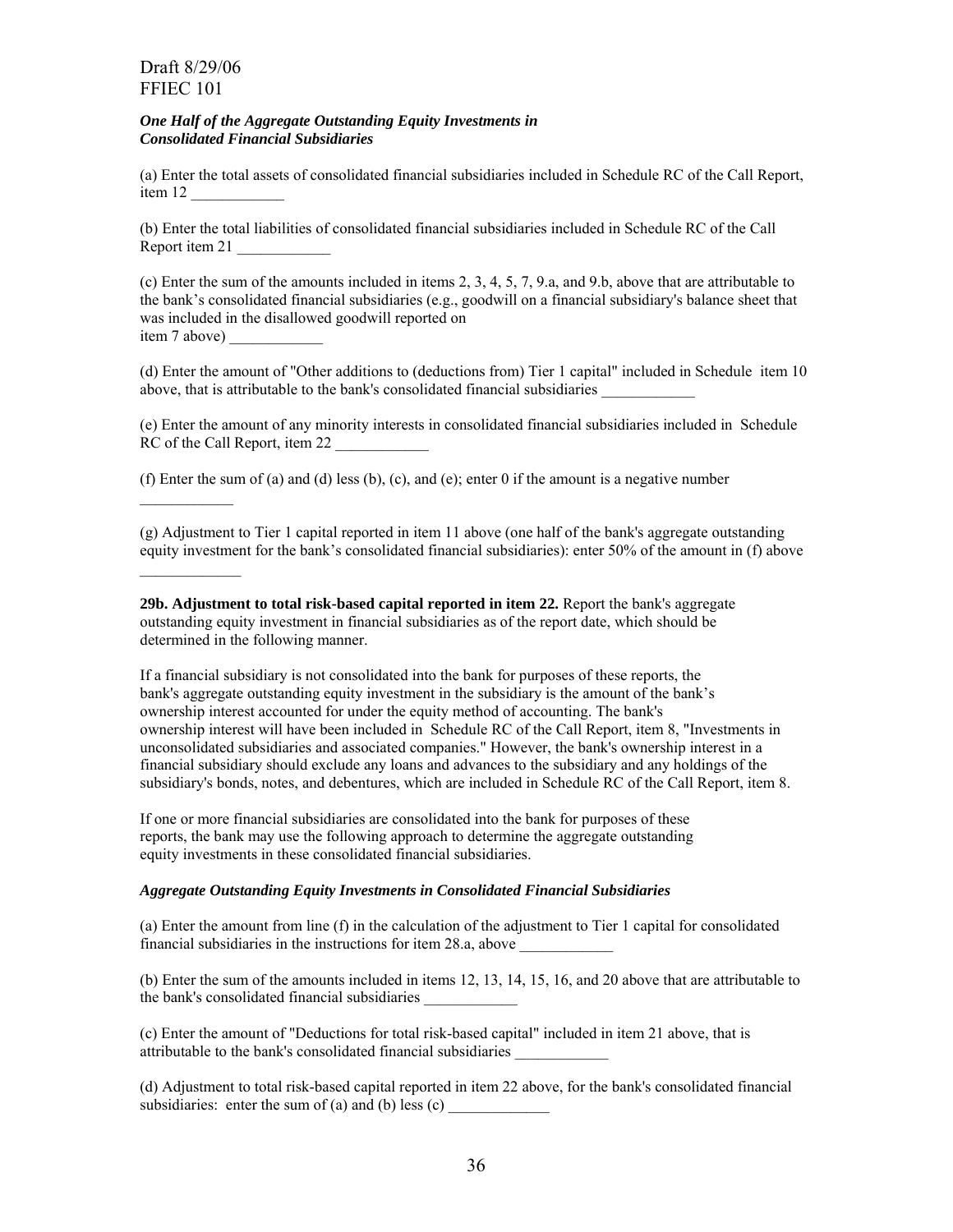**30. Adjustment to risk-weighted assets.** Report the amount of the adjustment to risk-weighted assets for financial subsidiaries, which should be determined in the following manner.

If a financial subsidiary is not consolidated into the bank, the adjustment to risk-weighted assets for the subsidiary will equal the bank's ownership interest accounted for under the equity method of accounting that is included in total risk-weighted assets.

If a financial subsidiary is consolidated into the bank, the adjustment to risk-weighted assets for the subsidiary will be the total amount of the subsidiary's individual assets, derivatives, and off-balance sheet items as they have been allocated by risk weight across the risk weight categories, less the risk-weighted amount of bank assets representing claims on the financial subsidiary, other than the bank's ownership interest in the subsidiary, that were eliminated in consolidation. These eliminated assets will not have been included in the amounts reported.

**31. Adjustment to average total assets reported in item 28 above.** Report the amount of the adjustment to average total assets for financial subsidiaries, which should be determined in the following manner.

If a financial subsidiary is not consolidated into the bank, the adjustment to average total assets for the subsidiary will be the quarterly average of the bank's ownership interest accounted for under the equity method of accounting that is included in item 28 above.

If a financial subsidiary is consolidated into the bank, the adjustment to average total assets for the subsidiary will be the quarterly average of the assets of the subsidiary that have been included in the consolidated assets of the bank, as reported in Schedule item 23 above; less any disallowed intangible assets and deferred tax assets of the subsidiary that have been included in items 24, 25, and 26 above; less any other assets of the subsidiary that have been included as other deductions in item 27 above; and less the quarterly average of bank assets representing claims on the financial subsidiary, other than the bank's ownership interest in the subsidiary, that were eliminated in consolidation. These eliminated assets will not have been included in the amount reported in item 23 above.

#### **Capital Ratios**

**32. Tier 1 leverage ratio.** Report the bank's Tier 1 leverage ratio as a percentage, rounded to two decimal places. Column B is to be completed by all banks. The ratio for column B is determined by dividing item 11, by item 28. Banks with financial subsidiaries must also complete column A. The ratio for column A is determined as follows:

Item 11, minus item 29.a Item 28, minus item 31

**33. Tier 1 risk-based capital ratio.** Report the bank's Tier 1 risk-based capital ratio as a percentage, rounded to two decimal places. Column B is to be completed by all banks. The ratio for column B is determined by dividing item 11, by total risk-weighted assets. Banks with financial subsidiaries must also complete column A. The ratio for column A is determined as follows:

Item 11, minus item 29.a Schedule B, item 31, minus item 30 of Schedule A

**34. Total risk-based capital ratio.** Report the bank's total risk-based capital ratio as a percentage, rounded to two decimal places. Column B is to be completed by all banks. The ratio for column B is determined by dividing item 22, by total risk-weighted assets. For banks with financial subsidiaries must also complete column A. The ratio for column A is determined as follows: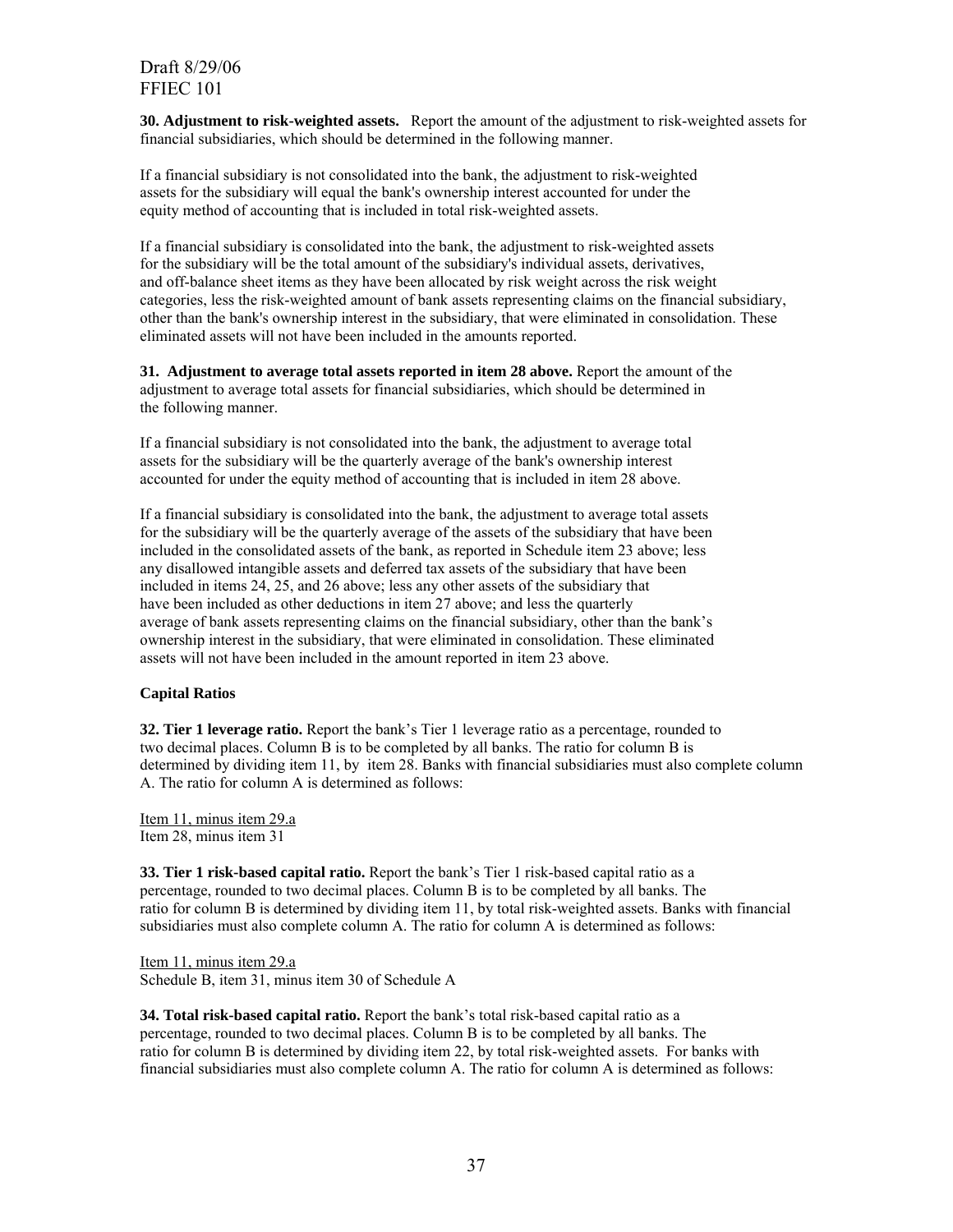Item 22, minus item 29.b Schedule B, item 31, minus item 30 of Schedule A

#### **35. Eligible credit reserves.**

Report the amount of the bank's eligible credit reserves. Eligible credit reserves are defined as all general allowances, including the ALLL, that have been established through a charge against earnings to absorb credit losses associated with on- or off-balance sheet wholesale and retail exposures. Eligible credit reserves would not include allocated transfer risk reserves established pursuant to 12 U.S.C. 3904 and other specific reserves created against recognized losses.

#### **36. Total expected credit losses.**

Report the amount of the bank's total ECL. A bank's ECL are defined as the sum of the ECL for all wholesale and retail exposures other than exposures to which the bank has applied double default treatment. The bank's ECL for a wholesale exposure to a non-defaulted obligor or a non-defaulted retail segment is the product of PD, ELGD, and EAD for the exposure or segment. The bank's ECL for a wholesale exposure to a defaulted obligor or a defaulted retail segment is equal to the bank's impairment estimate for ALLL purposes for the exposure or segment.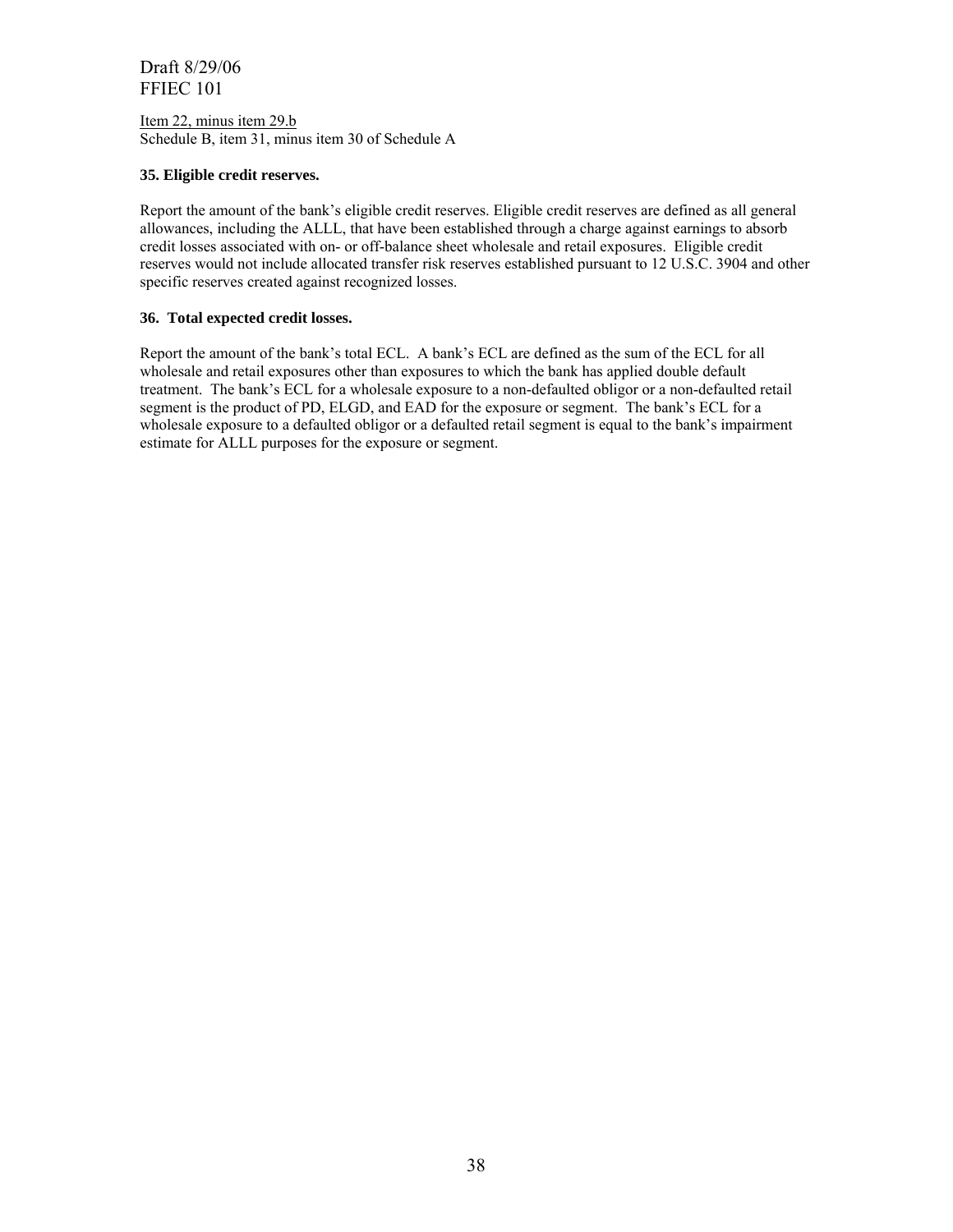# **Schedule B PREPARATION INSTRUCTIONS**

Report the information required for Table B using the definitions provided in the NPR. Round all numbers to the nearest thousand and percentages to two decimal places.

| to the nearest mousand and percentages to two decimal places. |                         |                                                                     |
|---------------------------------------------------------------|-------------------------|---------------------------------------------------------------------|
| Column                                                        | Row(s)                  | Instructions                                                        |
|                                                               |                         | Report the weighted average probability of default before           |
| $\mathbf{A}$                                                  | 1                       | consideration of credit risk mitigation from cell A-13 of the       |
|                                                               |                         | Wholesale Exposure - Corporate schedule.                            |
|                                                               |                         | Report the total balance sheet amount from cell C-13 of the         |
| B                                                             | 1                       | Wholesale Exposure - Corporate schedule.                            |
|                                                               |                         | Report the total dollar volume of undrawn exposures from cell D-    |
| $\mathcal{C}$                                                 | 1                       | 13 of the Wholesale Exposure – Corporate schedule.                  |
|                                                               |                         | Report the total dollar volume of exposure at default from cell E-  |
| D                                                             | 1                       | 13 of the Wholesale Exposure – Corporate schedule.                  |
|                                                               |                         | Report the weighted average maturity from cell F-13 of the          |
| E                                                             | $\mathbf{1}$            | Wholesale Exposure - Corporate schedule.                            |
|                                                               |                         | Report the weighted average loss given default after consideration  |
|                                                               |                         | of credit risk mitigants (collateral, guarantees and credit         |
| ${\bf F}$                                                     | $\mathbf{1}$            | derivatives) from cell G2-13 of the Wholesale Exposures –           |
|                                                               |                         | Corporate schedule.                                                 |
|                                                               |                         | Report the total amount of risk weighted assets from cell I-13 of   |
| G                                                             | $\mathbf{1}$            | the Wholesale Exposure - Corporate schedule.                        |
|                                                               |                         | Report the total dollar volume of expected credit loss from cell J- |
| H                                                             | 1                       |                                                                     |
|                                                               |                         | 13 of the Wholesale Exposure – Corporate schedule.                  |
|                                                               | $\overline{2}$          | Report the weighted average probability of default before           |
| $\mathbf{A}$                                                  |                         | consideration of credit risk mitigation from cell A-13 of the       |
|                                                               |                         | Wholesale Exposure - Bank schedule.                                 |
| $\mathbf B$                                                   | $\overline{2}$          | Report the total balance sheet amount from cell C-13 of the         |
|                                                               |                         | Wholesale Exposure - Bank schedule.                                 |
| $\mathcal{C}$                                                 | $\overline{2}$          | Report the total dollar volume of undrawn exposures from cell D-    |
|                                                               |                         | 13 of the Wholesale Exposure – Bank schedule.                       |
| D                                                             | $\overline{2}$          | Report the total dollar volume of exposure at default from cell E-  |
|                                                               |                         | 13 of the Wholesale Exposure - Bank schedule.                       |
| E                                                             | $\overline{2}$          | Report the weighted average maturity from cell F-13 of the          |
|                                                               |                         | Wholesale Exposure - Bank schedule.                                 |
|                                                               |                         | Report the weighted average loss given default after consideration  |
| F                                                             | $\sqrt{2}$              | of credit risk mitigants (collateral, guarantees and credit         |
|                                                               |                         | derivatives) from cell G2-13 of the Wholesale Exposures – Bank      |
|                                                               |                         | schedule.                                                           |
| G                                                             | $\overline{2}$          | Report the total amount of risk weighted assets from cell I-13 of   |
|                                                               |                         | the Wholesale Exposure – Bank schedule.                             |
| H                                                             | $\overline{2}$          | Report the total dollar volume of expected credit loss from cell J- |
|                                                               |                         | 13 of the Wholesale Exposure - Bank schedule.                       |
|                                                               |                         | Report the weighted average probability of default before           |
| $\mathbf{A}$                                                  | $\overline{\mathbf{3}}$ | consideration of credit risk mitigation from cell A-13 of the       |
|                                                               |                         | Wholesale Exposure - Sovereign schedule.                            |
| B                                                             | $\overline{3}$          | Report the total balance sheet amount from cell C-13 of the         |
|                                                               |                         | Wholesale Exposure - Sovereign schedule.                            |
| $\mathcal{C}$                                                 | 3                       | Report the total dollar volume of undrawn exposures from cell D-    |
|                                                               |                         | 13 of the Wholesale Exposure – Sovereign schedule.                  |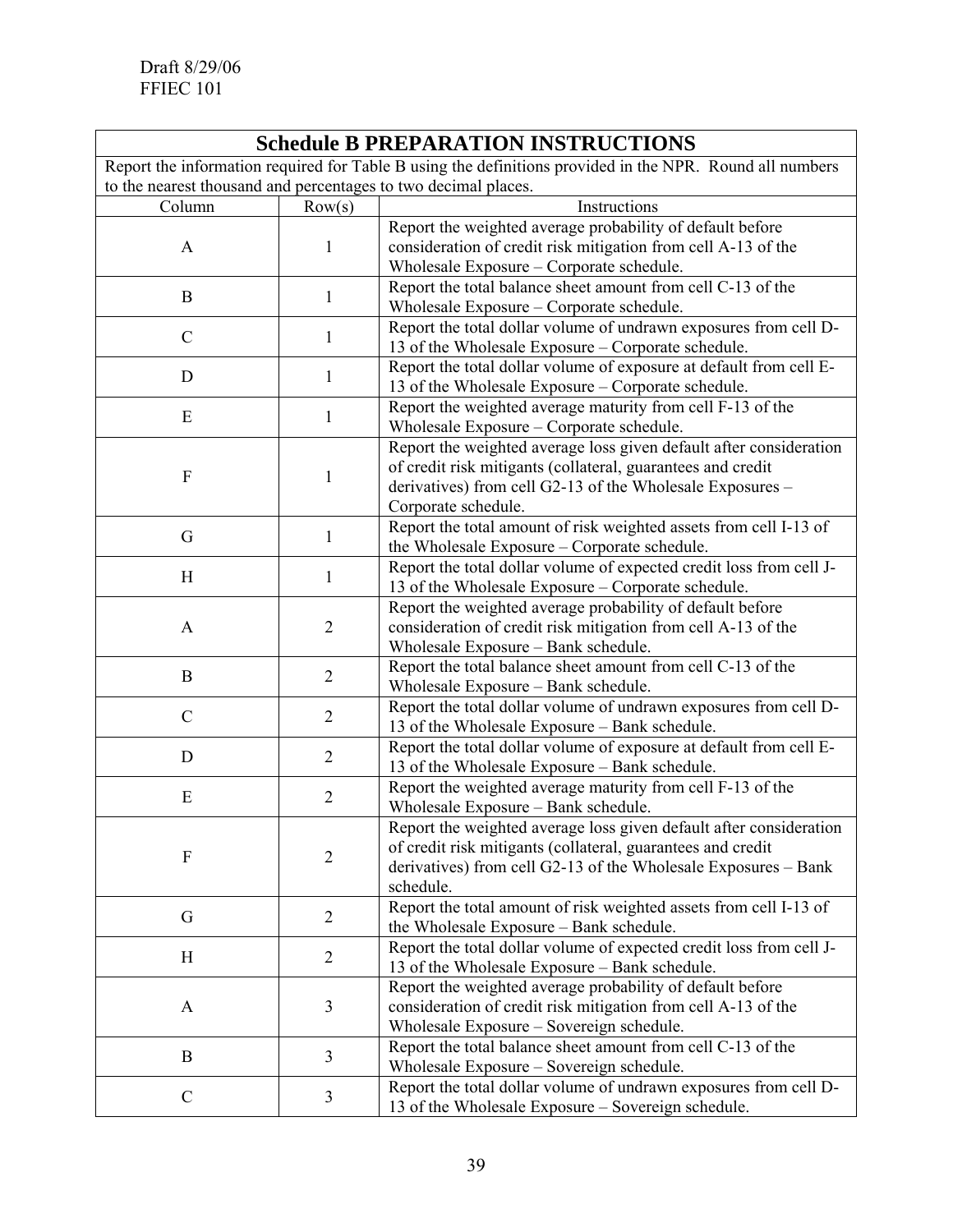| <b>Schedule B PREPARATION INSTRUCTIONS</b> |                          |                                                                                                                                                                                                                               |  |  |  |  |
|--------------------------------------------|--------------------------|-------------------------------------------------------------------------------------------------------------------------------------------------------------------------------------------------------------------------------|--|--|--|--|
| D                                          | 3                        | Report the total dollar volume of exposure at default from cell E-<br>13 of the Wholesale Exposure - Sovereign schedule.                                                                                                      |  |  |  |  |
| E                                          | $\overline{3}$           | Report the weighted average maturity from cell F-13 of the<br>Wholesale Exposure - Sovereign schedule.                                                                                                                        |  |  |  |  |
| $\boldsymbol{F}$                           | $\mathfrak{Z}$           | Report the weighted average loss given default after consideration<br>of credit risk mitigants (collateral, guarantees and credit<br>derivatives) from cell G2-13 of the Wholesale Exposures -<br>Sovereign schedule.         |  |  |  |  |
| G                                          | $\overline{3}$           | Report the total amount of risk weighted assets from cell I-13 of<br>the Wholesale Exposure - Sovereign schedule.                                                                                                             |  |  |  |  |
| H                                          | 3                        | Report the total dollar volume of expected credit loss from cell J-<br>13 of the Wholesale Exposure – Sovereign schedule.                                                                                                     |  |  |  |  |
| A                                          | $\overline{4}$           | Report the weighted average probability of default before<br>consideration of credit risk mitigation from cell A-13 of the<br>Wholesale Exposure – Construction IPRE schedule.                                                |  |  |  |  |
| B                                          | $\overline{4}$           | Report the total balance sheet amount from cell C-13 of the<br>Wholesale Exposure - Construction IPRE schedule.                                                                                                               |  |  |  |  |
| $\mathcal{C}$                              | $\overline{4}$           | Report the total dollar volume of undrawn exposures from cell D-<br>13 of the Wholesale Exposure – Construction IPRE schedule.                                                                                                |  |  |  |  |
| D                                          | $\overline{4}$           | Report the total dollar volume of exposure at default from cell E-<br>13 of the Wholesale Exposure – Construction IPRE schedule.                                                                                              |  |  |  |  |
| E                                          | $\overline{\mathcal{A}}$ | Report the weighted average maturity from cell F-13 of the<br>Wholesale Exposure - Construction IPRE schedule.                                                                                                                |  |  |  |  |
| $\boldsymbol{F}$                           | $\overline{4}$           | Report the weighted average loss given default after consideration<br>of credit risk mitigants (collateral, guarantees and credit<br>derivatives) from cell G2-13 of the Wholesale Exposures -<br>Construction IPRE schedule. |  |  |  |  |
| G                                          | $\overline{4}$           | Report the total amount of risk weighted assets from cell I-13 of<br>the Wholesale Exposure - Construction IPRE schedule.                                                                                                     |  |  |  |  |
| H                                          | $\overline{4}$           | Report the total dollar volume of expected credit loss from cell J-<br>13 of the Wholesale Exposure – Construction IPRE schedule.                                                                                             |  |  |  |  |
| A                                          | 5                        | Report the weighted average probability of default before<br>consideration of credit risk mitigation from cell A-13 of the<br>Wholesale Exposure – HVCRE schedule.                                                            |  |  |  |  |
| B                                          | 5                        | Report the total balance sheet amount from cell C-13 of the<br>Wholesale Exposure - HVCRE schedule.                                                                                                                           |  |  |  |  |
| $\mathcal{C}$                              | 5                        | Report the total dollar volume of undrawn exposures from cell D-<br>13 of the Wholesale Exposure – HVCRE schedule.                                                                                                            |  |  |  |  |
| D                                          | 5                        | Report the total dollar volume of exposure at default from cell E-<br>13 of the Wholesale Exposure – HVCRE schedule.                                                                                                          |  |  |  |  |
| E                                          | 5                        | Report the weighted average maturity from cell F-13 of the<br>Wholesale Exposure - HVCRE schedule.                                                                                                                            |  |  |  |  |
| F                                          | 5                        | Report the weighted average loss given default after consideration<br>of credit risk mitigants (collateral, guarantees and credit<br>derivatives) from cell G2-13 of the Wholesale Exposures –<br>HVCRE schedule.             |  |  |  |  |
| G                                          | 5                        | Report the total amount of risk weighted assets from cell I-13 of<br>the Wholesale Exposure - HVCRE schedule.                                                                                                                 |  |  |  |  |
| Η                                          | 5                        | Report the total dollar volume of expected credit loss from cell J-                                                                                                                                                           |  |  |  |  |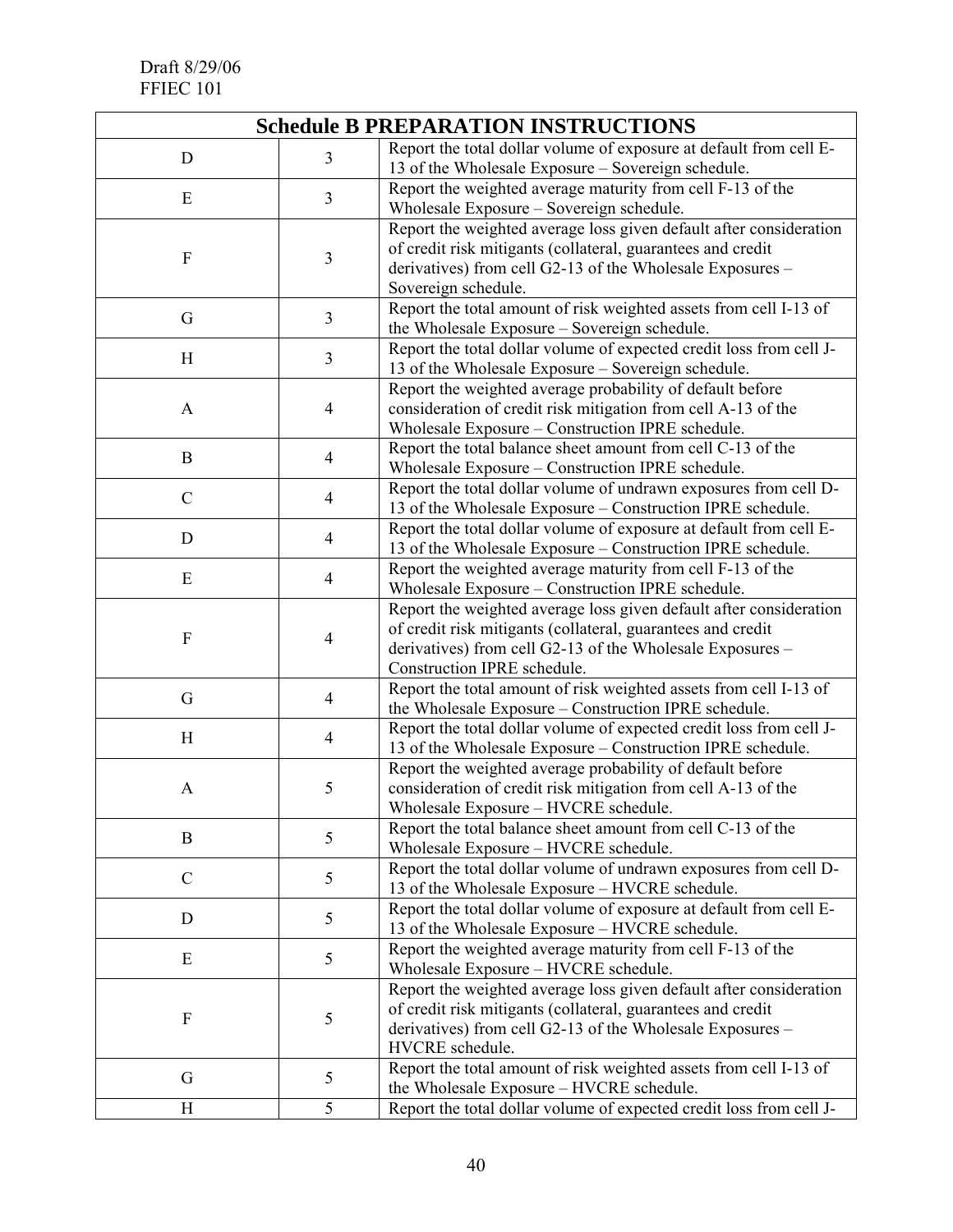| <b>Schedule B PREPARATION INSTRUCTIONS</b> |                  |                                                                                                                                 |  |  |  |  |  |
|--------------------------------------------|------------------|---------------------------------------------------------------------------------------------------------------------------------|--|--|--|--|--|
|                                            |                  | 13 of the Wholesale Exposure - HVCRE schedule.                                                                                  |  |  |  |  |  |
|                                            |                  | Report the weighted average probability of default before                                                                       |  |  |  |  |  |
| A                                          | 6                | consideration of credit risk mitigation from cell A-13 of the                                                                   |  |  |  |  |  |
|                                            |                  | Wholesale Exposure - IPRE schedule.                                                                                             |  |  |  |  |  |
| B                                          | 6                | Report the total balance sheet amount from cell C-13 of the                                                                     |  |  |  |  |  |
|                                            |                  | Wholesale Exposure - IPRE schedule.                                                                                             |  |  |  |  |  |
| $\mathcal{C}$                              | 6                | Report the total dollar volume of undrawn exposures from cell D-                                                                |  |  |  |  |  |
|                                            |                  | 13 of the Wholesale Exposure - IPRE schedule.                                                                                   |  |  |  |  |  |
| 6<br>D                                     |                  | Report the total dollar volume of exposure at default from cell E-                                                              |  |  |  |  |  |
|                                            |                  | 13 of the Wholesale Exposure – IPRE schedule.<br>Report the weighted average maturity from cell F-13 of the                     |  |  |  |  |  |
| E                                          | 6                | Wholesale Exposure - IPRE schedule.                                                                                             |  |  |  |  |  |
|                                            |                  | Report the weighted average loss given default after consideration                                                              |  |  |  |  |  |
|                                            |                  | of credit risk mitigants (collateral, guarantees and credit                                                                     |  |  |  |  |  |
| $\boldsymbol{F}$                           | 6                | derivatives) from cell G2-13 of the Wholesale Exposures - IPRE                                                                  |  |  |  |  |  |
|                                            |                  | schedule.                                                                                                                       |  |  |  |  |  |
|                                            |                  | Report the total amount of risk weighted assets from cell I-13 of                                                               |  |  |  |  |  |
| G                                          | 6                | the Wholesale Exposure - IPRE schedule.                                                                                         |  |  |  |  |  |
| H                                          | 6                | Report the total dollar volume of expected credit loss from cell J-                                                             |  |  |  |  |  |
|                                            |                  | 13 of the Wholesale Exposure - IPRE schedule.                                                                                   |  |  |  |  |  |
|                                            |                  | Report the weighted average probability of default before                                                                       |  |  |  |  |  |
|                                            |                  | consideration of credit risk mitigation from cell A-13 of the                                                                   |  |  |  |  |  |
| A                                          | $\boldsymbol{7}$ | Wholesale Exposure - Eligible margin loans, repo-style                                                                          |  |  |  |  |  |
|                                            |                  | transactions and OTC Derivatives with Cross Product Netting                                                                     |  |  |  |  |  |
|                                            |                  | schedule.                                                                                                                       |  |  |  |  |  |
|                                            |                  | Report the total dollar volume of exposure at default from cell D-                                                              |  |  |  |  |  |
| D                                          | 7                | 13 of the Wholesale Exposure – Eligible margin loans, repo-style<br>transactions and OTC Derivatives with Cross Product Netting |  |  |  |  |  |
|                                            |                  | schedule.                                                                                                                       |  |  |  |  |  |
|                                            |                  | Report the weighted average maturity from cell C-13 of the                                                                      |  |  |  |  |  |
|                                            |                  | Wholesale Exposure - Eligible margin loans, repo-style                                                                          |  |  |  |  |  |
| ${\bf E}$                                  | $\tau$           | transactions and OTC Derivatives with Cross Product Netting                                                                     |  |  |  |  |  |
|                                            |                  | schedule.                                                                                                                       |  |  |  |  |  |
|                                            |                  | Report the weighted average loss given default from cell E-13 of                                                                |  |  |  |  |  |
| F                                          | 7                | the Wholesale Exposures – Eligible margin loans, repo-style                                                                     |  |  |  |  |  |
|                                            |                  | transactions and OTC Derivatives with Cross Product Netting                                                                     |  |  |  |  |  |
|                                            |                  | schedule.                                                                                                                       |  |  |  |  |  |
|                                            |                  | Report the total amount of risk weighted assets from cell F-13 of                                                               |  |  |  |  |  |
| G                                          | 7                | the Wholesale Exposure – Eligible margin loans, repo-style                                                                      |  |  |  |  |  |
|                                            |                  | transactions and OTC Derivatives with Cross Product Netting                                                                     |  |  |  |  |  |
|                                            |                  | schedule.<br>Report the total dollar volume of expected credit loss from cell G-                                                |  |  |  |  |  |
|                                            |                  | 13 of the Wholesale Exposure – Eligible margin loans, repo-style                                                                |  |  |  |  |  |
| H                                          | $\tau$           | transactions and OTC Derivatives with Cross Product Netting                                                                     |  |  |  |  |  |
|                                            |                  | schedule.                                                                                                                       |  |  |  |  |  |
|                                            |                  | Report the weighted average probability of default before                                                                       |  |  |  |  |  |
|                                            |                  | consideration of credit risk mitigation from cell H-13 of the                                                                   |  |  |  |  |  |
| A                                          | 8                | Wholesale Exposure – Eligible margin loans, repo-style                                                                          |  |  |  |  |  |
|                                            |                  | transactions and OTC Derivatives with Cross Product Netting                                                                     |  |  |  |  |  |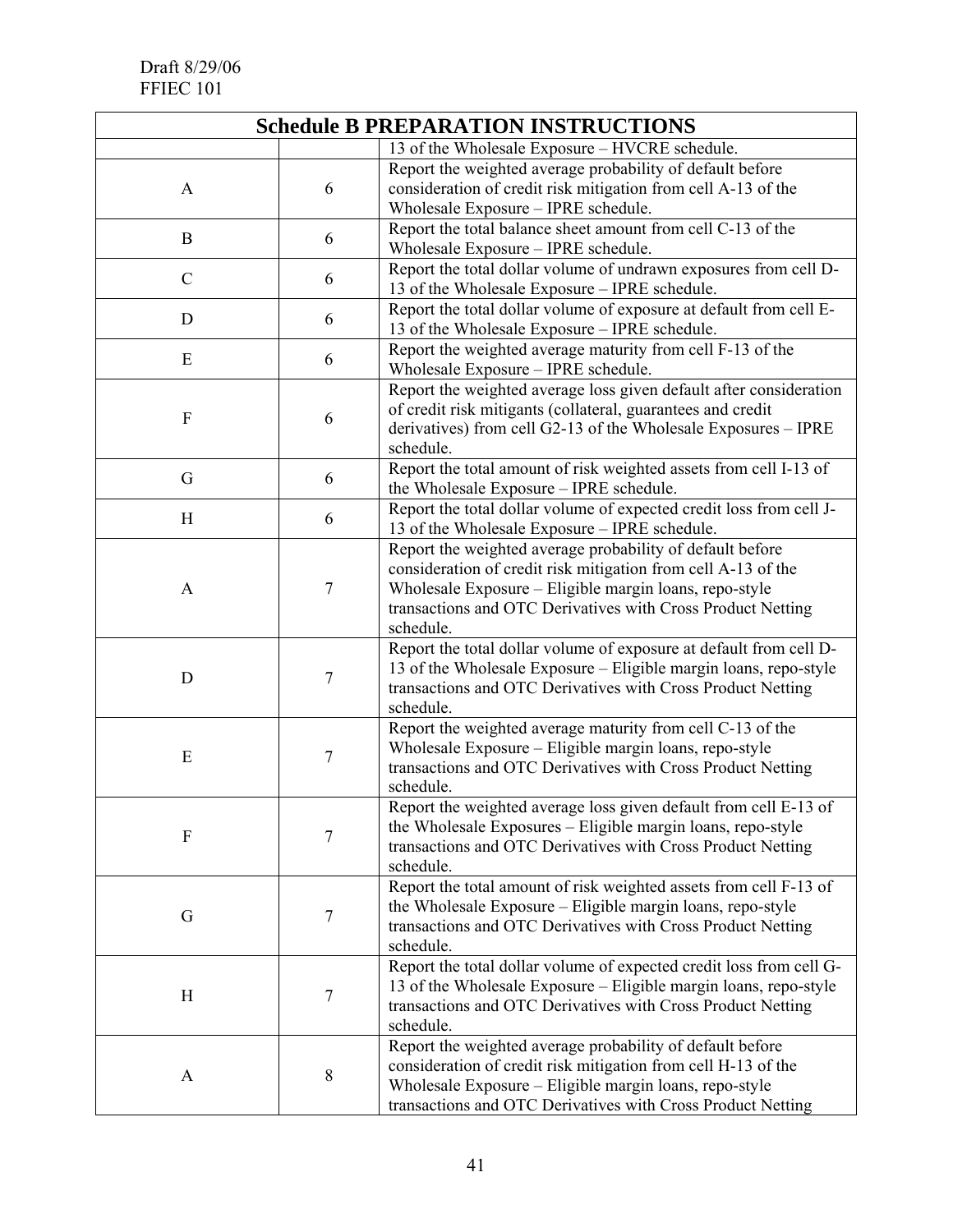| <b>Schedule B PREPARATION INSTRUCTIONS</b> |    |                                                                                                                                                                                                                                           |  |  |  |  |
|--------------------------------------------|----|-------------------------------------------------------------------------------------------------------------------------------------------------------------------------------------------------------------------------------------------|--|--|--|--|
|                                            |    | schedule.                                                                                                                                                                                                                                 |  |  |  |  |
| D                                          | 8  | Report the total dollar volume of exposure at default from cell K-<br>13 of the Wholesale Exposure - Eligible margin loans, repo-style<br>transactions and OTC Derivatives with Cross Product Netting<br>schedule.                        |  |  |  |  |
| ${\bf E}$                                  | 8  | Report the weighted average maturity from cell J-13 of the<br>Wholesale Exposure - Eligible margin loans, repo-style<br>transactions and OTC Derivatives with Cross Product Netting<br>schedule.                                          |  |  |  |  |
| F                                          | 8  | Report the weighted average loss given default from cell L-13 of<br>the Wholesale Exposures - Eligible margin loans, repo-style<br>transactions and OTC Derivatives with Cross Product Netting<br>schedule.                               |  |  |  |  |
| G                                          | 8  | Report the total amount of risk weighted assets from cell M-13 of<br>the Wholesale Exposure - Eligible margin loans, repo-style<br>transactions and OTC Derivatives with Cross Product Netting<br>schedule.                               |  |  |  |  |
| H                                          | 8  | Report the total dollar volume of expected credit loss from cell N-<br>13 of the Wholesale Exposure - Eligible margin loans, repo-style<br>transactions and OTC Derivatives with Cross Product Netting<br>schedule.                       |  |  |  |  |
| $\mathbf{A}$                               | 9  | Report the weighted average probability of default before<br>consideration of credit risk mitigation from cell A-13 of the<br>Wholesale Exposure - Eligible margin loans, repo-style<br>transactions - No Cross Product Netting schedule. |  |  |  |  |
| D                                          | 9  | Report the total dollar volume of exposure at default from cell D-<br>13 of the Wholesale Exposure – Eligible margin loans, repo-style<br>transactions - No Cross Product Netting schedule.                                               |  |  |  |  |
| E                                          | 9  | Report the weighted average maturity from cell C-13 of the<br>Wholesale Exposure - Eligible margin loans, repo-style<br>transactions - No Cross Product Netting schedule.                                                                 |  |  |  |  |
| F                                          | 9  | Report the weighted average loss given default from cell E-13 of<br>the Wholesale Exposures - Eligible margin loans, repo-style<br>transactions - No Cross Product Netting schedule.                                                      |  |  |  |  |
| G                                          | 9  | Report the total amount of risk weighted assets from cell F-13 of<br>the Wholesale Exposure – Eligible margin loans, repo-style<br>transactions - No Cross Product Netting schedule.                                                      |  |  |  |  |
| H                                          | 9  | Report the total dollar volume of expected credit loss from cell G-<br>13 of the Wholesale Exposure – Eligible margin loans, repo-style<br>transactions - No Cross Product Netting schedule.                                              |  |  |  |  |
| A                                          | 10 | Report the weighted average probability of default before<br>consideration of credit risk mitigation from cell H-13 of the<br>Wholesale Exposure – Eligible margin loans, repo-style<br>transactions - No Cross Product Netting schedule. |  |  |  |  |
| D                                          | 10 | Report the total dollar volume of exposure at default from cell K-<br>13 of the Wholesale Exposure - Eligible margin loans, repo-style<br>transactions - No Cross Product Netting schedule.                                               |  |  |  |  |
| E                                          | 10 | Report the weighted average maturity from cell J-13 of the<br>Wholesale Exposure - Eligible margin loans, repo-style                                                                                                                      |  |  |  |  |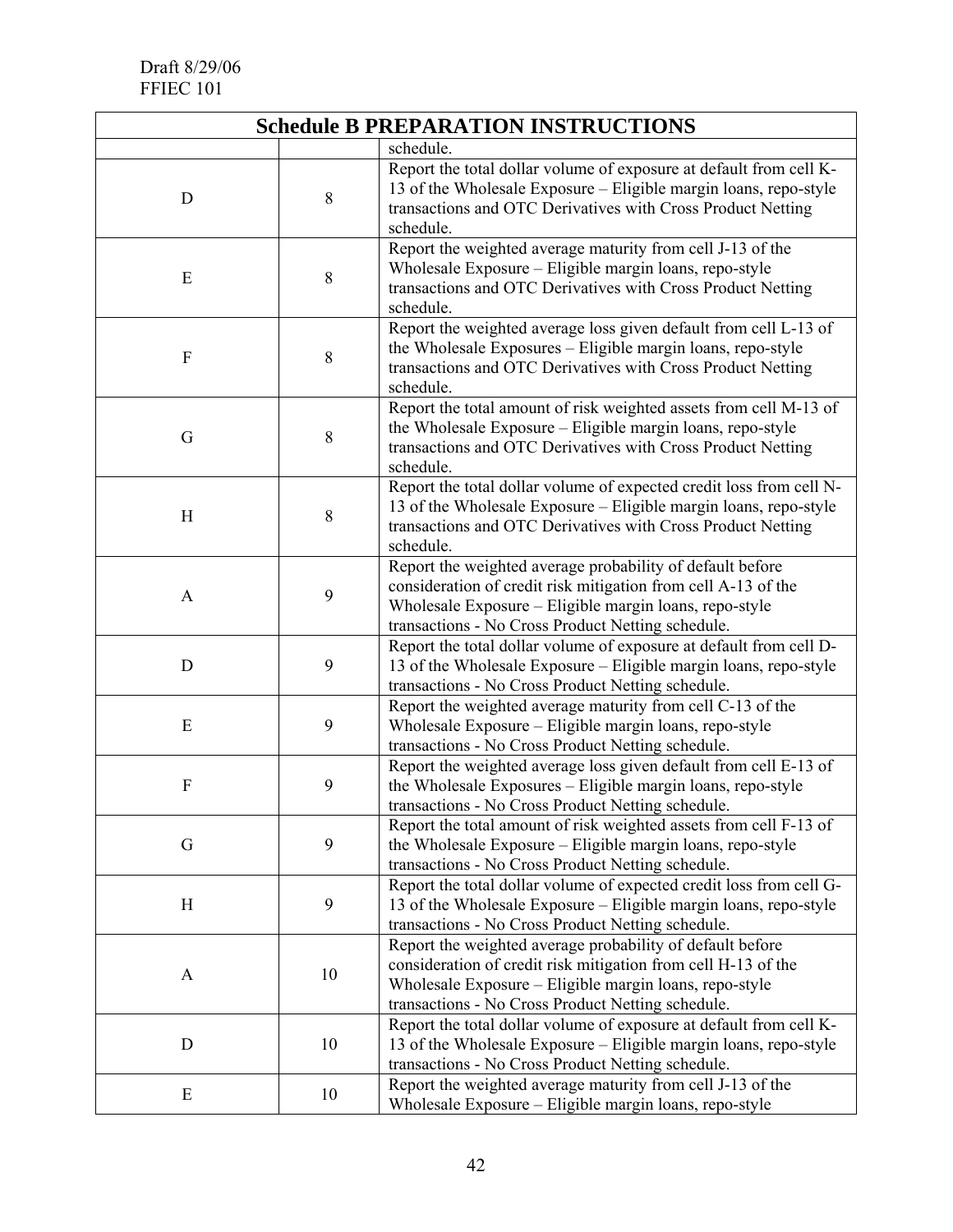| <b>Schedule B PREPARATION INSTRUCTIONS</b> |    |                                                                                                                                                                                                            |  |  |
|--------------------------------------------|----|------------------------------------------------------------------------------------------------------------------------------------------------------------------------------------------------------------|--|--|
|                                            |    | transactions - No Cross Product Netting schedule.                                                                                                                                                          |  |  |
| $\boldsymbol{F}$                           | 10 | Report the weighted average loss given default from cell L-13 of<br>the Wholesale Exposures - Eligible margin loans, repo-style<br>transactions - No Cross Product Netting schedule.                       |  |  |
| G                                          | 10 | Report the total amount of risk weighted assets from cell M-13 of<br>the Wholesale Exposure - Eligible margin loans, repo-style<br>transactions - No Cross Product Netting schedule.                       |  |  |
| H                                          | 10 | Report the total dollar volume of expected credit loss from cell N-<br>13 of the Wholesale Exposure - Eligible margin loans, repo-style<br>transactions - No Cross Product Netting schedule.               |  |  |
| A                                          | 11 | Report the weighted average probability of default before<br>consideration of credit risk mitigation from cell A-13 of the<br>Wholesale Exposure - OTC Derivatives - No Cross Product<br>Netting schedule. |  |  |
| D                                          | 11 | Report the total dollar volume of exposure at default from cell D-<br>13 of the Wholesale Exposure – OTC Derivatives - No Cross<br>Product Netting schedule.                                               |  |  |
| E                                          | 11 | Report the weighted average maturity from cell C-13 of the<br>Wholesale Exposure – OTC Derivatives - No Cross Product<br>Netting schedule.                                                                 |  |  |
| $\boldsymbol{F}$                           | 11 | Report the weighted average loss given default from cell $\overline{E-13}$ of<br>the Wholesale Exposures – OTC Derivatives - No Cross Product<br>Netting schedule.                                         |  |  |
| G                                          | 11 | Report the total amount of risk weighted assets from cell F-13 of<br>the Wholesale Exposure – OTC Derivatives - No Cross Product<br>Netting schedule.                                                      |  |  |
| H                                          | 11 | Report the total dollar volume of expected credit loss from cell G-<br>13 of the Wholesale Exposure – OTC Derivatives - No Cross<br>Product Netting schedule.                                              |  |  |
| $\mathbf{A}$                               | 12 | Report the weighted average probability of default before<br>consideration of credit risk mitigation from cell H-13 of the<br>Wholesale Exposure - OTC Derivatives - No Cross Product<br>Netting schedule. |  |  |
| D                                          | 12 | Report the total dollar volume of exposure at default from cell K-<br>13 of the Wholesale Exposure – OTC Derivatives - No Cross<br>Product Netting schedule.                                               |  |  |
| Ε                                          | 12 | Report the weighted average maturity from cell J-13 of the<br>Wholesale Exposure - OTC Derivatives - No Cross Product<br>Netting schedule.                                                                 |  |  |
| $\boldsymbol{F}$                           | 12 | Report the weighted average loss given default from cell L-13 of<br>the Wholesale Exposures - OTC Derivatives - No Cross Product<br>Netting schedule.                                                      |  |  |
| G                                          | 12 | Report the total amount of risk weighted assets from cell M-13 of<br>the Wholesale Exposure – OTC Derivatives - No Cross Product<br>Netting schedule.                                                      |  |  |
| H                                          | 12 | Report the total dollar volume of expected credit loss from cell N-<br>13 of the Wholesale Exposure – OTC Derivatives - No Cross<br>Product Netting schedule.                                              |  |  |
| A                                          | 13 | Report the weighted average probability of default from cell A-16                                                                                                                                          |  |  |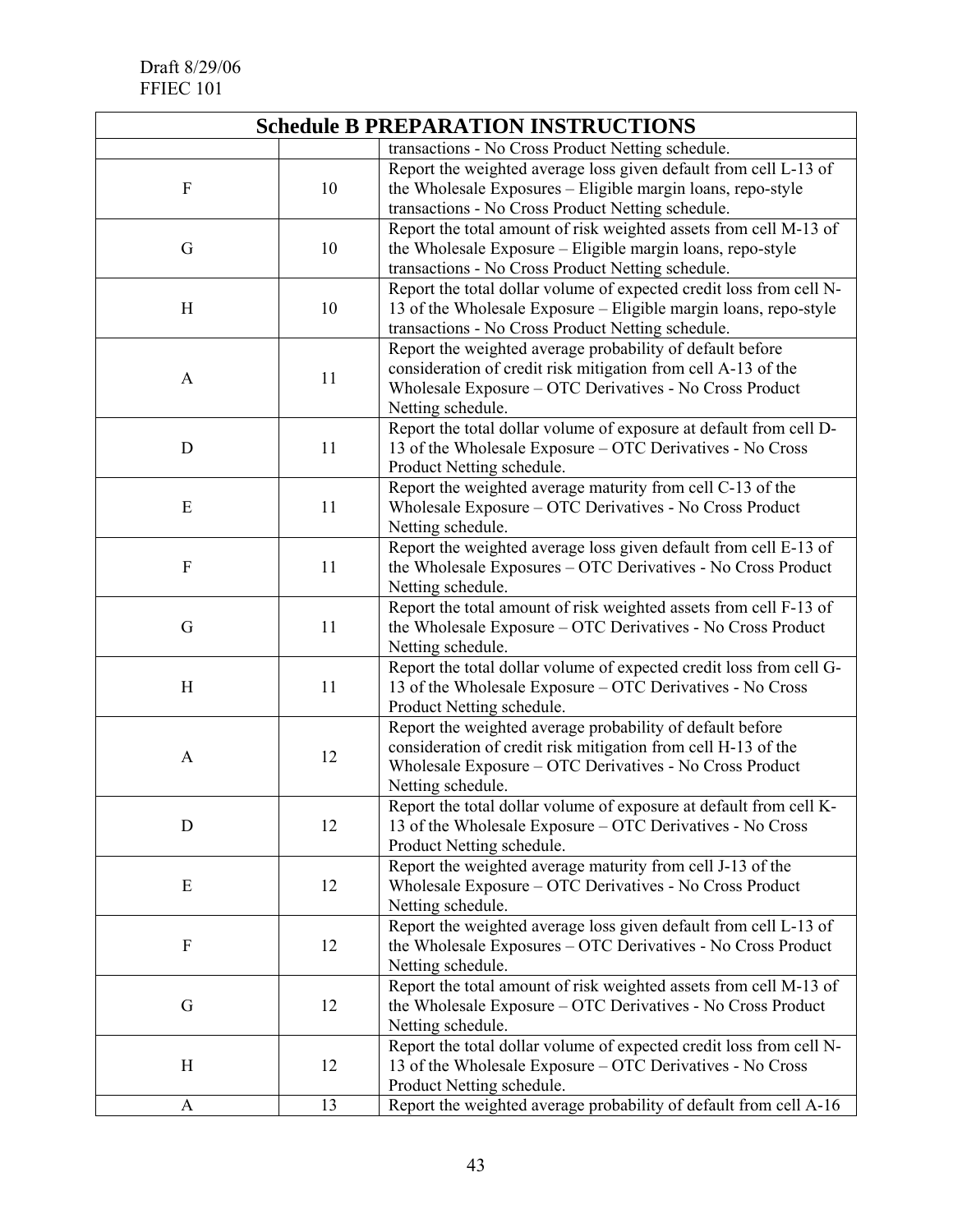| <b>Schedule B PREPARATION INSTRUCTIONS</b> |    |                                                                                                  |  |  |
|--------------------------------------------|----|--------------------------------------------------------------------------------------------------|--|--|
|                                            |    | of the Retail Exposure - Residential Mortgage - Closed-end First                                 |  |  |
|                                            |    | Lien Exposures schedule.                                                                         |  |  |
|                                            |    | Report the total balance sheet amount from cell C-16 of the Retail                               |  |  |
| B                                          | 13 | Exposure - Residential Mortgage - Closed-end First Lien                                          |  |  |
|                                            |    | Exposures schedule.                                                                              |  |  |
|                                            | 13 | Report the total dollar volume of undrawn exposures from cell D-                                 |  |  |
| $\mathcal{C}$                              |    | 16 of the Retail Exposure - Residential Mortgage - Closed-end                                    |  |  |
|                                            |    | First Lien Exposures schedule.                                                                   |  |  |
| D                                          | 13 | Report the total dollar volume of exposure at default from cell E-                               |  |  |
|                                            |    | 16 of the Retail Exposure – Residential Mortgage – Closed-end                                    |  |  |
|                                            |    | First Lien Exposures schedule.                                                                   |  |  |
|                                            | 13 | Report the weighted average loss given default after consideration                               |  |  |
| F                                          |    | of credit risk mitigants (collateral, guarantees and credit                                      |  |  |
|                                            |    | derivatives) from cell G2-16 of the Retail Exposure - Residential                                |  |  |
|                                            |    | Mortgage - Closed-end First Lien Exposures schedule.                                             |  |  |
|                                            |    | Report the total amount of risk weighted assets from cell H-16 of                                |  |  |
| G                                          | 13 | the Retail Exposure – Residential Mortgage – Closed-end First                                    |  |  |
|                                            |    | Lien Exposures schedule.                                                                         |  |  |
|                                            | 13 | Report the total dollar volume of expected credit loss from cell I-                              |  |  |
| H                                          |    | 16 of the Retail Exposure – Residential Mortgage – Closed-end                                    |  |  |
|                                            |    | First Lien Exposures schedule.                                                                   |  |  |
|                                            | 14 | Report the weighted average probability of default from cell A-16                                |  |  |
| $\mathbf{A}$                               |    | of the Retail Exposure - Residential Mortgage - Closed-end                                       |  |  |
|                                            |    | Junior Lien Exposures schedule.                                                                  |  |  |
|                                            | 14 | Report the total balance sheet amount from cell C-16 of the Retail                               |  |  |
| $\bf{B}$                                   |    | Exposure – Residential Mortgage – Closed-end Junior Lien                                         |  |  |
|                                            |    | Exposures schedule.                                                                              |  |  |
| $\mathcal{C}$                              | 14 | Report the total dollar volume of undrawn exposures from cell D-                                 |  |  |
|                                            |    | 16 of the Retail Exposure – Residential Mortgage – Closed-end<br>Junior Lien Exposures schedule. |  |  |
|                                            |    | Report the total dollar volume of exposure at default from cell E-                               |  |  |
| D                                          | 14 | 16 of the Retail Exposure – Residential Mortgage – Closed-end                                    |  |  |
|                                            |    | Junior Lien Exposures schedule.                                                                  |  |  |
|                                            |    | Report the weighted average loss given default after consideration                               |  |  |
| $\boldsymbol{F}$                           | 14 | of credit risk mitigants (collateral, guarantees and credit                                      |  |  |
|                                            |    | derivatives) from cell G2-16 of the Retail Exposure – Residential                                |  |  |
|                                            |    | Mortgage – Closed-end Junior Lien Exposures schedule.                                            |  |  |
|                                            | 14 | Report the total amount of risk weighted assets from cell H-16 of                                |  |  |
| G                                          |    | the Retail Exposure – Residential Mortgage – Closed-end Junior                                   |  |  |
|                                            |    | Lien Exposures schedule.                                                                         |  |  |
| H                                          | 14 | Report the total dollar volume of expected credit loss from cell I-                              |  |  |
|                                            |    | 16 of the Retail Exposure – Residential Mortgage – Closed-end                                    |  |  |
|                                            |    | Junior Lien Exposures schedule.                                                                  |  |  |
| A                                          | 15 | Report the weighted average probability of default from cell A-16                                |  |  |
|                                            |    | of the Retail Exposure – Residential Mortgage – Revolving                                        |  |  |
|                                            |    | Exposures schedule.                                                                              |  |  |
| B                                          | 15 | Report the total balance sheet amount from cell C-16 of the Retail                               |  |  |
|                                            |    | Exposure – Residential Mortgage – Revolving Exposures                                            |  |  |
|                                            |    | schedule.                                                                                        |  |  |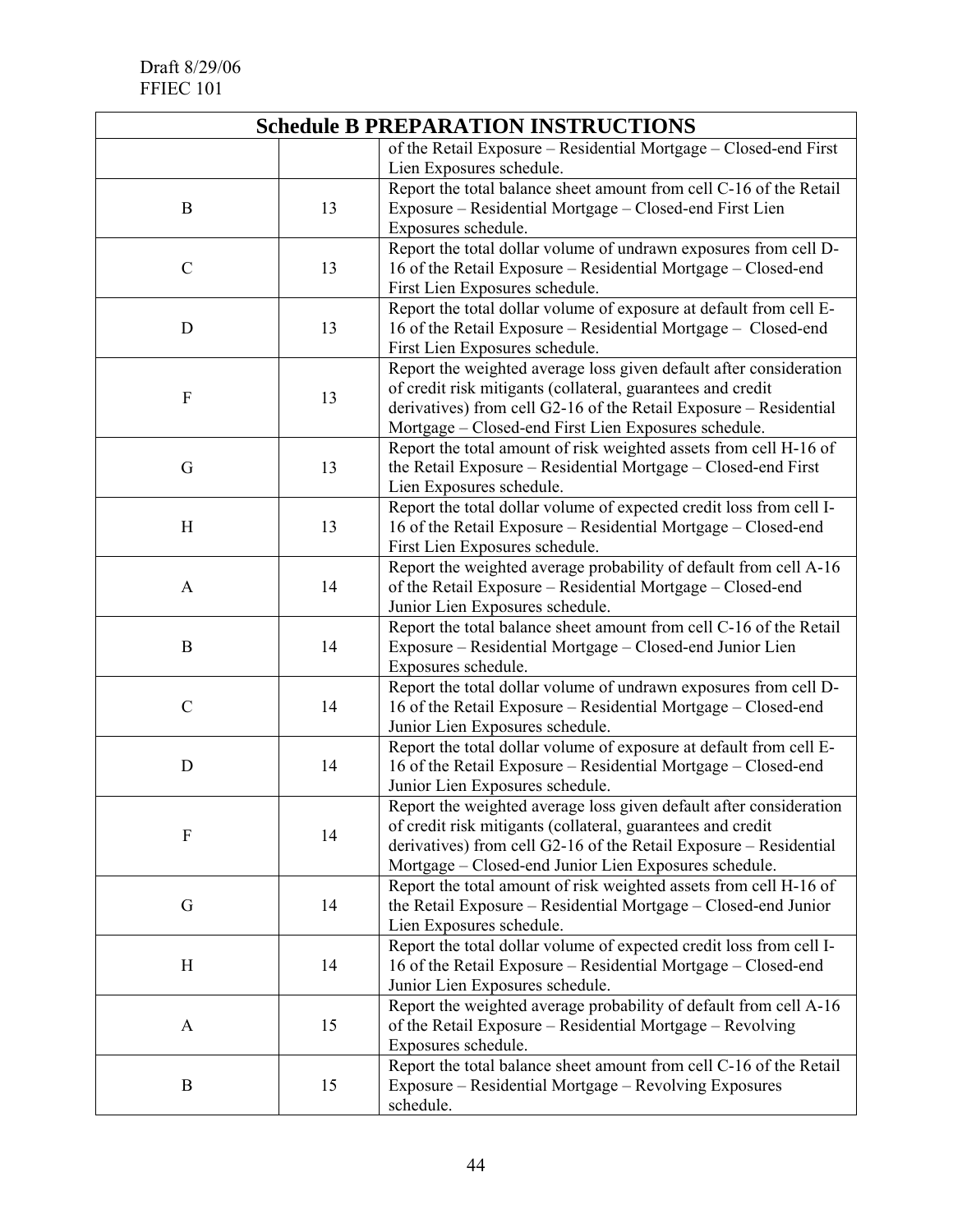| <b>Schedule B PREPARATION INSTRUCTIONS</b> |    |                                                                                                                                                                                                                                                         |  |  |
|--------------------------------------------|----|---------------------------------------------------------------------------------------------------------------------------------------------------------------------------------------------------------------------------------------------------------|--|--|
| $\mathcal{C}$                              | 15 | Report the total dollar volume of undrawn exposures from cell D-<br>16 of the Retail Exposure – Residential Mortgage – Revolving<br>Exposures schedule.                                                                                                 |  |  |
| D                                          | 15 | Report the total dollar volume of exposure at default from cell E-<br>16 of the Retail Exposure – Residential Mortgage – Revolving<br>Exposures schedule.                                                                                               |  |  |
| F                                          | 15 | Report the weighted average loss given default after consideration<br>of credit risk mitigants (collateral, guarantees and credit<br>derivatives) from cell G2-16 of the Retail Exposure - Residential<br>Mortgage - Revolving Exposures schedule.      |  |  |
| G                                          | 15 | Report the total amount of risk weighted assets from cell H-16 of<br>the Retail Exposure - Residential Mortgage - Revolving<br>Exposures schedule.                                                                                                      |  |  |
| H                                          | 15 | Report the total dollar volume of expected credit loss from cell I-<br>16 of the Retail Exposure – Residential Mortgage – Revolving<br>Exposures schedule.                                                                                              |  |  |
| $\mathbf{A}$                               | 16 | Report the weighted average probability of default from cell A-16<br>of the Retail Exposure – Qualifying Revolving Exposures – Credit<br>Cards schedule.                                                                                                |  |  |
| B                                          | 16 | Report the total balance sheet amount from cell C-16 of the Retail<br>Exposure – Qualifying Revolving Exposures – Credit Cards<br>schedule.                                                                                                             |  |  |
| $\mathcal{C}$                              | 16 | Report the total dollar volume of undrawn exposures from cell D-<br>16 of the Retail Exposure - Qualifying Revolving Exposures -<br>Credit Cards schedule.                                                                                              |  |  |
| D                                          | 16 | Report the total dollar volume of exposure at default from cell E-<br>16 of the Retail Exposure – Qualifying Revolving Exposures –<br>Credit Cards schedule.                                                                                            |  |  |
| F                                          | 16 | Report the weighted average loss given default after consideration<br>of credit risk mitigants (collateral, guarantees and credit<br>derivatives) from cell G2-16 of the Retail Exposure $-$ Qualifying<br>Revolving Exposures - Credit Cards schedule. |  |  |
| G                                          | 16 | Report the total amount of risk weighted assets from cell H-16 of<br>the Retail Exposure - Qualifying Revolving Exposures - Credit<br>Cards schedule.                                                                                                   |  |  |
| H                                          | 16 | Report the total dollar volume of expected credit loss from cell I-<br>16 of the Retail Exposure - Qualifying Revolving Exposures -<br>Credit Cards schedule.                                                                                           |  |  |
| A                                          | 17 | Report the weighted average probability of default from cell A-16<br>of the Retail Exposure – Qualifying Revolving Exposures – All<br>Other schedule.                                                                                                   |  |  |
| $\bf{B}$                                   | 17 | Report the total balance sheet amount from cell C-16 of the Retail<br>Exposure – Qualifying Revolving Exposures – All Other schedule.                                                                                                                   |  |  |
| $\mathcal{C}$                              | 17 | Report the total dollar volume of undrawn exposures from cell D-<br>16 of the Retail Exposure – Qualifying Revolving Exposures – All<br>Other schedule.                                                                                                 |  |  |
| D                                          | 17 | Report the total dollar volume of exposure at default from cell E-<br>16 of the Retail Exposure – Qualifying Revolving Exposures – All<br>Other schedule.                                                                                               |  |  |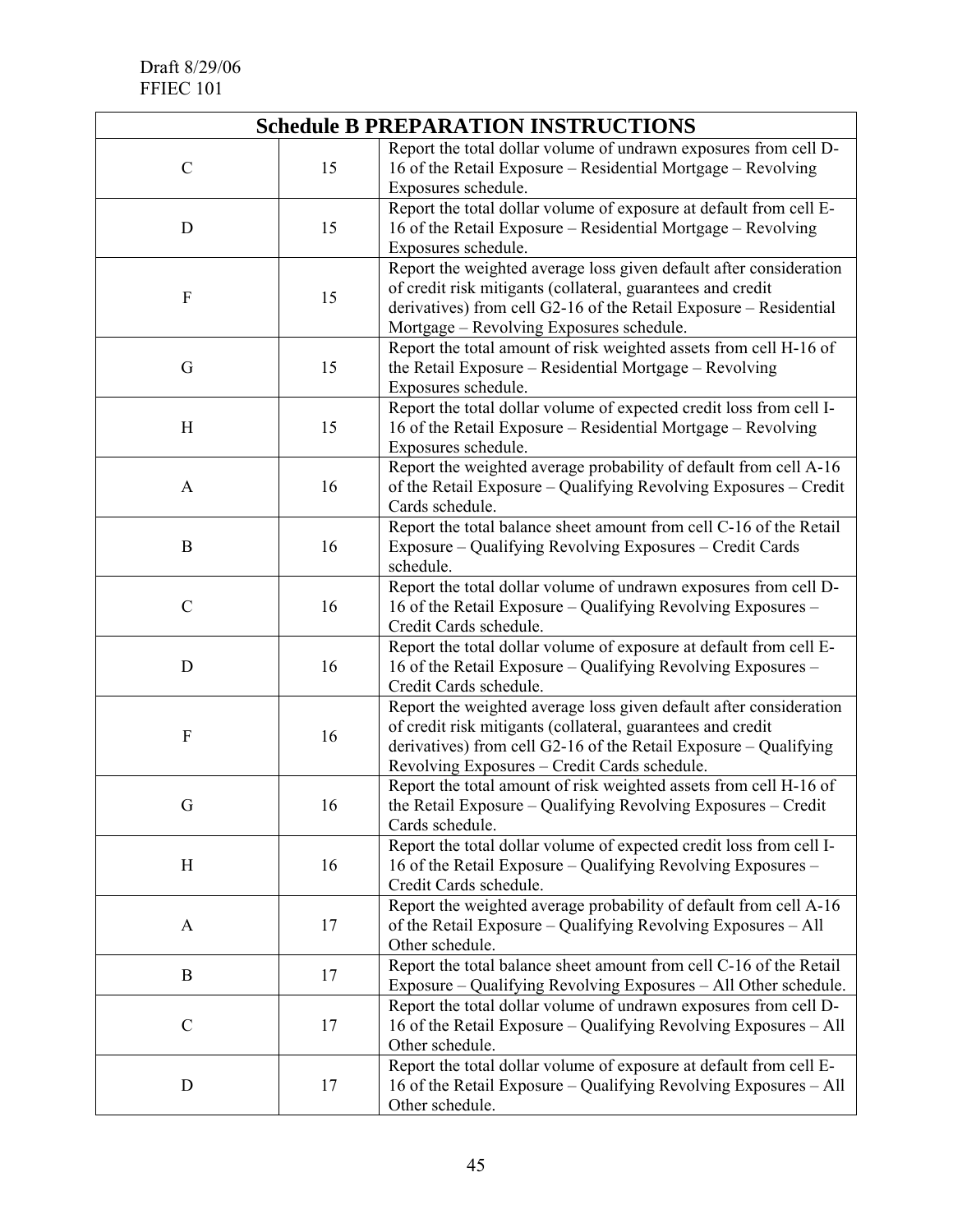| <b>Schedule B PREPARATION INSTRUCTIONS</b> |    |                                                                                                                                                                                                                                                    |  |
|--------------------------------------------|----|----------------------------------------------------------------------------------------------------------------------------------------------------------------------------------------------------------------------------------------------------|--|
| $\mathbf{F}$                               | 17 | Report the weighted average loss given default after consideration<br>of credit risk mitigants (collateral, guarantees and credit<br>derivatives) from cell G2-16 of the Retail Exposure – Qualifying<br>Revolving Exposures - All Other schedule. |  |
| G                                          | 17 | Report the total amount of risk weighted assets from cell H-16 of<br>the Retail Exposure – Qualifying Revolving Exposures – All<br>Other schedule.                                                                                                 |  |
| H                                          | 17 | Report the total dollar volume of expected credit loss from cell I-<br>16 of the Retail Exposure – Qualifying Revolving Exposures – All<br>Other schedule.                                                                                         |  |
| $\mathbf{A}$                               | 18 | Report the weighted average probability of default from cell A-16<br>of the Retail Exposure – Other Retail Exposures – Small Business<br>schedule.                                                                                                 |  |
| B                                          | 18 | Report the total balance sheet amount from cell C-16 of the Retail<br>Exposure - Other Retail Exposures - Small Business schedule.                                                                                                                 |  |
| $\mathcal{C}$                              | 18 | Report the total dollar volume of undrawn exposures from cell D-<br>16 of the Retail Exposure – Other Retail Exposures – Small<br>Business schedule.                                                                                               |  |
| D                                          | 18 | Report the total dollar volume of exposure at default from cell E-<br>16 of the Retail Exposure – Other Retail Exposures – Small<br>Business schedule.                                                                                             |  |
| $\boldsymbol{\mathrm{F}}$                  | 18 | Report the weighted average loss given default after consideration<br>of credit risk mitigants (collateral, guarantees and credit<br>derivatives) from cell G2-16 of the Retail Exposure - Other Retail<br>Exposures - Small Business schedule.    |  |
| G                                          | 18 | Report the total amount of risk weighted assets from cell H-16 of<br>the Retail Exposure – Other Retail Exposures – Small Business<br>schedule.                                                                                                    |  |
| H                                          | 18 | Report the total dollar volume of expected credit loss from cell I-<br>16 of the Retail Exposure – Other Retail Exposures – Small<br>Business schedule.                                                                                            |  |
| A                                          | 19 | Report the weighted average probability of default from cell A-16<br>of the Retail Exposure – Other Retail Exposures – All Other<br>schedule.                                                                                                      |  |
| B                                          | 19 | Report the total balance sheet amount from cell C-16 of the Retail<br>Exposure - Other Retail Exposures - All Other schedule.                                                                                                                      |  |
| $\mathcal{C}$                              | 19 | Report the total dollar volume of undrawn exposures from cell D-<br>16 of the Retail Exposure – Other Retail Exposures – All Other<br>schedule.                                                                                                    |  |
| D                                          | 19 | Report the total dollar volume of exposure at default from cell E-<br>16 of the Retail Exposure – Other Retail Exposures – All Other<br>schedule.                                                                                                  |  |
| $\boldsymbol{\mathrm{F}}$                  | 19 | Report the weighted average loss given default after consideration<br>of credit risk mitigants (collateral, guarantees and credit<br>derivatives) from cell G2-16 of the Retail Exposure – Other Retail<br>Exposures - All Other schedule.         |  |
| G                                          | 19 | Report the total amount of risk weighted assets from cell H-16 of<br>the Retail Exposure – Other Retail Exposures – All Other<br>schedule.                                                                                                         |  |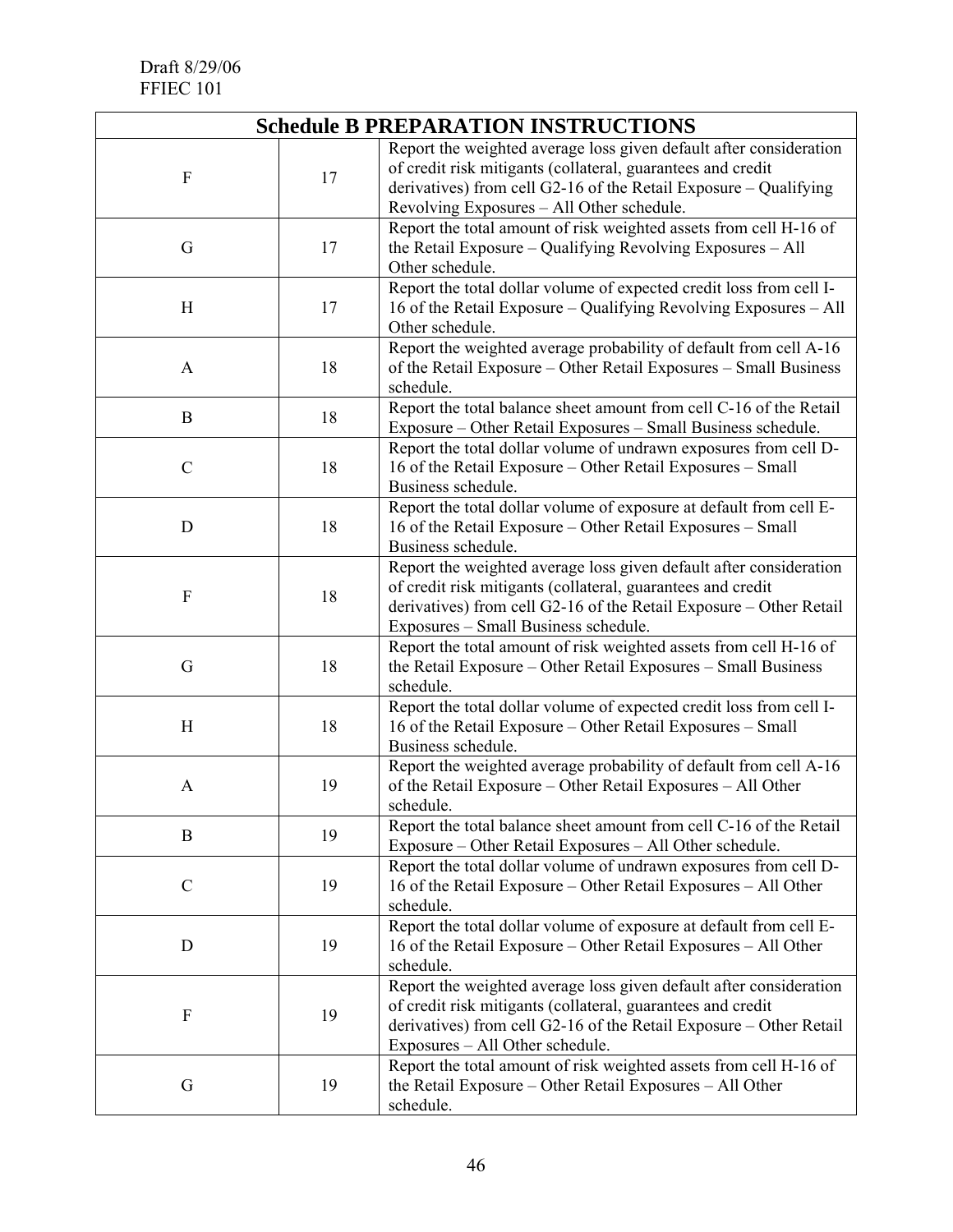| <b>Schedule B PREPARATION INSTRUCTIONS</b> |    |                                                                                                                                                    |  |
|--------------------------------------------|----|----------------------------------------------------------------------------------------------------------------------------------------------------|--|
| H                                          | 19 | Report the total dollar volume of expected credit loss from cell I-<br>16 of the Retail Exposure - Other Retail Exposures - All Other<br>schedule. |  |
| B                                          | 20 | Report the total amount of exposures outstanding subject to the<br>Ratings-based Approach.                                                         |  |
| G                                          | 20 | Report the total amount of risk weighted assets of exposures<br>outstanding subject to the Ratings-based Approach.                                 |  |
| $\mathbf B$                                | 21 | Report the total amount of exposures outstanding subject to the<br>Internal Assessment Approach.                                                   |  |
| G                                          | 21 | Report the total amount of risk weighted assets of exposures<br>outstanding subject to the Internal Assessment Approach.                           |  |
| $\boldsymbol{B}$                           | 22 | Report the total amount of exposures outstanding subject to the<br>Supervisory Formula.                                                            |  |
| G                                          | 22 | Report the total amount of risk weighted assets of exposures<br>outstanding subject to the Supervisory Formula.                                    |  |
| G                                          | 23 | Report the total amount of risk weighted assets of investors'<br>interest subject to an early amortization charge.                                 |  |
| $\mathbf B$                                | 24 | Report the sum of cells A-2 through A-6 of the Equities schedule                                                                                   |  |
| G                                          | 24 | Report the sum of cells B-3 through B-6 of the Equities schedule.                                                                                  |  |
| $\overline{B}$                             | 25 | Report the sum of cells A-7 through A-12 of the Equities schedule                                                                                  |  |
| G                                          | 25 | Report the amount from cell B-13 of the Equities schedule.                                                                                         |  |
| B                                          | 26 | Report the sum of cells A-14 through A-16, and A-19 through A-<br>21 from the equities schedule.                                                   |  |
| G                                          | 26 | Report the sum of the amounts from cells B-18 and B-22 of the<br>Equities schedule.                                                                |  |
| G                                          | 27 | Report total Market Risk Equivalent Assets.                                                                                                        |  |
| G                                          | 28 | Report the amount in cell A-1 of the Operational Risk schedule,<br>multiplied by 12.5.                                                             |  |
| $\mathbf B$                                | 29 | Report the balance sheet amount of assets not subject to the<br>Internal Ratings-Based Approach.                                                   |  |
| G                                          | 29 | Report the total amount of risk weighted assets of assets not<br>subject to the Internal Ratings-Based Approach                                    |  |
| $\boldsymbol{B}$                           | 30 | Report the balance sheet amount of assets determined to be<br>immaterial exposures                                                                 |  |
| G                                          | 30 | Report the total amount of risk weighted assets determined to be<br>immaterial exposures                                                           |  |
| G                                          | 31 | Report the sum of cells G-1 through G-30 above.                                                                                                    |  |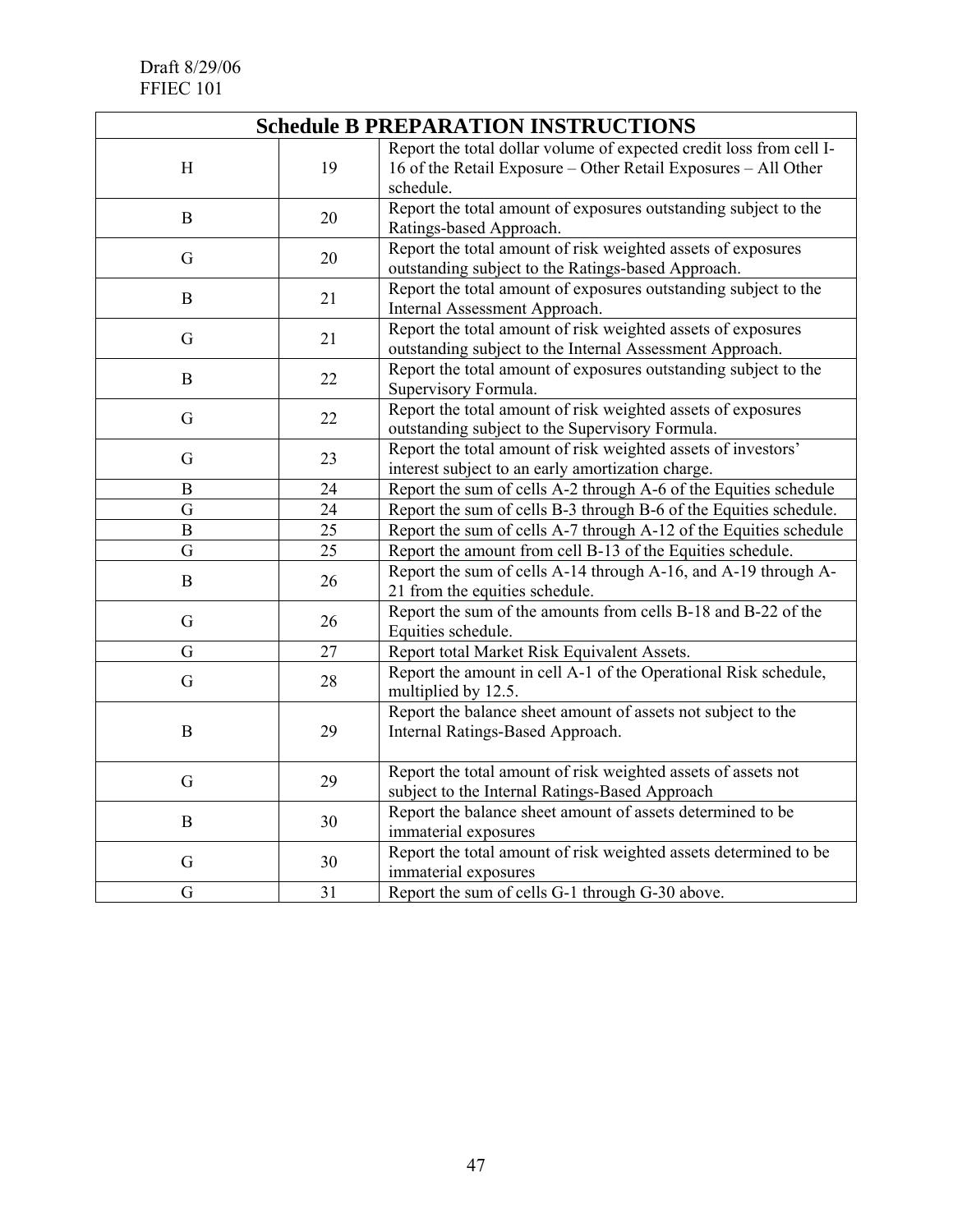# **Preparation Instructions for Wholesale Exposures (Schedules C through H)**

| <b>GENERAL INSTRUCTIONS</b> |                                                                                                                                                                                                                                                                                                                                                                                                                                                                                                                                                                                                                              |  |
|-----------------------------|------------------------------------------------------------------------------------------------------------------------------------------------------------------------------------------------------------------------------------------------------------------------------------------------------------------------------------------------------------------------------------------------------------------------------------------------------------------------------------------------------------------------------------------------------------------------------------------------------------------------------|--|
| Definitions                 | Apply the definitions provided in the NPR for the following terms: $(1)$<br>probability of default (PD); (2) loss given default (LGD); (3) expected loss<br>given default; (4) exposure at default (EAD); (5) effective maturity $(M)$ ; (6)<br>expected credit loss (ECL); (7) guarantees; (8) credit derivatives; and (9)<br>double default treatment.                                                                                                                                                                                                                                                                     |  |
| <b>Weighted Averages</b>    | Weighted average obligor PD as used in this section is calculated by: $(1)$<br>Determining the obligors and their exposures that fall within each of the PD<br>ranges indicated, (2) multiplying each obligor's PD by its total EAD, (3)<br>summing the products from step (2) for all exposures within each PD range,<br>and $(4)$ dividing the summed products from step $(3)$ by the sum of the EADs<br>of all exposures in the same PD range.                                                                                                                                                                            |  |
|                             | Weighted Average LGD before effects of guarantees and credit derivatives,<br>but after counting collateral as used in this section is calculated by: (1)<br>Determining the obligors and their exposures that fall within each of the PD<br>ranges indicated, (2) multiplying each exposure's LGD before considering<br>effects of guarantees and credit derivatives, but after counting collateral by<br>its EAD, (3) summing the products from step (2) for all exposures within each<br>PD range, and $(4)$ dividing the summed products from step $(3)$ by the sum of<br>the EADs of all exposures in the same PD range. |  |
|                             | Weighted average LGD with effects of guarantees, credit derivatives and<br>collateral as used in this section is calculated by: (1) Determining the obligors<br>and their exposures that fall within each of the PD ranges indicated, (2)<br>multiplying each exposure's LGD with effects of credit risk mitigants<br>(guarantees, credit derivatives and collateral) by its EAD, (3) summing the<br>products from step (2) for all exposures within each PD range, and (4)<br>dividing the summed products from step (3) by the sum of the EADs of all<br>exposures in the same PD range.                                   |  |
|                             | Weighted average M as used in this section is calculated by: $(1)$ Determining<br>the obligors and their exposures that fall within each of the PD ranges<br>indicated, (2) multiplying each exposure's estimated M by its EAD, (3)<br>summing the products from step (2) for all exposures within each PD range,<br>and $(4)$ dividing the summed products from step $(3)$ by the sum of the EADs<br>of all exposures in the same PD range.                                                                                                                                                                                 |  |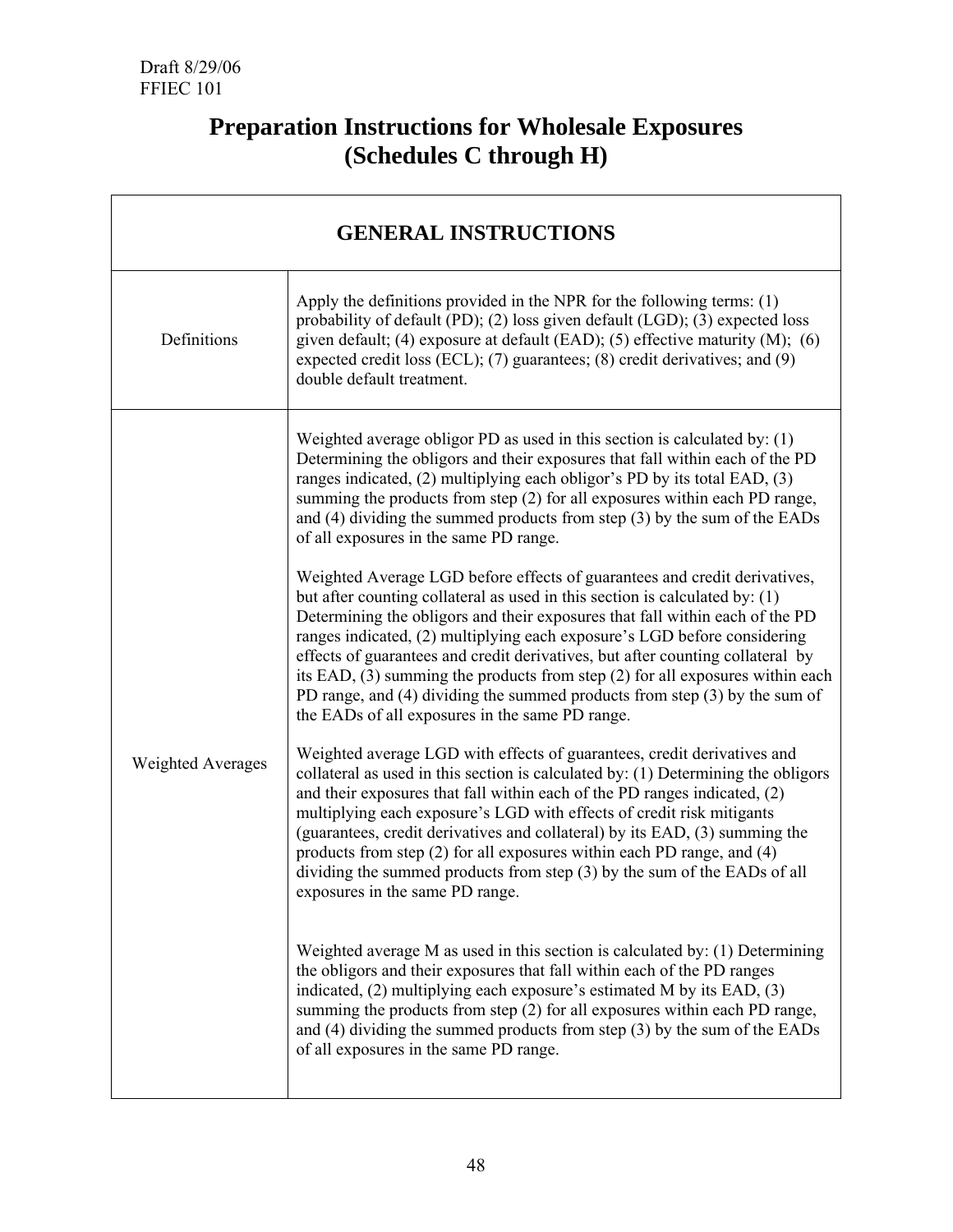| <b>WHOLESALE EXPOSURES - SCHEDULE C</b> |                        |                                                                                                                                                                                                                                                                                                                                                                                                                                                                                                                                                                                                                                                                                                                                                                                               |  |
|-----------------------------------------|------------------------|-----------------------------------------------------------------------------------------------------------------------------------------------------------------------------------------------------------------------------------------------------------------------------------------------------------------------------------------------------------------------------------------------------------------------------------------------------------------------------------------------------------------------------------------------------------------------------------------------------------------------------------------------------------------------------------------------------------------------------------------------------------------------------------------------|--|
| <b>CORPORATE INSTRUCTIONS</b>           |                        |                                                                                                                                                                                                                                                                                                                                                                                                                                                                                                                                                                                                                                                                                                                                                                                               |  |
| <b>Schedule</b><br>$\mathbf C$          | Wholesale<br>Corporate | Report all Wholesale Exposures - Corporate, which include all wholesale<br>exposures as defined in the NPR, except those which are to be specifically<br>included in the Wholesale Exposures - Bank, Wholesale Exposures -<br>Sovereign, Wholesale Exposures - High Volatility Commercial Real<br>Estate, Wholesale Exposures - Income Producing Real Estate, Wholesale<br>Exposures - Construction Income Producing Real Estate, Eligible margin<br>loans, Repo-style transactions, or OTC Derivatives schedules of this<br>report.                                                                                                                                                                                                                                                          |  |
| Column                                  | Row(s)                 | Instructions                                                                                                                                                                                                                                                                                                                                                                                                                                                                                                                                                                                                                                                                                                                                                                                  |  |
| A                                       | $1 - 11$               | Report the weighted average obligor PD of all Wholesale Exposures -<br>Corporate where the obligor PD falls within each PD range indicated.                                                                                                                                                                                                                                                                                                                                                                                                                                                                                                                                                                                                                                                   |  |
| B                                       | $1 - 12$               | Report the total number of obligors included in this row for column A.                                                                                                                                                                                                                                                                                                                                                                                                                                                                                                                                                                                                                                                                                                                        |  |
| $\mathcal{C}$                           | $1 - 12$               | Report the total balance sheet amount of exposures included in this row for<br>column A.                                                                                                                                                                                                                                                                                                                                                                                                                                                                                                                                                                                                                                                                                                      |  |
| D                                       | $1 - 12$               | Report the total dollar value of available but undrawn balance of exposures<br>included in this row for column A.                                                                                                                                                                                                                                                                                                                                                                                                                                                                                                                                                                                                                                                                             |  |
| E                                       | $1 - 12$               | Report the total exposure at default (as defined in the NPR) of exposures<br>included in this row for column A.                                                                                                                                                                                                                                                                                                                                                                                                                                                                                                                                                                                                                                                                               |  |
| F                                       | $1 - 12$               | Report the weighted average maturity of exposures included in this row for<br>column A.                                                                                                                                                                                                                                                                                                                                                                                                                                                                                                                                                                                                                                                                                                       |  |
| G1                                      | $1 - 12$               | Report the weighted average LGD of exposures included in this row for<br>column A. In estimating LGD, include the effects of collateral but not the<br>effects of guarantees or credit derivatives.                                                                                                                                                                                                                                                                                                                                                                                                                                                                                                                                                                                           |  |
| G2                                      | $1 - 12$               | Report the weighted average LGD of exposures included in this row for<br>column A. In estimating LGD, include the effects of credit risk mitigants<br>(guarantees, credit derivatives and collateral).                                                                                                                                                                                                                                                                                                                                                                                                                                                                                                                                                                                        |  |
| H1                                      | $1 - 12$               | Report the estimated benefit of credit risk mitigation of exposures included<br>in this row, expressed in terms of a reduction in risk-weighted assets in<br>dollars, arising from the application of the PD Substitution approach or the<br>LGD Adjustment approach. The estimate can be derived by deducting the<br>amount in column I of this row from the aggregated risk-weighted assets<br>that would have resulted from the application of the IRB Wholesale risk-<br>weight formula to all underlying obligations contained in this row as if<br>they had not been hedged or guaranteed. The estimate should reflect only<br>credit risk mitigation benefits derived from the application of the PD<br>Substitution approach or the LGD Adjustment approach as defined in the<br>NPR. |  |
| H2                                      | $1 - 12$               | Report the estimated benefit of credit risk mitigation of exposures included<br>in this row, expressed in terms of a reduction in risk-weighted assets in<br>dollars, arising from the application of the Double Default treatment. The<br>estimate can be derived by deducting the amount in column I of this row<br>from the aggregated risk-weighted assets that would have resulted from the<br>application of the IRB Wholesale risk-weight formula to all underlying                                                                                                                                                                                                                                                                                                                    |  |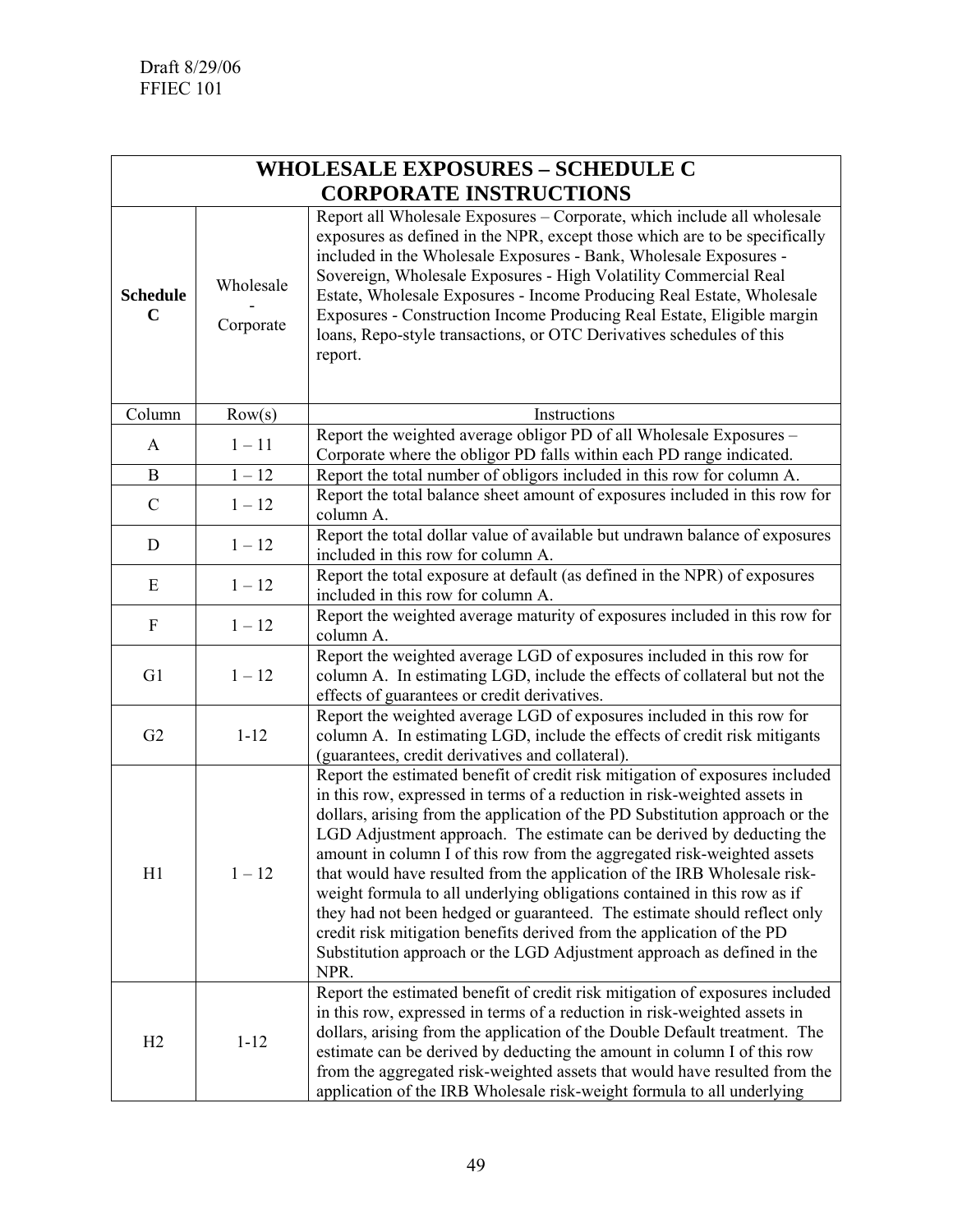| <b>WHOLESALE EXPOSURES - SCHEDULE C</b> |          |                                                                                                                                                                                                                                    |
|-----------------------------------------|----------|------------------------------------------------------------------------------------------------------------------------------------------------------------------------------------------------------------------------------------|
|                                         |          | <b>CORPORATE INSTRUCTIONS</b>                                                                                                                                                                                                      |
|                                         |          | obligations contained in this row as if they had not been hedged or<br>guaranteed. The estimate should reflect only credit risk mitigation benefits<br>derived from the application of the Double Default treatment as defined in  |
|                                         |          | the NPR.                                                                                                                                                                                                                           |
| 1.                                      | $1 - 12$ | Report the total risk weighted assets associated with all exposures included<br>in this row for column A - after any credit risk mitigation adjustments<br>including application of double default treatment.                      |
| J                                       | $1 - 12$ | Report the dollar amount of ECL for exposure included in this row for<br>column A.                                                                                                                                                 |
| $A-J$                                   | 13       | Calculated cells.                                                                                                                                                                                                                  |
|                                         | 14       | Report the Risk Weighted Assets of immaterial exposures reportable in<br>this schedule but not included in the cells above.                                                                                                        |
|                                         | 15       | Report the weighted average Expected Loss Given Default (ELGD) for the<br>exposures in this category, weighting each ELGD by the exposure's<br>associated EAD. Only report in this item if using own internal estimates of<br>LGD. |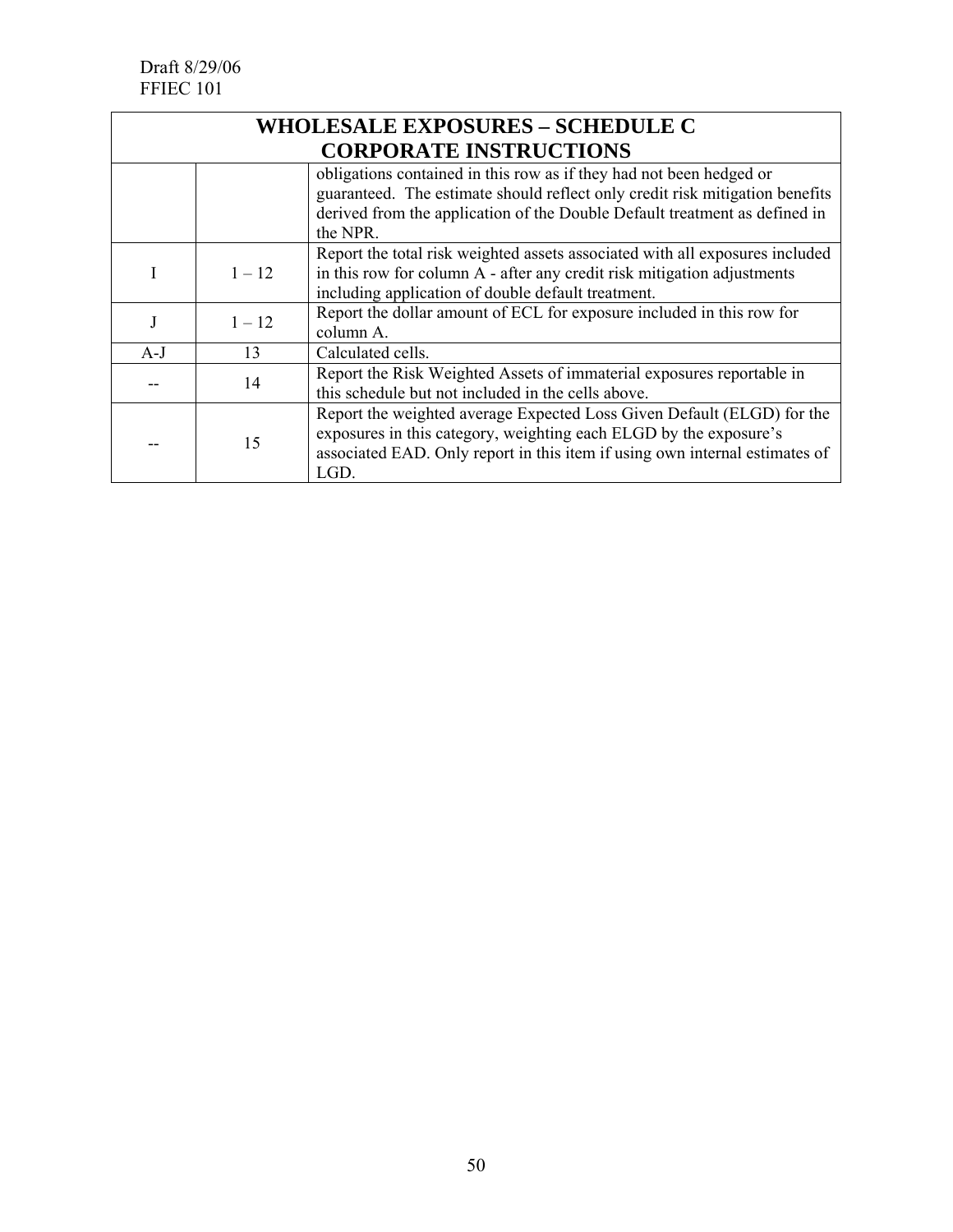| <b>WHOLESALE EXPOSURES - SCHEDULE D</b> |                          |                                                                                                                                                                                                                                                                                                                                                                                                                                                                                                                                                                                                                                                                                                                                                                               |  |
|-----------------------------------------|--------------------------|-------------------------------------------------------------------------------------------------------------------------------------------------------------------------------------------------------------------------------------------------------------------------------------------------------------------------------------------------------------------------------------------------------------------------------------------------------------------------------------------------------------------------------------------------------------------------------------------------------------------------------------------------------------------------------------------------------------------------------------------------------------------------------|--|
| <b>BANKS INSTRUCTIONS</b>               |                          |                                                                                                                                                                                                                                                                                                                                                                                                                                                                                                                                                                                                                                                                                                                                                                               |  |
| <b>Schedule</b><br>D                    | Wholesale<br><b>Bank</b> | Report all Wholesale Exposures - Banks. For this schedule, Banks include the<br>following entities: (1) banks and depository institutions as defined in the Glossary<br>of the Reports of Condition and Income under the following headings: Banks,<br>U.S. and Foreign; and Depository Institutions in the U.S.; (2) securities firms; and<br>(3) government-related entities whose exposures do not have full faith $&$ credit<br>support of a sovereign such as Federal Home Loan Bank, Federal Agricultural<br>Mortgage Corporation, and (4) multi-lateral development banks such as the World<br>Bank and the Asian Development Bank that do not have full faith and credit<br>backing of sovereign entities                                                             |  |
| Column                                  | Row(s)                   | Instructions                                                                                                                                                                                                                                                                                                                                                                                                                                                                                                                                                                                                                                                                                                                                                                  |  |
| A                                       | $1 - 11$                 | Report the weighted average obligor PD of all Wholesale Exposures - Banks,<br>where the obligor falls within each PD range indicated.                                                                                                                                                                                                                                                                                                                                                                                                                                                                                                                                                                                                                                         |  |
| B                                       | $1 - 12$                 | Report the total number of obligors included in this row for column A.                                                                                                                                                                                                                                                                                                                                                                                                                                                                                                                                                                                                                                                                                                        |  |
| $\mathcal{C}$                           | $1 - 12$                 | Report the total balance sheet amount of exposures included in this row for<br>column A.                                                                                                                                                                                                                                                                                                                                                                                                                                                                                                                                                                                                                                                                                      |  |
| D                                       | $1 - 12$                 | Report the total dollar value of available but undrawn balance of exposures<br>included in this row for column A.                                                                                                                                                                                                                                                                                                                                                                                                                                                                                                                                                                                                                                                             |  |
| E                                       | $1 - 12$                 | Report the total exposure at default (as defined in the NPR) of exposures included<br>in this row for column A.                                                                                                                                                                                                                                                                                                                                                                                                                                                                                                                                                                                                                                                               |  |
| $\mathbf F$                             | $1 - 12$                 | Report the weighted average maturity of exposures included in this row for<br>column A.                                                                                                                                                                                                                                                                                                                                                                                                                                                                                                                                                                                                                                                                                       |  |
| G1                                      | $1 - 12$                 | Report the weighted average LGD of exposures included in this row for column<br>A. In estimating LGD, include the effects of collateral but not the effects of<br>guarantees or credit derivatives.                                                                                                                                                                                                                                                                                                                                                                                                                                                                                                                                                                           |  |
| G2                                      | $1 - 12$                 | Report the weighted average LGD of exposures included in this row for column<br>A. In estimating LGD, include the effects of credit risk mitigants (guarantees,<br>credit derivatives and collateral).                                                                                                                                                                                                                                                                                                                                                                                                                                                                                                                                                                        |  |
| H                                       | $1 - 12$                 | Report the estimated benefit of credit risk mitigation of exposures included in this<br>row, expressed in terms of a reduction in risk-weighted assets in dollars, arising<br>from the application of the PD substitution and the LGD adjustment approaches.<br>The estimate can be derived by deducting the amount in column I of this row<br>from the aggregated risk-weighted assets that would have resulted from the<br>application of the IRB Wholesale risk-weight formula to all underlying<br>obligations contained in this row as if they had not been hedged or guaranteed.<br>The estimate should reflect only credit risk mitigation benefits derived from the<br>application of the PD substitution and the LGD adjustment approaches as defined<br>in the NPR. |  |
| I                                       | $1 - 12$                 | Report the total risk weighted assets associated with all exposures included in this<br>row for column A - after any credit risk mitigation adjustments.                                                                                                                                                                                                                                                                                                                                                                                                                                                                                                                                                                                                                      |  |
| J                                       | $1 - 12$                 | Report the dollar amount of ECL for exposure included in this row for column A.                                                                                                                                                                                                                                                                                                                                                                                                                                                                                                                                                                                                                                                                                               |  |
| A-J                                     | 13                       | Calculated cells.                                                                                                                                                                                                                                                                                                                                                                                                                                                                                                                                                                                                                                                                                                                                                             |  |
|                                         | 14                       | Report the Risk Weighted Assets of immaterial exposures reportable in this<br>schedule but not included in the cells above.                                                                                                                                                                                                                                                                                                                                                                                                                                                                                                                                                                                                                                                   |  |
|                                         | 15                       | Report the weighted average Expected Loss Given Default (ELGD) for the<br>exposures in this category, weighting each ELGD by the exposure's associated<br>EAD. Only report in this item if using own internal estimates of LGD.                                                                                                                                                                                                                                                                                                                                                                                                                                                                                                                                               |  |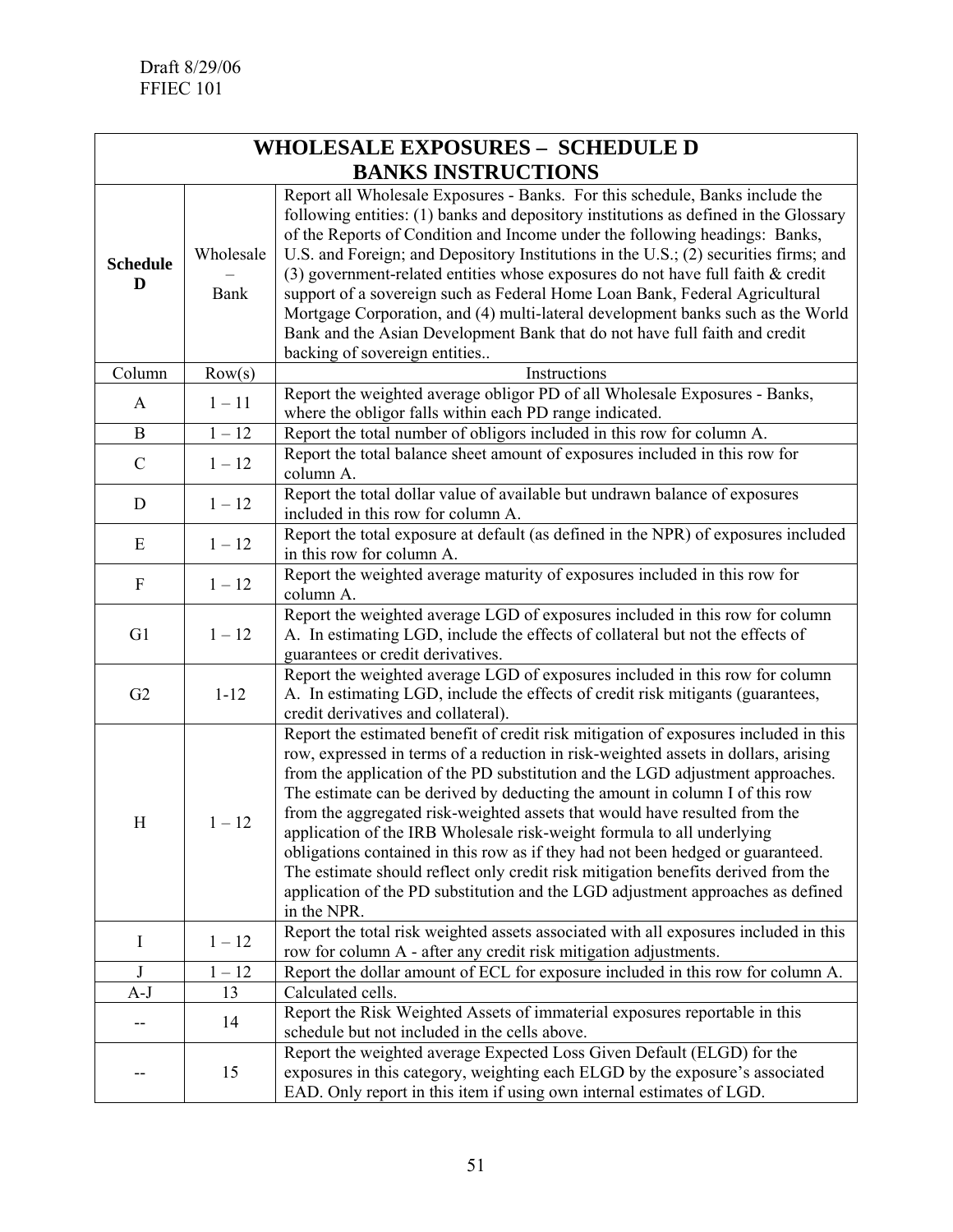| <b>WHOLESALE EXPOSURES - SCHEDULE E</b> |                        |                                                                                                                                                                                                                                                                                                                                                                                                                                                                                                                                                                                                                                                                                                                                                                        |  |
|-----------------------------------------|------------------------|------------------------------------------------------------------------------------------------------------------------------------------------------------------------------------------------------------------------------------------------------------------------------------------------------------------------------------------------------------------------------------------------------------------------------------------------------------------------------------------------------------------------------------------------------------------------------------------------------------------------------------------------------------------------------------------------------------------------------------------------------------------------|--|
|                                         |                        | SOVEREIGN INSTRUCTIONS                                                                                                                                                                                                                                                                                                                                                                                                                                                                                                                                                                                                                                                                                                                                                 |  |
| <b>Schedule E</b>                       | Wholesale<br>Sovereign | Report all Wholesale Exposures - Sovereign (Sovereign exposures), which<br>are defined for this schedule as: $(1)$ direct claims on sovereign entities, $(2)$<br>exposures unconditionally backed by the full faith and credit of a sovereign<br>entity, U.S. Government-sponsored agencies such as Federal National<br>Mortgage Association and Federal Home Loan Mortgage Corporation.<br>Wholesale Exposures-Corporate. Wholesale exposures and sovereign<br>entities are defined in the NPR.                                                                                                                                                                                                                                                                       |  |
| Column                                  | Row(s)                 | Instructions                                                                                                                                                                                                                                                                                                                                                                                                                                                                                                                                                                                                                                                                                                                                                           |  |
| A                                       | $1 - 11$               | Report the weighted average obligor PD of all Wholesale Exposures -<br>Sovereign where the obligor PD falls within each PD range indicated.                                                                                                                                                                                                                                                                                                                                                                                                                                                                                                                                                                                                                            |  |
| B                                       | $1 - 12$               | Report the total number of obligors included in this row for column A.                                                                                                                                                                                                                                                                                                                                                                                                                                                                                                                                                                                                                                                                                                 |  |
| $\overline{C}$                          | $1 - 12$               | Report the total book value of exposures included in this row for column A.                                                                                                                                                                                                                                                                                                                                                                                                                                                                                                                                                                                                                                                                                            |  |
| D                                       | $1 - 12$               | Report the total dollar value of available but undrawn balance of exposures<br>included in this row for column A.                                                                                                                                                                                                                                                                                                                                                                                                                                                                                                                                                                                                                                                      |  |
| E                                       | $1 - 12$               | Report the total exposure at default (as defined in the NPR) of exposures<br>included in this row for column A.                                                                                                                                                                                                                                                                                                                                                                                                                                                                                                                                                                                                                                                        |  |
| ${\rm F}$                               | $1 - 12$               | Report the weighted average maturity of exposures included in this row for<br>column A.                                                                                                                                                                                                                                                                                                                                                                                                                                                                                                                                                                                                                                                                                |  |
| G1                                      | $1 - 12$               | Report the weighted average LGD of exposures included in this row for<br>column A. In estimating LGD, include the effects of collateral but not the<br>effects of guarantees or credit derivatives.                                                                                                                                                                                                                                                                                                                                                                                                                                                                                                                                                                    |  |
| G2                                      | $1 - 12$               | Report the weighted average LGD of exposures included in this row for<br>column A. In estimating LGD, include the effects of credit risk mitigants<br>(guarantees, credit derivatives and collateral).                                                                                                                                                                                                                                                                                                                                                                                                                                                                                                                                                                 |  |
| H                                       | $1 - 12$               | Report the estimated benefit of credit risk mitigation of exposures included<br>in this row, expressed in terms of a reduction in risk-weighted assets in<br>dollars, arising from the application of the PD substitution and LGD<br>adjustment approaches. The estimate can be derived by deducting the<br>amount in column I of this row from the aggregated risk-weighted assets<br>that would have resulted from the application of the IRB Wholesale risk-<br>weight formula to all underlying obligations contained in this row as if they<br>had not been hedged or guaranteed. The estimate should reflect only credit<br>risk mitigation benefits derived from the application of the PD substitution<br>and LGD adjustment approaches as defined in the NPR. |  |
| I                                       | $1 - 12$               | Report the total risk weighted assets associated with all exposures included<br>in this row for column A - after any credit risk mitigation adjustments.                                                                                                                                                                                                                                                                                                                                                                                                                                                                                                                                                                                                               |  |
| J                                       | $1 - 12$               | Report the dollar amount of ECL for exposure included in this row for<br>column A.                                                                                                                                                                                                                                                                                                                                                                                                                                                                                                                                                                                                                                                                                     |  |
| $A-J$                                   | 13                     | Calculated cells.                                                                                                                                                                                                                                                                                                                                                                                                                                                                                                                                                                                                                                                                                                                                                      |  |
|                                         | 14                     | Report the Risk Weighted Assets of immaterial exposures reportable in this<br>schedule but not included in the cells above.                                                                                                                                                                                                                                                                                                                                                                                                                                                                                                                                                                                                                                            |  |
|                                         | 15                     | Report the weighted average Expected Loss Given Default (ELGD) for the<br>exposures in this category, weighting each ELGD by the exposure's<br>associated EAD. Only report in this item if using own internal estimates of<br>LGD.                                                                                                                                                                                                                                                                                                                                                                                                                                                                                                                                     |  |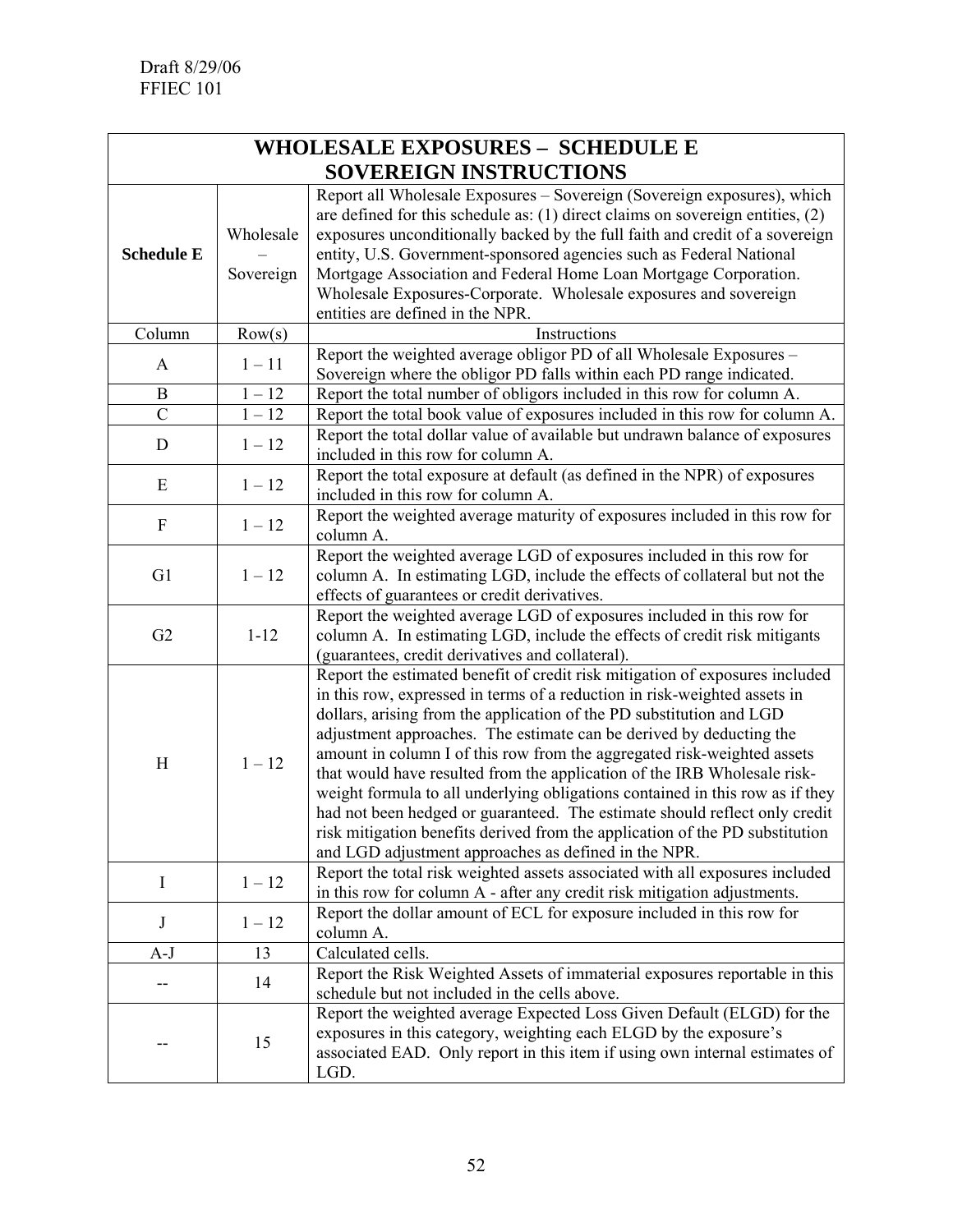# **WHOLESALE EXPOSURES – SCHEDULE F CONSTRUCTION INCOME PRODUCING REAL ESTATE (Construction IPRE) INSTRUCTIONS**

| <b>Schedule</b><br>F | Construction IPRE<br>Wholesale- | Report all Wholesale Exposures - Construction IPRE. Construction IPRE<br>contains all of the following characteristics: (1) exposure must be a wholesale<br>exposure collateralized by real estate; (2) repayment of the obligation is<br>primarily reliant on the cash flows of the real estate serving as collateral for the<br>exposure; $(3)$ the exposure is $(a)$ a construction loan or a land development<br>loan, as defined in the Interagency Guidelines for Real Estate Lending Policies,<br>or (b) a loan to acquire property in conjunction with a land development or<br>construction project; (4) exposure is not to be reported in Wholesale Exposures<br>- High Volatility Commercial Real Estate; and (5) obligor revenues are not<br>diversified into property management, i.e. property management companies,<br>hotel operators, real estate investment trusts, etc.<br>Wholesale exposures are defined in the NPR. |
|----------------------|---------------------------------|-------------------------------------------------------------------------------------------------------------------------------------------------------------------------------------------------------------------------------------------------------------------------------------------------------------------------------------------------------------------------------------------------------------------------------------------------------------------------------------------------------------------------------------------------------------------------------------------------------------------------------------------------------------------------------------------------------------------------------------------------------------------------------------------------------------------------------------------------------------------------------------------------------------------------------------------|
| Column               | Row(s)                          | Instructions                                                                                                                                                                                                                                                                                                                                                                                                                                                                                                                                                                                                                                                                                                                                                                                                                                                                                                                              |
| A                    | $1 - 11$                        | Report the weighted average obligor PD of all Wholesale Exposures -<br>Construction IPRE where the obligor PD falls within each PD range indicated.                                                                                                                                                                                                                                                                                                                                                                                                                                                                                                                                                                                                                                                                                                                                                                                       |
| B                    | $1 - 12$                        | Report the total number of obligors included in this row for column A.                                                                                                                                                                                                                                                                                                                                                                                                                                                                                                                                                                                                                                                                                                                                                                                                                                                                    |
| $\mathcal{C}$        | $1-12\,$                        | Report the total balance sheet value of exposures included in this row for<br>column A.                                                                                                                                                                                                                                                                                                                                                                                                                                                                                                                                                                                                                                                                                                                                                                                                                                                   |
| D                    | $1 - 12$                        | Report the total dollar value of available but undrawn balance of exposures<br>included in this row for column A.                                                                                                                                                                                                                                                                                                                                                                                                                                                                                                                                                                                                                                                                                                                                                                                                                         |
| E                    | $1 - 12$                        | Report the total exposure at default (as defined in the NPR) of exposures<br>included in this row for column A.                                                                                                                                                                                                                                                                                                                                                                                                                                                                                                                                                                                                                                                                                                                                                                                                                           |
| ${\rm F}$            | $1 - 12$                        | Report the weighted average maturity of exposures included in this row for<br>column A.                                                                                                                                                                                                                                                                                                                                                                                                                                                                                                                                                                                                                                                                                                                                                                                                                                                   |
| G1                   | $1 - 12$                        | Report the weighted average LGD of exposures included in this row for<br>column A. In estimating LGD, include the effects of collateral but not the<br>effects of guarantees or credit derivatives.                                                                                                                                                                                                                                                                                                                                                                                                                                                                                                                                                                                                                                                                                                                                       |
| G2                   | $1 - 12$                        | Report the weighted average LGD of exposures included in this row for<br>column A. In estimating LGD, include the effects of credit risk mitigants<br>(guarantees, credit derivatives and collateral).                                                                                                                                                                                                                                                                                                                                                                                                                                                                                                                                                                                                                                                                                                                                    |
| H1                   | $1 - 12$                        | Report the estimated benefit of credit risk mitigation of exposures included in<br>this row, expressed in terms of a reduction in risk-weighted assets in dollars,<br>arising from the application of the PD substitution and LGD adjustment<br>approaches. The estimate can be derived by deducting the amount in column I<br>of this row from the aggregated risk-weighted assets that would have resulted<br>from the application of the IRB Wholesale risk-weight formula to all<br>underlying obligations contained in this row as if they had not been hedged or<br>guaranteed. The estimate should reflect only credit risk mitigation benefits<br>derived from the application of the PD substitution and LGD adjustment<br>approaches as defined in the NPR.                                                                                                                                                                     |
| H <sub>2</sub>       | $1 - 12$                        | Report the estimated benefit of credit risk mitigation of exposures included in<br>this row, expressed in terms of a reduction in risk-weighted assets in dollars,<br>arising from the application of the Double Default treatment. The estimate can<br>be derived by deducting the amount in column I of this row from the<br>aggregated risk-weighted assets that would have resulted from the application<br>of the IRB Wholesale risk-weight formula to all underlying obligations                                                                                                                                                                                                                                                                                                                                                                                                                                                    |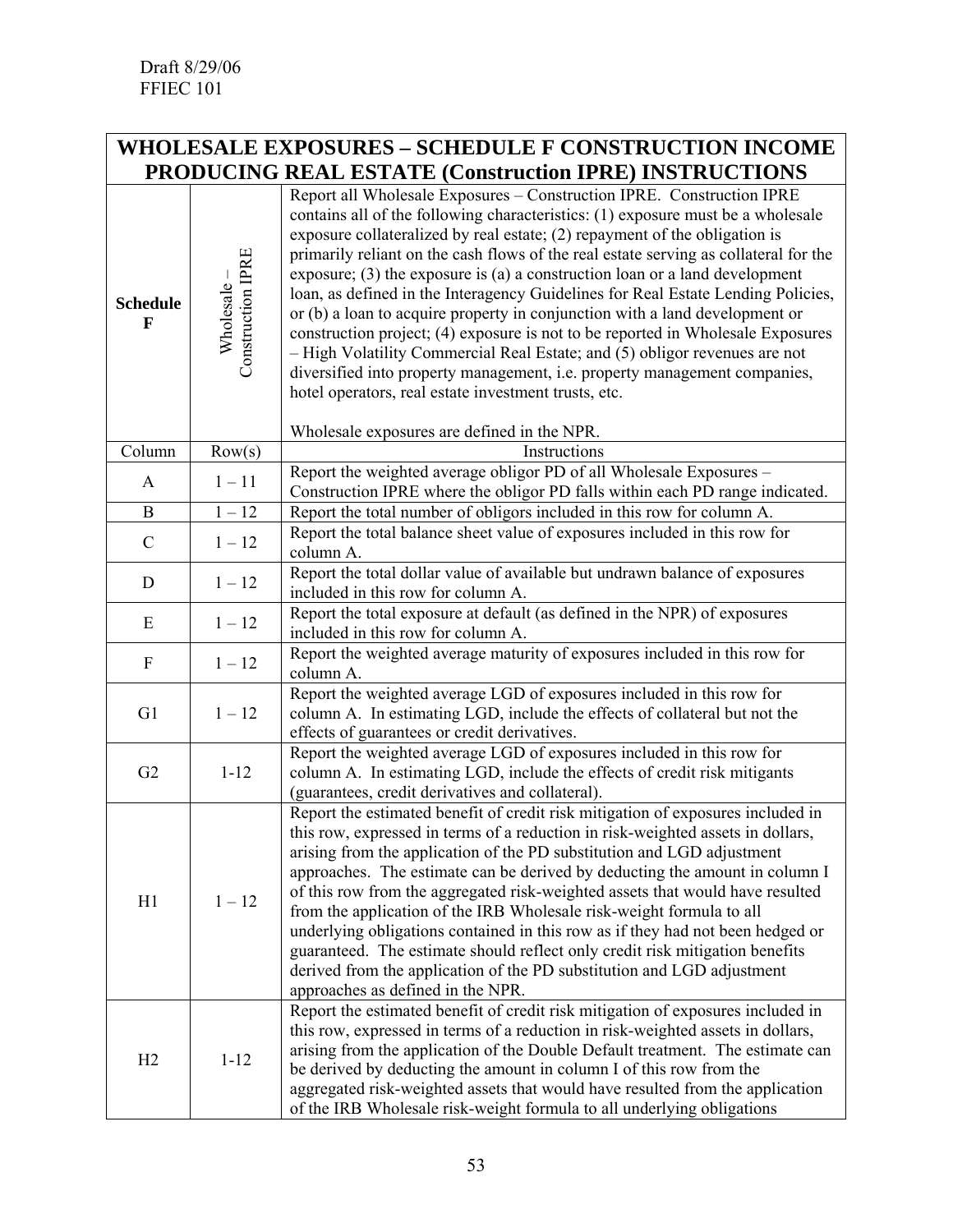Draft 8/29/06 FFIEC 101

### **WHOLESALE EXPOSURES – SCHEDULE F CONSTRUCTION INCOME PRODUCING REAL ESTATE (Construction IPRE) INSTRUCTIONS**

|       |          | I RODUCTIVO REAL ESTATE (CONSULTUON II RE) HVSTRUCTIONS                         |
|-------|----------|---------------------------------------------------------------------------------|
|       |          | contained in this row as if they had not been hedged or guaranteed. The         |
|       |          | estimate should reflect only credit risk mitigation benefits derived from the   |
|       |          | application of the Double Default treatment as defined in the NPR.              |
|       |          | Report the total risk weighted assets associated with all exposures included in |
|       | $1 - 12$ | this row for column A - after any credit risk mitigation adjustments including  |
|       |          | application of double default treatment.                                        |
|       | $1 - 12$ | Report the dollar amount of ECL for exposures included in this row for column   |
|       |          | $A_{\cdot}$                                                                     |
| $A-J$ | 13       | Calculated cells.                                                               |
|       |          | Report the Risk Weighted Assets of immaterial exposures reportable in this      |
|       | 14       | schedule but not included in the cells above.                                   |
|       |          | Report the weighted average Expected Loss Given Default (ELGD) for the          |
|       | 15       | exposures in this category, weighting each ELGD by the exposure's associated    |
|       |          | EAD. Only report in this item if using own internal estimates of LGD.           |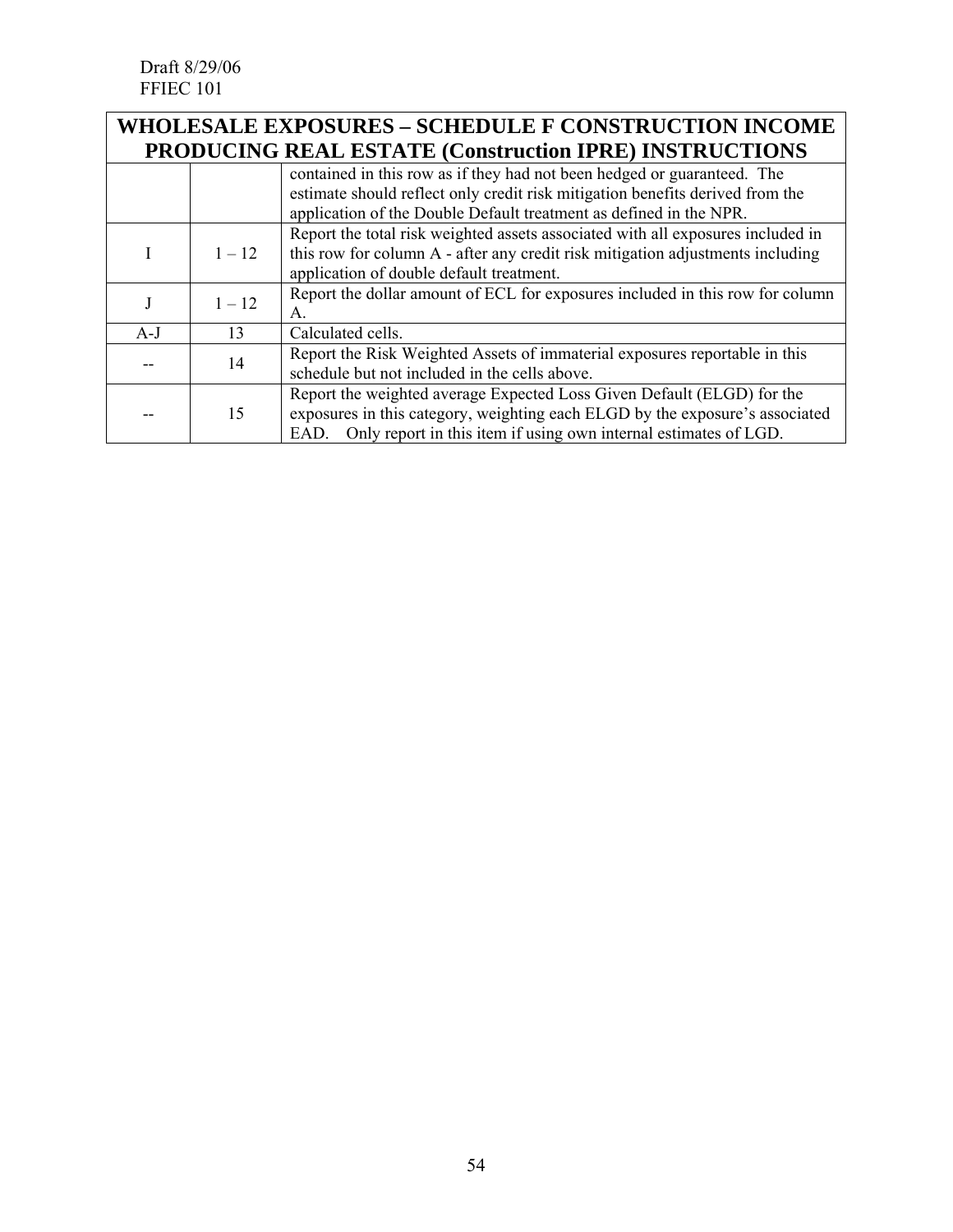| <b>WHOLESALE EXPOSURES - SCHEDULE G HIGH VOLATILITY</b> |              |                                                                                                                                                                                                                                                                                                                                                                                                                                                                                                                                                                                                                                                                                                                                                                                |  |
|---------------------------------------------------------|--------------|--------------------------------------------------------------------------------------------------------------------------------------------------------------------------------------------------------------------------------------------------------------------------------------------------------------------------------------------------------------------------------------------------------------------------------------------------------------------------------------------------------------------------------------------------------------------------------------------------------------------------------------------------------------------------------------------------------------------------------------------------------------------------------|--|
|                                                         |              | <b>COMMERCIAL REAL ESTATE (HVCRE) INSTRUCTIONS</b>                                                                                                                                                                                                                                                                                                                                                                                                                                                                                                                                                                                                                                                                                                                             |  |
| <b>Schedule</b>                                         | Wholesale    | This section should report all exposures that meet the definition of<br>HVCRE in the NPR.                                                                                                                                                                                                                                                                                                                                                                                                                                                                                                                                                                                                                                                                                      |  |
| G                                                       | <b>HVCRE</b> |                                                                                                                                                                                                                                                                                                                                                                                                                                                                                                                                                                                                                                                                                                                                                                                |  |
| Column                                                  | Row(s)       | Instructions                                                                                                                                                                                                                                                                                                                                                                                                                                                                                                                                                                                                                                                                                                                                                                   |  |
|                                                         |              | Report the weighted average obligor PD of all Wholesale Exposures -                                                                                                                                                                                                                                                                                                                                                                                                                                                                                                                                                                                                                                                                                                            |  |
| A                                                       | $1 - 11$     | HVCRE where the obligor PD falls within each PD range indicated.                                                                                                                                                                                                                                                                                                                                                                                                                                                                                                                                                                                                                                                                                                               |  |
| B                                                       | $1 - 12$     | Report the total number of obligors included in this row for column A.                                                                                                                                                                                                                                                                                                                                                                                                                                                                                                                                                                                                                                                                                                         |  |
| $\mathcal{C}$                                           | $1 - 12$     | Report the total balance sheet amount of exposures included in this row for<br>column A.                                                                                                                                                                                                                                                                                                                                                                                                                                                                                                                                                                                                                                                                                       |  |
| $\mathbf D$                                             | $1 - 12$     | Report the total dollar value of available but undrawn balance of exposures<br>included in this row for column A.                                                                                                                                                                                                                                                                                                                                                                                                                                                                                                                                                                                                                                                              |  |
| E                                                       | $1 - 12$     | Report the total exposure at default (as defined in the NPR) of exposures<br>included in this row for column A.                                                                                                                                                                                                                                                                                                                                                                                                                                                                                                                                                                                                                                                                |  |
| ${\bf F}$                                               | $1 - 12$     | Report the weighted average maturity of exposures included in this row for<br>column A.                                                                                                                                                                                                                                                                                                                                                                                                                                                                                                                                                                                                                                                                                        |  |
| G <sub>1</sub>                                          | $1 - 12$     | Report the weighted average LGD of exposures included in this row for<br>column A. In estimating LGD, include the effects of collateral but not the<br>effects of guarantees or credit derivatives.                                                                                                                                                                                                                                                                                                                                                                                                                                                                                                                                                                            |  |
| G2                                                      | $1 - 12$     | Report the weighted average LGD of exposures included in this row for<br>column A. In estimating LGD, include the effects of credit risk mitigants<br>(guarantees, credit derivatives and collateral).                                                                                                                                                                                                                                                                                                                                                                                                                                                                                                                                                                         |  |
| H1                                                      | $1 - 12$     | Report the estimated benefit of credit risk mitigation of exposures included<br>in this row, expressed in terms of a reduction in risk-weighted assets in<br>dollars, arising from the application of the PD substitution and the LGD<br>adjustment approaches. The estimate can be derived by deducting the<br>amount in column I of this row from the aggregated risk-weighted assets<br>that would have resulted from the application of the IRB Wholesale risk-<br>weight formula to all underlying obligations contained in this row as if<br>they had not been hedged or guaranteed. The estimate should reflect only<br>credit risk mitigation benefits derived from the application of the PD<br>substitution and the LGD Adjustment approaches as defined in the NPR. |  |
| H2                                                      | $1 - 12$     | Report the estimated benefit of credit risk mitigation of exposures included<br>in this row, expressed in terms of a reduction in risk-weighted assets in<br>dollars, arising from the application of the Double Default treatment. The<br>estimate can be derived by deducting the amount in column I of this row<br>from the aggregated risk-weighted assets that would have resulted from the<br>application of the IRB Wholesale risk-weight formula to all underlying<br>obligations contained in this row as if they had not been hedged or<br>guaranteed. The estimate should reflect only credit risk mitigation benefits<br>derived from the application of the Double Default treatment as defined in<br>the NPR.                                                    |  |
| I                                                       | $1 - 12$     | Report the total risk weighted assets associated with all exposures included<br>in this row for column A - after any credit risk mitigation adjustments<br>including the application of double default treatment.                                                                                                                                                                                                                                                                                                                                                                                                                                                                                                                                                              |  |

<u> 1989 - Andrea Santa Alemania, amerikana amerikana amerikana amerikana amerikana amerikana amerikana amerikan</u>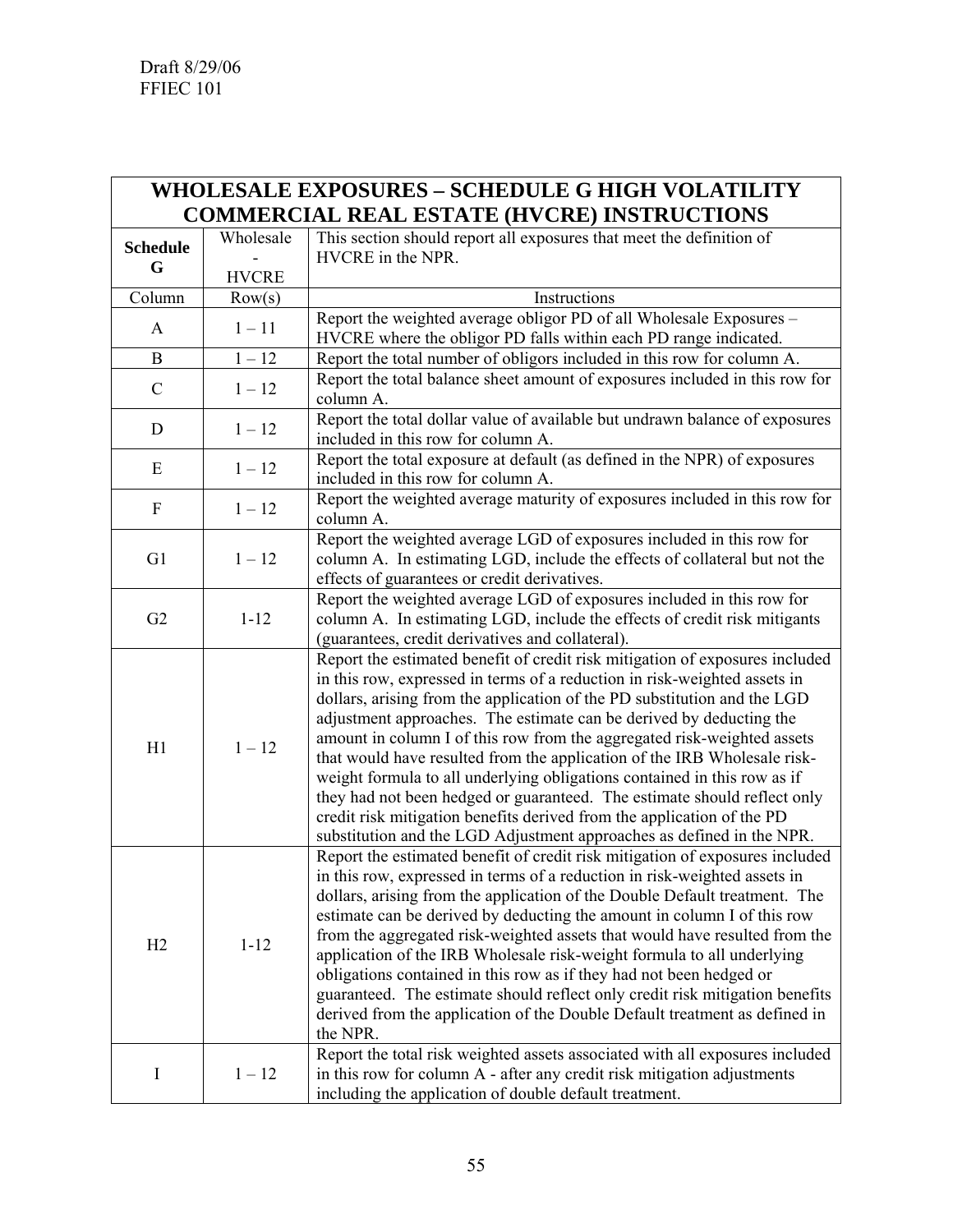| <b>WHOLESALE EXPOSURES - SCHEDULE G HIGH VOLATILITY</b> |                                                    |                                                                                                                                                                                                                                    |  |
|---------------------------------------------------------|----------------------------------------------------|------------------------------------------------------------------------------------------------------------------------------------------------------------------------------------------------------------------------------------|--|
|                                                         | <b>COMMERCIAL REAL ESTATE (HVCRE) INSTRUCTIONS</b> |                                                                                                                                                                                                                                    |  |
|                                                         | $1 - 12$                                           | Report the dollar amount of ECL for exposure included in this row for<br>column A.                                                                                                                                                 |  |
| $A-J$                                                   | 13                                                 | Calculated cells.                                                                                                                                                                                                                  |  |
|                                                         | 14                                                 | Report the Risk Weighted Assets of immaterial exposures reportable in<br>this schedule but not included in the cells above.                                                                                                        |  |
|                                                         | 15                                                 | Report the weighted average Expected Loss Given Default (ELGD) for the<br>exposures in this category, weighting each ELGD by the exposure's<br>associated EAD. Only report in this item if using own internal estimates<br>of LGD. |  |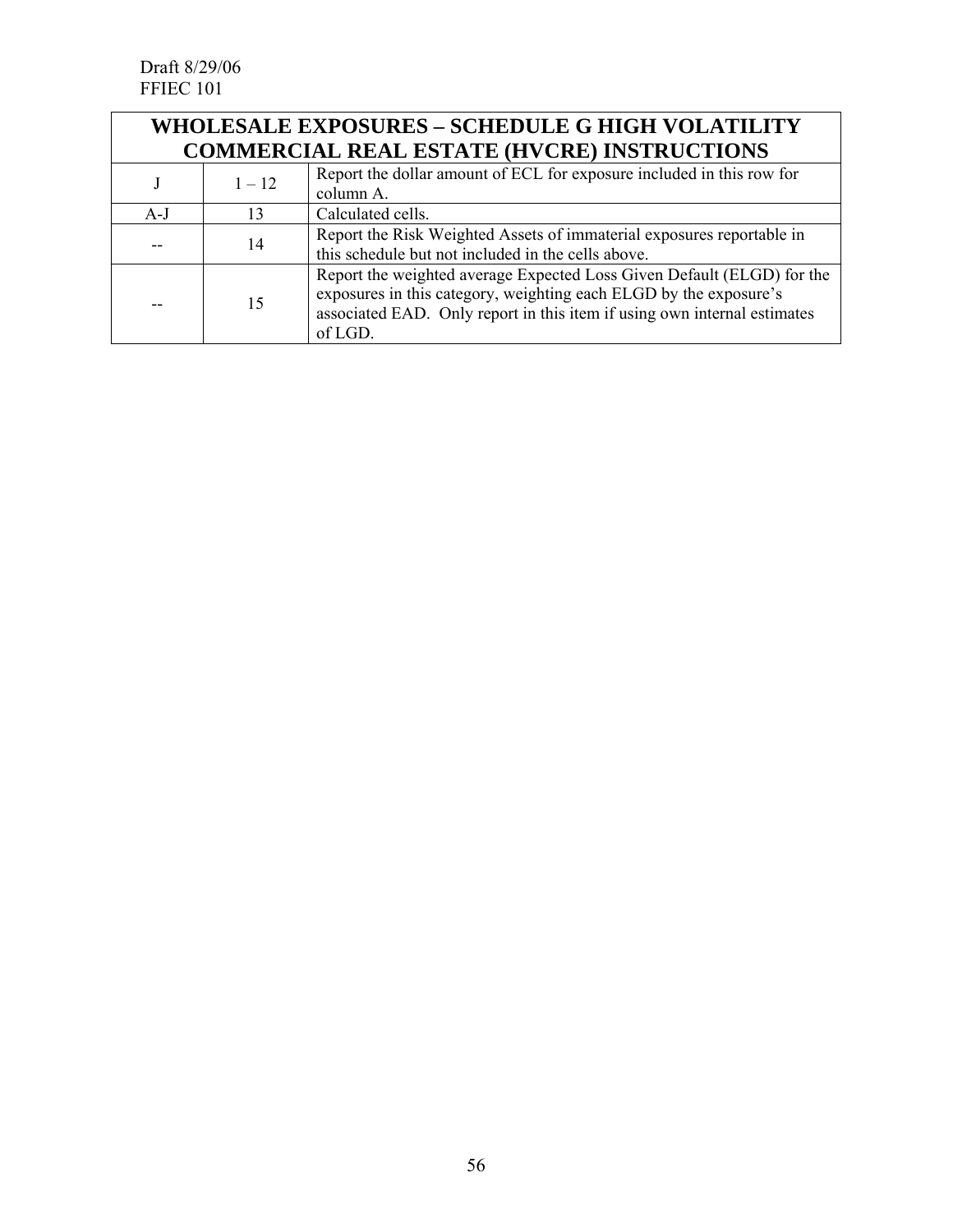|                                | <b>WHOLESALE EXPOSURES - SCHEDULE H INCOME PRODUCING</b> |                                                                                                                                                                                                                                                                                                                                                                                                                                                                                                                                                                                                                                                                                                                                                                                                                                                                      |  |  |
|--------------------------------|----------------------------------------------------------|----------------------------------------------------------------------------------------------------------------------------------------------------------------------------------------------------------------------------------------------------------------------------------------------------------------------------------------------------------------------------------------------------------------------------------------------------------------------------------------------------------------------------------------------------------------------------------------------------------------------------------------------------------------------------------------------------------------------------------------------------------------------------------------------------------------------------------------------------------------------|--|--|
|                                |                                                          | <b>REAL ESTATE (IPRE) INSTRUCTIONS</b>                                                                                                                                                                                                                                                                                                                                                                                                                                                                                                                                                                                                                                                                                                                                                                                                                               |  |  |
| <b>Schedule</b><br>$\mathbf H$ | Wholesale –<br>Other IPRE                                | Report all Wholesale Exposures - Income Producing Real Estate (IPRE).<br>Wholesale Exposures - IPRE contains all of the following characteristics: (1)<br>exposure must be a wholesale exposure collateralized by real estate; (2)<br>repayment of the obligation is primarily reliant on the cashflows of the real estate<br>serving as collateral for the exposure; $(3)$ purpose of the exposure is to purchase,<br>refinance, or maintain existing property; (4) exposure is not to be reported in<br>Wholesale Exposures - High Volatility Commercial Real Estate or Wholesale<br>Exposures - Construction Income Producing Real Estate; and (5) obligor<br>revenues are not diversified into property management, i.e. property management<br>companies, hotel operators, real estate investment trusts, etc. (Wholesale<br>exposures are defined in the NPR.) |  |  |
| Column                         | Row(s)                                                   | Instructions                                                                                                                                                                                                                                                                                                                                                                                                                                                                                                                                                                                                                                                                                                                                                                                                                                                         |  |  |
| A                              | $1 - 11$                                                 | Report the weighted average obligor PD of all Wholesale Exposures - IPRE<br>where the obligor PD falls within each PD range indicated.                                                                                                                                                                                                                                                                                                                                                                                                                                                                                                                                                                                                                                                                                                                               |  |  |
| B                              | $1 - 12$                                                 | Report the total number of obligors included in this row for column A.                                                                                                                                                                                                                                                                                                                                                                                                                                                                                                                                                                                                                                                                                                                                                                                               |  |  |
| $\mathcal{C}$                  | $1 - 12$                                                 | Report the total book value of exposures included in this row for column A.<br>Report the total dollar value of available but undrawn balance of exposures                                                                                                                                                                                                                                                                                                                                                                                                                                                                                                                                                                                                                                                                                                           |  |  |
| D                              | $1 - 12$                                                 | included in this row for column A.                                                                                                                                                                                                                                                                                                                                                                                                                                                                                                                                                                                                                                                                                                                                                                                                                                   |  |  |
| E                              | $1 - 12$                                                 | Report the total exposure at default (as defined in the NPR) of exposures<br>included in this row for column A.                                                                                                                                                                                                                                                                                                                                                                                                                                                                                                                                                                                                                                                                                                                                                      |  |  |
| $\mathbf{F}$                   | $1 - 12$                                                 | Report the weighted average maturity of exposures included in this row for<br>column A.                                                                                                                                                                                                                                                                                                                                                                                                                                                                                                                                                                                                                                                                                                                                                                              |  |  |
| G1                             | $1 - 12$                                                 | Report the weighted average LGD of exposures included in this row for column<br>A. In estimating LGD, include the effects of collateral but not the effects of<br>guarantees or credit derivatives.                                                                                                                                                                                                                                                                                                                                                                                                                                                                                                                                                                                                                                                                  |  |  |
| G <sub>2</sub>                 | $1 - 12$                                                 | Report the weighted average LGD of exposures included in this row for column<br>A. In estimating LGD, include the effects of credit risk mitigants (guarantees,<br>credit derivatives and collateral).                                                                                                                                                                                                                                                                                                                                                                                                                                                                                                                                                                                                                                                               |  |  |
| H1                             | $1 - 12$                                                 | Report the estimated benefit of credit risk mitigation of exposures included in<br>this row, expressed in terms of a reduction in risk-weighted assets in dollars,<br>arising from the application of the PD substitution and LGD adjustment<br>approaches. The estimate can be derived by deducting the amount in column I of<br>this row from the aggregated risk-weighted assets that would have resulted from<br>the application of the IRB Wholesale risk-weight formula to all underlying<br>obligations contained in this row as if they had not been hedged or guaranteed.<br>The estimate should reflect only credit risk mitigation benefits derived from the<br>application of the PD substitution and LGD adjustment approaches as defined in<br>the NPR.                                                                                                |  |  |
| H2                             | $1 - 12$                                                 | Report the estimated benefit of credit risk mitigation of exposures included in<br>this row, expressed in terms of a reduction in risk-weighted assets in dollars,<br>arising from the application of the Double Default treatment. The estimate can<br>be derived by deducting the amount in column I of this row from the aggregated<br>risk-weighted assets that would have resulted from the application of the IRB<br>Wholesale risk-weight formula to all underlying obligations contained in this row<br>as if they had not been hedged or guaranteed. The estimate should reflect only<br>credit risk mitigation benefits derived from the application of the Double Default<br>treatment as defined in the NPR.                                                                                                                                             |  |  |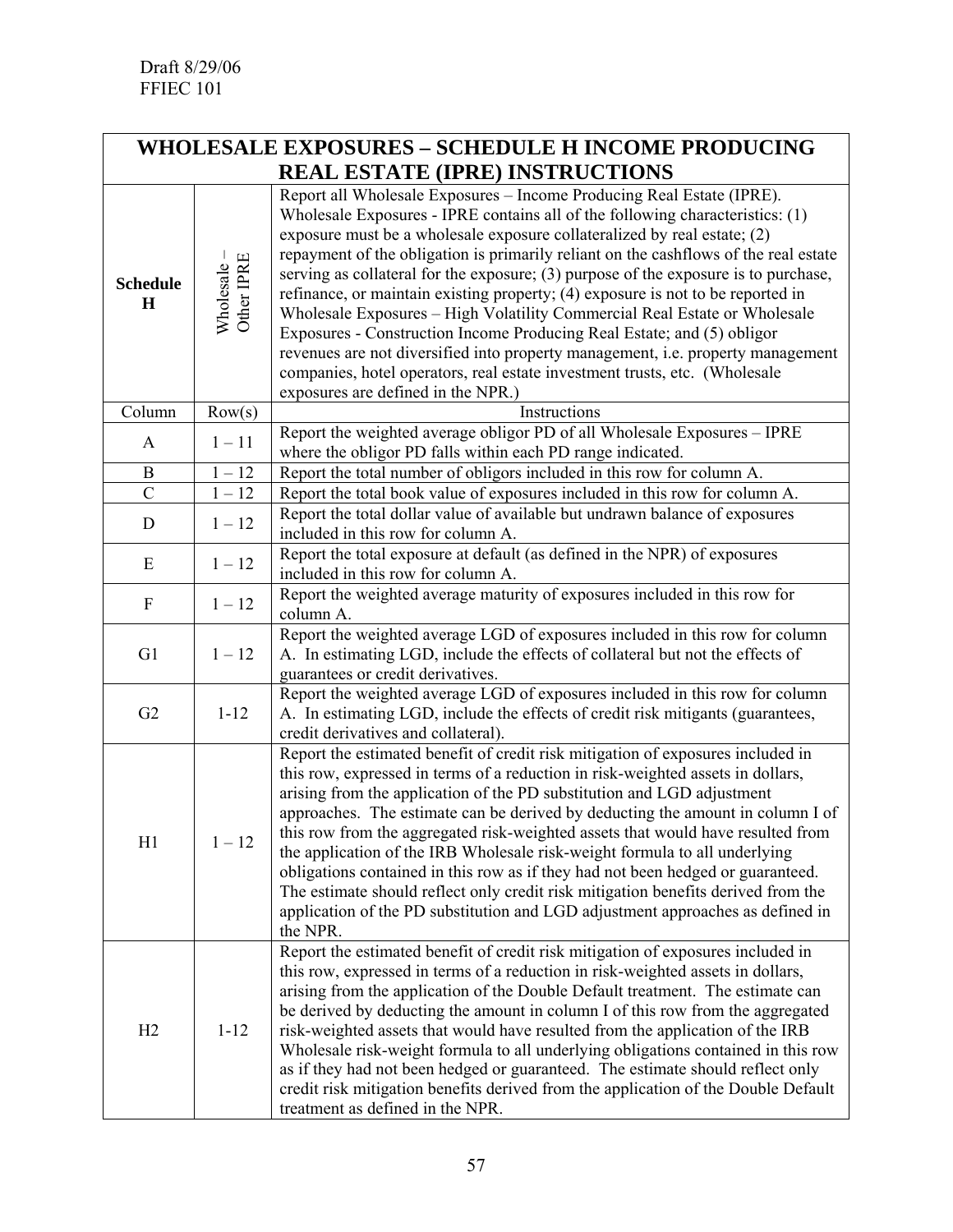Draft 8/29/06 FFIEC 101

| <b>WHOLESALE EXPOSURES - SCHEDULE H INCOME PRODUCING</b> |                                        |                                                                                                                                                                                                                                 |  |  |
|----------------------------------------------------------|----------------------------------------|---------------------------------------------------------------------------------------------------------------------------------------------------------------------------------------------------------------------------------|--|--|
|                                                          | <b>REAL ESTATE (IPRE) INSTRUCTIONS</b> |                                                                                                                                                                                                                                 |  |  |
|                                                          | $1 - 12$                               | Report the total risk weighted assets associated with all exposures included in<br>this row for column A - after any credit risk mitigation adjustments.                                                                        |  |  |
|                                                          | $1 - 12$                               | Report the dollar amount of ECL for exposures included in this row for column<br>А.                                                                                                                                             |  |  |
| $A-J$                                                    | 13                                     | Calculated cells.                                                                                                                                                                                                               |  |  |
|                                                          | 14                                     | Report the Risk Weighted Assets of immaterial exposures reportable in this<br>schedule but not included in the cells above.                                                                                                     |  |  |
|                                                          | 15                                     | Report the weighted average Expected Loss Given Default (ELGD) for the<br>exposures in this category, weighting each ELGD by the exposure's associated<br>EAD. Only report in this item if using own internal estimates of LGD. |  |  |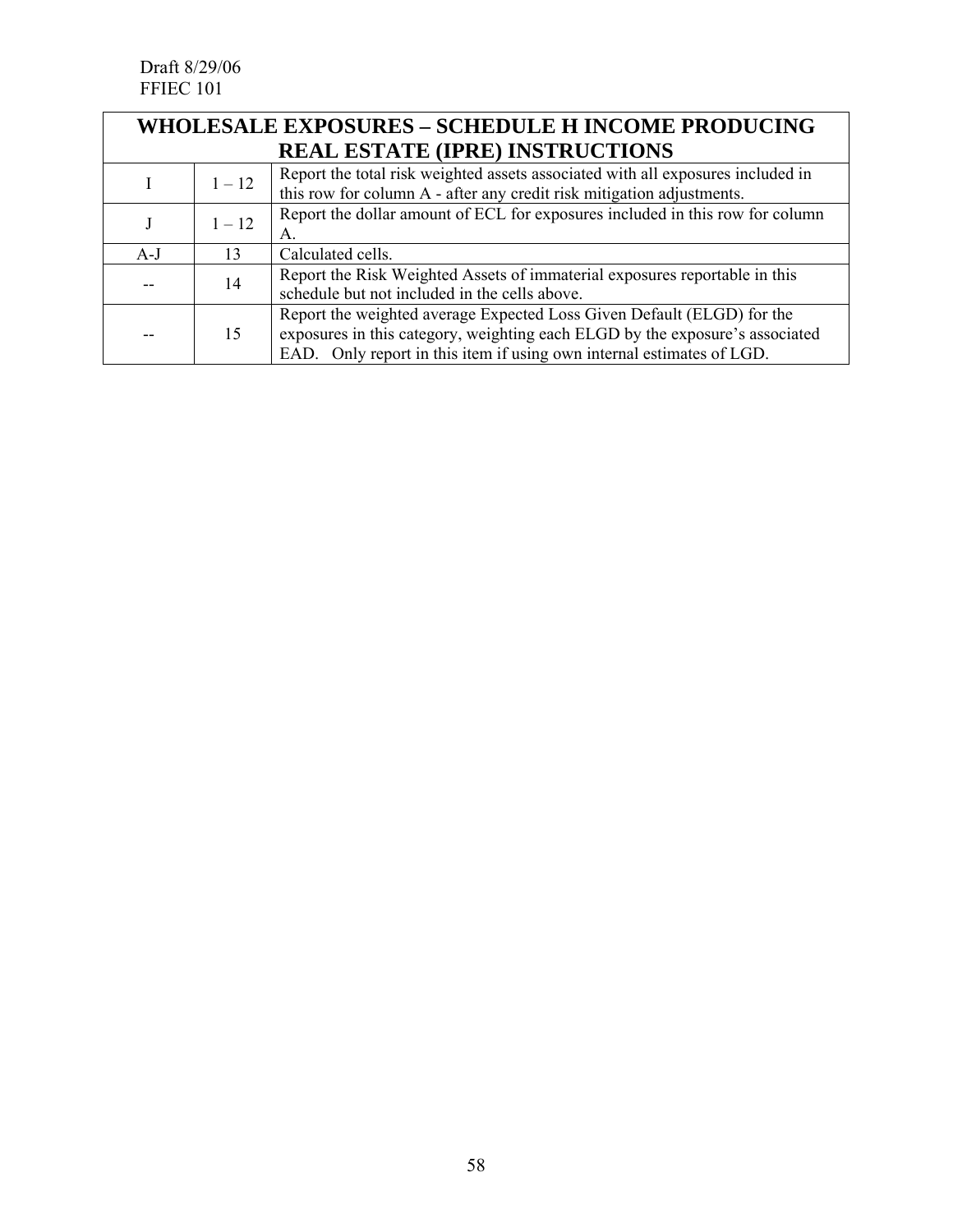# **Preparation Instructions for Eligible Margin Loans, Repo-Style Transactions, OTC Derivatives, and Combinations of these Instruments Subject to Qualifying Master Netting Agreements (Schedules I through K)**

| <b>GENERAL INSTRUCTIONS</b> |                                                                                                                                                                                                                                                                                                                                                                                                                                                                                                                                         |  |
|-----------------------------|-----------------------------------------------------------------------------------------------------------------------------------------------------------------------------------------------------------------------------------------------------------------------------------------------------------------------------------------------------------------------------------------------------------------------------------------------------------------------------------------------------------------------------------------|--|
| Definitions                 | Apply the definitions provided in the NPR for the following terms: $(1)$<br>probability of default (PD); (2) loss given default (LGD); (3) expected<br>loss given default (ELGD); (4) exposure at default (EAD); (5) effective<br>maturity $(M)$ ; and $(6)$ expected credit loss (ECL).                                                                                                                                                                                                                                                |  |
|                             | Weighted average PD as used in this section is calculated by: $(1)$<br>Determining the exposures that have estimated PDs prior to<br>considering the effects of credit risk mitigation (pre-CRM PD) that fall<br>within each of the PD ranges indicated, (2) summing the products from<br>step $(1)$ for all exposures within each PD range, and $(3)$ dividing the<br>summed products from step (2) by the sum of the EADs of all<br>exposures in the same PD range.                                                                   |  |
| <b>Weighted Averages</b>    | Weighted average LGD as used in this section is calculated by: $(1)$<br>Determining the obligors and their exposures that have estimated PDs<br>prior to considering the effects of credit risk mitigation that fall within<br>each of the PD ranges indicated, (2) multiplying each exposure's LGD<br>by its EAD, $(3)$ summing the products from step $(2)$ for all exposures<br>within each PD range, and (4) dividing the summed products from step<br>(3) by the sum of the EADs of all exposures in the same PD range.            |  |
|                             | Weighted average M as used in this section is calculated by: $(1)$<br>Determining the obligors and their exposures that have estimated PDs<br>prior to considering the effects of credit risk mitigation that fall within<br>each of the PD ranges indicated, (2) multiplying each exposure's<br>estimated M by its EAD, $(3)$ summing the products from step $(2)$ for all<br>exposures within each PD range, and (4) dividing the summed products<br>from step $(3)$ by the sum of the EADs of all exposures in the same PD<br>range. |  |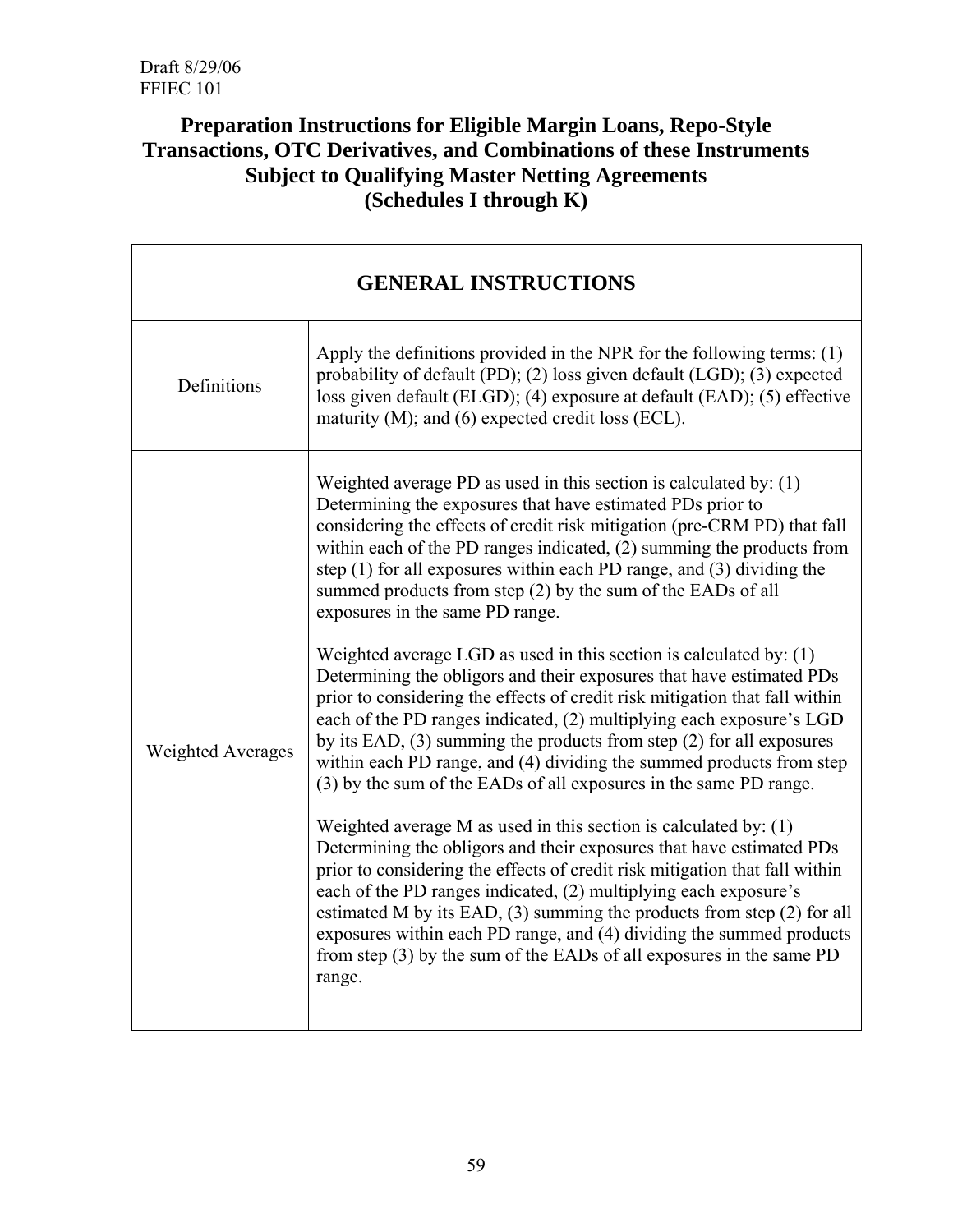# **WHOLESALE EXPOSURES – SCHEDULE I ELIGIBLE MARGIN LOANS/REPO-STYLE / OTC DERIVATIVES WITH CROSS-PRODUCT NETTING INSTRUCTIONS**

| <b>Schedule I</b> | Wholesale<br>Corporate | Report all eligible margin loans, repo-style transactions and OTC<br>Derivatives positions that are subject to a qualified master netting<br>agreement as defined in the NPR. Exposures that are not covered<br>by netting agreements or whose netting agreements do not meet the<br>standard called for in the NPR to qualify for netting under the<br>capital rules will be reported separately as gross exposures in the<br>following two schedules. |
|-------------------|------------------------|---------------------------------------------------------------------------------------------------------------------------------------------------------------------------------------------------------------------------------------------------------------------------------------------------------------------------------------------------------------------------------------------------------------------------------------------------------|
| Column            | Row(s)                 | Instructions                                                                                                                                                                                                                                                                                                                                                                                                                                            |
|                   |                        | COLUMNS A THROUGH G CONTAIN DATA ONLY FOR NET<br>EXPOSURES WHERE THE BANK USED THE EAD<br>ADJUSTMENT METHOD FOR DETERMINING RISK<br>WEIGHTED ASSETS. EXPOSURES CALCULATED USING<br>ADJUSTED LGDS SHOULD BE REPORTED IN COLUMNS H<br>THROUGH N.                                                                                                                                                                                                          |
| A                 | $1 - 11$               | Report the weighted average PD of all Wholesale Exposures -<br>Corporate where the obligor PD - before any credit risk mitigation<br>adjustments - falls within each PD range indicated.                                                                                                                                                                                                                                                                |
| $\bf{B}$          | $1 - 12$               | Report the total number of unique counterparties included in this<br>row for column A.                                                                                                                                                                                                                                                                                                                                                                  |
| $\mathcal{C}$     | $1 - 12$               | Report the weighted average maturity in years of exposures<br>included in this row for column A, calculated to two decimal places.                                                                                                                                                                                                                                                                                                                      |
| D                 | $1 - 12$               | Report the total Exposure at Default (EAD, as defined in the NPR)<br>of exposures included in this row for column A.                                                                                                                                                                                                                                                                                                                                    |
| E                 | $1 - 12$               | Report the weighted average LGD of exposures included in this row<br>for column A.                                                                                                                                                                                                                                                                                                                                                                      |
| $\boldsymbol{F}$  | $1 - 12$               | Report the total risk weighted assets associated with all exposures<br>included in this row for column A after any adjustments for eligible<br>guarantees and eligible credit derivatives.                                                                                                                                                                                                                                                              |
| G                 | $1 - 12$               | Report the Expected Credit Loss, as defined in the NPR, associated<br>with the exposures aggregated in this row for column A.                                                                                                                                                                                                                                                                                                                           |
|                   |                        | COLUMNS H THROUGH N CONTAIN DATA ONLY FOR NET<br>EXPOSURES WHERE THE BANK USED ADJUSTED LGDS<br>FOR DETERMINING RISK WEIGHTED ASSETS.<br>EXPOSURES CALCULATED USING THE EAD ADJUSTMENT<br>METHODS SHOULD BE REPORTED IN COLUMNS A<br><b>THROUGH G.</b>                                                                                                                                                                                                  |
| H                 | $1 - 11$               | Report the weighted average PD of all Wholesale Exposures -<br>Corporate where the obligor PD - before any credit risk mitigation<br>adjustments - falls within each PD range indicated.                                                                                                                                                                                                                                                                |
| I                 | $1 - 12$               | Report the total number of unique counterparties included in this<br>row for column H.                                                                                                                                                                                                                                                                                                                                                                  |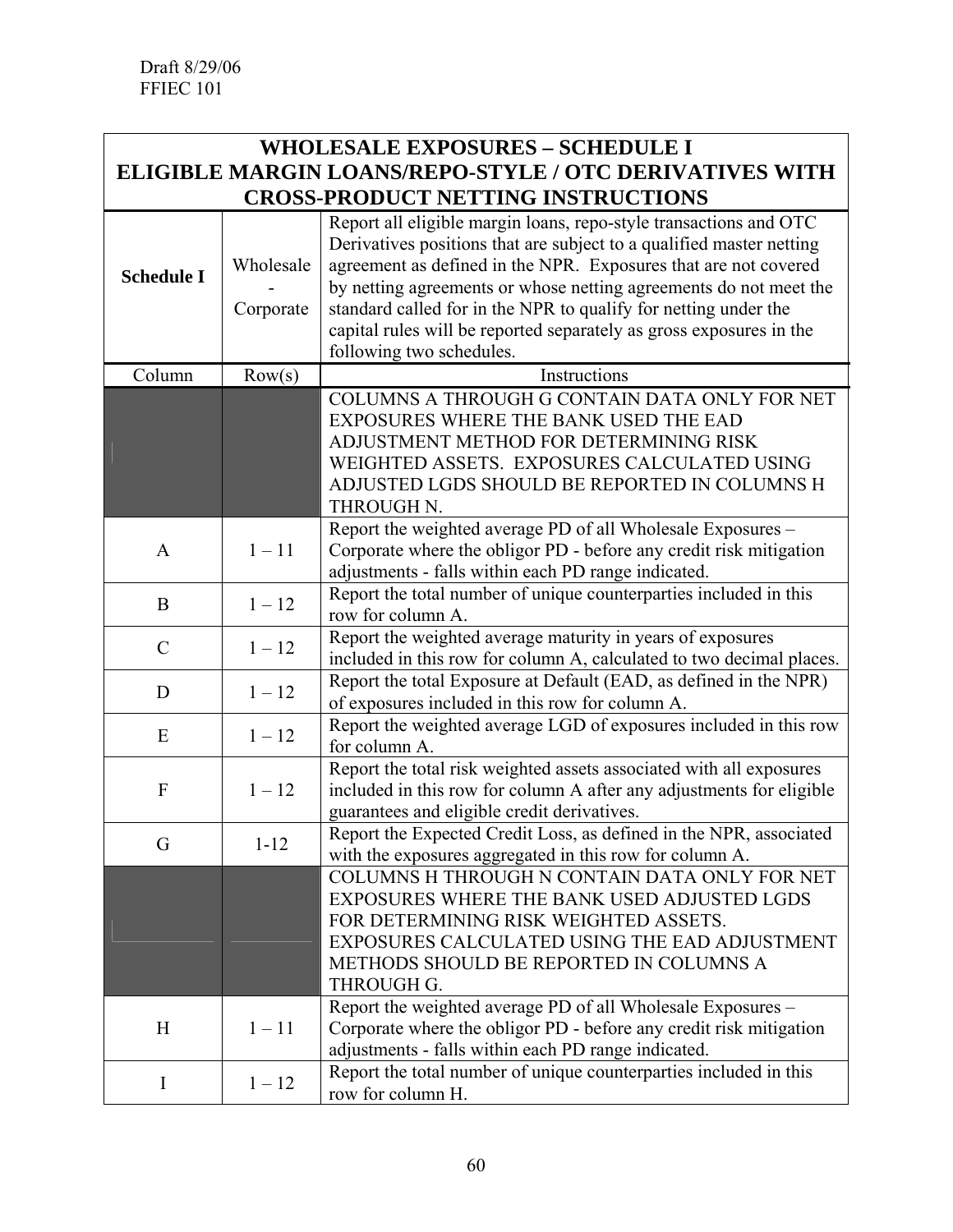Draft 8/29/06 FFIEC 101

| <b>WHOLESALE EXPOSURES - SCHEDULE I</b>                 |          |                                                                                                                                                                                          |  |  |
|---------------------------------------------------------|----------|------------------------------------------------------------------------------------------------------------------------------------------------------------------------------------------|--|--|
| ELIGIBLE MARGIN LOANS/REPO-STYLE / OTC DERIVATIVES WITH |          |                                                                                                                                                                                          |  |  |
| <b>CROSS-PRODUCT NETTING INSTRUCTIONS</b>               |          |                                                                                                                                                                                          |  |  |
|                                                         | $1 - 12$ | Report the weighted average maturity in years of exposures<br>included in this row for column G, calculated to two decimal places.                                                       |  |  |
| K                                                       | $1 - 12$ | Report the total Exposure at Default (EAD, as defined in the NPR)<br>of exposures included in this row for column H.                                                                     |  |  |
|                                                         | $1 - 12$ | Report the weighted average LGD of exposures included in this row<br>for column H.                                                                                                       |  |  |
| M                                                       | $1 - 12$ | Report the total risk weighted assets associated with all exposures<br>included in this row for column H - after any adjustments eligible<br>guarantees and eligible credit derivatives. |  |  |
| N                                                       | $1 - 12$ | Report the Expected Credit Loss, as defined in the NPR, associated<br>with the exposures aggregated in this row for column H.                                                            |  |  |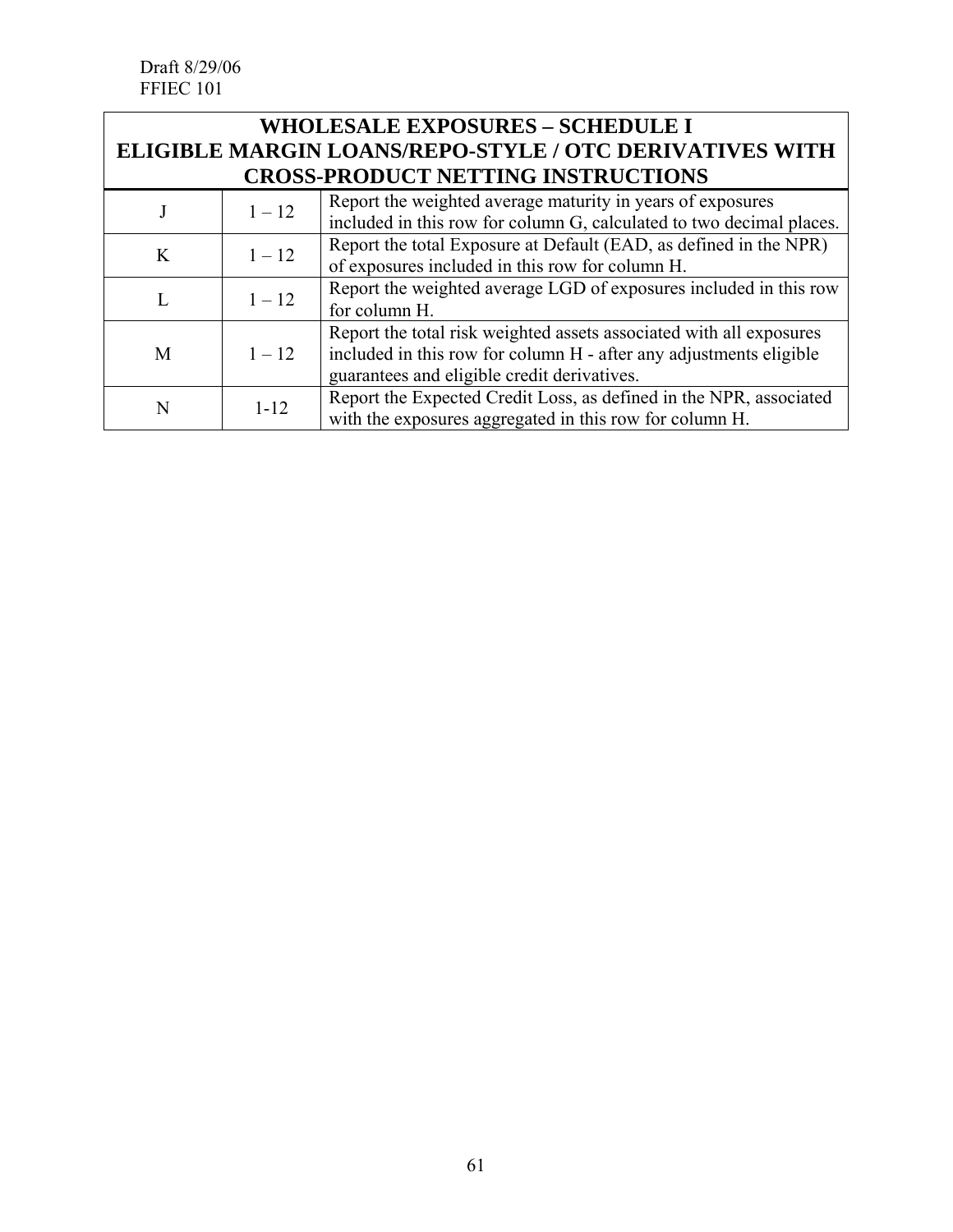#### **WHOLESALE EXPOSURES – SCHEDULE J ELIGIBLE MARGIN LOANS AND REPO-STYLE TRANSACTIONS/ SEC LEND / SECURED OTS DERIVATIVES NOT QUALIFIED FOR NETTING TREATMENT INSTRUCTIONS**

| <b>ETTIMENT HWINCOILONS</b> |                        |                                                                                                                                                                                                                                                                                                                 |  |
|-----------------------------|------------------------|-----------------------------------------------------------------------------------------------------------------------------------------------------------------------------------------------------------------------------------------------------------------------------------------------------------------|--|
| <b>Schedule J</b>           | Wholesale<br>Corporate | Report all eligible margin loans and repo-style transactions that are<br>NOT subject to a qualifying master netting agreement as defined in<br>the NPR. Exposures that are not covered by qualifying master<br>netting agreements should be reported here as gross exposures in the<br>following two schedules. |  |
| Column                      | Row(s)                 | Instructions                                                                                                                                                                                                                                                                                                    |  |
|                             |                        | COLUMNS A THROUGH G CONTAIN DATA ONLY FOR<br>REPO, REPO-LIKE AND SECURITIES LENDING<br>TRANSACTIONS WHERE THE BANK USED THE EAD<br>ADJUSTMENT METHOD FOR DETERMINING RISK<br>WEIGHTED ASSETS. EXPOSURES CALCULATED USING<br>ADJUSTED LGDS SHOULD BE REPORTED IN COLUMNS H<br>THROUGH N.                         |  |
| A                           | $1 - 11$               | Report the weighted average PD of all Wholesale Exposures -<br>Corporate where the obligor PD- before any credit risk mitigation<br>adjustments - falls within each PD range indicated.                                                                                                                         |  |
| $\bf{B}$                    | $1 - 12$               | Report the total number of unique counterparties included in this<br>row for column A.                                                                                                                                                                                                                          |  |
| $\mathcal{C}$               | $1 - 12$               | Report the weighted average maturity in years of exposures<br>included in this row for column A, calculated to two decimal places.                                                                                                                                                                              |  |
| D                           | $1 - 12$               | Report the total Exposure at Default (EAD, as defined in the NPR)<br>of exposures included in this row for column A.                                                                                                                                                                                            |  |
| E                           | $1 - 12$               | Report the weighted average LGD of exposures included in this row<br>for column A.                                                                                                                                                                                                                              |  |
| F                           | $1 - 12$               | Report the total risk weighted assets associated with all exposures<br>included in this row for column A after any adjustments for eligible<br>guarantees and eligible credit derivatives.                                                                                                                      |  |
| G                           | $1 - 12$               | Report the Expected Credit Loss, as defined in the NPR, associated<br>with the exposures aggregated in this row for column A.                                                                                                                                                                                   |  |
|                             |                        | COLUMNS H THROUGH N CONTAIN DATA ONLY FOR<br>ELIGIBLE MARGIN LOANS AND REPO - STYLE<br>TRANSACTIONS WHERE THE BANK USED ADJUSTED<br>LGDS FOR DETERMINING RISK WEIGHTED ASSETS.<br>EXPOSURES CALCULATED USING THE EAD ADJUSTMENT<br>METHODS SHOULD BE REPORTED IN COLUMNS A<br><b>ATHROUGH G.</b>                |  |
| H                           | $1 - 11$               | Report the weighted average PD of all Wholesale Exposures -<br>Corporate where the obligor PD - before any credit risk mitigation<br>adjustments - falls within each PD range indicated.                                                                                                                        |  |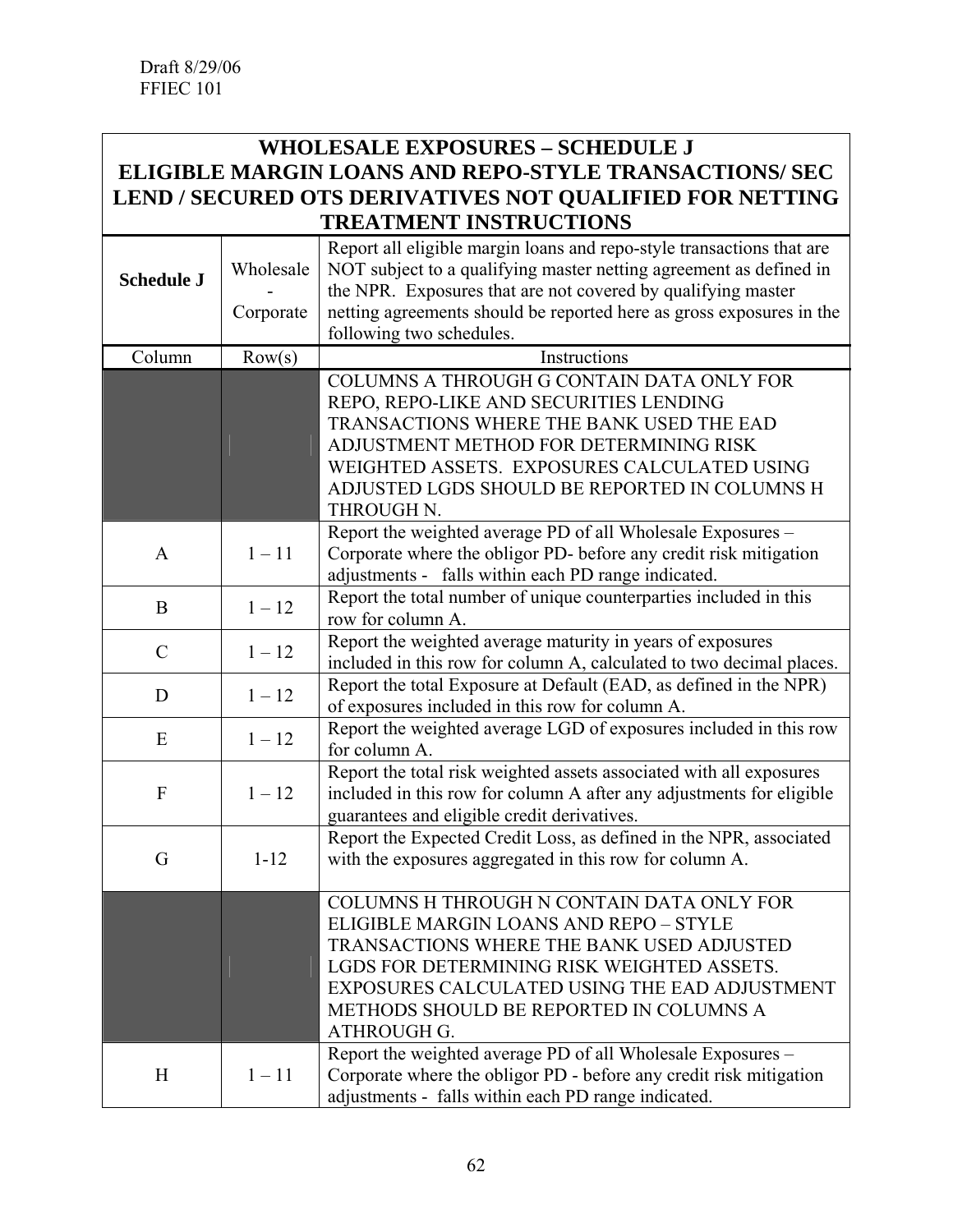### **WHOLESALE EXPOSURES – SCHEDULE J ELIGIBLE MARGIN LOANS AND REPO-STYLE TRANSACTIONS/ SEC LEND / SECURED OTS DERIVATIVES NOT QUALIFIED FOR NETTING TREATMENT INSTRUCTIONS**

|                  | $1 - 12$   | Report the total number of unique counterparties included in this<br>row for column H. |
|------------------|------------|----------------------------------------------------------------------------------------|
| J                |            | Report the weighted average maturity in years of exposures                             |
|                  | $1 - 12$   | included in this row for column H, calculated to two decimal places.                   |
|                  | $1 - 12$   | Report the total Exposure at Default (EAD, as defined in the NPR)                      |
| K                |            | of exposures included in this row for column H.                                        |
|                  |            | Report the weighted average LGD of exposures included in this row                      |
| L                | $1 - 12$   | for column H.                                                                          |
|                  |            | Report the total risk weighted assets associated with all exposures                    |
| M                | $1 - 12$   | included in this row for column H after adjustments for eligible                       |
|                  |            | guarantees and eligible credit derivatives.                                            |
| N                | $1 - 12$   | Report the total Expected Credit Loss (ECL) for the exposures                          |
|                  |            | reported in this row for column H.                                                     |
|                  | Row $15$ , | Report the percentage, to one decimal place, of total EAD for this                     |
| $\left( \right)$ | cells:     | schedule calculated by the methods listed. L-1 is for the percentage                   |
|                  | $L-1$      | EAD calculated by collateral haircuts, L-2 is for the percentage                       |
|                  | $L-2$      | EAD calculated by Simple VaR, and L-3 is for the percentage EAD                        |
|                  | $L-3$      | calculated using Internal Models. Report the method that is used for                   |
|                  |            | each exposure type (for example, simple VaR for repo-style                             |
|                  |            | transactions, haircuts for collateralized derivatives).                                |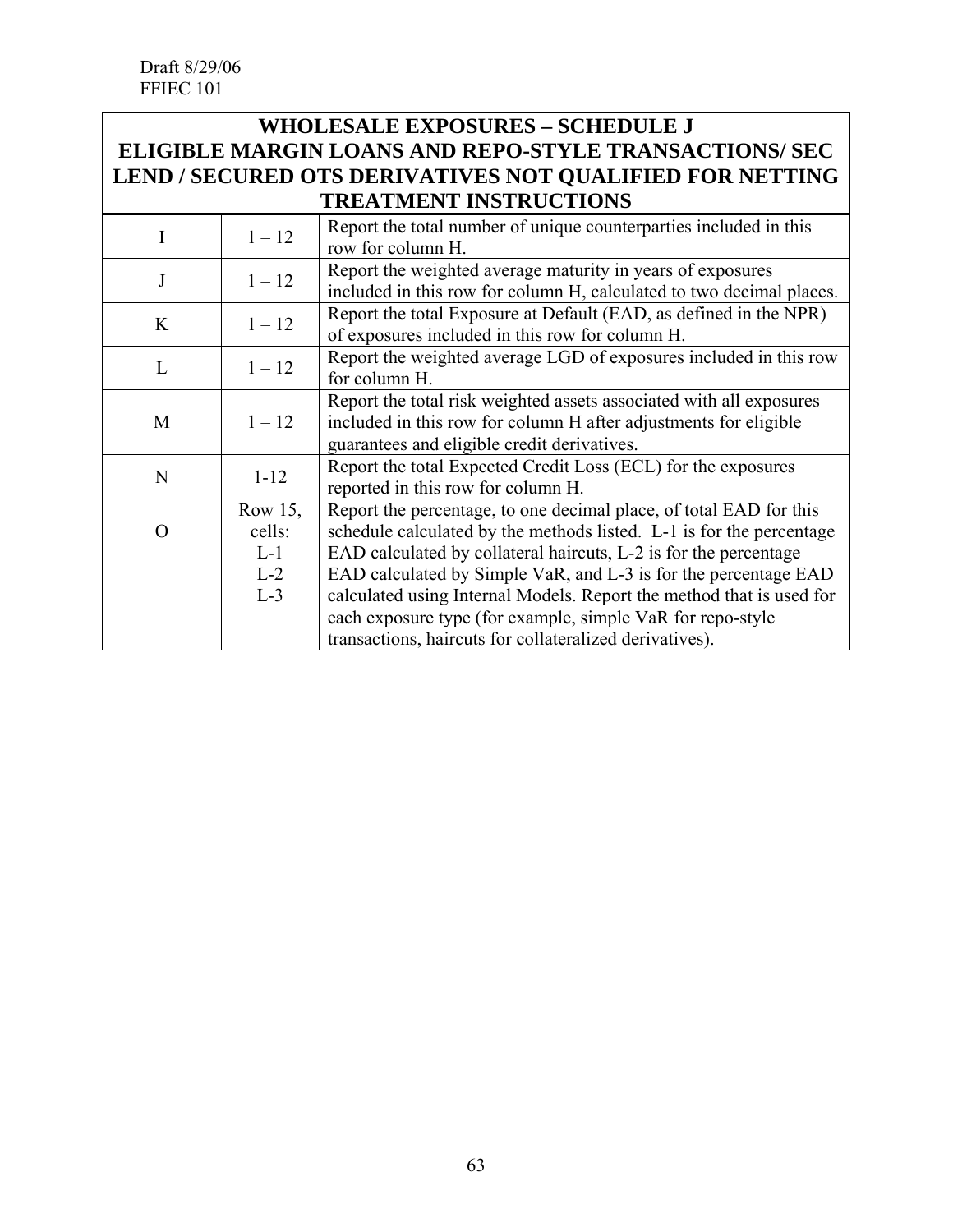| <b>WHOLESALE EXPOSURES - SCHEDULE K</b>             |           |                                                                                                                                                                                                                                                  |  |
|-----------------------------------------------------|-----------|--------------------------------------------------------------------------------------------------------------------------------------------------------------------------------------------------------------------------------------------------|--|
| OTC DERIVATIVES NOT QUALIFIED FOR NETTING TREATMENT |           |                                                                                                                                                                                                                                                  |  |
| <b>INSTRUCTIONS</b>                                 |           |                                                                                                                                                                                                                                                  |  |
| <b>Schedule K</b>                                   | Wholesale | Report all OTC Derivative positions which are NOT subject to a<br>qualifying master netting agreement as defined in the NPR.<br>Exposures that are not covered by qualifying master netting                                                      |  |
|                                                     | Corporate | agreements should be reported here as gross exposures in the<br>following two schedules.                                                                                                                                                         |  |
| Column                                              | Row(s)    | Instructions                                                                                                                                                                                                                                     |  |
|                                                     |           | COLUMNS A THROUGH G CONTAIN DATA ONLY FOR OTC<br>DERIVATIVES WHERE THE BANK USED THE EAD<br>ADJUSTMENT METHOD FOR DETERMINING RISK<br>WEIGHTED ASSETS. EXPOSURES CALCULATED USING<br>ADJUSTED LGDS SHOULD BE REPORTED IN COLUMNS H<br>THROUGH N. |  |
| $\mathbf{A}$                                        | $1 - 11$  | Report the weighted average PD of all Wholesale Exposures -<br>Corporate where the obligor PD falls within each PD range indicated.                                                                                                              |  |
| B                                                   | $1 - 12$  | Report the total number of unique counterparties included in this row<br>for column A.                                                                                                                                                           |  |
| $\mathcal{C}$                                       | $1 - 12$  | Report the weighted average maturity in years of exposures included<br>in this row for column A, calculated to two decimal places.                                                                                                               |  |
| D                                                   | $1 - 12$  | Report the total Exposure at Default (EAD, as defined in the NPR) of<br>exposures included in this row for column A.                                                                                                                             |  |
| E                                                   | $1 - 12$  | Report the weighted average LGD of exposures included in this row<br>for column A.                                                                                                                                                               |  |
| $\mathbf{F}$                                        | $1 - 12$  | Report the total risk weighted assets associated with all exposures<br>included in this row for column A after any adjustments for eligible<br>guarantees and eligible credit derivatives.                                                       |  |
| G                                                   | $1 - 12$  | Report the total Expected Credit Loss (ECL) for the exposures<br>reported in this row for column A.                                                                                                                                              |  |
|                                                     |           | COLUMNS H THROUGH N CONTAIN DATA ONLY FOR OTC<br>DERIVATIVES WHERE THE BANK USED ADJUSTED LGDS<br>FOR DETERMINING RISK WEIGHTED ASSETS. EXPOSURES<br>CALCULATED USING THE EAD ADJUSTMENT METHODS<br>SHOULD BE REPORTED IN COLUMNS A THROUGH G.   |  |
| H                                                   | $1 - 11$  | Report the weighted average PD of all Wholesale Exposures –<br>Corporate where the obligor PD falls within each PD range indicated.                                                                                                              |  |
| I                                                   | $1 - 12$  | Report the total number of unique counterparties included in this row<br>for column G.                                                                                                                                                           |  |
| $\mathbf{J}$                                        | $1 - 12$  | Report the weighted average maturity in years of exposures included<br>in this row for column G, calculated to two decimal places.                                                                                                               |  |
| K                                                   | $1 - 12$  | Report the total Exposure at Default (EAD, as defined in the NPR) of<br>exposures included in this row for column A.                                                                                                                             |  |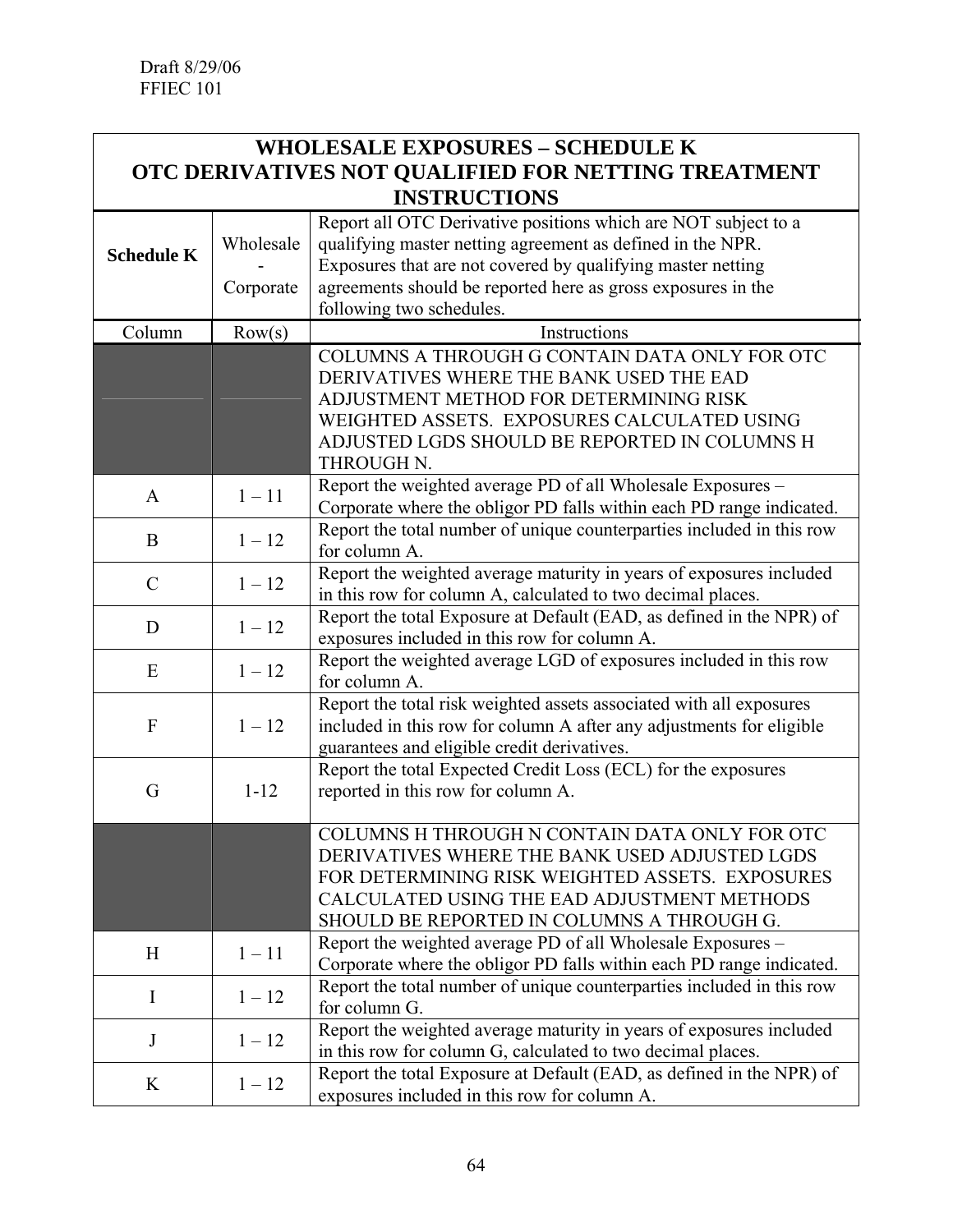Draft 8/29/06 FFIEC 101

| <b>WHOLESALE EXPOSURES - SCHEDULE K</b>             |
|-----------------------------------------------------|
| OTC DERIVATIVES NOT QUALIFIED FOR NETTING TREATMENT |
| <b>INSTRUCTIONS</b>                                 |

|   | $1 - 12$                            | Report the weighted average LGD of exposures included in this row<br>for column G.                                                                                                                                                                         |
|---|-------------------------------------|------------------------------------------------------------------------------------------------------------------------------------------------------------------------------------------------------------------------------------------------------------|
| M | $1 - 12$                            | Report the total risk weighted assets associated with all exposures<br>included in this row for column G after any adjustments for eligible<br>guarantees and eligible credit derivatives.                                                                 |
| N | $1 - 12$                            | Report the total Expected Credit Loss (ECL) for the exposures<br>reported in this row for Column H.                                                                                                                                                        |
|   | Row 15,<br>cells:<br>$L-1$<br>$L-2$ | Report the percentage, to one decimal place, of total EAD for this<br>schedule calculated by the methods listed. L-1 is for the percentage<br>EAD calculated by collateral haircuts and L-2 is for the percentage<br>EAD calculated using Internal Models. |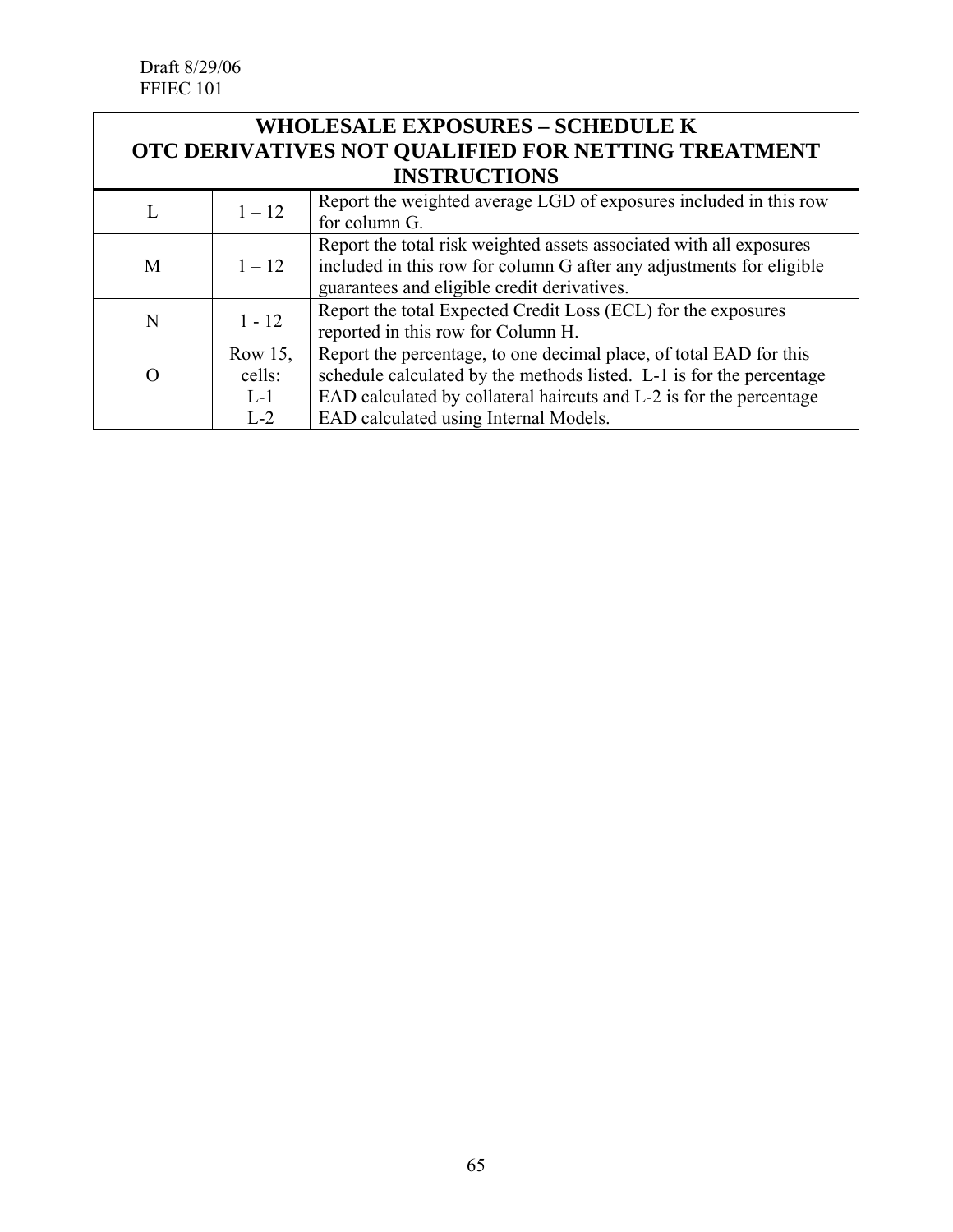# **Preparation Instructions for Retail Exposures (Schedules L through R)**

## **GENERAL INSTRUCTIONS**

**These templates should reflect summary or aggregate information based on the bank's own segmentation system for risk-based capital purposes. For each retail category, banks should use the PDs calculated in its segmentation process and report each PD (and related segment information) in the corresponding estimated PD range.** 

| Definitions       | Apply the definitions provided in the NPR for the following terms: $(1)$<br>probability of default (PD); (2) loss given default (LGD); (3) expected loss given<br>default; (4) exposure at default (EAD); (5) expected credit loss (ECL); (6)<br>guarantees; and (7) credit derivatives.                                                                                                                                                   |
|-------------------|--------------------------------------------------------------------------------------------------------------------------------------------------------------------------------------------------------------------------------------------------------------------------------------------------------------------------------------------------------------------------------------------------------------------------------------------|
| Loan-to-Value     | Loan to Value: Where LTV information is requested, reporting of these cells is<br>required only if LTVs are available. If LTVs are used in the segmentation<br>process, report the LTV that is used in the segmentation process. If LTVs are not<br>used in the segmentation process, report the most recent well-supported LTV for<br>the exposures (original or well supported updated LTV).                                             |
| Credit Risk Score | Credit Risk Score: Reporting of these cells is required only if the scores are<br>available. Report scores only from credit scoring systems with a common<br>mapping from scores to default probabilities and/or expected losses. Where two<br>or more credit scoring systems with different mappings are used in the same<br>portfolio, report scores only from the system used for the largest number of<br>exposures in that portfolio. |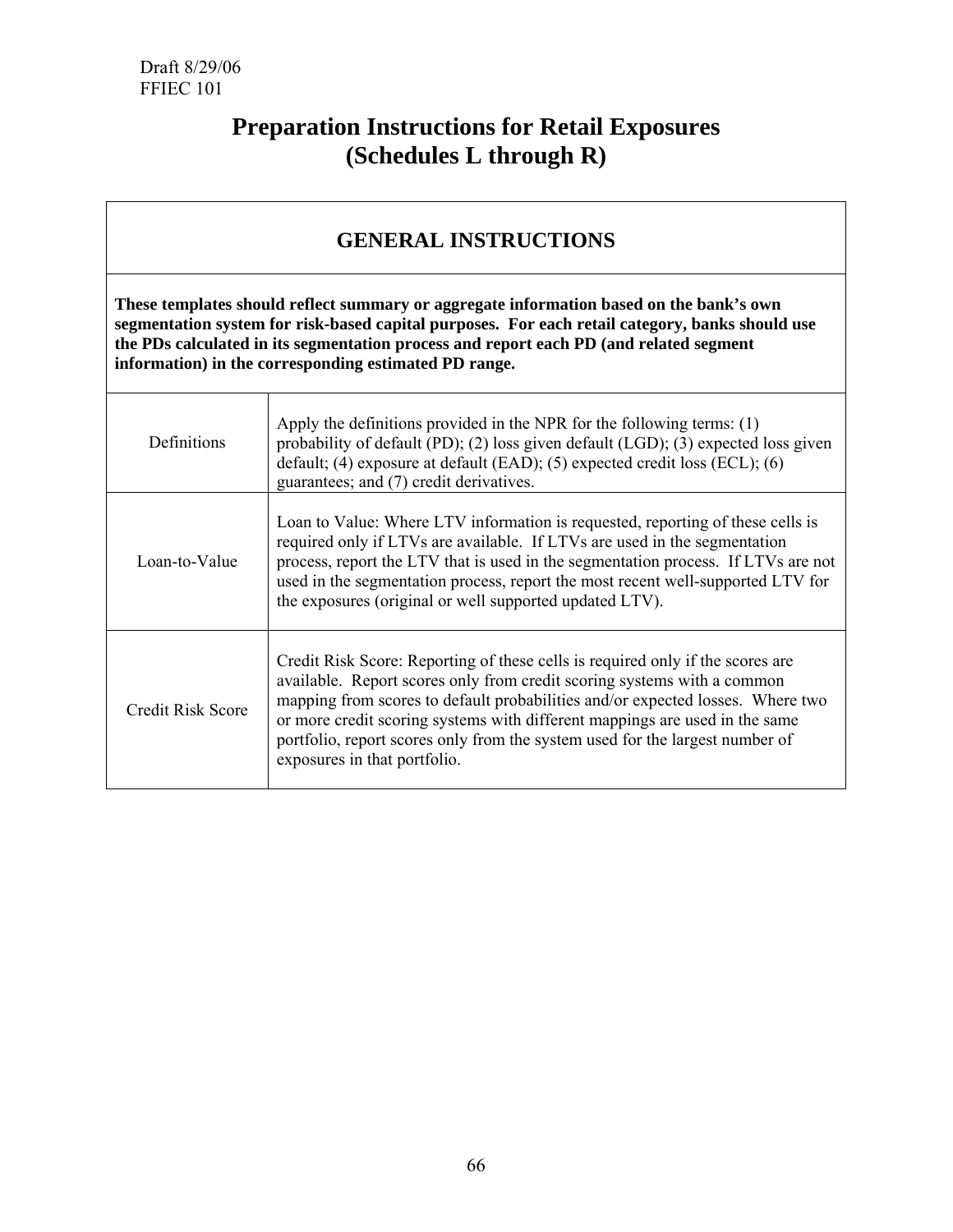| <b>GENERAL INSTRUCTIONS</b> |                                                                                                                                                                                                                                                                                                                                                                                                                                                                                                                                                                                                                 |  |
|-----------------------------|-----------------------------------------------------------------------------------------------------------------------------------------------------------------------------------------------------------------------------------------------------------------------------------------------------------------------------------------------------------------------------------------------------------------------------------------------------------------------------------------------------------------------------------------------------------------------------------------------------------------|--|
|                             | Weighted average PD as used in this section is calculated by: (1) Determining the<br>exposures that are in risk segments whose PDs fall within each of the PD ranges<br>indicated, (2) multiplying each segment's PD by its EAD, (3) summing the<br>products from step (2) for all segments within each PD range, and (4) dividing<br>the summed products from step (3) by the sum of the EADs of all segments in the<br>same PD range.                                                                                                                                                                         |  |
| <b>Weighted Averages</b>    | Weighted Average LGD before effects of guarantees and credit derivatives, but<br>after counting collateral as used in this section is calculated by: (1) Determining<br>the segments that have PDs that fall within each of the PD ranges indicated, (2)<br>multiplying each segment's LGD before considering effects of guarantees and<br>credit derivatives, but after counting collateral by its EAD, (3) summing the<br>products from step (2) for all segments within each PD range, and (4) dividing<br>the summed products from step (3) by the sum of the EADs of all segments in the<br>same PD range. |  |
|                             | Weighted average LGD with effects of guarantees, credit derivatives and<br>collateral as used in this section is calculated by: (1) Determining the segments<br>that have PDs that fall within each of the PD ranges indicated, (2) multiplying<br>each segment's LGD with effects of credit risk mitigants (guarantees, credit<br>derivatives and collateral) by its EAD, $(3)$ summing the products from step $(2)$<br>for all segments within each PD range, and (4) dividing the summed products<br>from step (3) by the sum of the EADs of all segments in the same PD range.                              |  |
|                             | Weighted average credit score and Weighted Average Age are calculated in the<br>same manner but weighted by number of accounts.                                                                                                                                                                                                                                                                                                                                                                                                                                                                                 |  |
| Average Age                 | Average Age is defined as number of months since loan origination.                                                                                                                                                                                                                                                                                                                                                                                                                                                                                                                                              |  |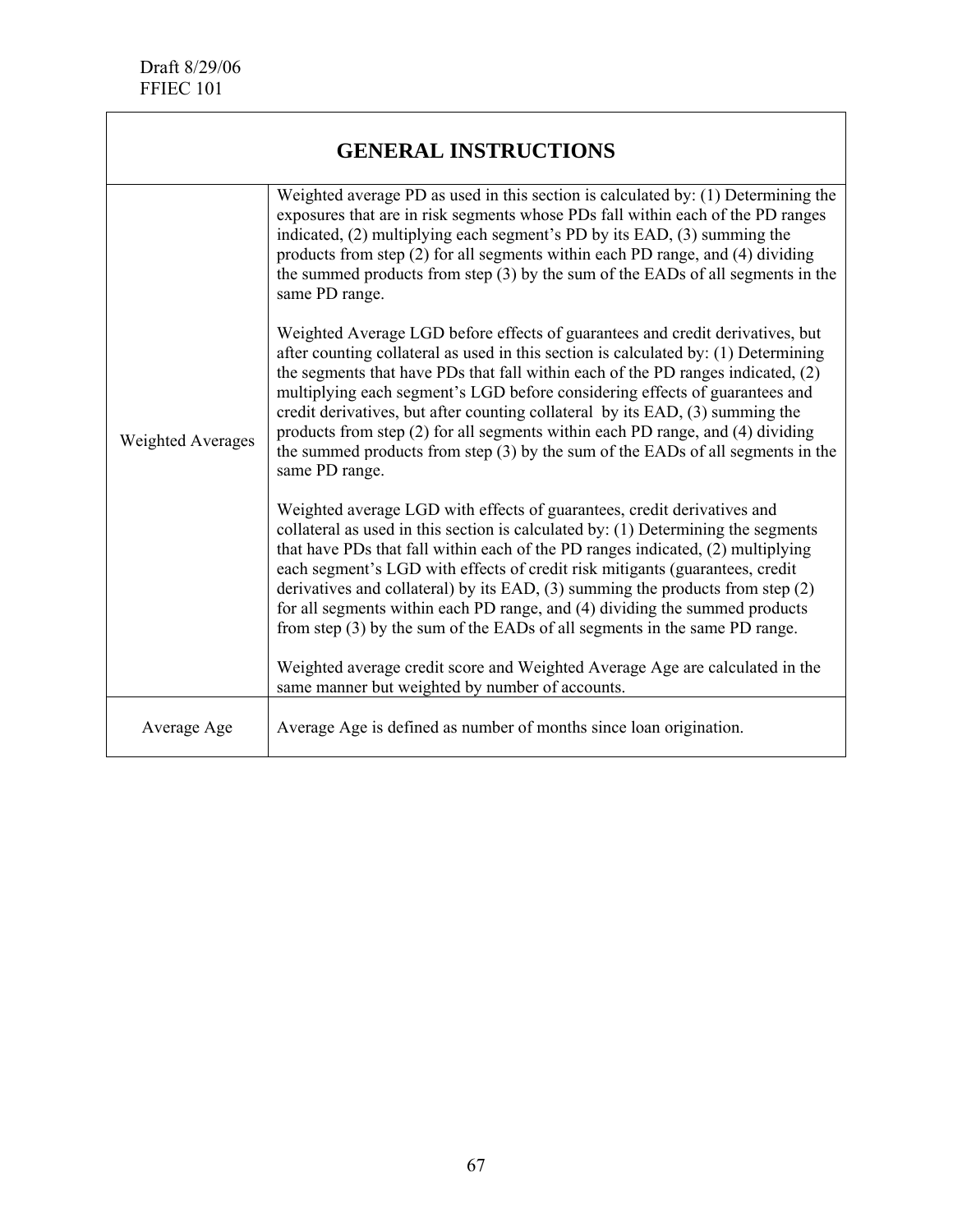#### **RETAIL EXPOSURES – SCHEDULE L RESIDENTIAL MORTGAGE - NON-REVOLVING FIRST LIENS INSTRUCTIONS**  $\overline{\phantom{a}}$

|                 | Residential             |                                                                           |
|-----------------|-------------------------|---------------------------------------------------------------------------|
| <b>Schedule</b> | Mortgage                | Report all Residential Mortgage Exposures as defined in the NPR that (1)  |
| L               | <b>Exposures</b> (First | are secured by first liens, and (2) are not revolving lines of credit.    |
|                 | Liens)                  |                                                                           |
| Column          | Row(s)                  | Instructions                                                              |
|                 |                         | Report the weighted average PD of all segments of exposures applicable    |
| A               | $1 - 15$                | to this section as noted above, whose IRB PD falls within each range      |
|                 |                         | indicated.                                                                |
| B               | $1 - 15$                | Report the total number of exposures in all segments included in this row |
|                 |                         | for column A.                                                             |
| $\mathcal{C}$   | $1 - 15$                | Report the total balance sheet amount of exposures within the segments    |
|                 |                         | included in this row for column A.                                        |
|                 |                         | Report the dollar volume of available but undrawn balances of exposures   |
| D               | $1 - 15$                | within the segments included in this row for column A. Include undrawn    |
|                 |                         | commitments to lend, including available negative amortization and        |
|                 |                         | unfunded mortgage commitments.                                            |
| Ε               | $1 - 15$                | Report the total EAD of segments of exposures included in this row for    |
|                 |                         | column A.                                                                 |
| F               | $1 - 15$                | Report the weighted average age of exposures in the segments included     |
|                 |                         | in this row for column A.                                                 |
|                 |                         | Report the weighted average LGD of exposures in the segments included     |
| G1              | $1 - 15$                | in this row for column A. In estimating LGD, include the effects of       |
|                 |                         | collateral but not the effects of guarantees or credit derivatives.       |
|                 | $1 - 15$                | Report the weighted average LGD of exposures in the segments included     |
| G2              |                         | in this row for column A. In estimating LGD, do include the effects of    |
|                 |                         | credit risk mitigants (collateral, guarantees and credit derivatives).    |
| H               | $1 - 15$                | Report total risk-weighted assets associated with all segments of         |
|                 |                         | exposures included in this row for column A.                              |
| $\bf{I}$        | $1 - 15$                | Report the dollar volume of ECL for segments of exposures included in     |
|                 |                         | this row for column A.                                                    |
| $\mathbf J$     | $1 - 15$                | Report the EAD of exposures included in this row for column A that        |
|                 |                         | have less than a 70% LTV.                                                 |
| K               | $1 - 15$                | Report the EAD of exposures included in this row for column A that        |
|                 |                         | have at least a 70% but less than 80% LTV.                                |
| L               | $1 - 15$                | Report the EAD of exposures included in this row for column A that        |
|                 |                         | have at least an 80% but less than 90% LTV.                               |
| M               | $1 - 15$                | Report the EAD of exposures included in this row for column A that        |
|                 |                         | have at least a 90% but not more than 100% LTV.                           |
| N               | $1 - 15$                | Report the EAD of exposures included in this row for column A that        |
|                 |                         | have a 100+% LTV.                                                         |
| $\mathbf{O}$    | $1 - 15$                | Report the weighted average credit risk score of exposures in the         |
|                 |                         | segments included in this row for column A.                               |
|                 |                         | Report the EAD of accounts that are included in the segments reported in  |
| $\mathbf{P}$    | $1 - 15$                | this row where the LTV has been updated since the last report date for    |
|                 |                         | portfolio management purposes, that is, the updated LTV is based upon a   |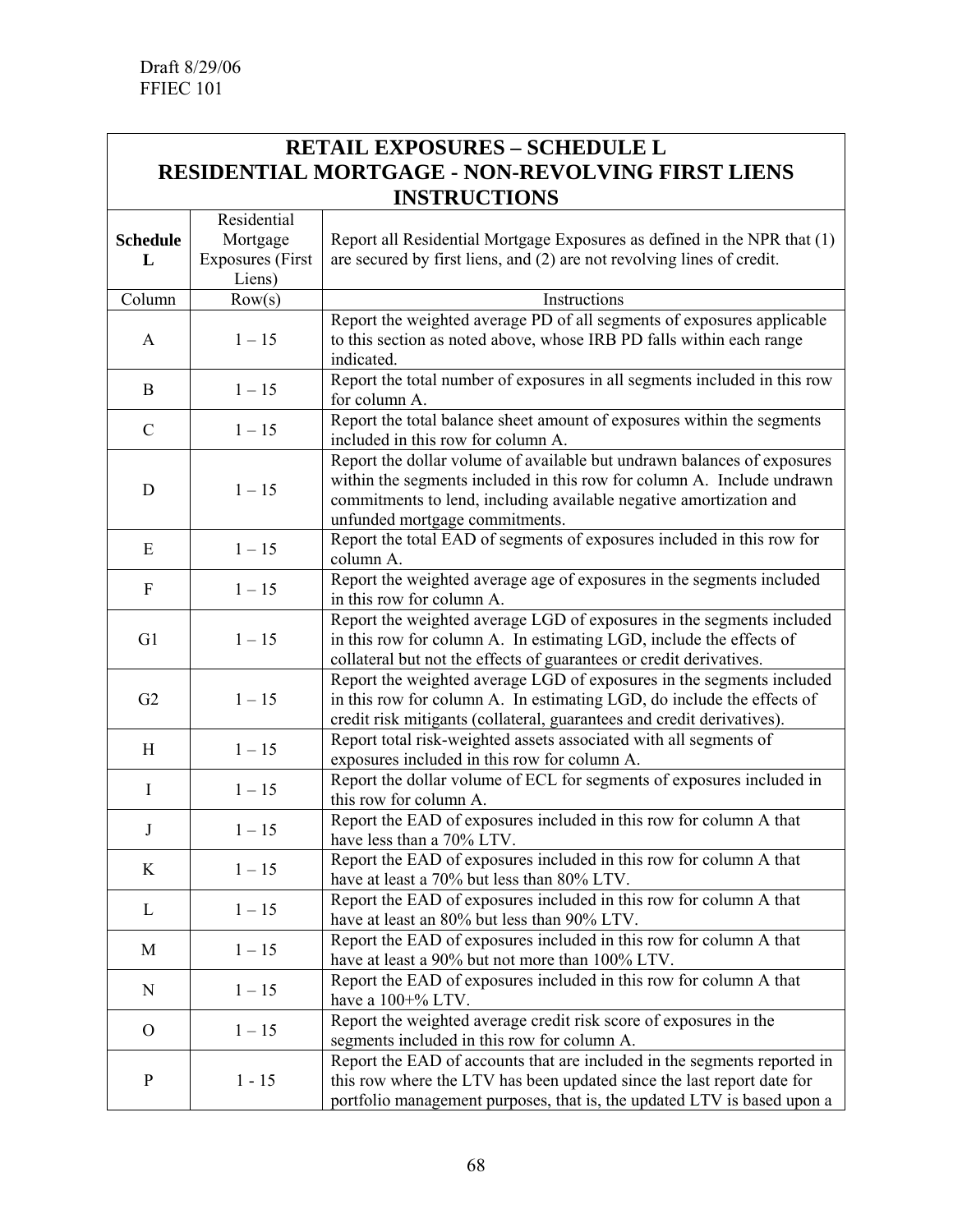## **RETAIL EXPOSURES – SCHEDULE L RESIDENTIAL MORTGAGE - NON-REVOLVING FIRST LIENS INSTRUCTIONS**

|         |    | refreshed assessment of the collateral value. If LTVs were not updated     |
|---------|----|----------------------------------------------------------------------------|
|         |    | for any accounts in the segments reported in the row since the last report |
|         |    | date, report 0.                                                            |
| $A - P$ | 16 | Calculated cells.                                                          |
|         |    | Report the risk-weighted assets of immaterial exposures reportable in this |
|         |    | schedule but not included in the above cells.                              |
|         |    | Report the subcategory weighted average Expected Loss Given Default        |
|         | 18 | (ELGD), weighting each ELGD by the exposure's associated EAD               |
|         |    | calculated using the bank's internal estimates of LGD. Report in this      |
|         |    | item only if using own internal estimate of LGD.                           |
|         | 19 | Report the name of the credit bureau or credit scoring system used to      |
|         |    | produce the values in column O.                                            |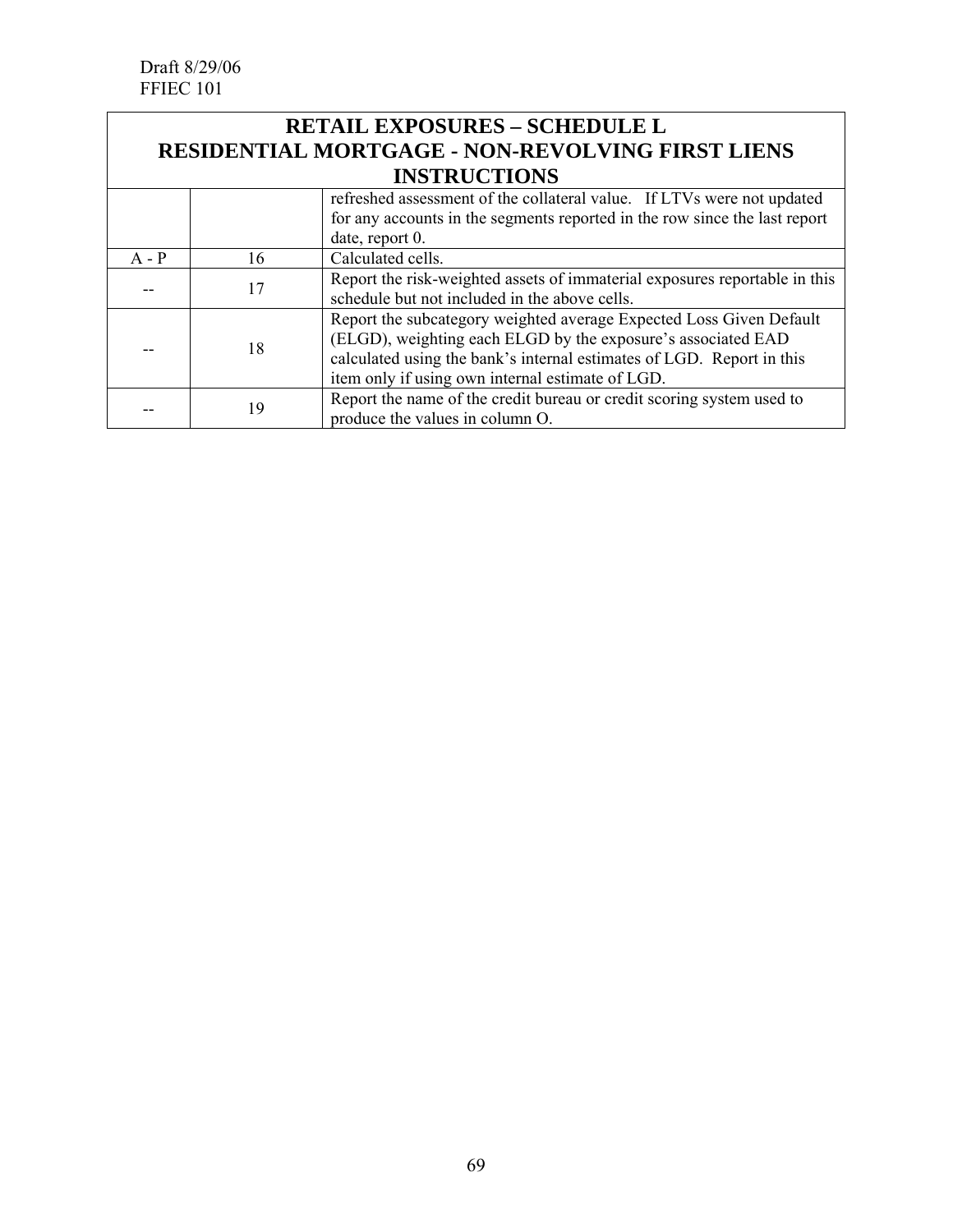### **RETAIL EXPOSURES – SCHEDULE M RESIDENTIAL MORTGAGE – NON-REVOLVING JUNIOR LIENS INSTRUCTIONS**

| Mortgage<br>Exposures<br><b>Schedule</b><br>Report all Residential Mortgage Exposures as defined in the NPR that (1) are<br>(Non-<br>secured by liens subordinate to any other lien, and (2) are not revolving.<br>M<br>Revolving<br>Junior<br>Liens)<br>Column<br>Row(s)<br>Instructions<br>Report the weighted average PD of all segments of exposures applicable to<br>$1 - 15$<br>A<br>this section as noted above, whose IRB PD falls within each range indicated.<br>Report the total number of exposures in all segments included in this row for<br>$1 - 15$<br>B<br>column A.<br>Report the total balance sheet amount of exposures within the segments<br>$1 - 15$<br>$\mathcal{C}$<br>included in this row for column A.<br>Report the dollar volume of available but undrawn balances of exposures<br>within the segments included in this row for column A. Include undrawn<br>$1 - 15$<br>D<br>commitments to lend, including available negative amortization and unfunded<br>mortgage commitments.<br>Report the total EAD of segments of exposures included in this row for<br>$1 - 15$<br>E<br>column A.<br>Report the weighted average age of exposures in the segments included in this<br>$1 - 15$<br>$\boldsymbol{\mathrm{F}}$<br>row for column A. |  | Residential |                                                                              |
|--------------------------------------------------------------------------------------------------------------------------------------------------------------------------------------------------------------------------------------------------------------------------------------------------------------------------------------------------------------------------------------------------------------------------------------------------------------------------------------------------------------------------------------------------------------------------------------------------------------------------------------------------------------------------------------------------------------------------------------------------------------------------------------------------------------------------------------------------------------------------------------------------------------------------------------------------------------------------------------------------------------------------------------------------------------------------------------------------------------------------------------------------------------------------------------------------------------------------------------------------------------------------|--|-------------|------------------------------------------------------------------------------|
|                                                                                                                                                                                                                                                                                                                                                                                                                                                                                                                                                                                                                                                                                                                                                                                                                                                                                                                                                                                                                                                                                                                                                                                                                                                                          |  |             |                                                                              |
|                                                                                                                                                                                                                                                                                                                                                                                                                                                                                                                                                                                                                                                                                                                                                                                                                                                                                                                                                                                                                                                                                                                                                                                                                                                                          |  |             |                                                                              |
|                                                                                                                                                                                                                                                                                                                                                                                                                                                                                                                                                                                                                                                                                                                                                                                                                                                                                                                                                                                                                                                                                                                                                                                                                                                                          |  |             |                                                                              |
|                                                                                                                                                                                                                                                                                                                                                                                                                                                                                                                                                                                                                                                                                                                                                                                                                                                                                                                                                                                                                                                                                                                                                                                                                                                                          |  |             |                                                                              |
|                                                                                                                                                                                                                                                                                                                                                                                                                                                                                                                                                                                                                                                                                                                                                                                                                                                                                                                                                                                                                                                                                                                                                                                                                                                                          |  |             |                                                                              |
|                                                                                                                                                                                                                                                                                                                                                                                                                                                                                                                                                                                                                                                                                                                                                                                                                                                                                                                                                                                                                                                                                                                                                                                                                                                                          |  |             |                                                                              |
|                                                                                                                                                                                                                                                                                                                                                                                                                                                                                                                                                                                                                                                                                                                                                                                                                                                                                                                                                                                                                                                                                                                                                                                                                                                                          |  |             |                                                                              |
|                                                                                                                                                                                                                                                                                                                                                                                                                                                                                                                                                                                                                                                                                                                                                                                                                                                                                                                                                                                                                                                                                                                                                                                                                                                                          |  |             |                                                                              |
|                                                                                                                                                                                                                                                                                                                                                                                                                                                                                                                                                                                                                                                                                                                                                                                                                                                                                                                                                                                                                                                                                                                                                                                                                                                                          |  |             |                                                                              |
|                                                                                                                                                                                                                                                                                                                                                                                                                                                                                                                                                                                                                                                                                                                                                                                                                                                                                                                                                                                                                                                                                                                                                                                                                                                                          |  |             |                                                                              |
|                                                                                                                                                                                                                                                                                                                                                                                                                                                                                                                                                                                                                                                                                                                                                                                                                                                                                                                                                                                                                                                                                                                                                                                                                                                                          |  |             |                                                                              |
|                                                                                                                                                                                                                                                                                                                                                                                                                                                                                                                                                                                                                                                                                                                                                                                                                                                                                                                                                                                                                                                                                                                                                                                                                                                                          |  |             |                                                                              |
|                                                                                                                                                                                                                                                                                                                                                                                                                                                                                                                                                                                                                                                                                                                                                                                                                                                                                                                                                                                                                                                                                                                                                                                                                                                                          |  |             |                                                                              |
|                                                                                                                                                                                                                                                                                                                                                                                                                                                                                                                                                                                                                                                                                                                                                                                                                                                                                                                                                                                                                                                                                                                                                                                                                                                                          |  |             |                                                                              |
|                                                                                                                                                                                                                                                                                                                                                                                                                                                                                                                                                                                                                                                                                                                                                                                                                                                                                                                                                                                                                                                                                                                                                                                                                                                                          |  |             |                                                                              |
|                                                                                                                                                                                                                                                                                                                                                                                                                                                                                                                                                                                                                                                                                                                                                                                                                                                                                                                                                                                                                                                                                                                                                                                                                                                                          |  |             |                                                                              |
|                                                                                                                                                                                                                                                                                                                                                                                                                                                                                                                                                                                                                                                                                                                                                                                                                                                                                                                                                                                                                                                                                                                                                                                                                                                                          |  |             |                                                                              |
|                                                                                                                                                                                                                                                                                                                                                                                                                                                                                                                                                                                                                                                                                                                                                                                                                                                                                                                                                                                                                                                                                                                                                                                                                                                                          |  |             |                                                                              |
|                                                                                                                                                                                                                                                                                                                                                                                                                                                                                                                                                                                                                                                                                                                                                                                                                                                                                                                                                                                                                                                                                                                                                                                                                                                                          |  |             |                                                                              |
|                                                                                                                                                                                                                                                                                                                                                                                                                                                                                                                                                                                                                                                                                                                                                                                                                                                                                                                                                                                                                                                                                                                                                                                                                                                                          |  |             | Report the weighted average LGD of exposures in the segments included in     |
| G1<br>$1 - 15$<br>this row for column A. In estimating LGD, include the effects of collateral                                                                                                                                                                                                                                                                                                                                                                                                                                                                                                                                                                                                                                                                                                                                                                                                                                                                                                                                                                                                                                                                                                                                                                            |  |             |                                                                              |
| but not the effects of guarantees or credit derivatives.                                                                                                                                                                                                                                                                                                                                                                                                                                                                                                                                                                                                                                                                                                                                                                                                                                                                                                                                                                                                                                                                                                                                                                                                                 |  |             |                                                                              |
| Report the weighted average LGD of exposures in the segments included in                                                                                                                                                                                                                                                                                                                                                                                                                                                                                                                                                                                                                                                                                                                                                                                                                                                                                                                                                                                                                                                                                                                                                                                                 |  |             |                                                                              |
| $1 - 15$<br>this row for column A. In estimating LGD, do include the effects of credit<br>G2                                                                                                                                                                                                                                                                                                                                                                                                                                                                                                                                                                                                                                                                                                                                                                                                                                                                                                                                                                                                                                                                                                                                                                             |  |             |                                                                              |
| risk mitigants (collateral, guarantees and credit derivatives).                                                                                                                                                                                                                                                                                                                                                                                                                                                                                                                                                                                                                                                                                                                                                                                                                                                                                                                                                                                                                                                                                                                                                                                                          |  |             |                                                                              |
| Report total risk-weighted assets associated with all segments of exposures                                                                                                                                                                                                                                                                                                                                                                                                                                                                                                                                                                                                                                                                                                                                                                                                                                                                                                                                                                                                                                                                                                                                                                                              |  |             |                                                                              |
| $1 - 15$<br>H<br>included in this row for column A.                                                                                                                                                                                                                                                                                                                                                                                                                                                                                                                                                                                                                                                                                                                                                                                                                                                                                                                                                                                                                                                                                                                                                                                                                      |  |             |                                                                              |
| Report the dollar volume of ECL for segments of exposures included in this                                                                                                                                                                                                                                                                                                                                                                                                                                                                                                                                                                                                                                                                                                                                                                                                                                                                                                                                                                                                                                                                                                                                                                                               |  |             |                                                                              |
| $1 - 15$<br>I<br>row for column A.                                                                                                                                                                                                                                                                                                                                                                                                                                                                                                                                                                                                                                                                                                                                                                                                                                                                                                                                                                                                                                                                                                                                                                                                                                       |  |             |                                                                              |
|                                                                                                                                                                                                                                                                                                                                                                                                                                                                                                                                                                                                                                                                                                                                                                                                                                                                                                                                                                                                                                                                                                                                                                                                                                                                          |  |             | Report the EAD of exposures included in this row for column A that have less |
| $\bf J$<br>$1 - 15$<br>than a 70% LTV.                                                                                                                                                                                                                                                                                                                                                                                                                                                                                                                                                                                                                                                                                                                                                                                                                                                                                                                                                                                                                                                                                                                                                                                                                                   |  |             |                                                                              |
|                                                                                                                                                                                                                                                                                                                                                                                                                                                                                                                                                                                                                                                                                                                                                                                                                                                                                                                                                                                                                                                                                                                                                                                                                                                                          |  |             |                                                                              |
| Report the EAD of exposures included in this row for column A that have at                                                                                                                                                                                                                                                                                                                                                                                                                                                                                                                                                                                                                                                                                                                                                                                                                                                                                                                                                                                                                                                                                                                                                                                               |  |             |                                                                              |
| $1 - 15$<br>K<br>least a 70% but less than 80% LTV.                                                                                                                                                                                                                                                                                                                                                                                                                                                                                                                                                                                                                                                                                                                                                                                                                                                                                                                                                                                                                                                                                                                                                                                                                      |  |             |                                                                              |
| Report the EAD of exposures included in this row for column A that have at                                                                                                                                                                                                                                                                                                                                                                                                                                                                                                                                                                                                                                                                                                                                                                                                                                                                                                                                                                                                                                                                                                                                                                                               |  |             |                                                                              |
| $1 - 15$<br>L<br>least an 80% but less than 90% LTV.                                                                                                                                                                                                                                                                                                                                                                                                                                                                                                                                                                                                                                                                                                                                                                                                                                                                                                                                                                                                                                                                                                                                                                                                                     |  |             |                                                                              |
| Report the EAD of exposures included in this row for column A that have at                                                                                                                                                                                                                                                                                                                                                                                                                                                                                                                                                                                                                                                                                                                                                                                                                                                                                                                                                                                                                                                                                                                                                                                               |  |             |                                                                              |
| M<br>least a 90% but not more than 100% LTV.                                                                                                                                                                                                                                                                                                                                                                                                                                                                                                                                                                                                                                                                                                                                                                                                                                                                                                                                                                                                                                                                                                                                                                                                                             |  | $1 - 15$    |                                                                              |
| Report the EAD of exposures included in this row for column A that have a                                                                                                                                                                                                                                                                                                                                                                                                                                                                                                                                                                                                                                                                                                                                                                                                                                                                                                                                                                                                                                                                                                                                                                                                |  |             |                                                                              |
| $1 - 15$<br>N<br>$100+% LTV.$                                                                                                                                                                                                                                                                                                                                                                                                                                                                                                                                                                                                                                                                                                                                                                                                                                                                                                                                                                                                                                                                                                                                                                                                                                            |  |             |                                                                              |
| Report the weighted average credit risk score of exposures in the segments                                                                                                                                                                                                                                                                                                                                                                                                                                                                                                                                                                                                                                                                                                                                                                                                                                                                                                                                                                                                                                                                                                                                                                                               |  |             |                                                                              |
| $1 - 15$<br>$\mathbf{O}$<br>included in this row for column A.                                                                                                                                                                                                                                                                                                                                                                                                                                                                                                                                                                                                                                                                                                                                                                                                                                                                                                                                                                                                                                                                                                                                                                                                           |  |             |                                                                              |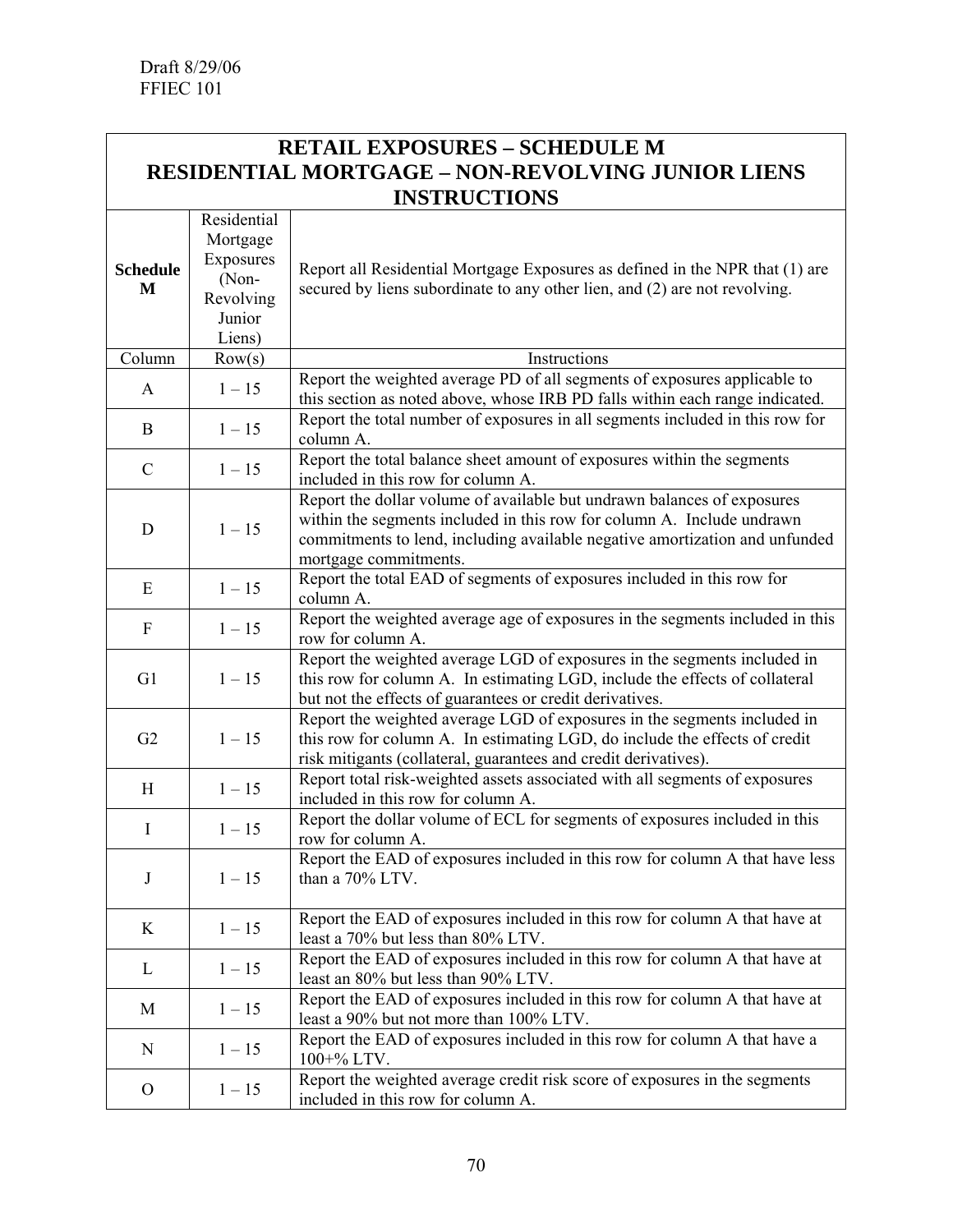### **RETAIL EXPOSURES – SCHEDULE M RESIDENTIAL MORTGAGE – NON-REVOLVING JUNIOR LIENS INSTRUCTIONS**

|         | 11 10 1 11 0 0 1 1 0 1 1 1 0 |                                                                                                                                                                                                                                                                                                                                                                                                                  |  |  |
|---------|------------------------------|------------------------------------------------------------------------------------------------------------------------------------------------------------------------------------------------------------------------------------------------------------------------------------------------------------------------------------------------------------------------------------------------------------------|--|--|
| P       | $1 - 15$                     | Report the EAD of accounts that are included in the segments reported in this<br>row where the LTV has been updated since the last report date for portfolio<br>management purposes, that is, the updated LTV is based upon a refreshed<br>assessment of the collateral value. If LTVs were not updated for any<br>accounts in the segments reported in the row since the last report date, report<br>$\theta$ . |  |  |
| $A - P$ | 16                           | Calculated cells.                                                                                                                                                                                                                                                                                                                                                                                                |  |  |
|         | 17                           | Report the risk-weighted assets of immaterial exposures reportable in this<br>schedule but not included in the above cells.                                                                                                                                                                                                                                                                                      |  |  |
|         | 18                           | Report the subcategory weighted average Expected Loss Given Default<br>(ELGD), weighting each ELGD by the exposure's associated EAD calculated<br>using the bank's internal estimates of LGD. Report in this item only if using<br>own internal estimate of LGD.                                                                                                                                                 |  |  |
|         | 19                           | Report the name of the credit bureau or credit scoring system used to produce<br>the values in column O.                                                                                                                                                                                                                                                                                                         |  |  |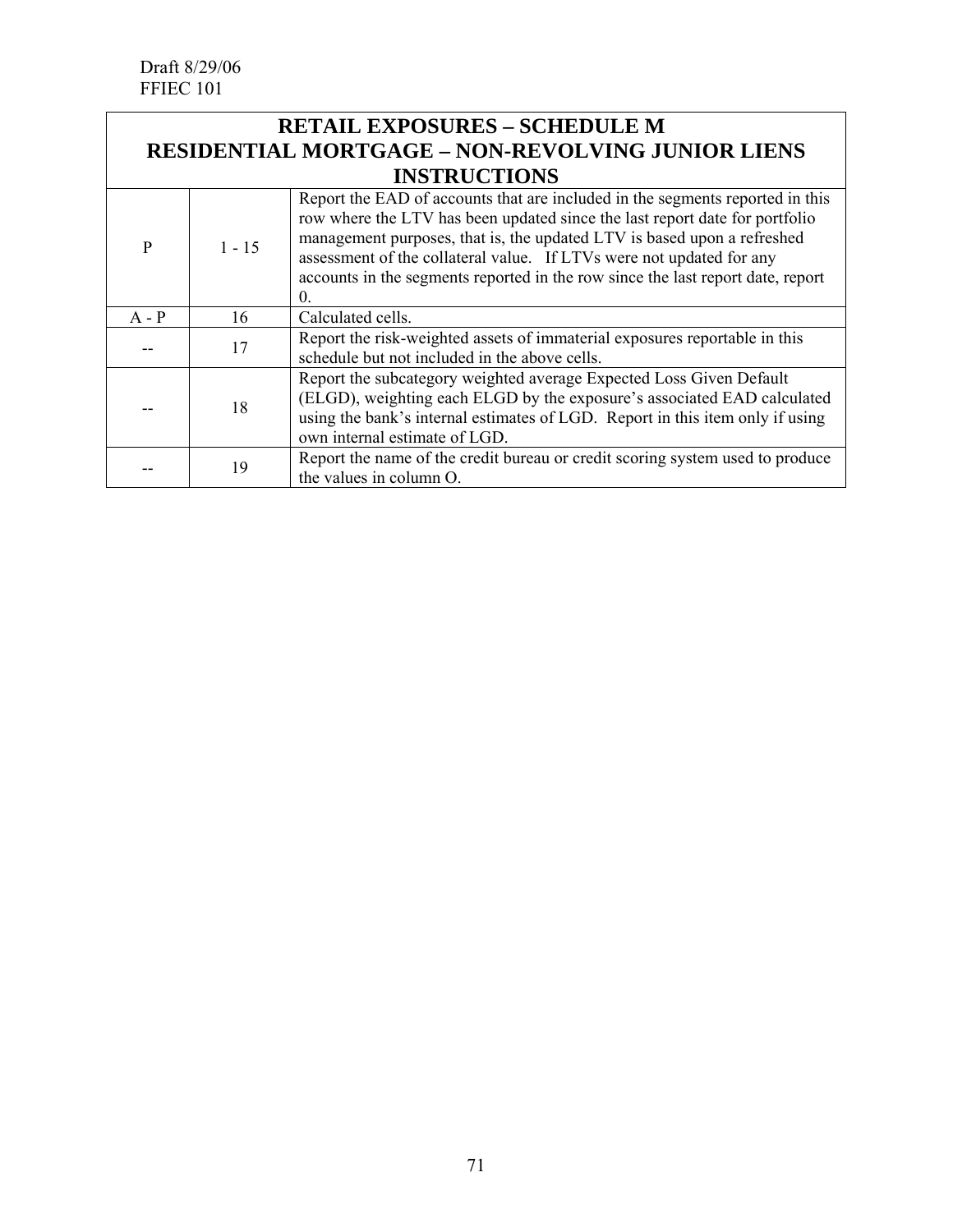#### **RETAIL EXPOSURES – SCHEDULE N RESIDENTIAL MORTGAGE – REVOLVING EXPOSURES INSTRUCTIONS** era de la componentación de la componentación de la componentación de la componentación de la componentación d<br>En la componentación de la componentación de la componentación de la componentación de la componentación de la

| <b>Schedule N</b> | Residential<br>Mortgage<br>Exposures<br>(Revolving<br>Exposures) | Report all Residential Mortgage Exposures as defined in the NPR that are<br>revolving.                                                                                                                                                                    |
|-------------------|------------------------------------------------------------------|-----------------------------------------------------------------------------------------------------------------------------------------------------------------------------------------------------------------------------------------------------------|
| Column            | Row(s)                                                           | Instructions                                                                                                                                                                                                                                              |
| A                 | $1 - 15$                                                         | Report the weighted average PD of the segments whose PDs fall within<br>each of the PD ranges indicated.                                                                                                                                                  |
| B                 | $1 - 15$                                                         | Report the total number of exposures in all segments included in this row<br>for column A.                                                                                                                                                                |
| $\mathcal{C}$     | $1 - 15$                                                         | Report the total balance sheet amount value of exposures within the<br>segments included in this row for column A.                                                                                                                                        |
| D                 | $1 - 15$                                                         | Report the dollar volume of available but undrawn balances of exposures<br>within the segments included in this row for column A. Include undrawn<br>commitments to lend, including available negative amortization and<br>unfunded mortgage commitments. |
| E                 | $1 - 15$                                                         | Report the total EAD of segments of exposures included in this row for<br>column A.                                                                                                                                                                       |
| $\boldsymbol{F}$  | $1 - 15$                                                         | Report the weighted average age of exposures in the segments included in<br>this row for column A.                                                                                                                                                        |
| G1                | $1 - 15$                                                         | Report the weighted average LGD of exposures in the segments included in<br>this row for column A. In estimating LGD, include the effects of collateral<br>but not the effects of guarantees or credit derivatives.                                       |
| G2                | $1 - 15$                                                         | Report the weighted average LGD percentage of exposures in the segments<br>included in this row for column A. In estimating LGD, do include the<br>effects of credit risk mitigants (collateral, guarantees and credit<br>derivatives).                   |
| H                 | $1 - 15$                                                         | Report total risk-weighted assets associated with all segments of exposures<br>included in this row for column A.                                                                                                                                         |
| I                 | $1 - 15$                                                         | Report the dollar amount of ECL for segments of exposures included in<br>this row for column A.                                                                                                                                                           |
| $\bf J$           | $1 - 15$                                                         | Report the EAD of exposures included in this row for column A that have<br>less than a 70% LTV.                                                                                                                                                           |
| K                 | $1 - 15$                                                         | Report the EAD of exposures included in this row for column A that have<br>at least a 70% but less than 80% LTV.                                                                                                                                          |
| L                 | $1 - 15$                                                         | Report the EAD of exposures included in this row for column A that have<br>at least an 80% but less than 90% LTV.                                                                                                                                         |
| M                 | $1 - 15$                                                         | Report the EAD of exposures included in this row for column A that have<br>at least a 90% but not more than 100% LTV.                                                                                                                                     |
| N                 | $1 - 15$                                                         | Report the EAD of exposures included in this row for column $\overline{A}$ that are<br>have a 100+% LTV.                                                                                                                                                  |
| $\mathcal{O}$     | $1 - 15$                                                         | Report the weighted average credit risk score of exposures in the segments<br>included in this row for column A.                                                                                                                                          |
| $\mathbf{P}$      | $1 - 15$                                                         | Report the EAD of accounts that are included in the segments reported in<br>this row where the LTV has been updated since the last report date for                                                                                                        |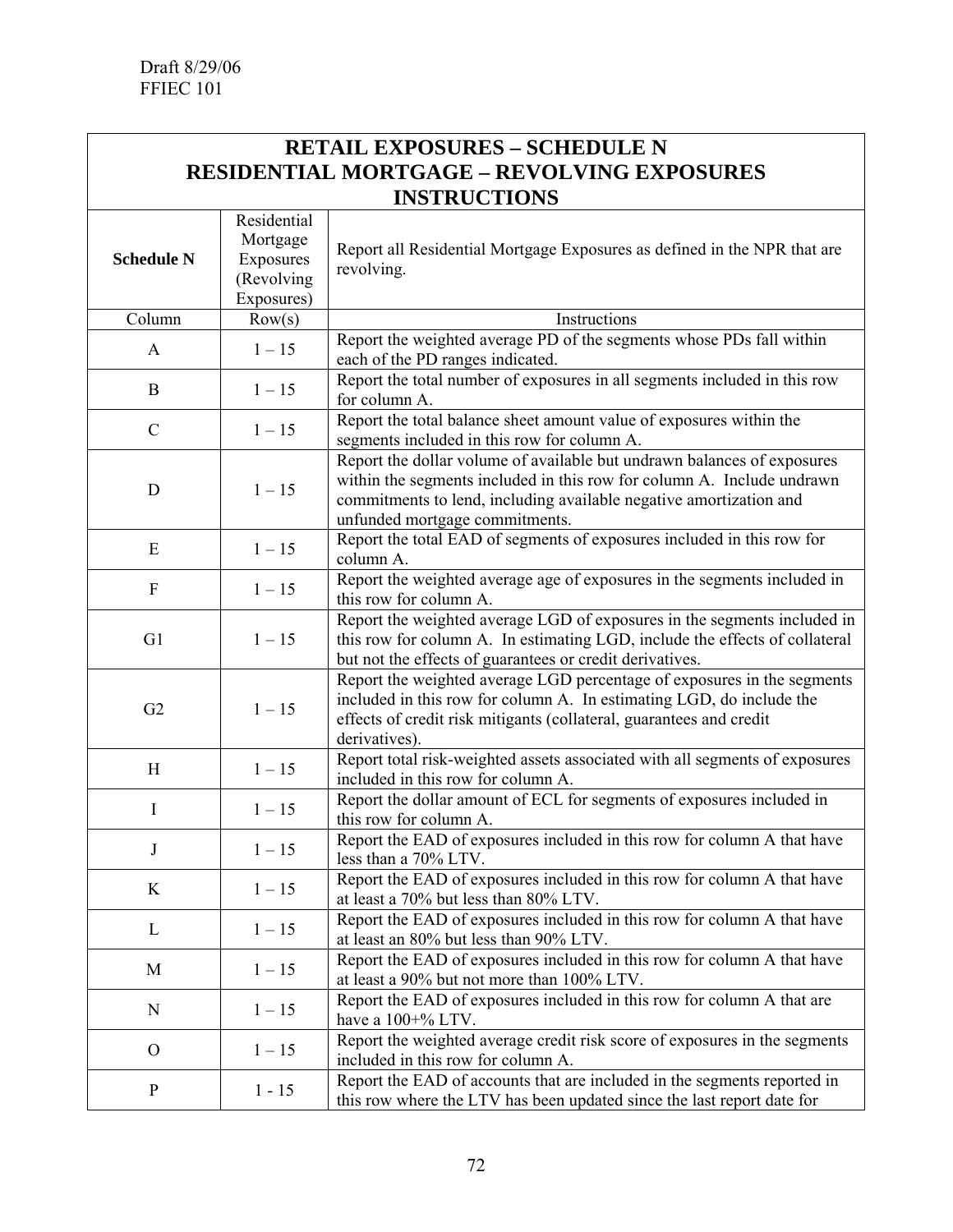#### **RETAIL EXPOSURES – SCHEDULE N RESIDENTIAL MORTGAGE – REVOLVING EXPOSURES INSTRUCTIONS**

|         |    | portfolio management purposes, that is, the updated LTV is based upon a<br>refreshed assessment of the collateral value. If LTVs were not updated for<br>any accounts in the segments reported in the row since the last report date,<br>report $0$ .            |  |
|---------|----|------------------------------------------------------------------------------------------------------------------------------------------------------------------------------------------------------------------------------------------------------------------|--|
| $A - P$ | 16 | Calculated cells.                                                                                                                                                                                                                                                |  |
|         | 17 | Report the risk-weighted assets of immaterial exposures reportable in this<br>schedule but not included in the above cells.                                                                                                                                      |  |
|         | 18 | Report the subcategory weighted average Expected Loss Given Default<br>(ELGD), weighting each ELGD by the exposure's associated EAD<br>calculated using the bank's internal estimates of LGD. Report in this item<br>only if using own internal estimate of LGD. |  |
|         | 19 | Report the name of the credit bureau or credit scoring system used to<br>produce the values in column O.                                                                                                                                                         |  |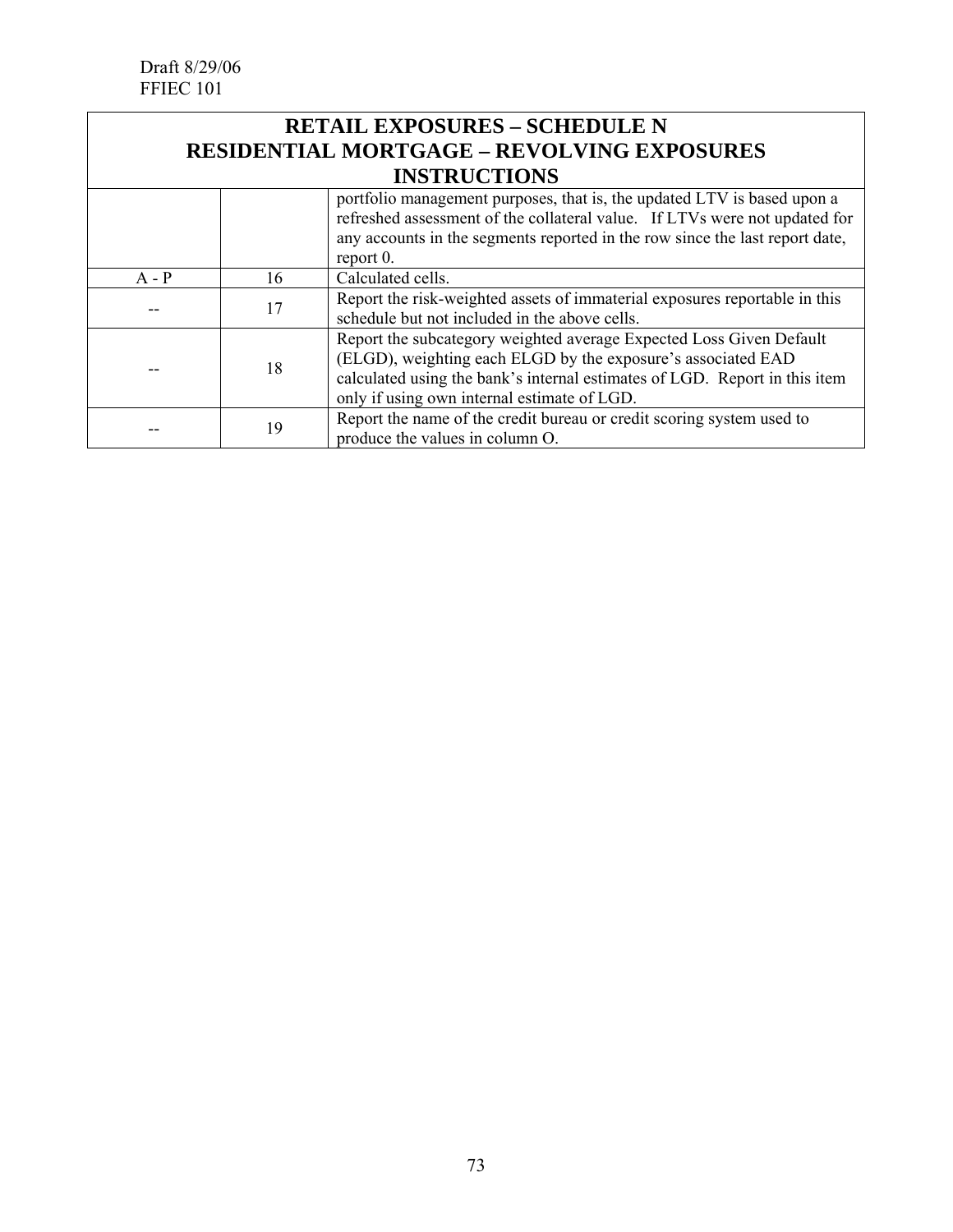## **RETAIL EXPOSURES – SCHEDULE O QUALIFYING REVOLVING EXPOSURES – CREDIT CARDS INSTRUCTIONS**

|                   | QRE      | Report all Qualifying Revolving Exposures as defined in the NPR, in   |
|-------------------|----------|-----------------------------------------------------------------------|
| <b>Schedule O</b> | (Credit  | which the obligor is issued a credit card to access available funds.  |
|                   | Cards)   |                                                                       |
| Column            | Row(s)   | Instructions                                                          |
|                   |          | Report the weighted average PD of the segments whose PDs fall         |
| $\mathbf{A}$      | $1 - 15$ | within each of the PD ranges indicated.                               |
|                   |          | Report the total number of exposures in all segments included in this |
| $\bf{B}$          | $1 - 15$ | row for column A.                                                     |
|                   |          | Report the total balance sheet amount of exposures within the         |
| $\mathcal{C}$     | $1 - 15$ | segments included in this row for column A.                           |
|                   |          | Report the dollar amount of available but undrawn balances of         |
| D                 | $1 - 15$ | exposures within the segments included in this row for column A.      |
|                   |          | Report the total EAD of segments of exposures included in this row    |
| E                 | $1 - 15$ | for column A.                                                         |
| ${\bf F}$         |          | Report the total EAD for the exposures in the segments included in    |
|                   | $1 - 15$ | this row for column A that are less than 2 years old.                 |
|                   |          | Report the weighted average LGD of exposures in the segments          |
| G1                | $1 - 15$ | included in this row for column A. In estimating LGD, include the     |
|                   |          | effects of collateral but not the effects of guarantees or credit     |
|                   |          | derivatives.                                                          |
|                   |          | Report the weighted average LGD of exposures in the segments          |
| G2                | $1 - 15$ | included in this row for column A. In estimating LGD, do include the  |
|                   |          | effects of credit risk mitigants (collateral, guarantees and credit   |
|                   |          | derivatives).                                                         |
| H                 | $1-15\,$ | Report total risk-weighted assets associated with all segments of     |
|                   |          | exposures included in this row for column A.                          |
| I                 | $1 - 15$ | Report the dollar amount of ECL for segments of exposures included    |
|                   |          | in this row for column A.                                             |
| J                 | $1 - 15$ | Report the weighted average credit risk score of exposures in the     |
|                   |          | segments included in this row for column A.                           |
| $A - J$           | 16       | Calculated cells.                                                     |
|                   | 17       | Report the risk-weighted assets of immaterial exposures reportable in |
|                   |          | this schedule but not included in the above cells.                    |
|                   |          | Report the subcategory weighted average Expected Loss Given           |
|                   | 18       | Default (ELGD), weighting each ELGD by the exposure's associated      |
|                   |          | EAD calculated using the bank's internal estimates of LGD. Report in  |
|                   |          | this item only if using own internal estimate of LGD.                 |
|                   | 19       | Report the name of the credit bureau or credit scoring system used to |
|                   |          | produce the values in column J.                                       |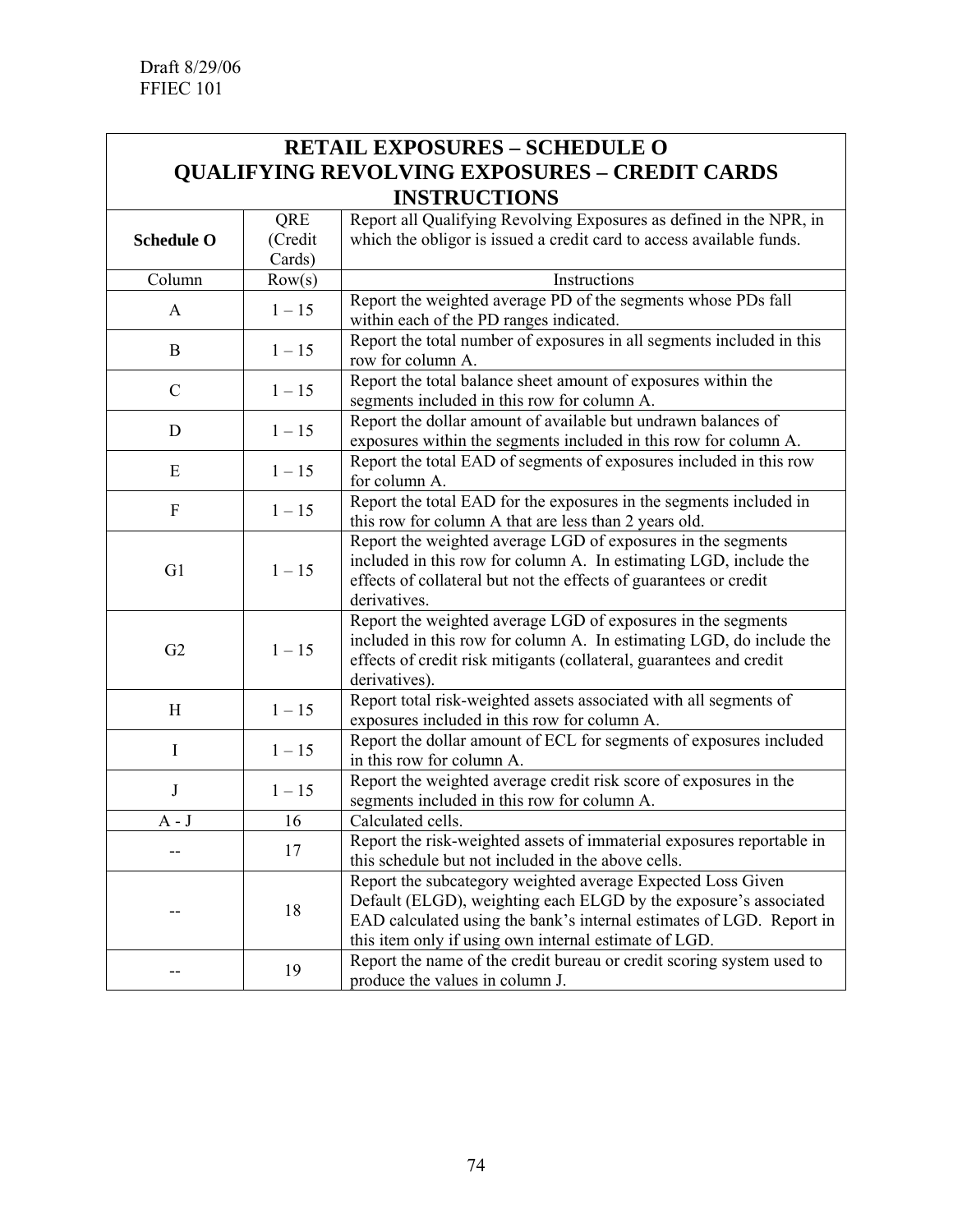## **RETAIL EXPOSURES – SCHEDULE P QUALIFYING REVOLVING EXPOSURES – ALL OTHER INSTRUCTIONS**

|                   | QRE      | Report all other Qualifying Revolving Exposures as defined in the                                                                                                                                                                                                   |
|-------------------|----------|---------------------------------------------------------------------------------------------------------------------------------------------------------------------------------------------------------------------------------------------------------------------|
| <b>Schedule P</b> | (Other)  | NPR, except those reported in Schedule O.                                                                                                                                                                                                                           |
| Column            | Row(s)   | Instructions                                                                                                                                                                                                                                                        |
| $\mathbf{A}$      | $1 - 15$ | Report the weighted average PD of the segments whose PDs fall<br>within each of the PD ranges indicated                                                                                                                                                             |
| $\bf{B}$          | $1 - 15$ | Report the total number of exposures in all segments included in this<br>row for column A.                                                                                                                                                                          |
| $\mathcal{C}$     | $1 - 15$ | Report the total balance sheet amount of exposures within the<br>segments included in this row for column A.                                                                                                                                                        |
| D                 | $1 - 15$ | Report the dollar amount of available but undrawn balances of<br>exposures within the segments included in this row for column A.                                                                                                                                   |
| E                 | $1 - 15$ | Report the total EAD of segments of exposures included in this row<br>for column A.                                                                                                                                                                                 |
| ${\bf F}$         | $1 - 15$ | Report the total EAD for the exposures in the segments included in<br>this row for column A that are less than 2 years old.                                                                                                                                         |
| G1                | $1 - 15$ | Report the weighted average LGD of segments of exposures in the<br>segments included in this row for column A. In estimating LGD,<br>include the effects of collateral but not the effects of guarantees or<br>credit derivatives.                                  |
| G2                | $1 - 15$ | Report the weighted average LGD percentage of exposures in the<br>segments included in this row for column A. In estimating LGD,<br>include the effects of credit risk mitigants (collateral, guarantees and<br>credit derivatives).                                |
| H                 | $1 - 15$ | Report total risk weighted assets associated with all segments of<br>exposures included in this row for column A.                                                                                                                                                   |
| $\mathbf I$       | $1 - 15$ | Report the dollar amount of ECL for segments of exposures<br>included in this row for column A.                                                                                                                                                                     |
| $\bf J$           | $1 - 15$ | Report the weighted average credit risk score of exposures in the<br>segments included in this row for column A.                                                                                                                                                    |
| $A - J$           | 16       | Calculated cells.                                                                                                                                                                                                                                                   |
|                   | 17       | Report the risk-weighted assets of immaterial exposures reportable<br>in this schedule but not included in the above cells.                                                                                                                                         |
|                   | 18       | Report the subcategory weighted average Expected Loss Given<br>Default (ELGD), weighting each ELGD by the exposure's<br>associated EAD calculated using the bank's internal estimates of<br>LGD. Report in this item only if using own internal estimate of<br>LGD. |
|                   | 19       | Report the name of the credit bureau or credit scoring system used to<br>produce the values in column J.                                                                                                                                                            |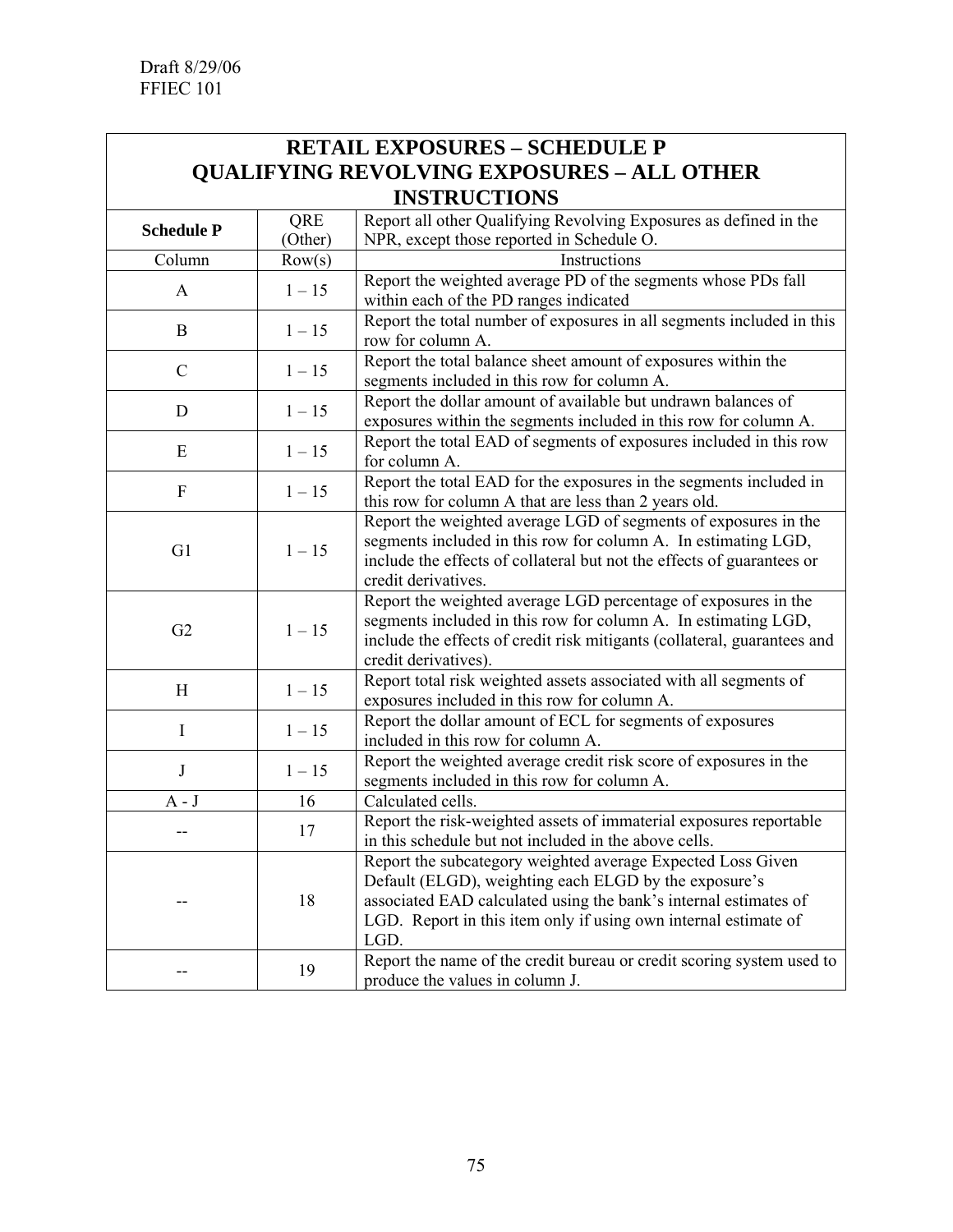#### **RETAIL EXPOSURES – SCHEDULE Q OTHER RETAIL EXPOSURES – SMALL BUSINESS INSTRUCTIONS**  $\int$   $\theta$ <sup>ther</sup>

| <b>Schedule Q</b> | <b>Other</b><br>Retail<br>Exposure<br>(Small<br>Business) | Report Other Retail Exposures as defined in the NPR, to an<br>individual or company for business purposes if the bank's<br>consolidated business credit exposure to the individual or company<br>is \$1 million or less.                                            |
|-------------------|-----------------------------------------------------------|---------------------------------------------------------------------------------------------------------------------------------------------------------------------------------------------------------------------------------------------------------------------|
| Column            | Row(s)                                                    | Instructions                                                                                                                                                                                                                                                        |
| A                 | $1 - 15$                                                  | Report the weighted average PD of the segments whose PDs fall<br>within each of the PD ranges indicated                                                                                                                                                             |
| $\bf{B}$          | $1 - 15$                                                  | Report the total number of exposures in all segments included in this<br>row for column A.                                                                                                                                                                          |
| $\mathcal{C}$     | $1 - 15$                                                  | Report the total balance sheet amount of exposures within the<br>segments included in this row for column A.                                                                                                                                                        |
| D                 | $1 - 15$                                                  | Report the dollar amount of available but undrawn balances of<br>exposures within the segments included in this row for column A.                                                                                                                                   |
| E                 | $1 - 15$                                                  | Report the total EAD of segments of exposures included in this row<br>for column A.                                                                                                                                                                                 |
| ${\bf F}$         | $1 - 15$                                                  | Report the total EAD for the exposures in the segments included in<br>this row for column A that are less than 2 years old.                                                                                                                                         |
| G1                | $1 - 15$                                                  | Report the weighted average LGD of exposures in the segments<br>included in this row for column A. In estimating LGD, include the<br>effects of collateral but not the effects of guarantees or credit<br>derivatives.                                              |
| G2                | $1 - 15$                                                  | Report the weighted average LGD of exposures in the segments<br>included in this row for column A. In estimating LGD, include the<br>effects of credit risk mitigants (collateral, guarantees and credit<br>derivatives).                                           |
| H                 | $1 - 15$                                                  | Report total risk weighted assets associated with all segments of<br>exposures included in this row for column A.                                                                                                                                                   |
| I                 | $1 - 15$                                                  | Report the dollar amount of ECL for segments of exposures<br>included in this row for column A.                                                                                                                                                                     |
| J                 | $1 - 15$                                                  | Report the weighted average credit risk score of exposures in the<br>segments included in this row for column A.                                                                                                                                                    |
| $A - J$           | 16                                                        | Calculated cells.                                                                                                                                                                                                                                                   |
|                   | 17                                                        | Report the risk-weighted assets of immaterial exposures reportable<br>in this schedule but not included in the above cells.                                                                                                                                         |
|                   | 18                                                        | Report the subcategory weighted average Expected Loss Given<br>Default (ELGD), weighting each ELGD by the exposure's<br>associated EAD calculated using the bank's internal estimates of<br>LGD. Report in this item only if using own internal estimate of<br>LGD. |
|                   | 19                                                        | Report the name of the credit bureau or credit scoring system used to<br>produce the values in column J.                                                                                                                                                            |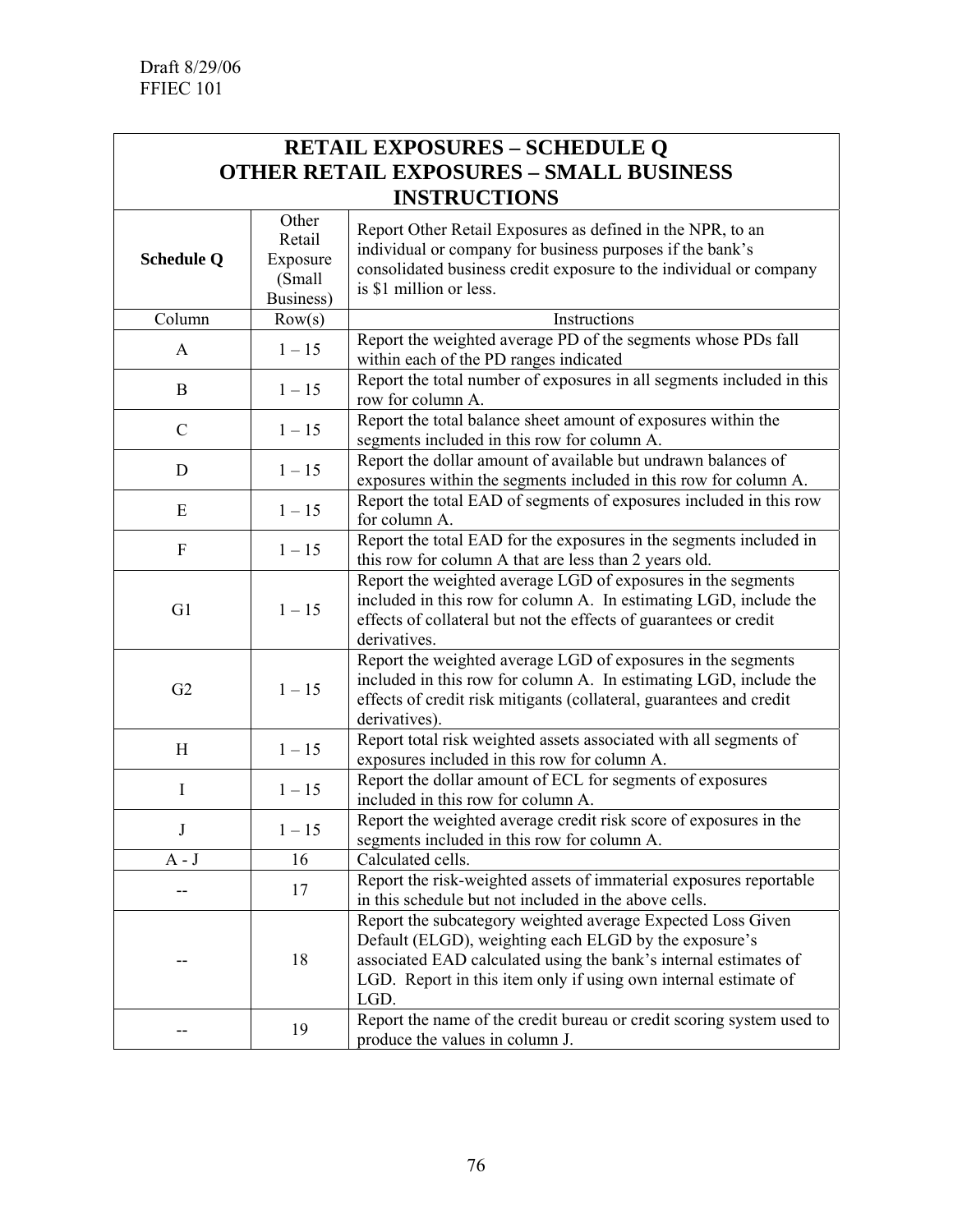# **RETAIL EXPOSURES – SCHEDULE R OTHER RETAIL EXPOSURES – ALL OTHER INSTRUCTIONS**

| <b>Schedule R</b> | Other<br>Retail | Report Other Retail Exposures as defined in the NPR, except those<br>reported in Schedule Q.                                                                                                                                                                        |
|-------------------|-----------------|---------------------------------------------------------------------------------------------------------------------------------------------------------------------------------------------------------------------------------------------------------------------|
|                   | Exposure        |                                                                                                                                                                                                                                                                     |
| Column            | Row(s)          | Instructions                                                                                                                                                                                                                                                        |
| $\mathbf{A}$      | $1 - 15$        | Report the weighted average PD of the segments whose PDs fall<br>within each of the PD ranges indicated                                                                                                                                                             |
| $\bf{B}$          | $1 - 15$        | Report the total number of exposures in all segments included in this<br>row for column A.                                                                                                                                                                          |
| $\mathcal{C}$     | $1 - 15$        | Report the total balance sheet amount of exposures within the<br>segments included in this row for column A.                                                                                                                                                        |
| $\mathbf D$       | $1 - 15$        | Report the dollar amount of available but undrawn balances of<br>exposures within the segments included in this row for column A.                                                                                                                                   |
| ${\bf E}$         | $1 - 15$        | Report the total EAD of segments of exposures included in this row<br>for column A.                                                                                                                                                                                 |
| ${\bf F}$         | $1 - 15$        | Report the total EAD for the exposures in the segments included in<br>this row for column A that are less than 2 years old.                                                                                                                                         |
| G1                | $1 - 15$        | Report the weighted average LGD of exposures in the segments<br>included in this row for column A. In estimating LGD, include the<br>effects of collateral but not the effects of guarantees or credit<br>derivatives.                                              |
| G2                | $1 - 15$        | Report the weighted average LGD of the exposures in the segments<br>included in this row for column A. In estimating LGD, include the<br>effects of credit risk mitigants (collateral, guarantees and credit<br>derivatives).                                       |
| H                 | $1 - 15$        | Report total risk-weighted assets associated with all segments of<br>exposures included in this row for column A.                                                                                                                                                   |
| $\mathbf I$       | $1 - 15$        | Report the dollar amount of ECL for segments of exposures<br>included in this row for column A.                                                                                                                                                                     |
| $\bf J$           | $1 - 15$        | Report the weighted average credit risk score of exposures in the<br>segments included in this row for column A.                                                                                                                                                    |
| $A - J$           | 16              | Calculated cells.                                                                                                                                                                                                                                                   |
| --                | 17              | Report the risk-weighted assets of immaterial exposures reportable<br>in this schedule but not included in the above cells.                                                                                                                                         |
|                   | 18              | Report the subcategory weighted average Expected Loss Given<br>Default (ELGD), weighting each ELGD by the exposure's<br>associated EAD calculated using the bank's internal estimates of<br>LGD. Report in this item only if using own internal estimate of<br>LGD. |
|                   | 19              | Report the name of the credit bureau or credit scoring system used to<br>produce the values in column J.                                                                                                                                                            |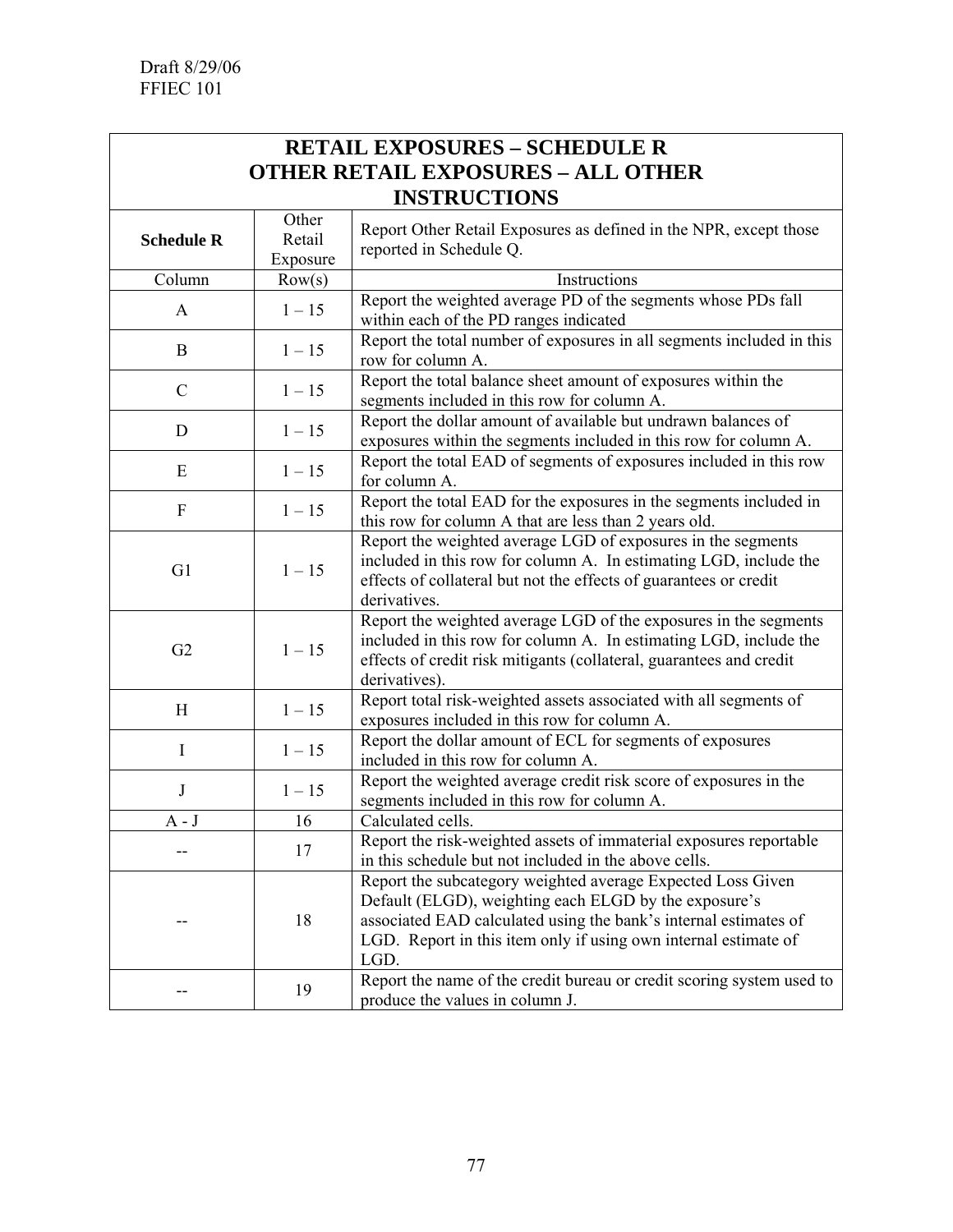# **Preparation Instructions for Securitization Exposures (Schedules S and T)**

|               | <b>INSTRUCTIONS FOR SECURITIZATION EXPOSURES - SCHEDULE S</b> |                                                                                                                                                                                                                                                                                                                                                      |  |  |
|---------------|---------------------------------------------------------------|------------------------------------------------------------------------------------------------------------------------------------------------------------------------------------------------------------------------------------------------------------------------------------------------------------------------------------------------------|--|--|
| Schedule<br>S | RBA and<br><b>IAA</b>                                         | Report the aggregate amount of securitization exposures in each<br>line item that correspond to a particular rating category, separating<br>those subject to the RBA from those subject to the IAA. Report<br>RWA for each line item in the last column. Do not include<br>exposures that require deduction and should be reported in<br>Schedule A. |  |  |
|               |                                                               | If a securitization exposure benefits from credit risk mitigation,<br>reflect such credit risk mitigation in risk-weighted assets. However,<br>enter the entire notional amount of the exposure into the appropriate<br>column according to its external or inferred rating.                                                                         |  |  |
| Schedule      | $5A - 5C$                                                     | Report the sums of each of the columns from items 1 through 4 in<br>Schedule S in columns A through C.                                                                                                                                                                                                                                               |  |  |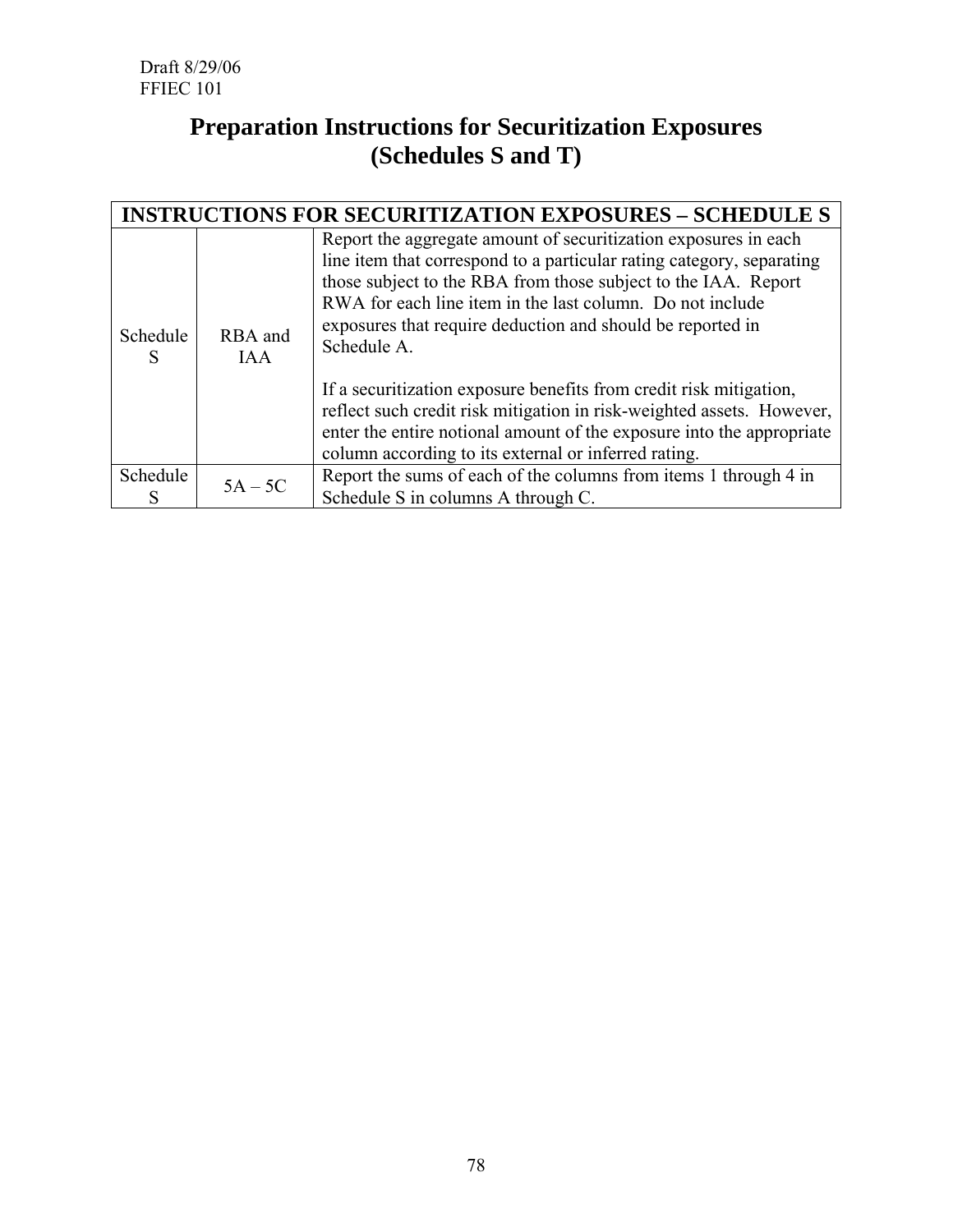|               | <b>INSTRUCTIONS FOR SECURITIZATION EXPOSURES - SCHEDULE T</b> |                                                                                                                                                                                                                                                                                                                                                                                                                                                              |  |  |
|---------------|---------------------------------------------------------------|--------------------------------------------------------------------------------------------------------------------------------------------------------------------------------------------------------------------------------------------------------------------------------------------------------------------------------------------------------------------------------------------------------------------------------------------------------------|--|--|
| Schedule<br>T | $1C - 2C$                                                     | In column C, report the aggregate amount that must be deducted<br>Report the amount that must be deducted for unrated exposures<br>with non-IRB underlying exposures in line 1 and the amount that<br>must be deducted due to a 1250 percent or greater risk weight under<br>the SFA in line 2. Do not use columns A or B. These amounts<br>should also be reported in the Call Report Schedule RC-R, FR Y-<br>9C Report Schedule HC-R, or TFR Schedule CCR. |  |  |
| Schedule<br>T | $3A-3B$                                                       | In column A, report the total dollar amount of notional exposures to<br>synthetic securitizations. In column B, report the RWA associated<br>with those exposures. Do not use column C.                                                                                                                                                                                                                                                                      |  |  |
| Schedule<br>T | $4A - 4B$                                                     | In column A, report the total dollar amount of positions in synthetic<br>securitizations hedged by collateral or eligible guarantees or eligible<br>credit derivatives from eligible securitization guarantors. In column<br>B, report the amount of RWA associated with these hedged<br>positions. Do not use column C.                                                                                                                                     |  |  |
| Schedule<br>T | 5B                                                            | In column B, report the amount of RWA that would have been<br>required for the all securitization exposures if the capital<br>requirement were not capped under section 42(d) of the proposed<br>rule. For purposes of this cell only, convert amounts required to be<br>deducted into risk-weighted assets by multiplying them by 1250<br>percent.                                                                                                          |  |  |
| Schedule<br>T | $6A-7B$                                                       | Report EAD and RWA associated with the investors' interest in<br>revolving securitizations that could be subject to an early<br>amortization capital requirement.<br>Report amounts associated with retail credit lines (e.g., individual<br>credit card lines) in line 6 and with non-retail credit lines in line 7.                                                                                                                                        |  |  |
|               |                                                               |                                                                                                                                                                                                                                                                                                                                                                                                                                                              |  |  |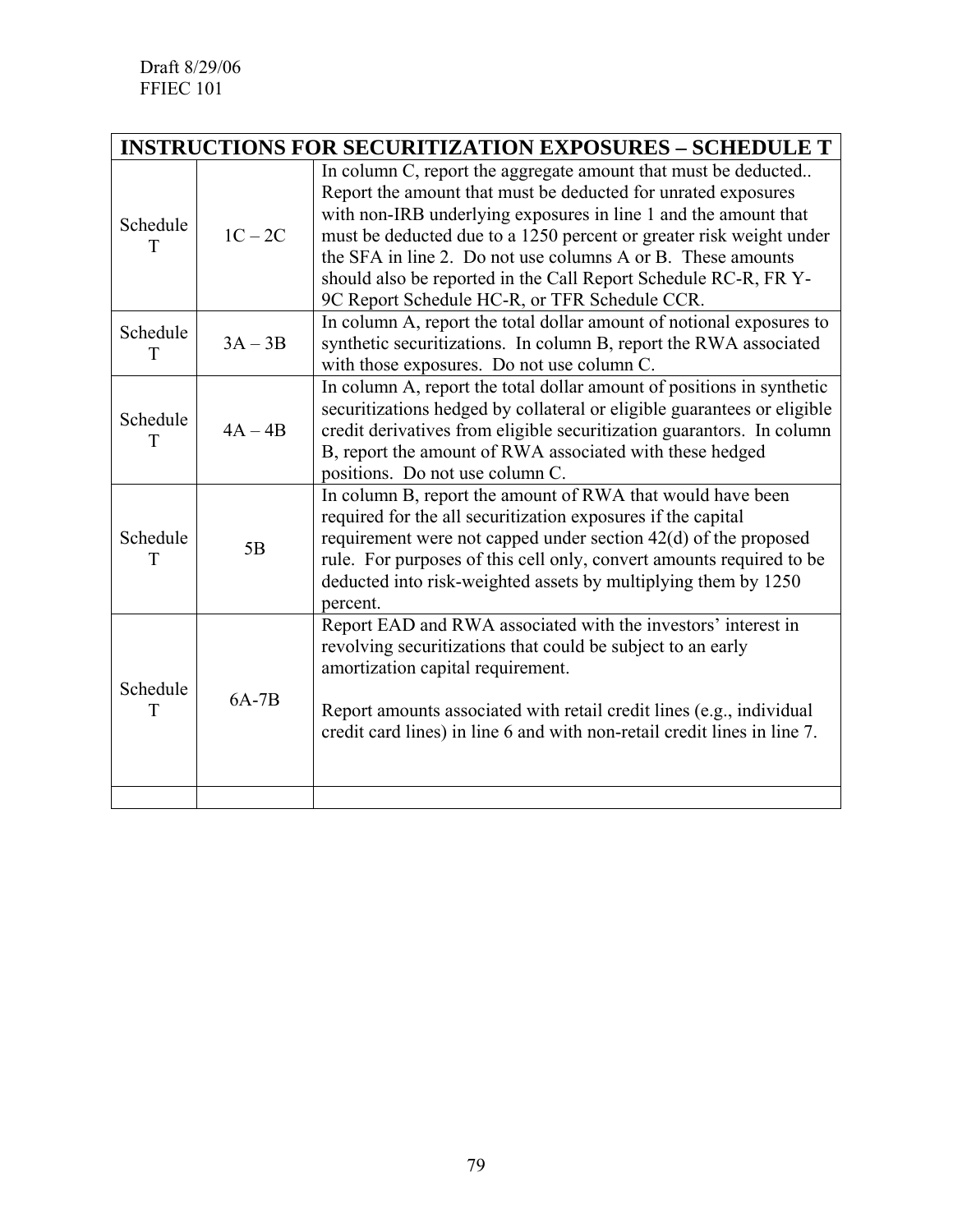# **Preparation Instructions for Equity Exposures (Schedule U)**

| <b>INSTRUCTIONS FOR EQUITY EXPOSURES - SCHEDULE U</b>                                                    |                |                                                                                                                                                                                                                                                                                                                   |  |
|----------------------------------------------------------------------------------------------------------|----------------|-------------------------------------------------------------------------------------------------------------------------------------------------------------------------------------------------------------------------------------------------------------------------------------------------------------------|--|
| (Refer to the NPR for Equity Exposure terms and definitions)                                             |                |                                                                                                                                                                                                                                                                                                                   |  |
| Data<br>Description                                                                                      | Row(s)         | Instructions                                                                                                                                                                                                                                                                                                      |  |
| <b>Total Equity</b><br>Exposures                                                                         | $\mathbf{1}$   | In line 1, column A, report the aggregate adjusted carrying value of<br>equity exposures that are subject to Part VI of the NPR. Do not<br>include exposures subject to the market risk capital framework.                                                                                                        |  |
| Excluded<br>Equity<br>Exposures-<br>0% Risk<br>Weight<br>Exposures                                       | $\overline{2}$ | In line 2, column A, report the adjusted carrying value of equity<br>exposures that are sovereign exposures or exposures to the Bank for<br>International Settlements, the International Monetary Fund, the<br>European Commission, the European central bank or a multi-lateral<br>development bank.             |  |
| Excluded<br>Equity<br>Exposures -<br>FHLB/Farm<br>er Mac<br>Equity<br>Exposures-<br>20% Risk<br>Weight   | 3              | In line 3, column A, report the aggregate adjusted carrying value of<br>equity exposures to a Federal Home Loan Bank or Farmer Mac that<br>are not publicly traded and are held as a condition of membership in<br>that entity.<br>In line 3, column B, report the product of line 3, column A and 20<br>percent. |  |
| Excluded<br>Equity<br>Exposures -<br>FHLB/Farm<br>er Mac<br>Equity<br>Exposures -<br>100% Risk<br>Weight | $\overline{4}$ | In line 4, column A, report the aggregate adjusted carrying value of<br>equity exposures to a Federal Home Loan Bank or Farmer Mac not<br>reported in line 3, column A.<br>In line 4, column B, report the amount contained in line 4, column A.                                                                  |  |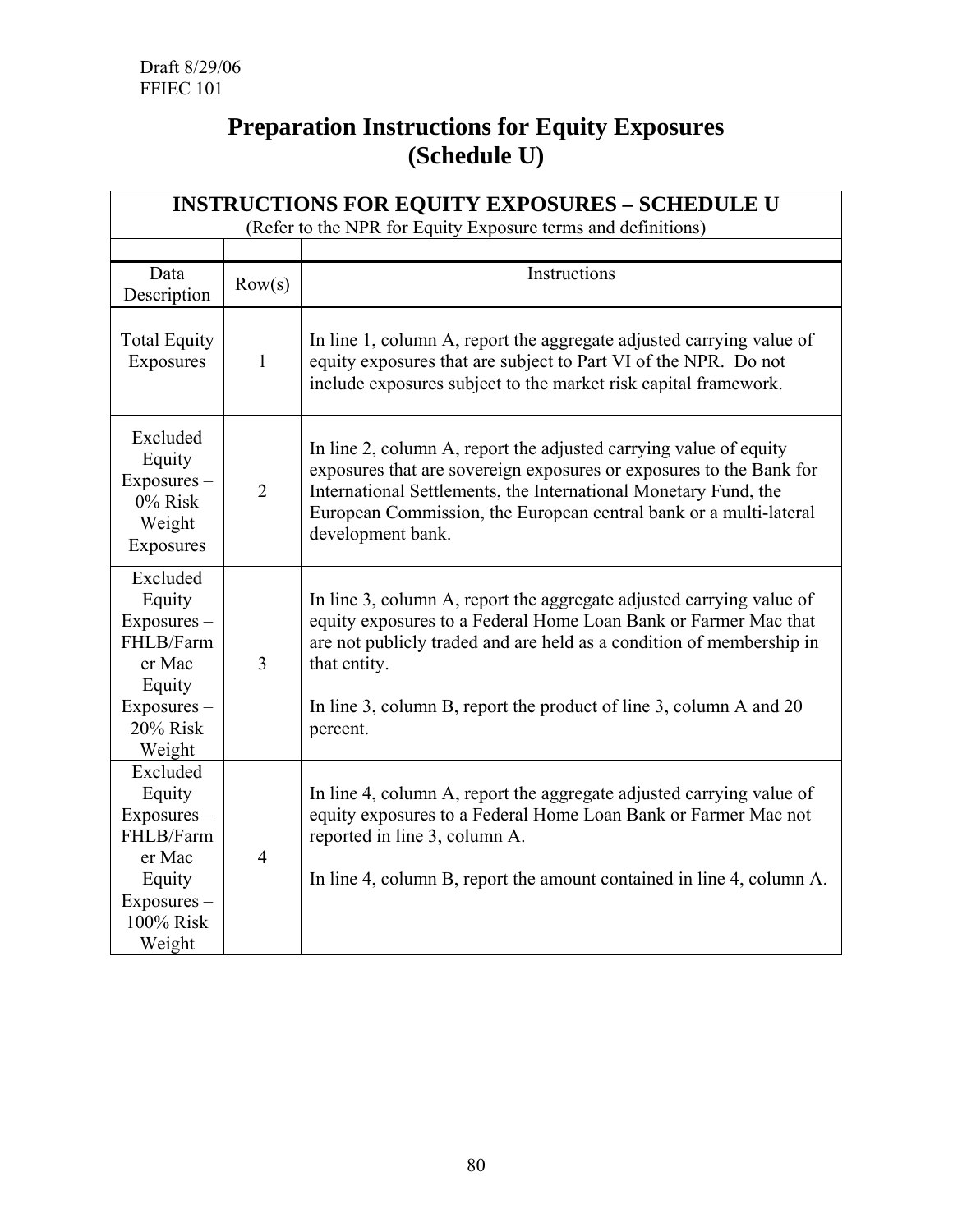| <b>INSTRUCTIONS FOR EQUITY EXPOSURES - SCHEDULE U</b>                                                          |                |                                                                                                                                                                                                                                                                                                                                                       |
|----------------------------------------------------------------------------------------------------------------|----------------|-------------------------------------------------------------------------------------------------------------------------------------------------------------------------------------------------------------------------------------------------------------------------------------------------------------------------------------------------------|
| (Refer to the NPR for Equity Exposure terms and definitions)                                                   |                |                                                                                                                                                                                                                                                                                                                                                       |
| Excluded<br>Equity<br>Exposures -<br>Community<br>Developmen<br>t Equity<br>Exposures -<br>100% Risk<br>Weight | 5              | In line 5, column A, report the aggregate adjusted carrying value of<br>community development equity exposures.<br>In line 5, column B, report the amount contained in line 5, column A.                                                                                                                                                              |
| Equity<br>Exposures to<br>Investment<br>Funds                                                                  | 6              | In line 6, column A, report the adjusted carrying value of all equity<br>exposures to investment funds.<br>In line 6, column B, report RWA for all equity exposures to<br>investment funds.                                                                                                                                                           |
|                                                                                                                | 6a             | In line 6a, column A, report the adjusted carrying value of all equity<br>exposures to investment funds to which the bank applies the full<br>look-through approach.<br>In line 6a, column B, report RWA for all equity exposures to<br>investment funds to which the bank applies the full look-through<br>approach.                                 |
|                                                                                                                | 6 <sub>b</sub> | In line 6b, column A, report the adjusted carrying value of all equity<br>exposures to investment funds to which the bank applies the simple<br>modified look-through approach.<br>In line 6b, column B, report RWA for all equity exposures to<br>investment funds to which the bank applies the simple modified look-<br>through approach.          |
|                                                                                                                | 6c             | In line 6c, column A, report the adjusted carrying value of all equity<br>exposures to investment funds to which the bank applies the<br>alternative modified look-through approach.<br>In line 6c, column B, report RWA for all equity exposures to<br>investment funds to which the bank applies the alternative modified<br>look-through approach. |
| Simple<br>Risk-Weight<br>Approach<br>Calculations                                                              |                | Lines 7 through 13 are to be completed by banks that use the simple<br>risk-weight approach.                                                                                                                                                                                                                                                          |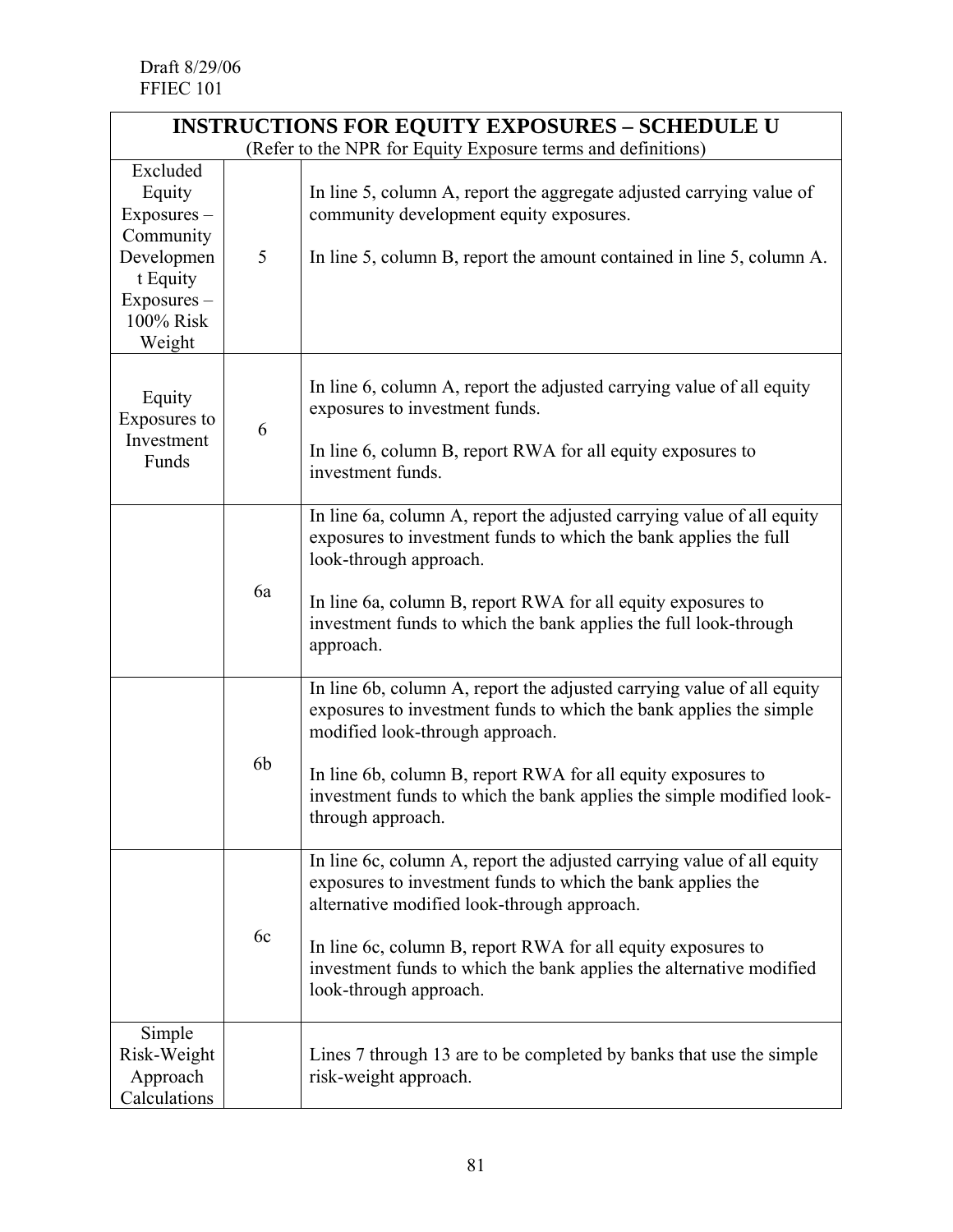| <b>INSTRUCTIONS FOR EQUITY EXPOSURES - SCHEDULE U</b>                                 |                |                                                                                                                                                                                                                                                                                                        |  |  |  |  |
|---------------------------------------------------------------------------------------|----------------|--------------------------------------------------------------------------------------------------------------------------------------------------------------------------------------------------------------------------------------------------------------------------------------------------------|--|--|--|--|
| (Refer to the NPR for Equity Exposure terms and definitions)                          |                |                                                                                                                                                                                                                                                                                                        |  |  |  |  |
| Excluded<br>Exposures to<br>Investment<br>Funds                                       | $\overline{7}$ | In line 7, column A, report the aggregate adjusted carrying value of<br>excluded equity exposures to investment funds.                                                                                                                                                                                 |  |  |  |  |
| Excluded<br>Equity<br>$Exposures -$<br>Hedge Pair<br>Equity<br>Exposures              | 8              | In line 8, column A, report the sum of the adjusted carrying values of<br>each equity exposure in a hedge pair with the smaller adjusted<br>carrying value.                                                                                                                                            |  |  |  |  |
| Effective<br>Portion of<br>Hedge Pair<br>Equity<br>Exposures -<br>100% Risk<br>Weight | 9              | In line 9, column A, report the effective portion of each hedge pair.<br>In line 9, column B, report the amount contained in line 9, column A.                                                                                                                                                         |  |  |  |  |
| Non-<br>significant<br>Equity<br>Exposures                                            | 10             | In line 10, report the adjusted carrying value of non-significant equity<br>exposures (excluding items reported in lines 2 through 5 and 7<br>through 9) up to 10 percent of tier 1 plus tier 2 capital.                                                                                               |  |  |  |  |
| Publicly<br>Traded<br>Equity<br>Exposures -<br>300% Risk<br>Weight                    | 11             | In line 11, column A, report the aggregate adjusted carrying value of<br>the bank's publicly traded equity exposures not included in lines 2<br>through 10, including the ineffective portion of each hedge pair.<br>In line 11, column B, report the product of line 11, column A and 300<br>percent. |  |  |  |  |
| Non-<br>Publicly<br>Traded<br>Equity<br>Exposures-<br>400% Risk<br>Weight             | 12             | In line 12, column A, report the adjusted carrying value of the bank's<br>equity exposures not included in line 11 that are not publicly traded.<br>In line 12, column B, report the product of line 12, column A and 400<br>percent.                                                                  |  |  |  |  |
| Total<br><b>SRWA</b>                                                                  | 13             | In line 13, column B, report the sum of lines 2 through 6 and 9<br>through 12 of column B.<br>This is the bank's risk-weighted asset amount under the SRWA.                                                                                                                                            |  |  |  |  |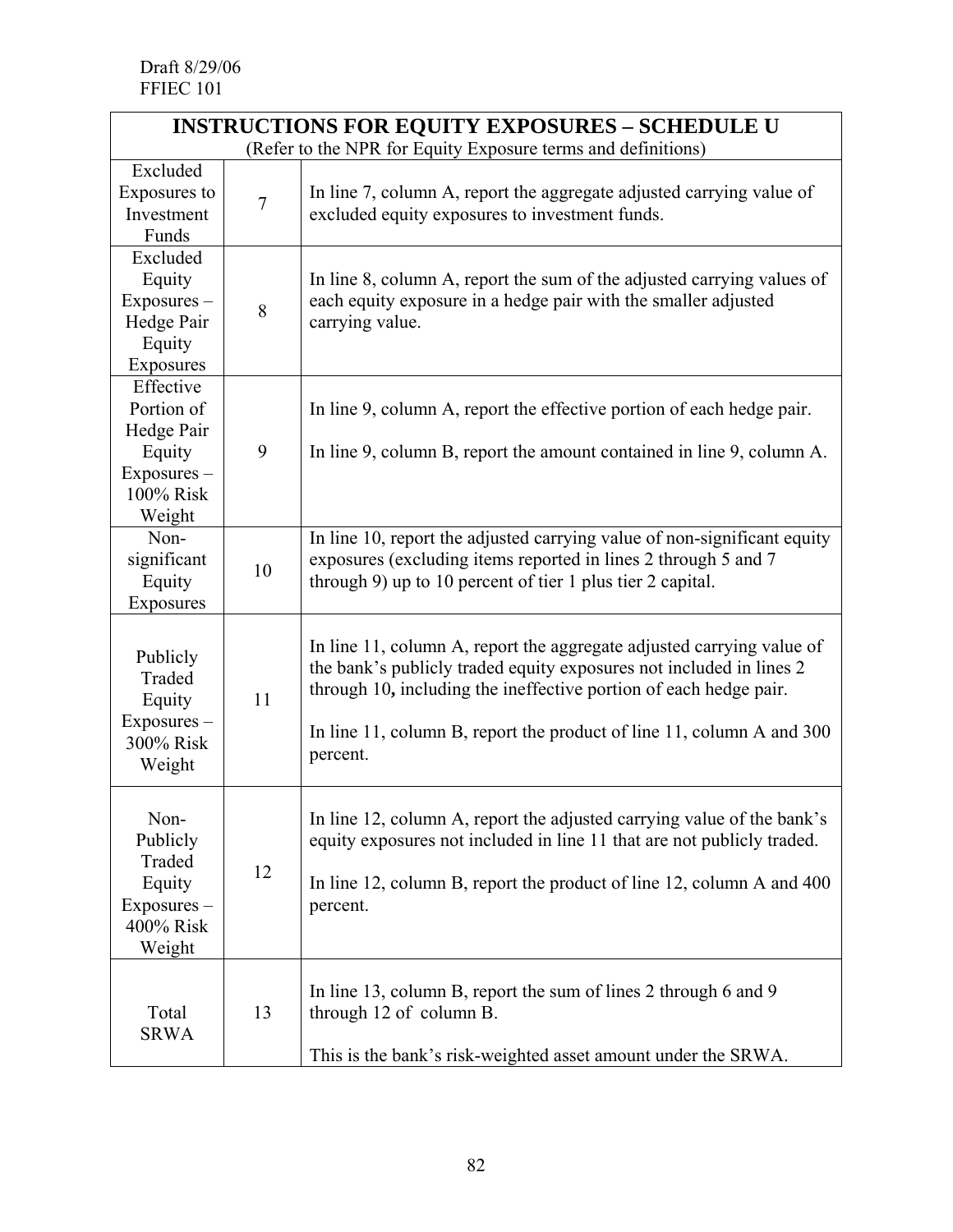| <b>INSTRUCTIONS FOR EQUITY EXPOSURES - SCHEDULE U</b>        |    |                                                                                                                                                                                                                                                                                                                                                                                                                           |  |  |  |
|--------------------------------------------------------------|----|---------------------------------------------------------------------------------------------------------------------------------------------------------------------------------------------------------------------------------------------------------------------------------------------------------------------------------------------------------------------------------------------------------------------------|--|--|--|
| (Refer to the NPR for Equity Exposure terms and definitions) |    |                                                                                                                                                                                                                                                                                                                                                                                                                           |  |  |  |
| Full Internal<br>Models<br>Approach<br>Calculations          |    | Lines 14 -18 are for banks that use the internal models approach for<br>both publicly traded and non-publicly traded equity exposures (Full<br>IMA).                                                                                                                                                                                                                                                                      |  |  |  |
| Estimate of<br>Potential<br>Losses                           | 14 | In line 14, column A, report the estimate of potential losses on the<br>bank's equity exposures excluding those reported in lines 2 through 5<br>and equity exposures to investment funds.<br>In line 14, column B, report the product of line 16, column A, and<br>12.5.                                                                                                                                                 |  |  |  |
| <b>Full IMA</b><br>Floors<br>Publicly<br>Traded              | 15 | In line 15, column A, report the sum of $(i)$ the aggregate adjusted<br>carrying values of the bank's publicly traded equity exposures that do<br>not belong to a hedge pair, are not reported in lines 2-5, and are not<br>equity exposures to an investment fund and (ii) the aggregate<br>ineffective portion of all hedge pairs.<br>In line 15, column B, report the product of line 15, column A and 200<br>percent. |  |  |  |
| <b>Full IMA</b><br>Floors<br>Non-<br>Publicly<br>Traded      | 16 | In line 16, column A, report the aggregate adjusted carrying values of<br>the bank's equity exposures that are not publicly traded, not reported<br>in lines 2-5, and are not equity exposures to an investment fund.<br>In line 16, column B, report the product of line 16, column A and 300<br>percent                                                                                                                 |  |  |  |
| <b>Full IMA</b><br>Floors                                    | 17 | Report the sum of line 15, column B and line 16, column B.                                                                                                                                                                                                                                                                                                                                                                |  |  |  |
| Actual<br>$RWA - Full$<br><b>IMA</b>                         | 18 | In line 18, column B, report the sum of line 3, column B, line 4,<br>column B, line 5, column B, line 6 column B, and the greater of line<br>14, column B and line 17, column B.<br>This is the bank's risk-weighted asset amount under the full IMA.                                                                                                                                                                     |  |  |  |
| Partial<br>Internal<br>Models<br>Approach<br>Calculation     |    | Lines $-19-22$ are for banks that use the internal models approach only<br>for publicly traded equity exposures (partial IMA).                                                                                                                                                                                                                                                                                            |  |  |  |
| Estimate of<br>Potential<br>Losses                           | 19 | In line 19, column A, report the estimate of potential losses on the<br>bank's publicly traded equity exposures excluding those reported in<br>lines 3 through 5 and equity exposures to investment funds.<br>In line 19, column B, report the product of line 19, column A, and<br>12.5.                                                                                                                                 |  |  |  |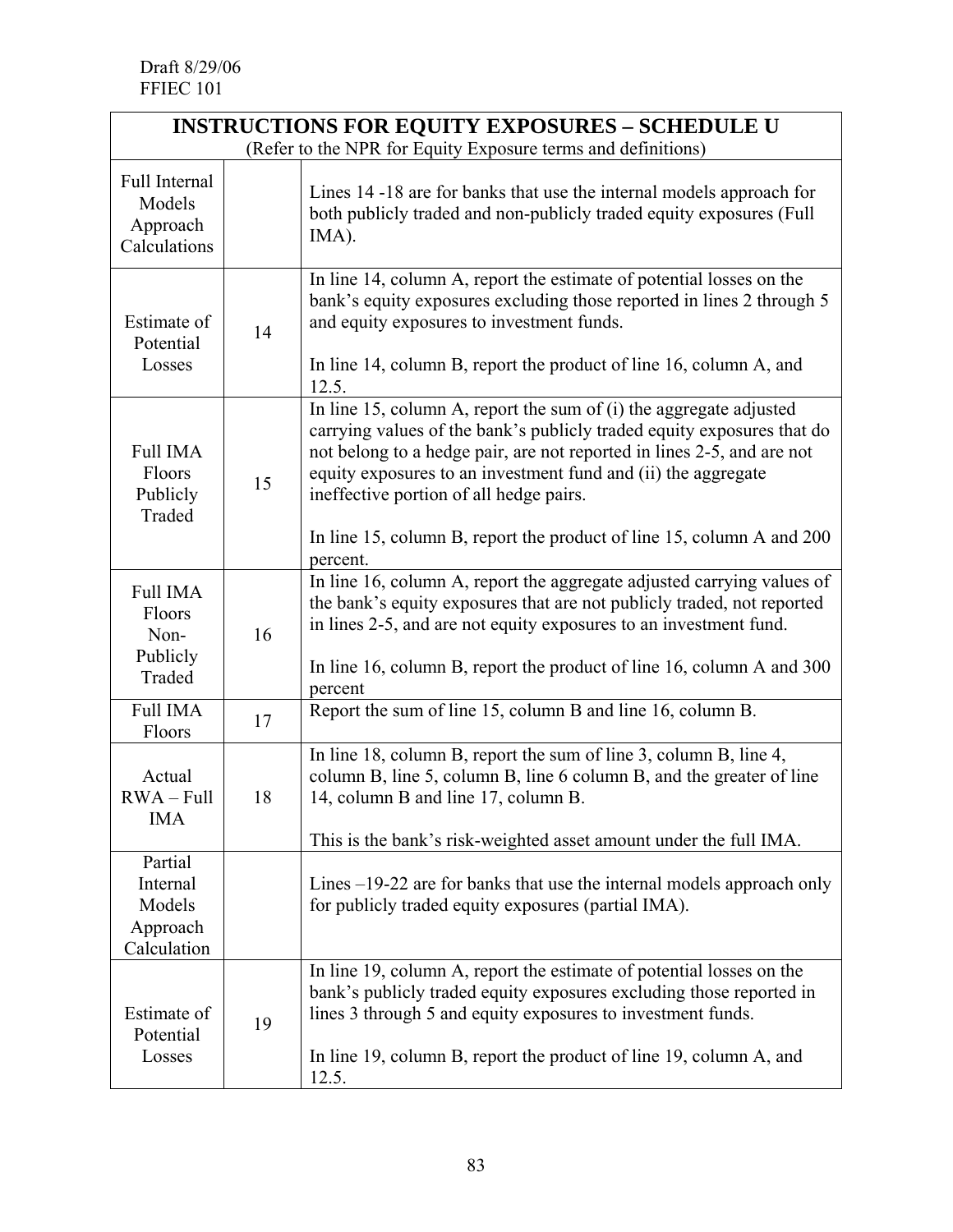| <b>INSTRUCTIONS FOR EQUITY EXPOSURES - SCHEDULE U</b>                        |    |                                                                                                                                                                                                                                                                                                                                                                                                                          |  |  |  |
|------------------------------------------------------------------------------|----|--------------------------------------------------------------------------------------------------------------------------------------------------------------------------------------------------------------------------------------------------------------------------------------------------------------------------------------------------------------------------------------------------------------------------|--|--|--|
| (Refer to the NPR for Equity Exposure terms and definitions)                 |    |                                                                                                                                                                                                                                                                                                                                                                                                                          |  |  |  |
| Partial IMA<br>Floor                                                         | 20 | In line 20, column A, report the sum of $(i)$ the aggregate adjusted<br>carrying values of the bank's publicly traded equity exposures that do<br>not belong to a hedge pair, are not reported in lines 2-5, and are not<br>equity exposures to an investment fund and (ii) the aggregate<br>ineffective portion of all hedge pairs.<br>In line 20, column B, report the product of line 20, column A and 200<br>percent |  |  |  |
| Non-<br>Publicly<br>Traded<br>Equity<br>$Exposures -$<br>400% Risk<br>Weight | 21 | In line 21, column A, report the adjusted carrying value of non-<br>publicly traded equity exposures (other than those reported on lines 2-<br>$6)$ .<br>In line 21, column B, report the product of line 21, column A, and<br>400 percent.                                                                                                                                                                              |  |  |  |
| Actual<br>$RWA -$<br>Partial IMA                                             | 22 | In line 22, column B, report the sum of line 3, column B, line 4,<br>column B, line 5, column B, line 6, column B, line 21, column B and<br>the greater of line 19, column B and line 20, column B.<br>This is the bank's risk-weighted asset amount under the partial IMA.                                                                                                                                              |  |  |  |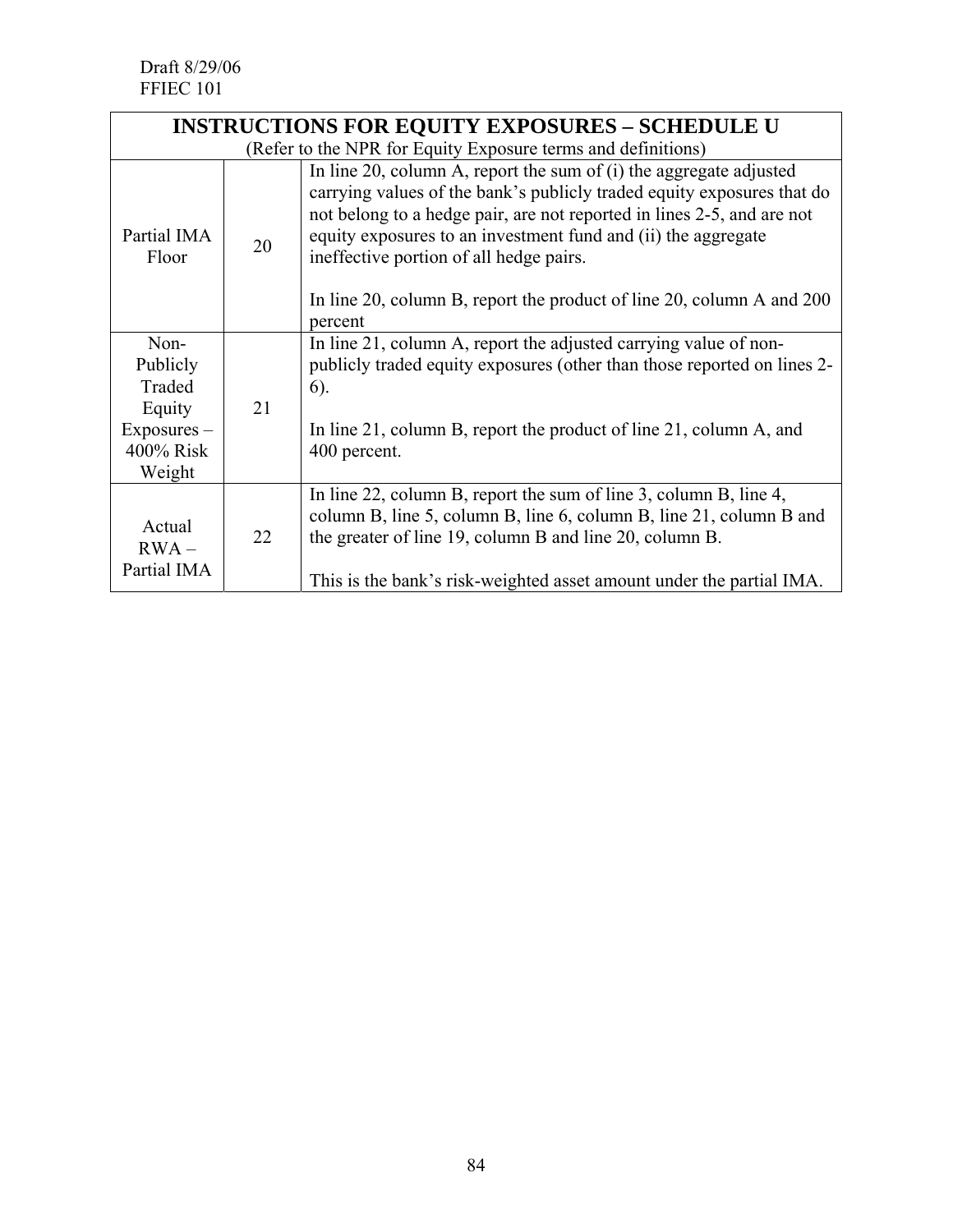# **Preparation Instructions for Operational Risk (Schedule V)**

#### **Item No. Caption and Instructions**

## **Public**

# **Operational Risk Capital**

1. Risk-based Capital Requirement for Operational Risk

The NPR describes the risk-based capital requirement for operational risk as follows:

If a bank does not qualify to use or does not have qualifying operational risk mitigants, the bank's dollar risk-based capital requirement for operational risk is its operational risk exposure minus eligible operational risk offsets (if any).

If a bank qualifies to use operational risk mitigants and has qualifying operational risk mitigants, the bank's dollar risk-based capital requirement for operational risk is the greater of:

(1) The bank's operational risk exposure adjusted for qualifying operational risk mitigants minus eligible operational risk offsets (if any); or

(2) 0.8 multiplied by the difference between: (i) The bank's operational risk exposure; and (ii) Eligible operational risk offsets (if any).

2. Is item 1 generated from an "alternative operational risk quantification system?"

Indication  $(y/n)$  of whether the risk-based capital figure reported in item 1 results from an "alternative operational risk quantification system" as discussed in section  $22(h)(3)(ii)$  of the NPR.

#### **Expected Operational Loss (EOL) and Eligible Operational Risk Offsets**

3. Expected Operational Loss (EOL)

As defined in the NPR, EOL is the expected value of the distribution of potential aggregate operational losses, as generated by the bank's operational risk quantification system using a one-year horizon.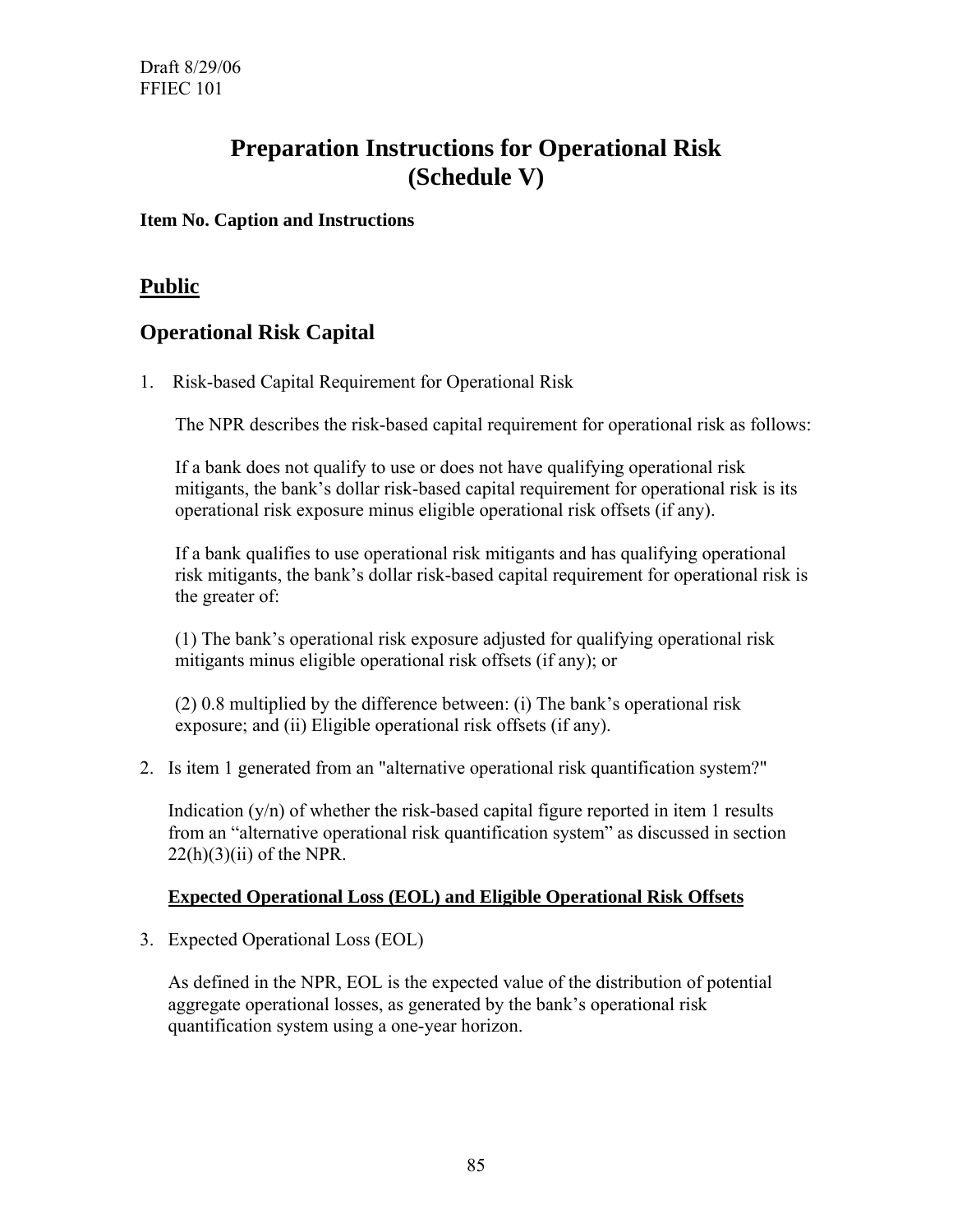4. Total Eligible Operational Risk Offsets

**Summary**: As defined in the NPR, eligible operational risk offsets are amounts, not to exceed expected operational loss, that: (1) are generated by internal business practices to absorb highly predictable and reasonably stable operational losses, including reserves calculated consistent with GAAP; and (2) are available to cover expected operational losses with a high degree of certainty over a one-year horizon.

- a. Eligible GAAP reserves: Reserves calculated in a manner consistent with GAAP as described above.
- b. Other eligible offsets: Offsets approved by the institution's supervisor outside of GAAP reserves reported in item 4.a. above.

#### **Total Risk-based Capital Requirement for Operational Risk without:**

**Summary**: The effects of each of the following three adjustments on risk-based capital for operational risk should be calculated independently (e.g. item 7 should only exclude Risk Mitigants from the calculation, and should continue to include adjustments for dependence assumptions and those related to business environment and internal control factors).

- 5. Dependence Assumptions: This amount is equal to the risk-based capital for operational risk excluding the effects of dependence assumptions. As defined in the NPR, dependence is a measure of the association among operational losses across and within business lines and operational loss event types.
- 6. Adjustments Reflecting Business Environment and Internal Control Factors: This amount is equal to the risk-based capital for operational risk excluding the effects of qualitative adjustments that account for key business environment and internal control factors.
- 7. Risk Mitigants (e.g., insurance): This amount is equal to the risk-based capital requirement for operational risk excluding the effects of risk mitigants, as described in section 61(b) of the NPR.

# **Confidential**

### **Internal Operational Loss Data Characteristics**

- 8. Reporting dates
	- a. Starting date: The beginning date of the time period of internal loss data used in modeling operational risk capital.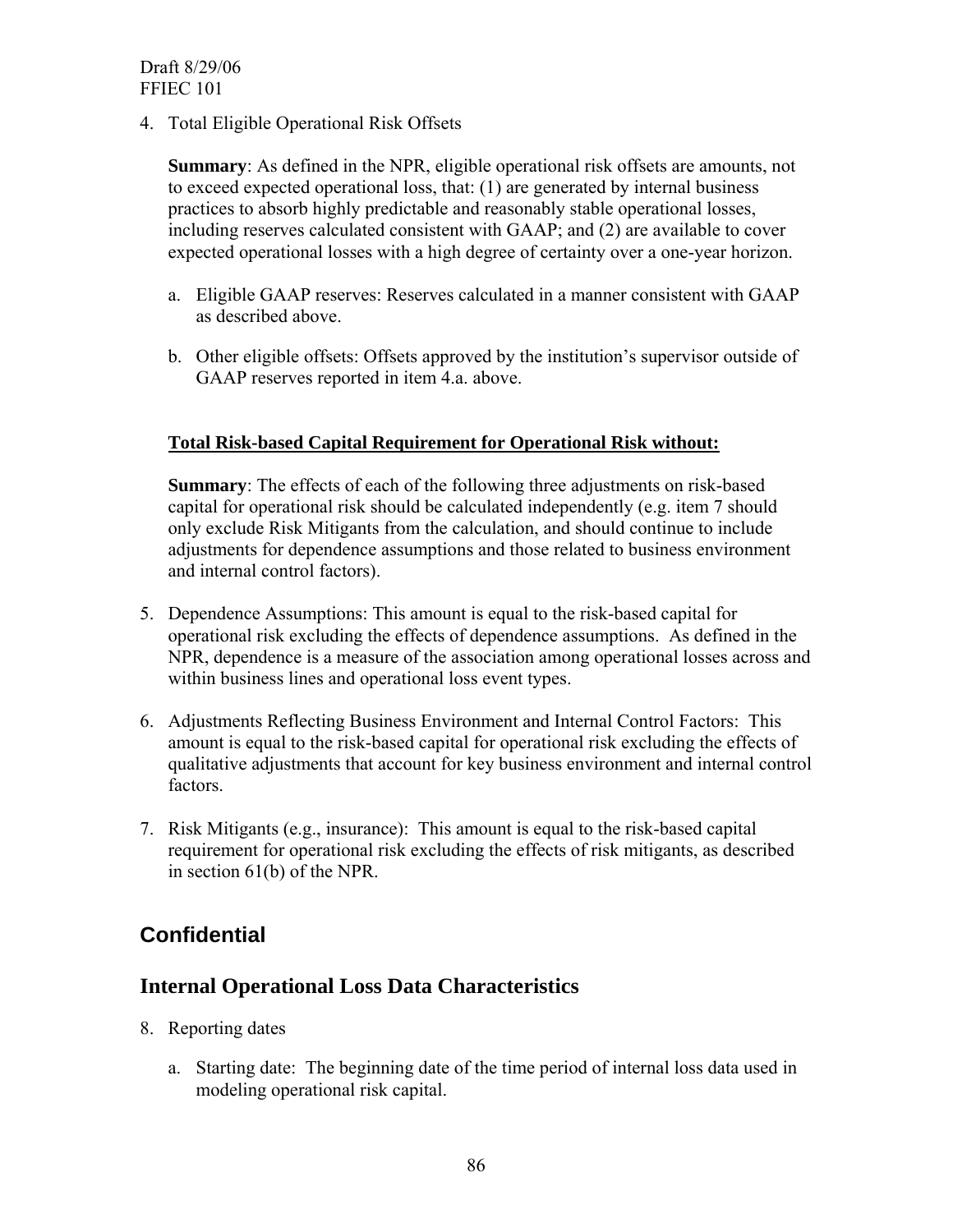- b. Ending date: The ending date of the time period of internal loss data used in modeling operational risk capital.
- 9. Highest dollar threshold on loss data

The highest dollar amount that is used to exclude internal operational loss data from operational risk capital modeling.

10. Does the dollar threshold change across units of measure?

Indication  $(y/n)$  of whether the thresholds for the internal loss data used in modeling operational risk capital differ across units of measure. As defined in the NPR, unit of measure is the level (for example, organizational unit or operational loss event type) at which the bank's operational risk quantification system generates a separate distribution of potential operational losses.

11. Total number of losses:

Column A: The total number of internal losses used in the model to determine the risk-based capital requirement for operational risk.

Column B: The total number of internal losses in the current reporting period.

12. Total dollar amount of losses:

Column A: The total dollar amount of internal losses used in the model to determine the risk-based capital requirement for operational risk.

Column B: The total dollar amount of internal losses in the current reporting period.

13. Dollar amount of largest loss:

Column A: The dollar value of the largest single loss used in the model to determine the risk-based capital requirement for operational risk.

Column B: The dollar value of the largest single loss in the current reporting period.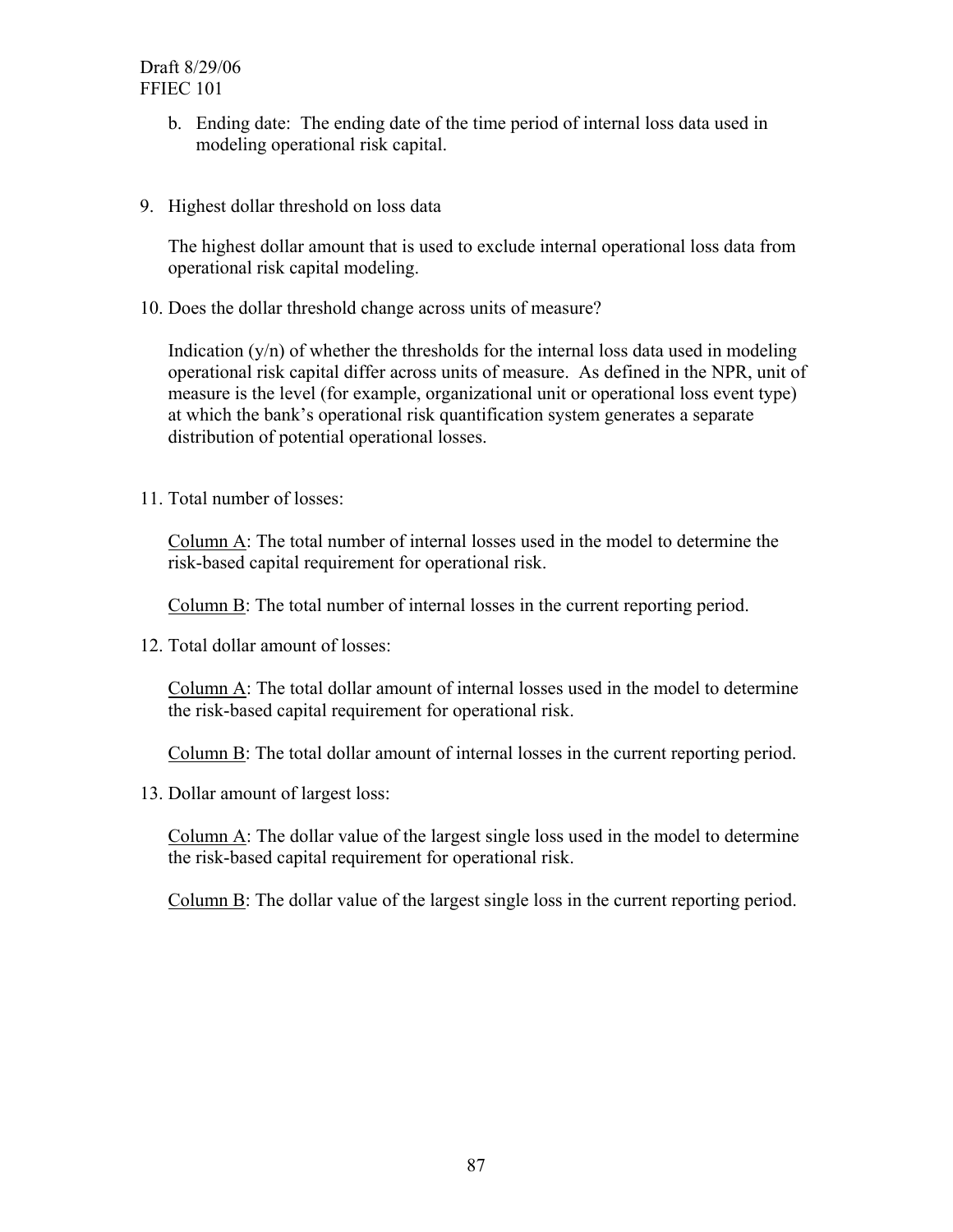14. Number of losses in the following ranges (e.g.,  $\geq$  \$10,000 and < \$100,000):

For the ranges specified in a. through e. below, report the number of losses greater than or equal to the low-end of the range and less than the high-end of the range. For f., report the number of losses greater than or equal to \$1 Billion.

- a. \$10,000 \$100,000
- b. \$100,000 \$1 Million
- c. \$1 Million \$10 Million
- d. \$10 Million \$100 Million
- e. \$100 Million \$1 Billion
- f. \$1 Billion+

Column A: For each range, the total number of internal losses used in the model to determine the risk-based capital requirement for operational risk.

Column B: For each range, the total number of internal losses in the current reporting period.

15. Total dollar amount of losses in the following ranges (e.g.,  $\geq$  \$10,000 and < \$100,000):

For the ranges specified in a. through e. below, report the dollar amount of losses greater than or equal to the low-end of the range and less than the high-end of the range. For f., report the dollar amount of losses greater than or equal to \$1 Billion.

- a. \$10,000 \$100,000
- b. \$100,000 \$1 Million
- c. \$1 Million \$10 Million
- d. \$10 Million \$100 Million
- e. \$100 Million \$1 Billion
- f. \$1 Billion+

Column A: For each range, the total dollar amount of internal losses used in the model to determine the risk-based capital requirement for operational risk.

Column B: For each range, the total dollar amount of internal losses in the current reporting period.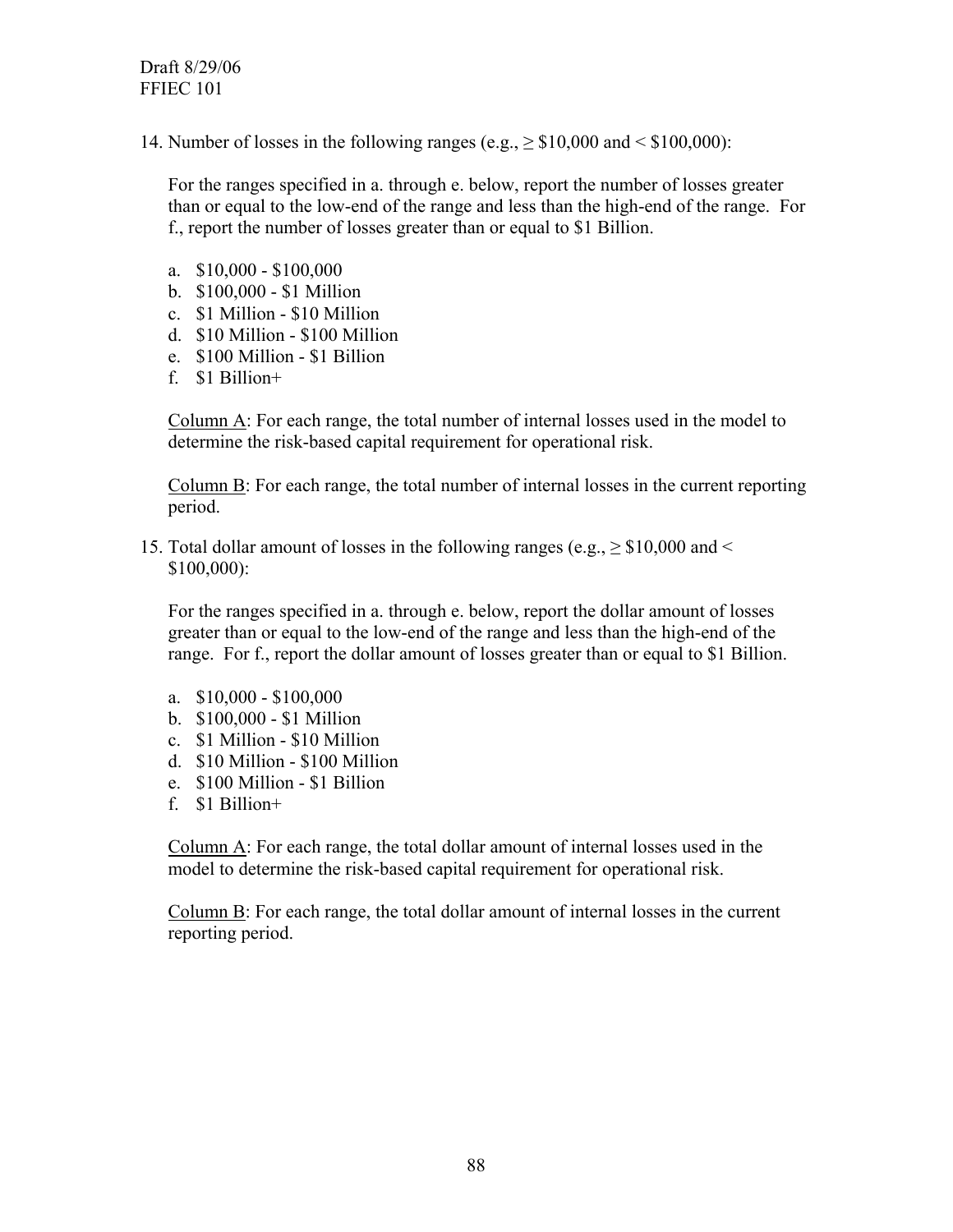Draft 8/29/06 FFIEC 101

### **Scenario Analysis**

16. How many individual scenarios were used in calculating the risk-based capital requirement for operational risk?

The total number of scenarios used in the model to determine the risk-based capital requirement for operational risk.

17. What is the dollar value of the largest individual scenario?

The dollar value of the largest scenario used in the model to determine the risk-based capital requirement for operational risk.

18. Number of scenarios in the following ranges (e.g., ≥ \$1 Million and < \$10 Million):

For the ranges specified in a. through d. below, report the number of scenarios greater than or equal to the low-end of the range and less than the high-end of the range. For e., report the number of scenarios greater than or equal to \$1 Billion.

- a. \$1 Million \$10 Million
- b. \$10 Million \$100 Million
- c. \$100 Million \$500 Million
- d. \$500 Million \$1 Billion
- $e$  \$1 Billion +

### **Distributional Assumptions**

19. How many units of measure were used in calculating the risk-based capital requirement for operational risk?

The number of units of measure for which a separate distribution of potential operational losses is generated by the institution's operational risk quantification system.

20. **Frequency Distribution**: Across how many individual units of measure did the choice of frequency distribution change since the last reporting period?

The total number of units of measure for which the statistical distribution(s) used this reporting period to estimate loss frequency differs from those used in the prior reporting period.